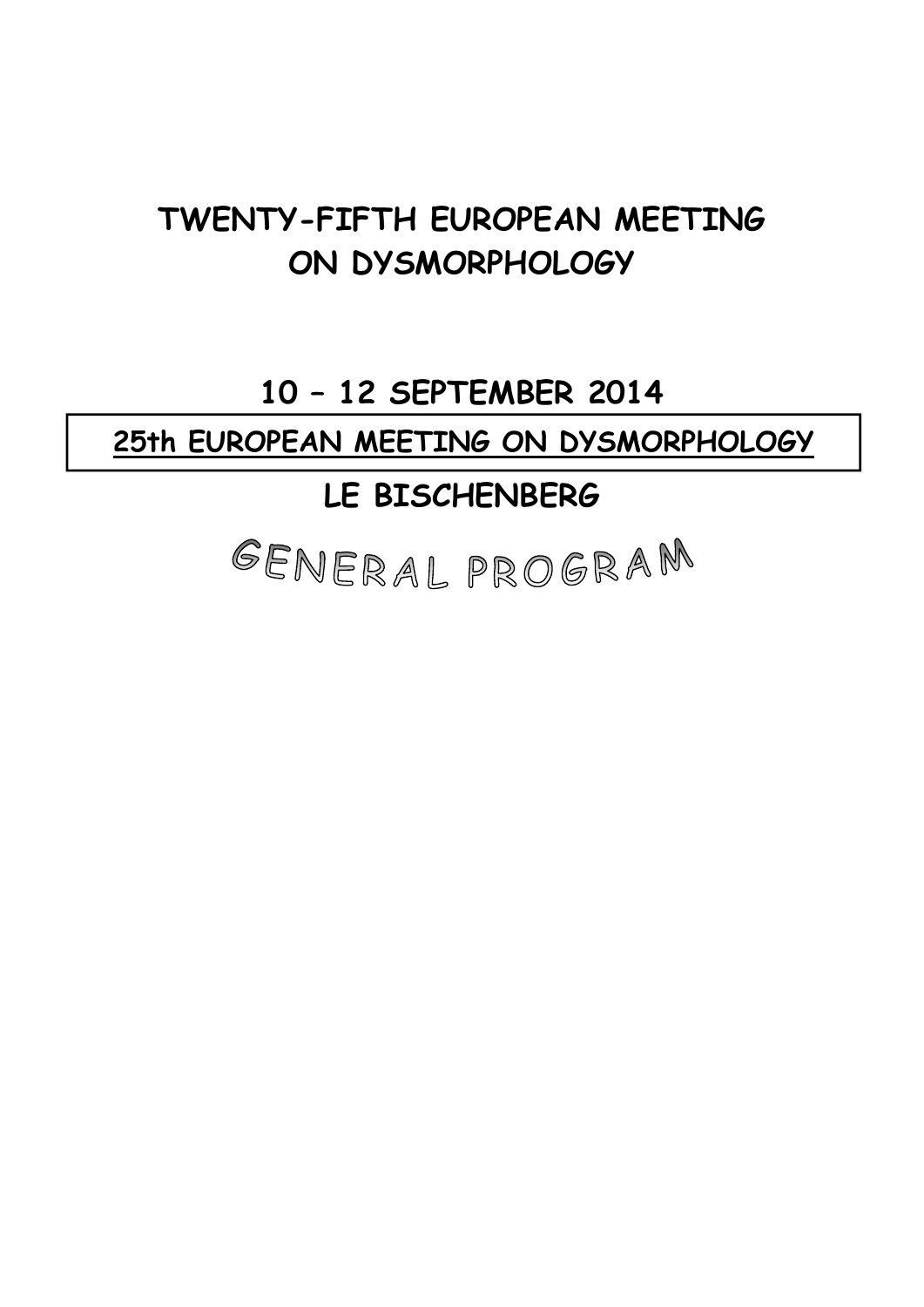# WEDNESDAY 10<sup>th</sup> SEPTEMBER

 5 p.m. to 7.30 p.m. Registration 7.30 p.m. to 8.30 p.m. Welcome reception 8.30 p.m. Dinner 9.30 p.m. Unknown

# THURSDAY 11<sup>th</sup> SEPTEMBER

 8.15 a.m. Opening address 8.30 a.m. to 1.00 p.m. The session First session 1.00 p.m. Lunch

8.00 p.m. Dinner

9.00 p.m. to 11.00 p.m. Unknown

# FRIDAY 12<sup>th</sup> SEPTEMBER

| 8.30 a.m. to 1.00 p.m. |        | Fourth and fifth sessions  |
|------------------------|--------|----------------------------|
| 1.00 p.m.              | Lunch  |                            |
| 2.30 p.m. to 6.00 p.m. |        | Sixth and seventh sessions |
| $7.30$ p.m.            | Dinner |                            |

# SATURDAY 13<sup>th</sup> SEPTEMBER

Breakfast – Departure

2.30 p.m. to 7.00 p.m. Second and third sessions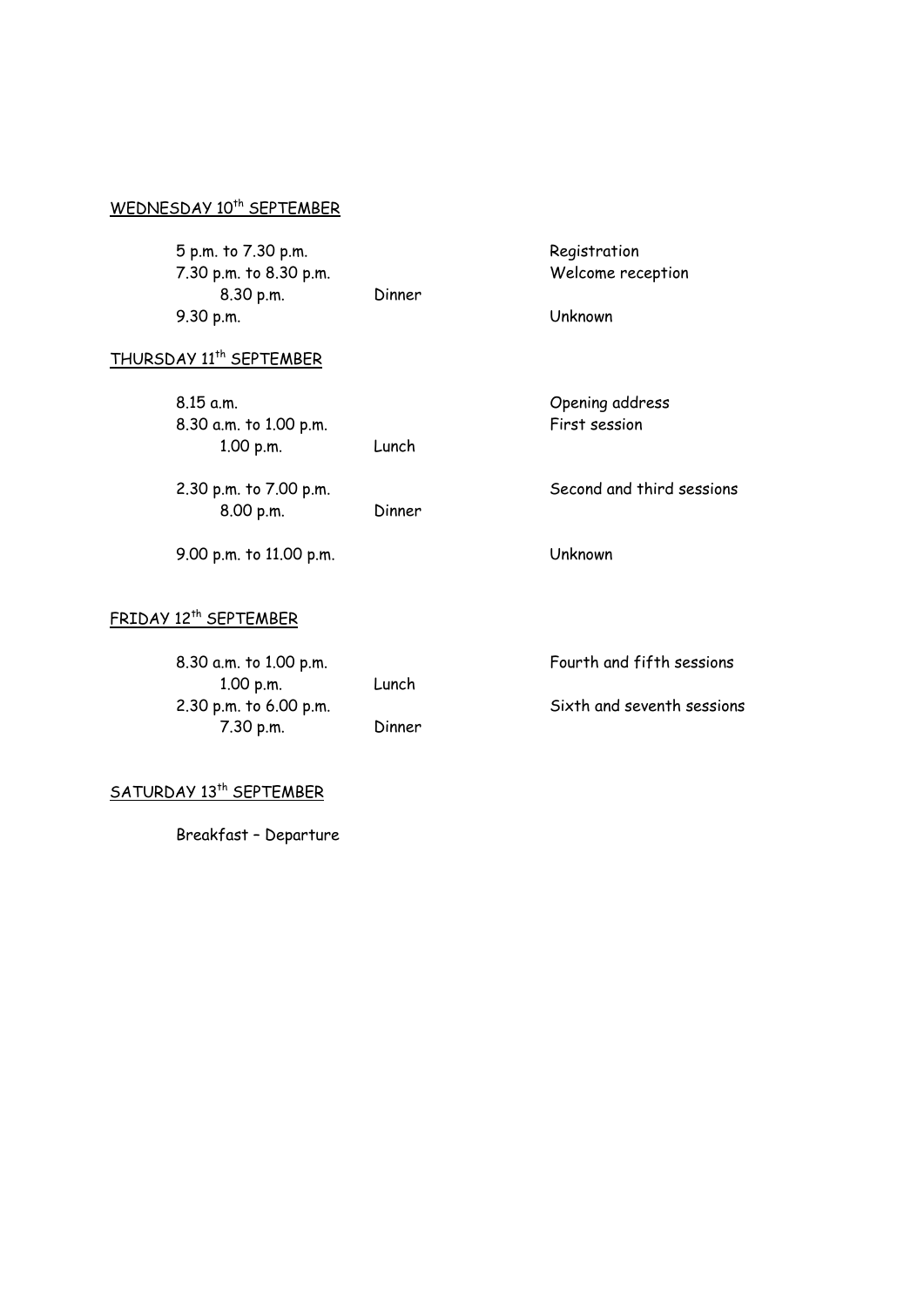

Note: This program is tentative and may be modified.

# WEDNESDAY 10th SEPTEMBER

9.30 UNKNOWN SESSION

Chair: FRYNS J.P.

H. VAN ESCH Case 1

H. VAN ESCH Case 2

H. JILANI, S. HIZEM, I. REJEB, F. DZIRI AND L. BEN JEMAA Developmental delay, dysmorphic features and hirsutism in a Tunisian girl. Cornelia de Lange syndrome?

L. VAN MALDERGEM, C. CABROL, B. LOEYS, M. SALEH, Y. BERNARD, L. CHAMARD AND J. PIARD Megalophthalmos and thoracic great vessels aneurisms

E. SCHAEFER AND Y. HERENGER An unknown diagnosis associating facial dysmorphism, developmental delay, posterior urethral valves and severe constipation

P. RUMP AND T. VAN ESSEN What's in the name

G. MUBUNGU, A. LUMAKA, K. DEVRIENDT AND P. LUKUSA TSHILOBO An unknown syndrome of congenital hypoplasia of the lateral abdominal wall muscles

# THURSDAY 11<sup>th</sup> SEPTEMBER

08.15 Opening address: FRYNS J.P. 08.30-11.00 FIRST SESSION: Clinical delineation of known genetic syndroms Chair: STOLL C. 08.30 K. KEYMOLEN, R. MAUEL, M. DE RADEMAEKER, C. ERNST, W. LISSENS, S. SENECA AND A. LAUMEN

Severe renal involvement in multicentric carpotarsal osteolysis syndrome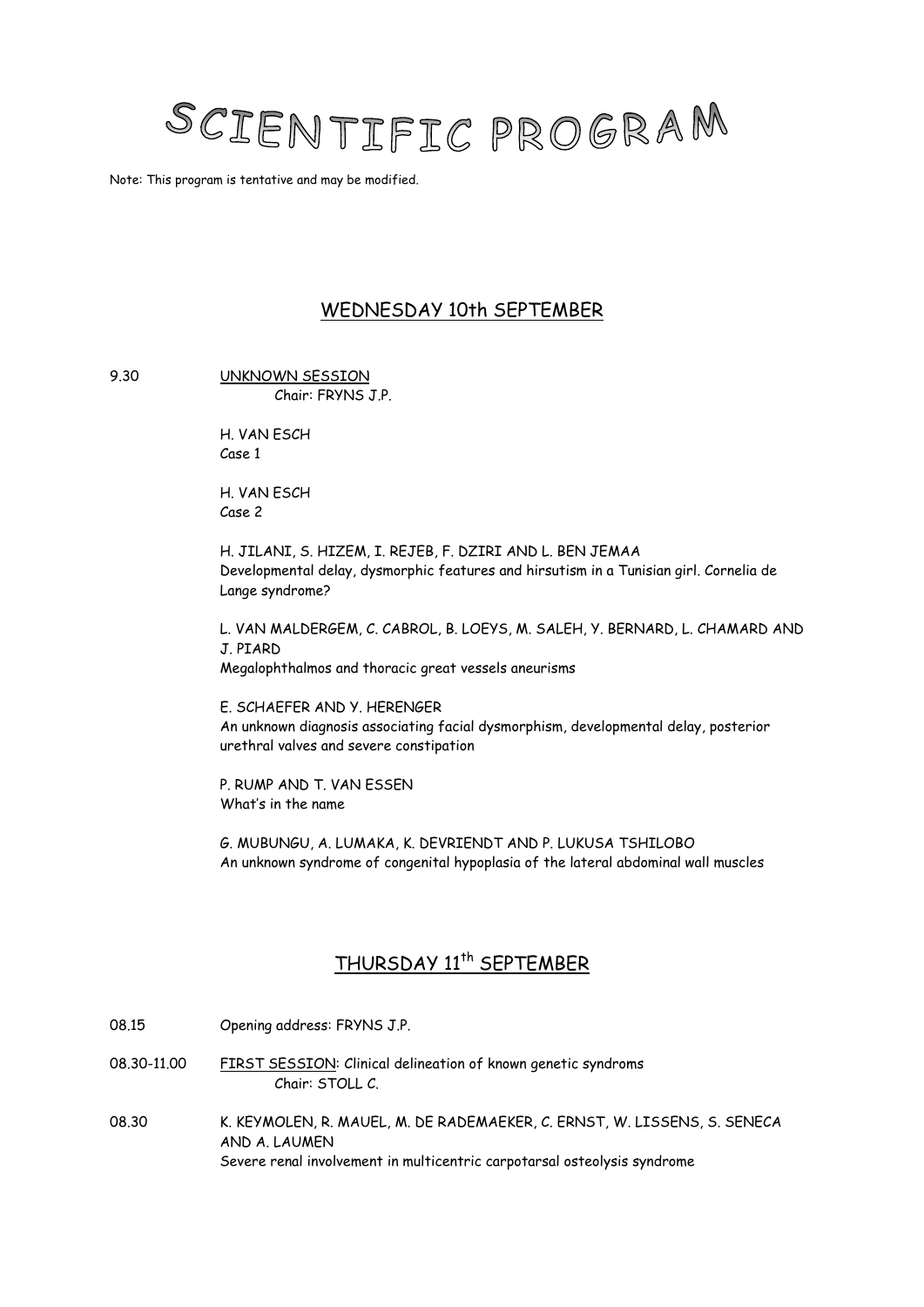| 08.45       | C. STOLL, B. DOTT, Y. ALEMBIK AND M.-P. ROTH<br>Associated noncardiac congenital anomalies among infants with congenital heart defects                                                                                                                                                                                                                                                                                                           |
|-------------|--------------------------------------------------------------------------------------------------------------------------------------------------------------------------------------------------------------------------------------------------------------------------------------------------------------------------------------------------------------------------------------------------------------------------------------------------|
| 09.00       | H. CAVE, A. CAVE, A. DIEUX COESLIER, O. BOUTE, C. BAUMANN, C. VINCENT-<br>DELORME, P. BOUVAGNET, A. DAVID, D. LACOMBE, P. BLANCHET, B. ISIDOR, M. RIO,<br>D. HERON, S. SAUVION, J.-L. ALESSANDRI, V. DROUIN-GARRAUD, B. DORAY, N.<br>POUVREAU AND A. VERLOES                                                                                                                                                                                     |
|             | Noonan syndrome due to RIT1 mutations: further clinical and molecular delineation in 32<br>cases                                                                                                                                                                                                                                                                                                                                                 |
| 09.15       | J. PIARD, H. CAVÉ, E. LEGIUS, L. CHAMARD AND L. VAN MALDERGE<br>KRAS-related multiple schwannomatosis                                                                                                                                                                                                                                                                                                                                            |
| 09.30       | B. MIKAT, B. ALBRECHT, H.-J. LÜDECKE, P. OSTERGAARD, G. JONES, S. MANSOUR,<br>T.M. STROM AND D. WIECZOREK<br>Three patients with mutations in KIF11 with microcephaly and intellectual disability                                                                                                                                                                                                                                                |
| 09.45       | D. LACOMBE, J. VAN GILS, I. COUPRY, C. ROORYCK-THAMBO, J. DEFORGES, G.<br>LANCELOT, B. ARVEILER AND P. FERGELOT                                                                                                                                                                                                                                                                                                                                  |
|             | Phentotype-genotype correlations in Rubinstein-Taybi syndrome in 20 patients with EP300<br>gene mutations                                                                                                                                                                                                                                                                                                                                        |
| 10.00       | J. KOHLHASE, I. BADER, M. COHEN, S. MARKUS, M. HEMPEL, E. HOLINSKI-FEDER<br>AND S. RITTHALER<br>Novel MLL (KMT2A) mutations and atypical clinical presentation in Wiedemann-Steiner<br>syndrome                                                                                                                                                                                                                                                  |
| 10.15       | L. BERGER, J. VERHAGEN, K. DIDERICH, A. PAULUSSEN, A. BROOKS AND Y. VAN<br><b>BEVER</b><br>Unusual presentation of Kabuki syndrome                                                                                                                                                                                                                                                                                                               |
| 10.30       | C.W. OCKELOEN, M.H. WILLEMSEN, S. DE MUNNIK, B.W.M. VAN BON, N. DE LEEUW,<br>A. VERRIPS, S.G. KANT, E.A. JONES, H.G. BRUNNER, R.L.E. VAN LOON, E.E.J. SMEETS,<br>M.M. VAN HAELST, G. VAN HAAFTEN, A. NORDGREN, H. MALMGREN, G.<br>GRIGELIONIENE, S. VERMEER, P. LAURO, L. RAMOS, T.J.J. MAAL, C.C. VAN HEUMEN,<br>H.G. YNTEMA, C.E.L. CARELS AND T. KLEEFSTRA<br>Further delineation of the KBG syndrome phenotype caused by ANKRD11 aberrations |
| 10.45       | C. MARCELIS, M. ROIFMAN, T. PATON, C. MARSCHALL, R. SILVER, J. LOHR, H.<br>YNTEMA, H. VENSELAAR, H. KAYSERLI, B. VAN BON, G. SEAWARD, H. BRUNNERAND<br>D. CHITAYAT<br>De novo WNT5A-associated autosomal dominant Robinow syndrome suggests specificity of<br>genotype and phenhotype                                                                                                                                                            |
| 11,00-11,30 | Coffee Break                                                                                                                                                                                                                                                                                                                                                                                                                                     |
| 11.30-12.30 | First SESSION (Continued)<br>Chair: LACOMBE D. - RAUCH A.                                                                                                                                                                                                                                                                                                                                                                                        |
| 11.30       | D. HAYE, E. CARPENTIER, N. FAKHRI, N. SOULE, C. ROZE, S. ELLARD AND A. TOUTAIN<br>A novel HOXA1 mutation in a Moroccan patient with Athabaskan brainstem dysgenesis<br>syndrome and review of the literature                                                                                                                                                                                                                                     |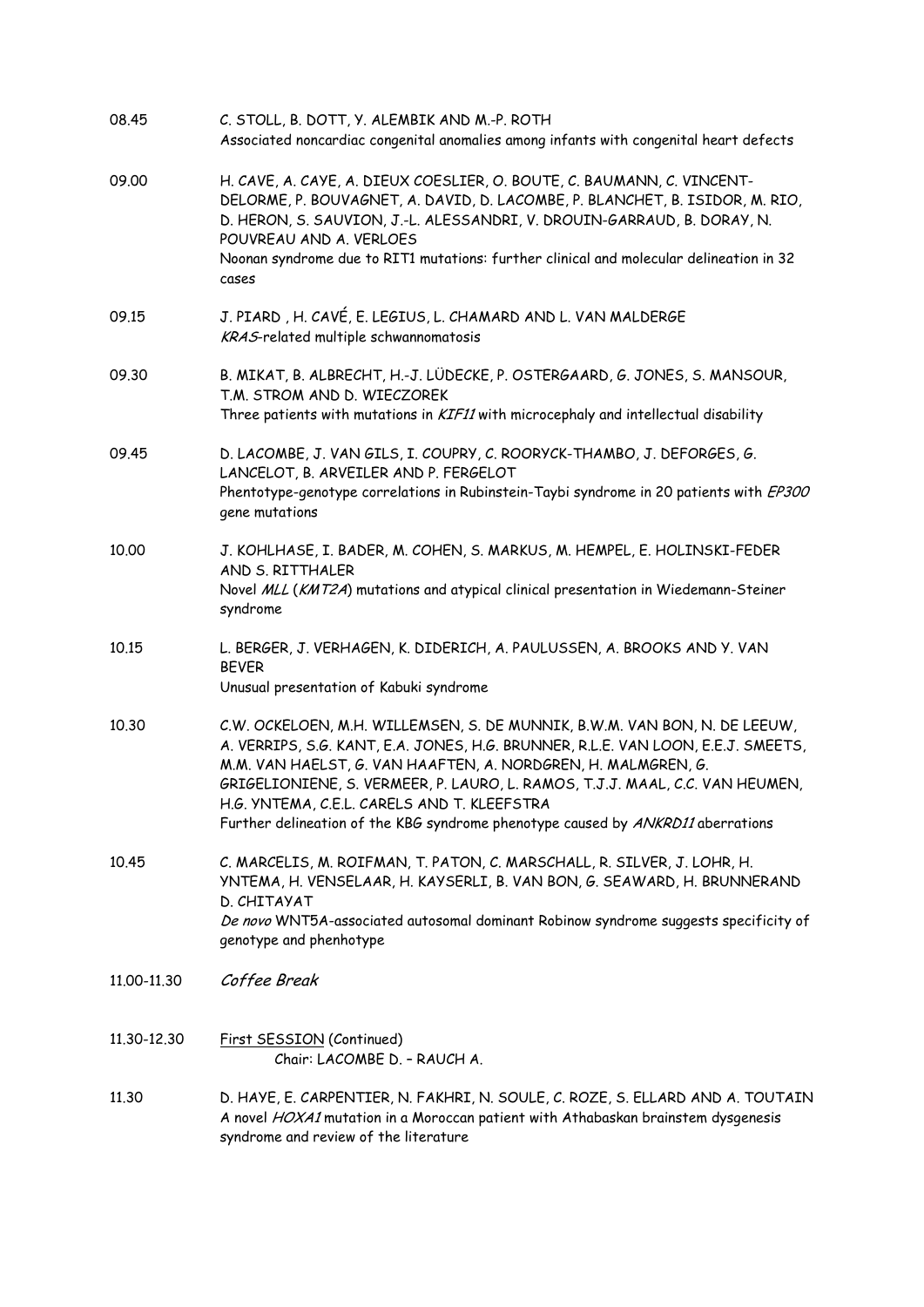- 11.45 I. IVANOVSKI, L. GARAVELLI, S. ROSATO, A. WISCHMEIJER, G. CHIARA, R. PASCARELLA, M. ALDERS AND R.C. HENNEKAM Van Maldergem syndrome with a FAT4 mutation in sibs
- 12.00 M. DE RADEMAEKER, A. VAN DEN BOGAERT, L. DEMEIRLEIR AND K. KEYMOLEN The diagnosis of Mowat Wilson syndrome in two cases with severe eye anomalies
- 12.15 K. STEINDL, L. ABELA, P. JOSET, B. SCHMITT, B. PLECKO AND A. RAUCH Further delineation of the Snyder Robinson syndrome presenting with unusual features
- 12.30 M.E.H. SIMON, M. JOOSTEN, J.H.J.M. BESSEMS, L.P. KOOPMAN, F. MALFAIT AND B.J. **SIBBLES** Disorders caused by B3GALT6 mutations: the severe end of the spectrum
- 12.45 E. DAGYTĖ, A. MATULEVIČIENĖ, R. MEŠKIENĖ, L. AMBROZAITYTĖ, A. MORKŪNIENĖ, Š. BERNOTAS, J. KOHLHASE AND W. BOROZDIN Nail patella syndrome: two patients with the same mutation and different clinical manifestation

#### *AFTERNOON*

*14.30‐16.00 SECOND SESSION: New genes*

#### *Chair: GARAVELLI L. – PEREZ‐AYTES A.*

| 14.30 | M. ISRIE, M. BREUSS, A. SIFRIM, L. DEHASPE, G. PEETERS, C.M. RODRIGUEZ<br>RODRIGUEZ, E. PORTA DAPENA, KU. DOONANCO, N. LEONARD, F. TINSA, S.<br>MOORTGAT V. MARTON, A.BARCIA RAMÍREZ, H. ULUCAN, E. KOPARIR, E. KARACA, G.<br>TIAN, N. COWAN, D.A. KEAYS AND H. VAN ESCH<br>Exome sequencing in patients with circumferential skin creases Kunze type: evidence for<br>locus heterogeneity |
|-------|--------------------------------------------------------------------------------------------------------------------------------------------------------------------------------------------------------------------------------------------------------------------------------------------------------------------------------------------------------------------------------------------|
| 14.45 | A.V. POSTMA, M. ALDERS, C.M. BILARDO, E. PAJKRT, R.R. VAN RIJN, S. BULK, A.<br>ILGUN, P. BARNETT, M.M.A.M. MANNENS, A.F.M. MOORMAN, R.-J. OOSTRA AND M.C.<br><b>VAN MAARLE</b><br>Sacral agenesis, abnormal vertebral ossification and persistent notochordal canal caused<br>by a mutation in the t (brachyury) gene                                                                      |
| 15,00 | J. LOUW, A. CORVELEYN, C. VERDOODT, Y. JIA, S. IQBAL, D. BOSHOFF, M.<br>GEWILLIG, H. PEETERS, P. MOERMAN AND K. DEVRIENDT<br>Exome sequencing and linkage analysis as tools in solving uncommon cardiomyopathies in<br>small families                                                                                                                                                      |
| 15.15 | A. RAUCH, S PAPUC, J. PASCAL, M. ZWEIER, L. GOGOLL, M. PAPIK, A. KLEIN, B. PLECKO<br>AND K. STEINDL<br>Exome sequencing identifies SMARD1 as frequent diagnosis in early infancy onset<br>respiratory distress with multiple congenital anomalies                                                                                                                                          |
| 15.30 | E. DENAYER, J. VAN DER WERFF TEN BOSCH, M. DE RADEMAEKER, C. KLEIN, K.<br><b>KEYMOLEN</b><br>Two siblings with a congenital neutrophil defect syndrome caused by homozygous VPS45<br>mutations                                                                                                                                                                                             |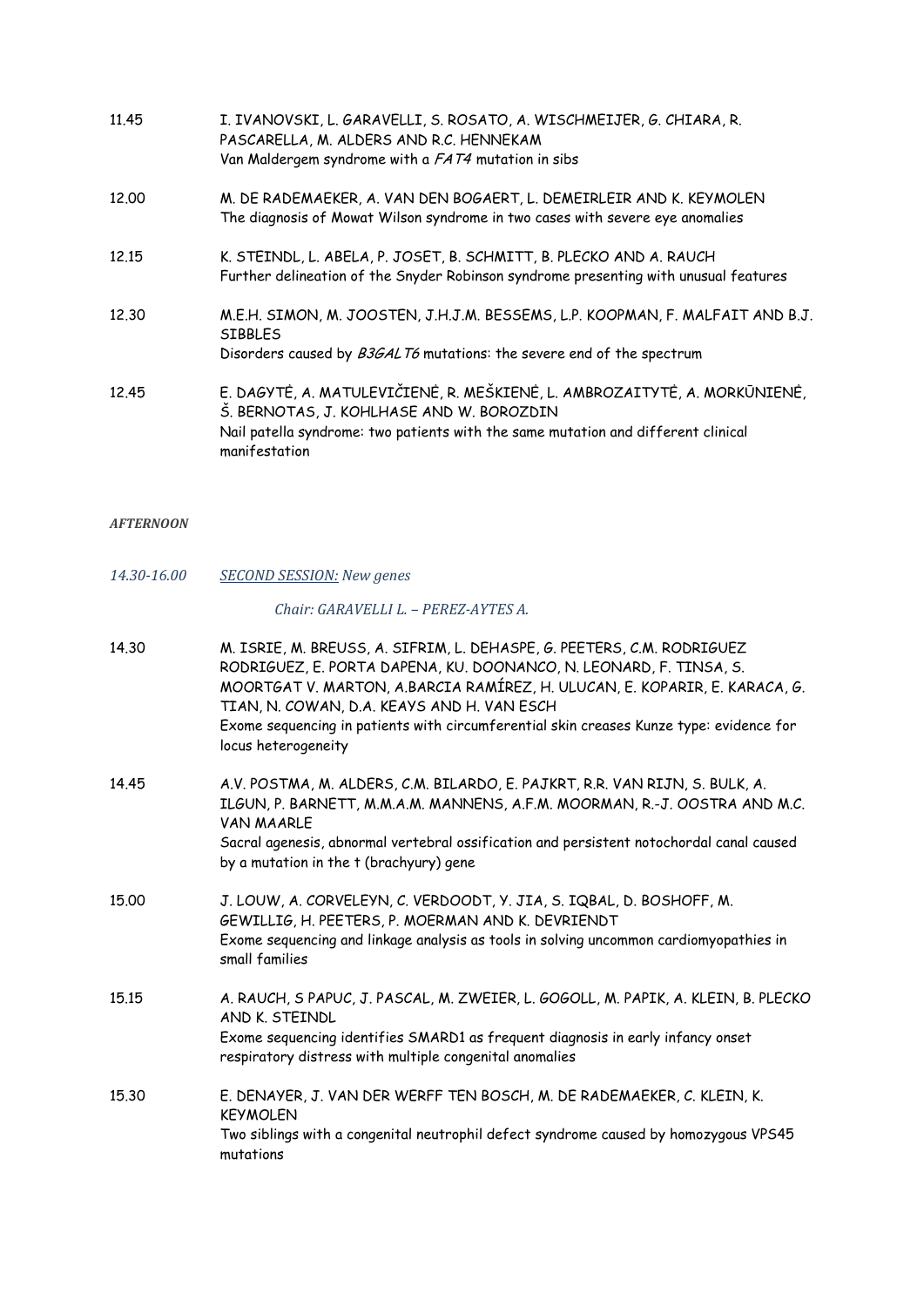| 15.45       | R. ACUNA-HIDALGO, D. SCHANZE, A. KARIMINEJAD, A. NORDGREN, P. CONNER, G.<br>GRIGELIONIENE, D. NILSSON, M. NORDENSKJÖLD, A. WEDELL, D. WIECZOREK, G.<br>GILLESSEN-KAESBACH, H. KAYSERILI N. ELCIOGLU, S. GHADERI-SOHI,<br>P.GOODARZI, H. SETAYESH, M. VAN DE VORST, M. STEEHOUWER, B. KRABICHLER, C.<br>CURRY, M. G MACKENZIE, K. M BOYCOTT, C. GILISSEN, A. R JANECKE, A. HOISCHEN<br>AND M. ZENKER<br>Neu-Laxova syndrome is a heterogeneous metabolic disorder caused by defects in enzymes<br>of the I-serine biosynthesis pathway |
|-------------|---------------------------------------------------------------------------------------------------------------------------------------------------------------------------------------------------------------------------------------------------------------------------------------------------------------------------------------------------------------------------------------------------------------------------------------------------------------------------------------------------------------------------------------|
| 16.00       | G. MORIN, N. ORTIZ BRUECHLE, A. RABBIND SINGH, C. KNOPP, G. JEDRASZAK, M.<br>ELBRACHT, D. BRÉMOND-GIGNAC, K. HARTMANN, H. SEVESTRE, P. DEUTZ, D.<br>HÉRENT, P. NÜRNBERG, B. ROMÉO, K. KONRAD, M.MATHIEU-DRAMARD, J.<br>OLDENBURG, E. BOURGES-PETIT, Y. SHEN, K. ZERRES, H. OUADID-AHIDOUCH, AND<br>J. ROCHETTE<br>Gain-of-function mutation in STIM1 (p.R304W) is associated with Stormorken syndrome                                                                                                                                 |
| 16.15-16.45 | Coffee Break                                                                                                                                                                                                                                                                                                                                                                                                                                                                                                                          |
| 16.45-18.00 | THIRD SESSION: Clinical dysmorphology<br>Chair: STUMPEL C.- KOHLHASE J.                                                                                                                                                                                                                                                                                                                                                                                                                                                               |
| 16.45       | C. DE DIE-SMULDERS, A. COUMANS, S. ROBBEN, Y. ARENS, R. PFUNDT AND A.<br>PAULUSSEN<br>Prenatal presentation of more common and rare skeletal dysplasias                                                                                                                                                                                                                                                                                                                                                                               |
| 17.00       | J. VAN DEN ENDE, N. VAN DER AA AND B. LOEYS<br>Lines of Blaschko as a manifestation of functional                                                                                                                                                                                                                                                                                                                                                                                                                                     |
| 17.15       | J. BRECKPOT, A. LUMAKA, J. VERMEESCH AND K. DEVRIENDT<br>Congenital anterolateral bowing of the tibia with ipsilateral polydactyly of the hallux<br>associated with cerebral cyst: a new entity?                                                                                                                                                                                                                                                                                                                                      |
| 17.30       | C. FAUTH, M. RAUCHENZAUNER, S. TINSCHERT AND J. ZSCHOCKE<br>PHACE syndrome in a girl with segmental facial hemangioma and posterior fossa brain<br>malformation                                                                                                                                                                                                                                                                                                                                                                       |
| 18.00       | <b>KEY-NOTE LECTURE</b><br>J. CHELLY<br>Understanding cortical development: insights from genetics of neuronal migration<br>disorders and malformations of cortical development (MCD)                                                                                                                                                                                                                                                                                                                                                 |
| 21,00-23,00 | <b>UNKNOWN</b><br>Chair: FRYNS J.P.                                                                                                                                                                                                                                                                                                                                                                                                                                                                                                   |

# FRIDAY 12<sup>th</sup> SEPTEMBER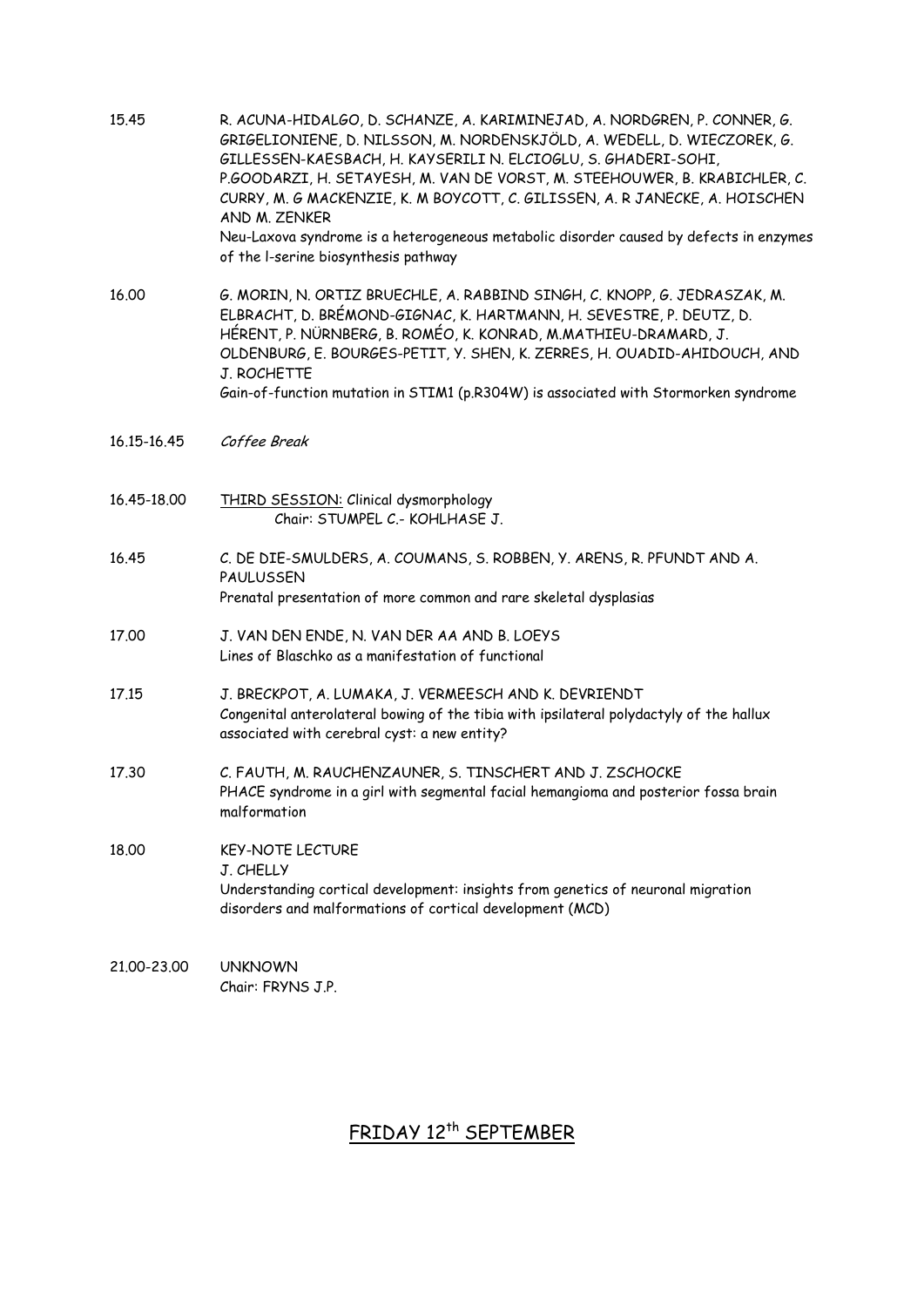| 08.30-11.00 | FOURTH SESSION: Cytogenetics<br>Chair: ALBRECHT B. - VERLOES A.                                                                                                                                                                                                                                                                                                                                                                                                                                                                                                                                                   |
|-------------|-------------------------------------------------------------------------------------------------------------------------------------------------------------------------------------------------------------------------------------------------------------------------------------------------------------------------------------------------------------------------------------------------------------------------------------------------------------------------------------------------------------------------------------------------------------------------------------------------------------------|
| 08.30       | A. LUMAKA, H. PEETERS, P. LUKUSA AND K. DEVRIENDT<br>Copy number variations in congolese patients with ID                                                                                                                                                                                                                                                                                                                                                                                                                                                                                                         |
| 08.45       | A. VAN DIJCK, I. VAN DER WERF, G. MORTIER, M. AZAGE, J. MOKRY AND R.F. KOOY<br>Macrocephaly and overweight in two patients with 1q21.1 triplication                                                                                                                                                                                                                                                                                                                                                                                                                                                               |
| 09.00       | A. MATULEVIČIENĖ, B. ALEKSIŪNIENĖ, V. MIKŠTIENĖ, N. KRASOVSKAJA, L.<br>GRIŠKEVIČIUS, A. UTKUS AND V. KUČINSKAS<br>Dup (1) (q43-q44) & del (21) (q22.2-q22.3) characterized by facial dysmorphism, congenital<br>heart defect and mental retardation                                                                                                                                                                                                                                                                                                                                                               |
| 09.15       | L. GARAVELLI, A. VETRO, A. FORLINO, R. CICCONE, E. LONDON, C.A. STRATAKIS AND<br>O. ZUFFARDI<br>Carney complex: clinical hystory of a patient with gain of function of PRKACB                                                                                                                                                                                                                                                                                                                                                                                                                                     |
| 09.30       | C. SNIJDERS BLOK, N. CORSTEN-JANSSEN, D.R. FITZPATRICK, C. ROMANO, M.<br>FICHERA, G.A. VITELLO, M.H WILLEMSEN, J. SCHOOTS, R. PFUNDT, C.M.A. VAN<br>RAVENSWAAIJ-ARTS, L. HOEFSLOOT AND T. KLEEFSTRA<br>Definition of 5q11.2 microdeletion syndrome reveals overlap with charge syndrome and<br>22q11 deletion syndrome phenotypes                                                                                                                                                                                                                                                                                 |
| 09.45       | P. MARIN REINA, A. HERRERO, G. CABEZUELO AND A. PEREZ-AYTES<br>Mixed phenotype Langer-Giedion/Cornelia de Lange in Microdeletion 8q23.3-q24.1                                                                                                                                                                                                                                                                                                                                                                                                                                                                     |
| 10.00       | S. NAMBOT, A.-L. MOSCA-BOIDRON N. MARLE, S. EL CHEHADEH, A. MASUREL, M.<br>LEFEBVRE, J. THEVENON, J.V. DE MONTLÉON, S. PEREZ-MARTIN, M. CHOUCHANE, E.<br>SAPIN, J.-D. METAIZEAU, V. DULIEU, F. HUET, C. THAUVIN-ROBINET, L. CHATEL,<br>V.ABADIE, G. PLESSIS, J. ANDRIEUX, P.-S. JOUK, G. BILLY-LOPEZ, C. COUTTON, F.<br>MORICE-PICARD, M.-A. DELRUE, C. ROORYCK-THAMBO, A. GOLDENBERG, G. JOLY-<br>HÉLAS, P. CHAMBON, P. SAUGIER-VEBER AND L. FAIVRE<br>9q33.3q34.11 microdeletion: delineation of a new contiguous gene syndrome involving the<br>STXBP1, LMX1B and ENG genes assessed using reverse phenotyping |
| 10.15       | M.T. BONATI, C. CASTRONOVO, A. SIRONI, M. CRIPPA, L. LARIZZA AND P. FINELLI<br>A new case of 9q34.3 microduplication syndrome: further delineation of the clinical<br>spectrum                                                                                                                                                                                                                                                                                                                                                                                                                                    |
| 10.30       | C. ZWEIER, M. KRUMBIEGEL, H. PETERS AND A. REIS<br>Overgrowth and developmental delay associated with a 200 kb deletion in 16p11.2 in two<br>families                                                                                                                                                                                                                                                                                                                                                                                                                                                             |
| 10.45       | S.BULK, G. PIERQUIN, S. GAILLEZ, J.-S. GATOT AND J.H. CABERG<br>Evaluation of distal 22q11 deletion and duplications. A highly variable phenotype                                                                                                                                                                                                                                                                                                                                                                                                                                                                 |
| 11.00-11.30 | Coffee Break                                                                                                                                                                                                                                                                                                                                                                                                                                                                                                                                                                                                      |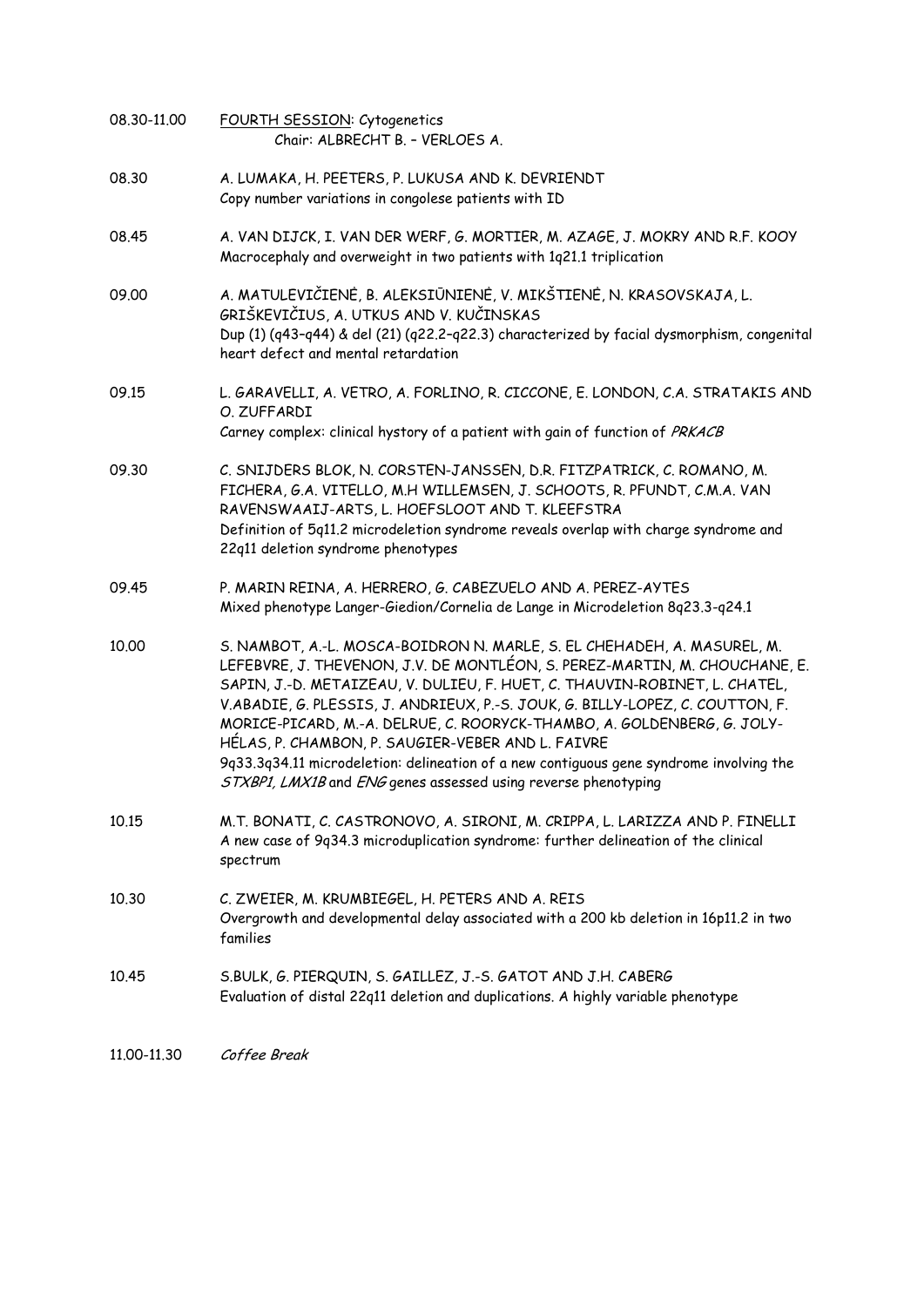- 11.30-13.30 FOURTH SESSION (Continued) Chair: BIJLSMA E. – DONNAI D.
- 11.30 E. COTTEREAU, A. PAUBEL, S. VONWILL, N. CHASSAING, M.-A. BARTHEZ, S. PONDAVEN, C. HOARAU AND A. TOUTAIN X-linked agammaglobulinemia and Mohr-Tranebjaerg syndrome (XLA-MTS): a rare contiguous gene syndrome caused by a deletion of the genes BTK and TIMM8A
- 11.45 K. WRITZL, N. TERAN, A. LIEDÉN AND B. PETERLIN Xq26.2q26.3 microduplication in a boy with developmental delay, distinct facial appearance and genitourinary abnormalities
- 12.00-12.30 FIFTH SESSION: Monogenic disorders non syndromology
- 12.00 L.M. HILLEN, E.J. KAMSTEEG, J. SCHOOTS, A. TIEBOSCH, E.J. SPEEL, G.M. ROEMEN, C.J. PEUTZ-KOOSTRA AND C.T.R.M. STUMPEL Congenital nephrotic syndrome: not always the Finnish type!
- 12.15 F. MORICE-PICARD, E. LASSEAUX, C. PLAISANT, C. ROORYCK, D. LACOMBE, A.TAIEB AND B. ARVEILER Molecular genetics of patients with oculocutaneous albinism
- 12.30 M. POLLAZZON, L. GARAVELLI1, S. ROSATO, A. WISCHMEIJER, C. GELMINI, I. IVANOVSKI AND O. ZUFFARDI A patient with a paternal UPD-14 like phenotype due to maternal 14q microdeletion
- 12.45 S. WHALEN, V. LÓPEZ-GONZÁLEZ, A. DIEUX, S. JULIA, D. HÉRON, C. GAREL, A. LEGALL, B. DORAY-ROY, S. JAGADEESH, D. RODRIGUEZ AND L. BURGLEN7 Description of seven novel patients with Schinzel-Giedion syndrome and mutation in SETBP1 gene. Further delineation of the neuroradiological phenotype

#### *AFTERNOON*

| 14.30-16.00 | SIXTH SESSION: Reverse phenotyping: mutation first (by exomes)<br>Chair: KÄÄRIÄINEN H. - RAAS-ROTHSCHILD A.                                                                            |
|-------------|----------------------------------------------------------------------------------------------------------------------------------------------------------------------------------------|
| 14.30       | E. BIJLSMA, M. HOFFER, M. KRIEK, E. ATEN, A. VAN HAERINGEN, M. BREUNING, S.<br>KANT, N. DEN HOLLANDER AND W. ARINDRARTO, M. LOSEKOOT, G. SANTEN AND C.<br><b>RUIVENKAMP</b>            |
|             | Is exome sequencing of single patients with intellectual disability an effective diagnostic<br>strategy?                                                                               |
| 14.45       | L. GOGOLL, M. ZWEIER, P. JOSET, M. PAPIK, O. HASSELMANN, K. STEINDL AND A.<br><b>RAUCH</b>                                                                                             |
|             | New case of Biallelic TRMT10A deficiency identified by exome sequencing confirms the<br>associated phenotype of primary microcephaly with intellectual disability and short<br>stature |
| 15.00       | L.B. OUSAGER, C.R. FAGERBERG, M. THOMASSEN AND M. LARSEN<br>PIGA mutation identified by WES in a boy with overgrowth, epileptic encephalopathy and<br>dysmorphic features              |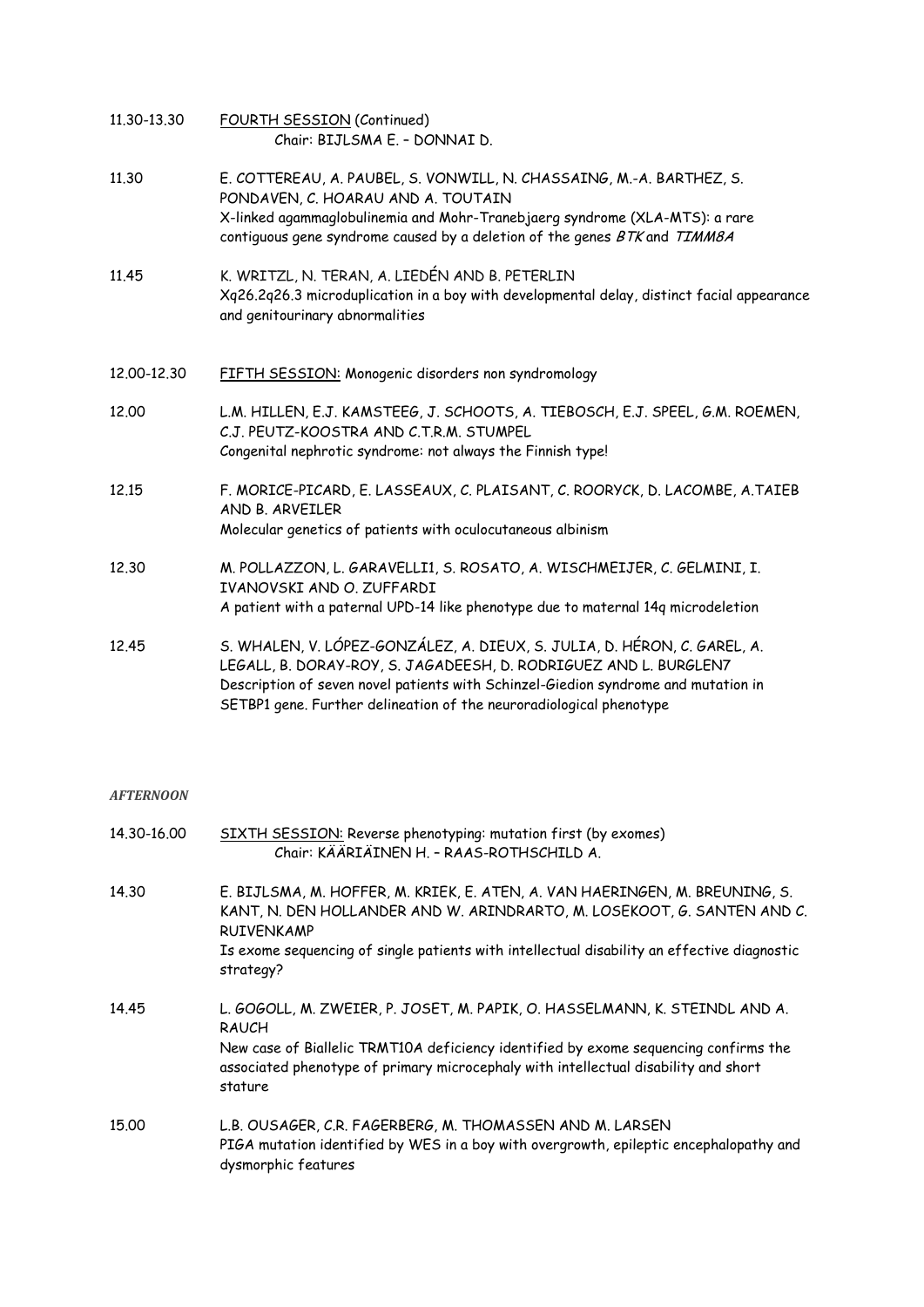| 15.15       | E. SMEETS, T. KLEEFSTRA AND C. STUMPEL<br>CTNNB1 related neurodevelopmental disorder, a recognizable syndrome                                                                                                                                                                                                           |
|-------------|-------------------------------------------------------------------------------------------------------------------------------------------------------------------------------------------------------------------------------------------------------------------------------------------------------------------------|
| 15.30       | H.E. VEENSTRA-KNOL, H.A. KOETSE, A.H. VD VLUGT, J.C. HERKERT AND C.M.A. VAN<br>RAVENSWAAIJ-ARTS<br>A novel KAT6B mutation; expanding the phenotype?                                                                                                                                                                     |
| 15.45       | B. ALBRECHT, K. CREMER, H.-J. LÜDECKE, T. STROM, H. ENGELS AND D. WIECZOREK<br>Broadening the phenotype of SOX2 mutations and microdeletions by array analyses and<br>exome sequencing                                                                                                                                  |
| 16.00       | C.R. FAGERBERG, L.B. OUSAGER, M. BURTON AND L. LONE<br>Features of a patient with ARID1B mutation                                                                                                                                                                                                                       |
| 16150-16.45 | Coffee Break                                                                                                                                                                                                                                                                                                            |
| 16.45-18.30 | SEVENTH SESSION: Genetic Counselling (broad issues in clinics)<br>Chair: DEVRIENDT K - MATULEVIČIENĖ A.                                                                                                                                                                                                                 |
| 16.45       | D. DONNAI<br>Modern dilemmas; impact of uncertain findings on a second generation                                                                                                                                                                                                                                       |
| 17.00       | H. KÄÄRIÄINEN AND K. AVELA<br>Difficulties in interpreting molecular findings in fnlb gene and predicting their<br>consequences in two families with Larsen syndrome                                                                                                                                                    |
| 17.15       | K. DEVRIENDT AND M. HOLVOET<br>Multifactorial familial intellectual disability: a clinical study in schools for special<br>education                                                                                                                                                                                    |
| 17.30       | L. BASEL-VANAGAITE <sup>,</sup> AND L. WOLF<br>Is a computer-based facial dysmorphology novel analysis ready for the clinic?                                                                                                                                                                                            |
| 17.45       | L. BOER, W.M. KLEIN, R.-J. OOSTRA AND A. SCHEPENS-FRANKE<br>A contemporary approach to exhibit a collection of teratological fetuses of the museum<br>for anatomy and pathology in Nijmegen.<br>The use of computed tomography, magnetic resonance imaging and 3d reconstructions to<br>visualize, describe and educate |
| 18.00       | L. BOER, W. KLEIN, R.-J. OOSTRA AND A. SCHEPENS-FRANKE<br>Imaging the collection of fetuses with sirenomelia from the teratological collection of the<br>museum for anatomy and pathology in Nijmegen                                                                                                                   |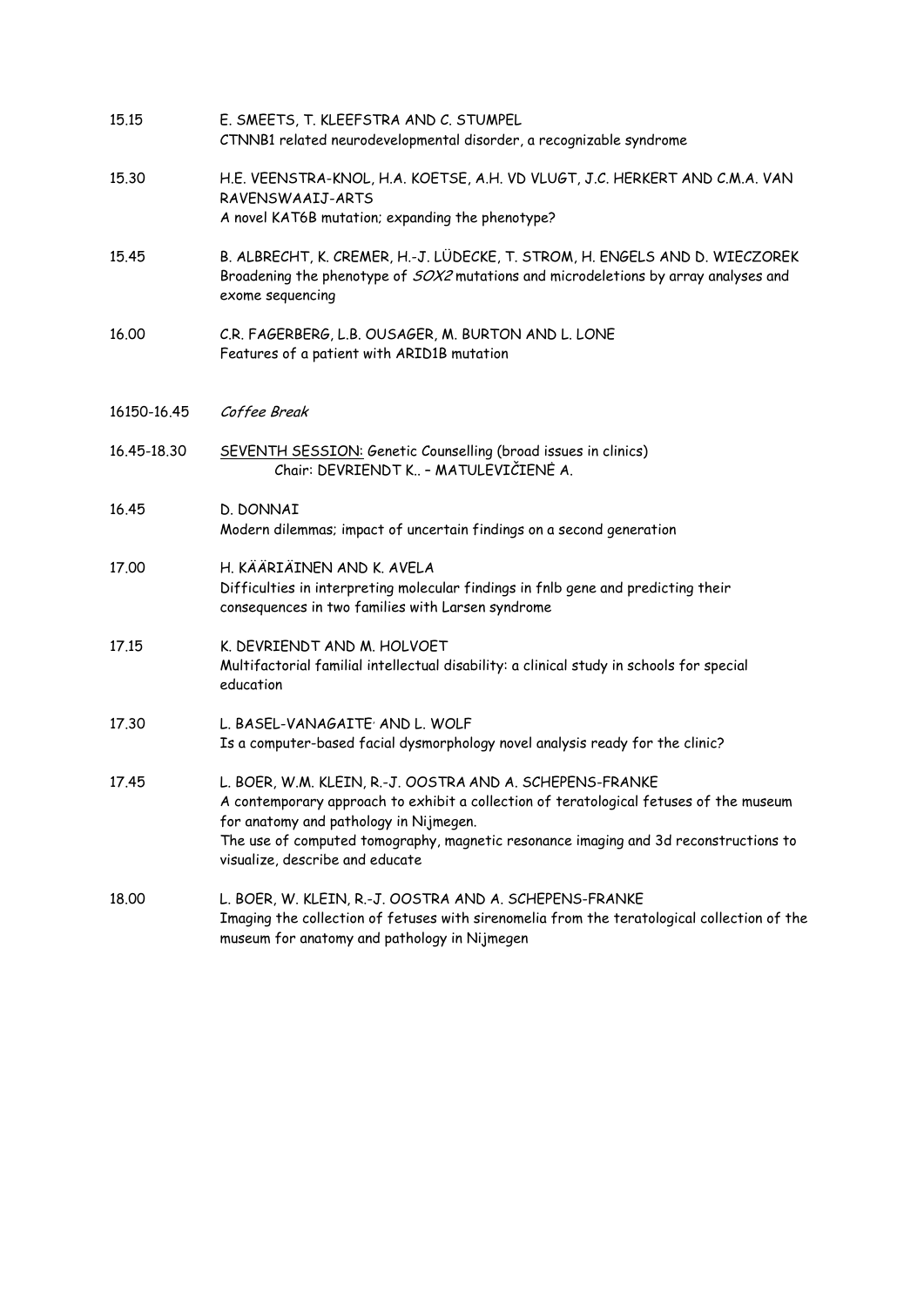# **UNKNOWN CASE 1**

*H. VAN ESCH* 

Center for Human Genetics UZ Leuven, Leuven, Belgium. Email for correspondence: Hilde.vanesch@med.kuleuven.be

We present an 11 years old girl with moderate intellectual delay.

She is the only child of a Belgian mother and a Greek father. Normal birth.

Mean clinical features: microcephaly, long and coarse face, large mouth and smooth philtrim.

Large hands with broad thumbs and spatula shaped terminal phalanges and fetal pads on fingers and toes.

High resolution molecular karyotyping is normal.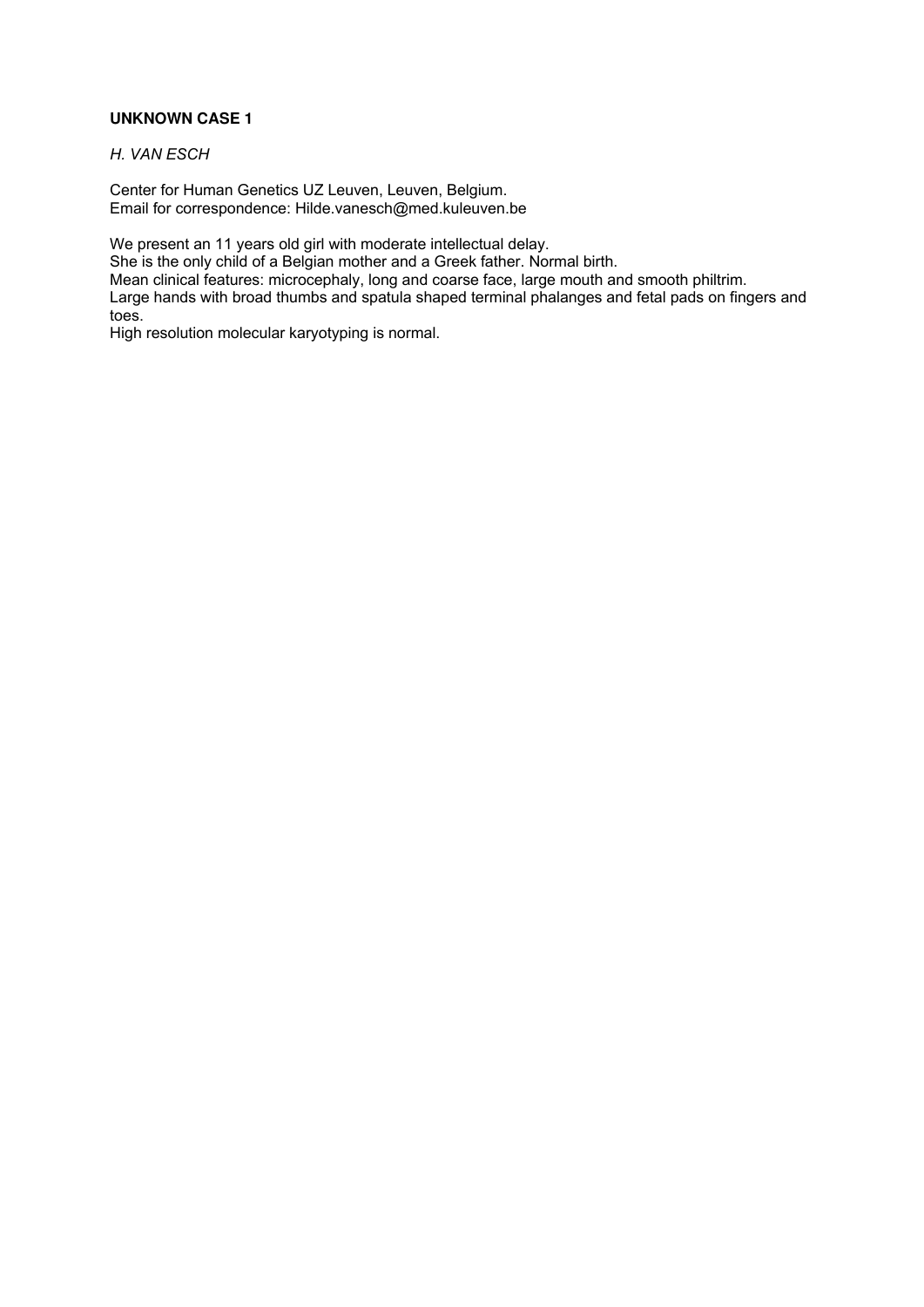# **UNKNOWN CASE 2**

*H. VAN ESCH* 

Center for Human Genetics UZ Leuven, Leuven, Belgium. Email for correspondence: Hilde.vanesch@med.kuleuven.be

We present an 6 years old girl with moderate-severe intellectual and motor delay. She is the only child of a Belgian couple, non-related.

Preterm birth at PMA 33 weeks and weight and length below centile 3.

Progressive postnatal microcephaly, weight and length slightly below centile 3.

Strabism and mild nystagmus. Sloping forehead and large mouth.

High resolution molecular karyotyping is normal.

Exome: no clear pathogenic variants.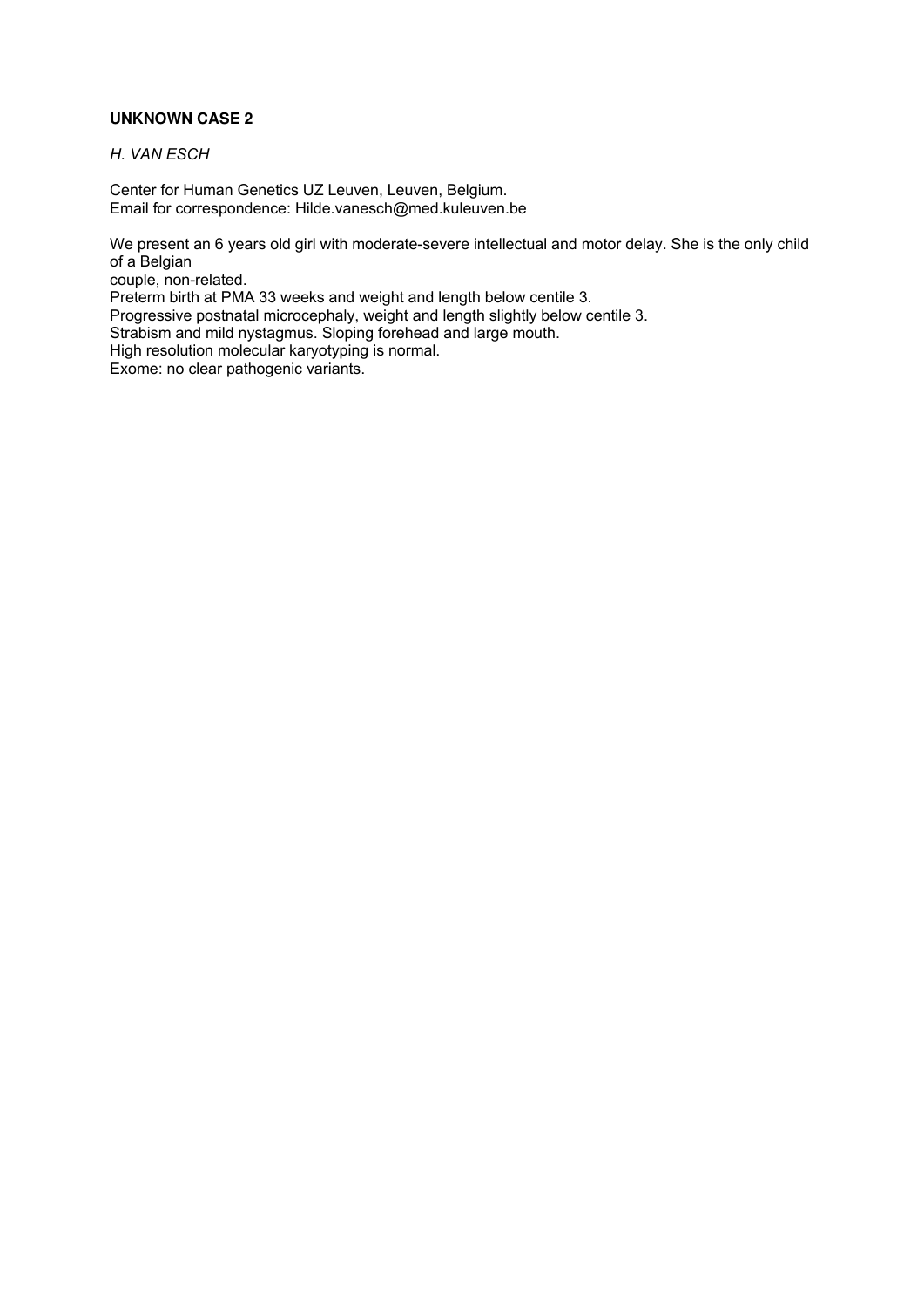### **DEVELOPMENTAL DELAY, DYSMORPHIC FEATURES AND HIRSUTISM IN A TUNISIAN GIRL. CORNELIA DE LANGE SYNDROME?**

*H. JILANI<sup>1</sup> , S. HIZEM<sup>1</sup> , I. REJEB<sup>1</sup> , F. DZIRI<sup>2</sup> AND L. BEN JEMAA<sup>1</sup>*

- 1 Department of Genetics. Mongi Slim Hospital, La Marsa, Tunis, Tunisia.
- 2 Ezzahra, Tunis, Tunisia.

Email for correspondence: houweyda.jilani@yahoo.fr

This case is about a Tunisian girl with development delay and dysmorphic features. She is the second child of young, healthy, unrelated parents. During gestation, fetal echography showed no abnormalities. No pregnancy complication was detected.

The proband was born at term vaginally with good Apgar score. Her birth weight and height were normal. She also had a normal head circumference for age gestation.

The examination at the age of eleven months showed brachycephaly but with no microcephaly, a short neck with a low posterior hairline. Her eyebrows and palpebral fissures were down slanting. She had hirsute forehead, synophrys and long curled eyelashes. She had a broad depressed nasal bridge with anteverted nares. The palate was high and arched, teeth were absent at the age of 13 months. Her ears were prominent and low set. In her lower limbs, she had malimplantation of the right big toe. Psychomotor development was delayed. She was unable to sit alone. In addition, she had a marked hypotonia. Although she had a massive gastrointestinal reflux due to a malposition of the cardia, weight and height remain between -2 and -1 standard deviation.

Chromosome analysis showed a normal caryotype 46,XX.

This description may correspond to the Cornelia de Lange syndrome, but our patient didn't have the minimum diagnostic criteria. She had neither growth retardation nor a microcephaly. Eyebrows are not arched, philtrum is not long. She had no major limb malformations such as oligodactyly. This mild phenotype could match with a mutation in SMC1A or SMC3 genes.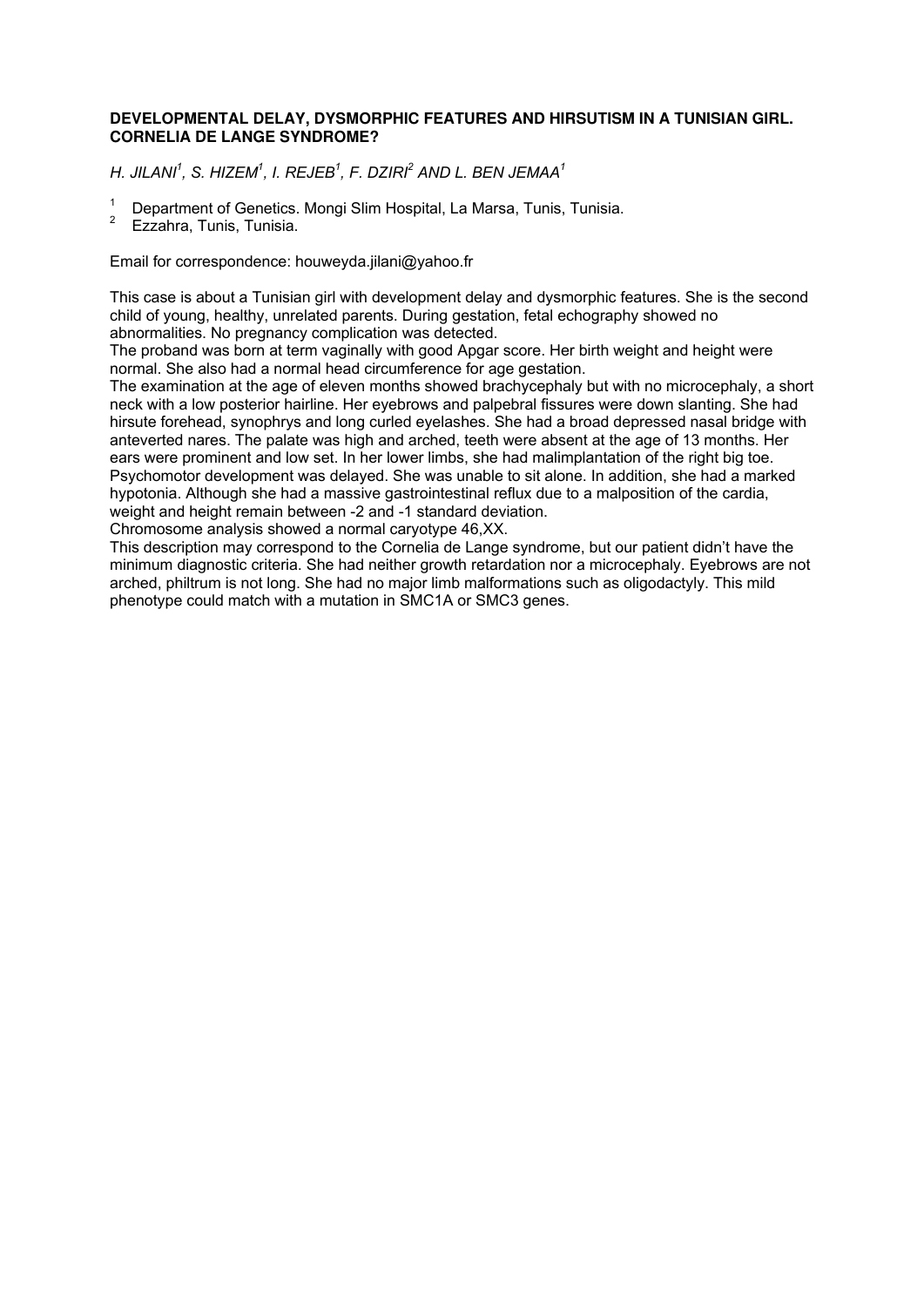# **MEGALOPHTHALMOS AND THORACIC GREAT VESSELS ANEURISMS**

# *L. VAN MALDERGEM<sup>1</sup> , C. CABROL<sup>1</sup> , B. LOEYS<sup>5</sup> , M. SALEH<sup>2</sup> , Y. BERNARD<sup>3</sup> , L. CHAMARD<sup>4</sup>AND J. PIARD<sup>1</sup>*

- $\frac{1}{2}$  Centre de génétique humaine
- $rac{2}{3}$  services d'ophtalmologie
- $rac{3}{4}$  de cardiologie
- et de neurologie, CHU, Université de Franche-Comté, Besançon, France.
- 5 Centre of Medical Genetics, University of Antwerp, Antwerp, Belgium.

# Email: vmald@skypro.be

This girl was born at term to unrelated Caucasian parents with normal growth parameters. Her infancy was uneventful. At 6 years, visual impairment was noted at school and an ophtalmological work-up indicated severe rapidly progressive myopia. At 7 years, uveitis developed and responded only partially to prednisone in the context of HLAB27 leukocyte antigen. It relapsed at 8 and 9 years. A major dilatation of aortic root required reconstructive surgery (aortic tube). A diagnosis of Takayasu arteritis was suggested, but could not find confirmation.

Between 12 and 25 years, her clinical status remained stable. At 26 years, rapid enlargement of her eyeballs occurred, alongside with acute neurological symptoms: right hemiparesia, dizziness, right central facial palsy with recovering within 72 y. Brain MRI indicated three small T2 fronto-parietal cortical hypersignals and bilateral megalophthalmos. Orbital CT scan indicates a eyeball diameter of 28.8 mm (left) and 26 mm (right) and a circumference of of 35.9 mm (left) and 35.5 mm (right). She reported a history of progressive enlargement of her eyeballs. There was no glaucoma, thus suggesting a pure anterior chamber megalophthalmos. Due to its rapidly increasing size culminating at +5 SD and the mechanical limits of bone, eye pain could only be alleviated by morphin derivatives delivered by a pump. Routine blood chemistry did not indicate any argument for an inflammatory or autoimmune process. Concomitantly, retinal detachment resulted in complete loss of vision on the left side and a 1/10 visual acuity on the right side despite attempts at reverting the process by laser. Heart ultrasound indicates a Dilatation of 45 mm at the leval of Valsalva sinuses and a 22 mm aneurysm of brachiocephalic trunk. On clinical examination, Megalophthalmos and a relative shortness of limbs (height/span 164/ 144 cm). Karyotype on peripheral lymphocytes was 46, XX, aCGH was [46, XX] x1 (Agilent 180K). Whole exome sequencing trio analysis discarded a convincing *de novo* mutation of any valuable candidate gene. Megalophtalmos of the anterior chamber, to be differentiated from buphtalmos by the absence of glaucoma and the apparent primary nature of the phenomenon, is a very rare condition described by Seefelder in 1914. It usually occurs sporadically, with at least two sib pair and one sibship with three affected females reported sofar, emphasizing its probable monogenic basis. Since her thoracic aneurisms are suggestive of a connective tissue disorder, collagen immunolabeling and electrophoresis have been scheduled.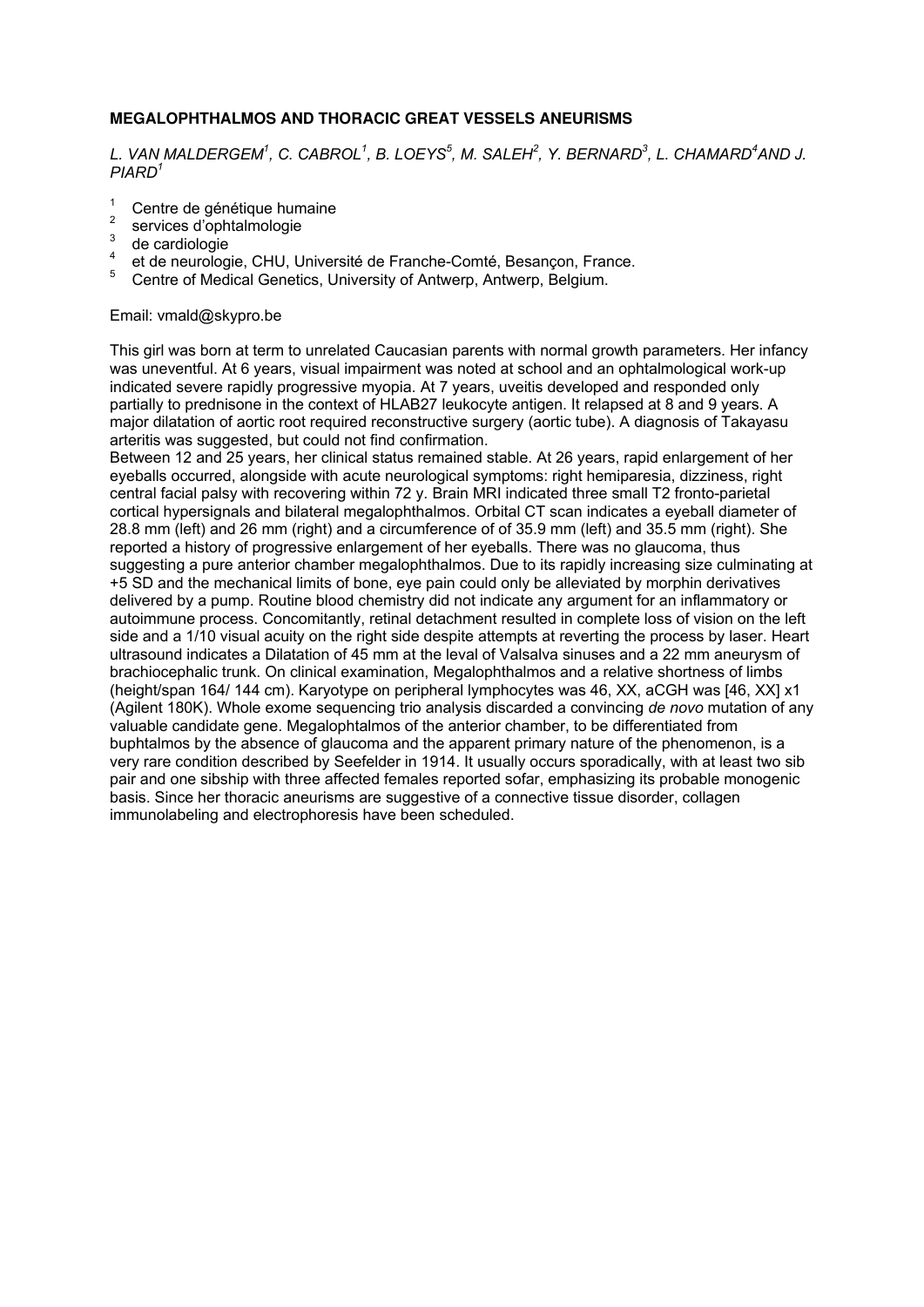### **AN UNKNOWN DIAGNOSIS ASSOCIATING FACIAL DYSMORPHISM, DEVELOPMENTAL DELAY, POSTERIOR URETHRAL VALVES AND SEVERE CONSTIPATION**

# *E. SCHAEFER AND Y. HERENGER*

Service de Génétique Médicale, Hôpitaux Universitaires de Strasbourg, Strasbourg, France.

Email for correspondence: elise.schaefer@chru-strasbourg.fr

We present the case of a male patient who is the first child of an unrelated couple without any family history.

The history of the disease of our patient begins in the antenatal period. A diagnosis of dilatation of the bladder, ureters and kidneys was made during the second trimester of the pregnancy. A hydramnios at 34 weeks of gestation led to the delivery induction. Birth parameters were at -2SD for the height and the head circumference but weight was normal

A diagnosis of posterior urethral valves was established explaining the dilatation of the urinary tract. The clinical examination found facial dysmorphism with hypertelorism, ptosis, blepharophimosis and arched eyebrow, associated with congenital torticollis, bilateral cryptorchidism, sacral dimple and enlarged hands. The neurological examination found hypotonia.

The clinical evolution was marked by mild motor and intellectual developmental delay, delayed weight gain, development of severe constipation and gastroesophageal reflux and the diagnosis of obstructive and central apnea. The ophthalmological examination found strabismus, severe hyperopia and heterogeneity of the retinal pigmentary epithelium with normal fundus and normal electroretinogramm. The audition was tested and found no anomalies.

Explorations with cerebral MRI, medullar echography, heart and renal ultrasound and skeleton radiographies found no major anomalies.

To date, genetic investigations were normal: conventional karyotype, array-based comparative genomic hybridization and sequencing of the *BRAF, MEK1, MEK2* and *KRAS* genes.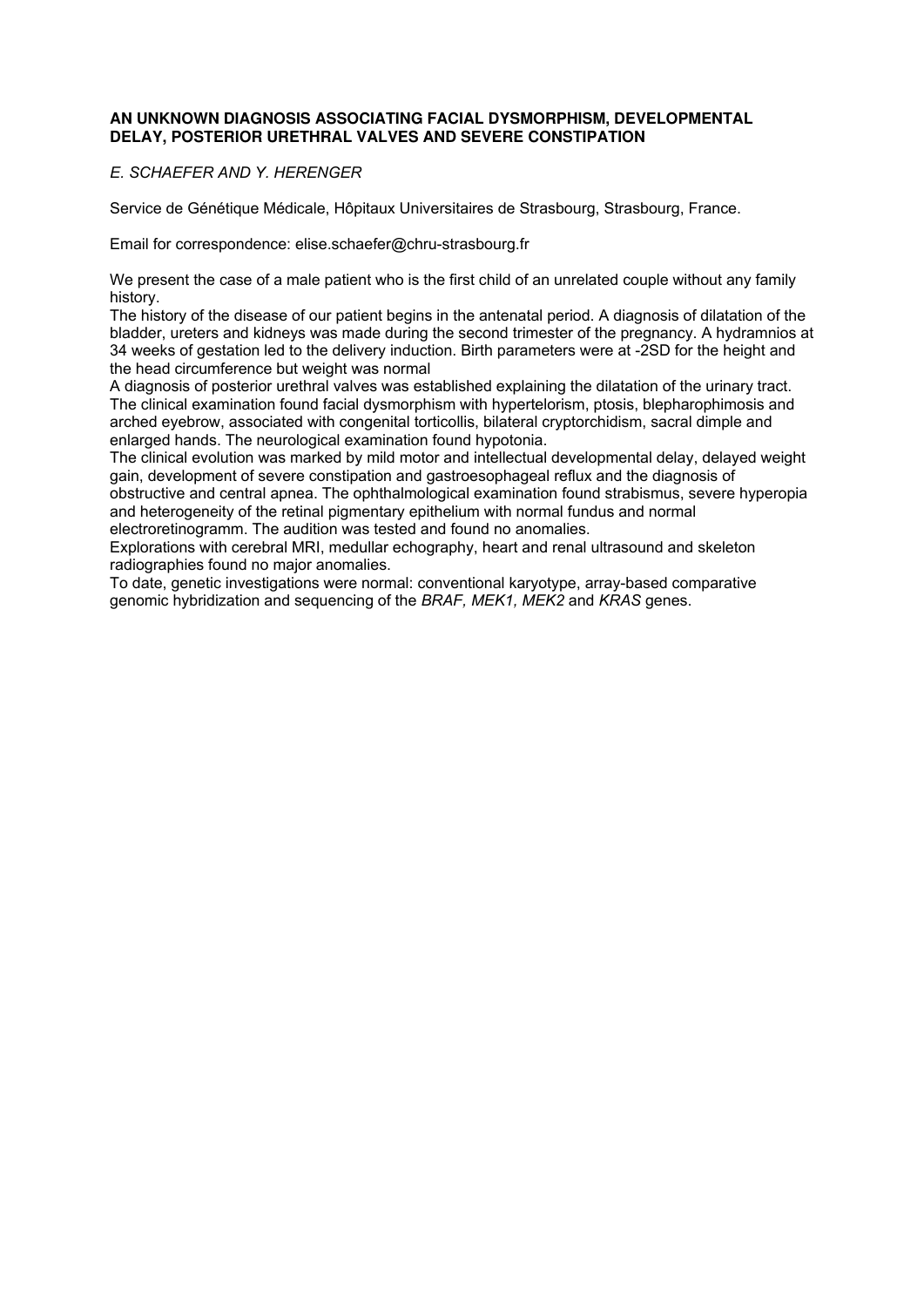## **WHAT'S IN THE NAME**

# *P. RUMP AND T. VAN ESSEN*

Department of Genetics, University Medical Centre Groningen, Groningen, The Netherlands.

p.rump@umcg.nl

Whole-exome sequencing revealed an unanticipated diagnosis in a 10-year-old boy with severe intellectual disability and congenital anomalies. The boy has an atypical presentation of the syndrome and an unusual long survival when compared to previously reported cases.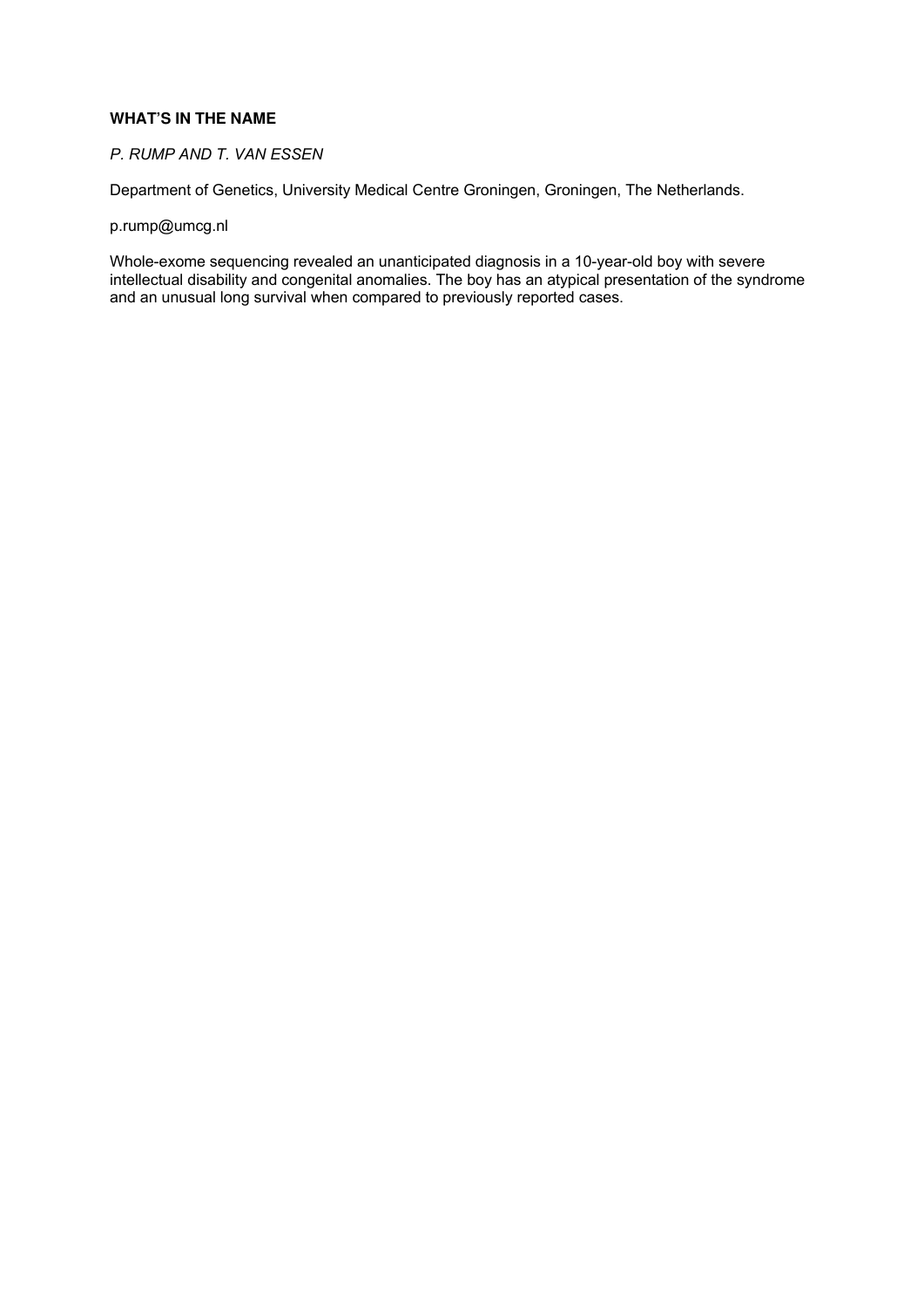# **AN UNKNOWN SYNDROME OF CONGENITAL HYPOPLASIA OF THE LATERAL ABDOMINAL WALL MUSCLES**

*G. MUBUNGU, A. LUMAKA, K. DEVRIENDT AND P. LUKUSA TSHILOBO*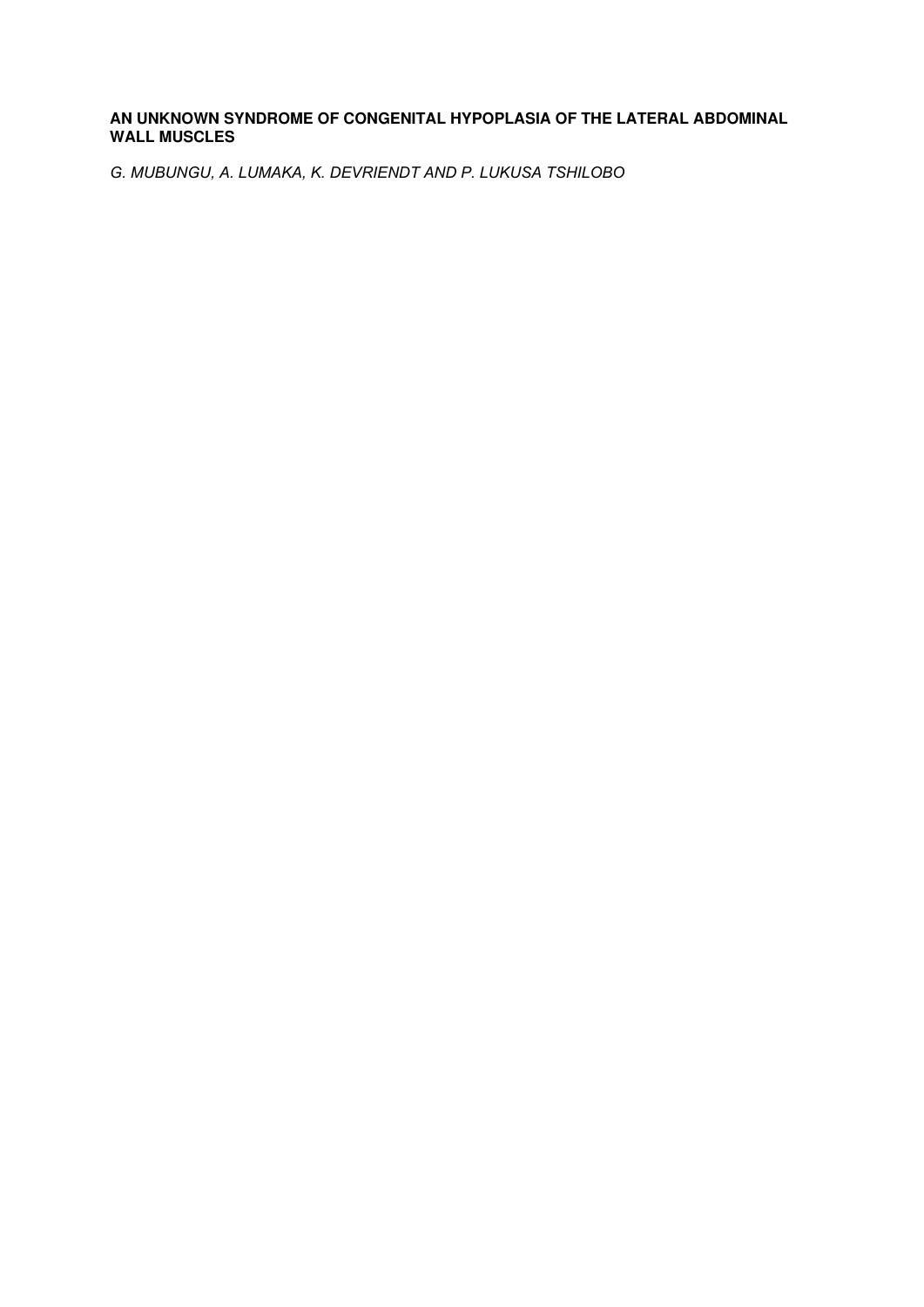# **SEVERE RENAL INVOLVEMENT IN MULTICENTRIC CARPOTARSAL OSTEOLYSIS SYNDROME**

*K. KEYMOLEN<sup>1</sup> , R. MAUEL<sup>2</sup> , M. DE RADEMAEKER<sup>1</sup> , C. ERNST<sup>3</sup> , W. LISSENS<sup>1</sup> , S. SENECA<sup>1</sup> AND A. LAUMEN<sup>4</sup>*

- $1$  Center for Medical Genetics, UZ Brussel, Vrije Universiteit Brussel, Laarbeeklaan 101, 1090 Brussels, Belgium.
- <sup>2</sup> Department of Paediatrics, UZ Brussel, Vrije Universiteit Brussel, Laarbeeklaan 101, 1090 Brussels, Belgium.
- <sup>3</sup> Department of Paediatric Radiology, UZ Brussel, Vrije Universiteit Brussel, Laarbeeklaan 101, 1090 Brussels, Belgium.
- <sup>4</sup>Department of Orthopedics and Paediatric Orthopedics, UZ Brussel, Vrije Universiteit Brussel, Laarbeeklaan 101, 1090 Brussels, Belgium.

Corresponding author: Kathelijn.Keymolen@uzbrussel.be

The boy we present is the first child of Caucasian, non-consanguineous parents. Both parents were in good health and family history was without particularities. Pregnancy was complicated by maternal diabetes. At birth hypospadias and mild facial dysmorphism were noticed.

Motor development was slightly delayed but social interaction was adequate for age. Painful swelling of several articulations occurred in early childhood, leading to limited joint movements. Initial radiological evaluation did not show specific findings.

Proteinuria and chronic renal insufficiency were diagnosed around the same time.

The combination of the renal and joint manifestations, led to the clinical hypothesis of Multicentric Carpotarsal Osteolysis syndrome ( MCTO) and this was confirmed by radiological re-evaluation. Sequencing of the MAFB gene revealed a pathogenic mutation, giving molecular confirmation of the diagnosis. The mutation was absent in DNA from peripheral lymphocytes of both parents. Acute decline of the renal function caused end-stage renal insufficiency and multi-organ failure. The child deceased at the age of 4 years.

MCTO is a rare autosomal dominant disorder mainly affecting the skeleton and the kidney. The majority of the reported patients represent de novo mutations, but parent-to-child transmission has been described. The skeletal phenotype consists of progressive osteolysis, especially in the carpal and tarsal bones. Craniofacial anomalies and mental impairment have been reported in some patients. Renal involvement with hypertension and chronic renal insufficiency leading to end-stage kidney disease is often present but usually at an older age.

With the present case, we want to illustrate that severe renal involvement can even occur during infancy and can lead to fatal complications.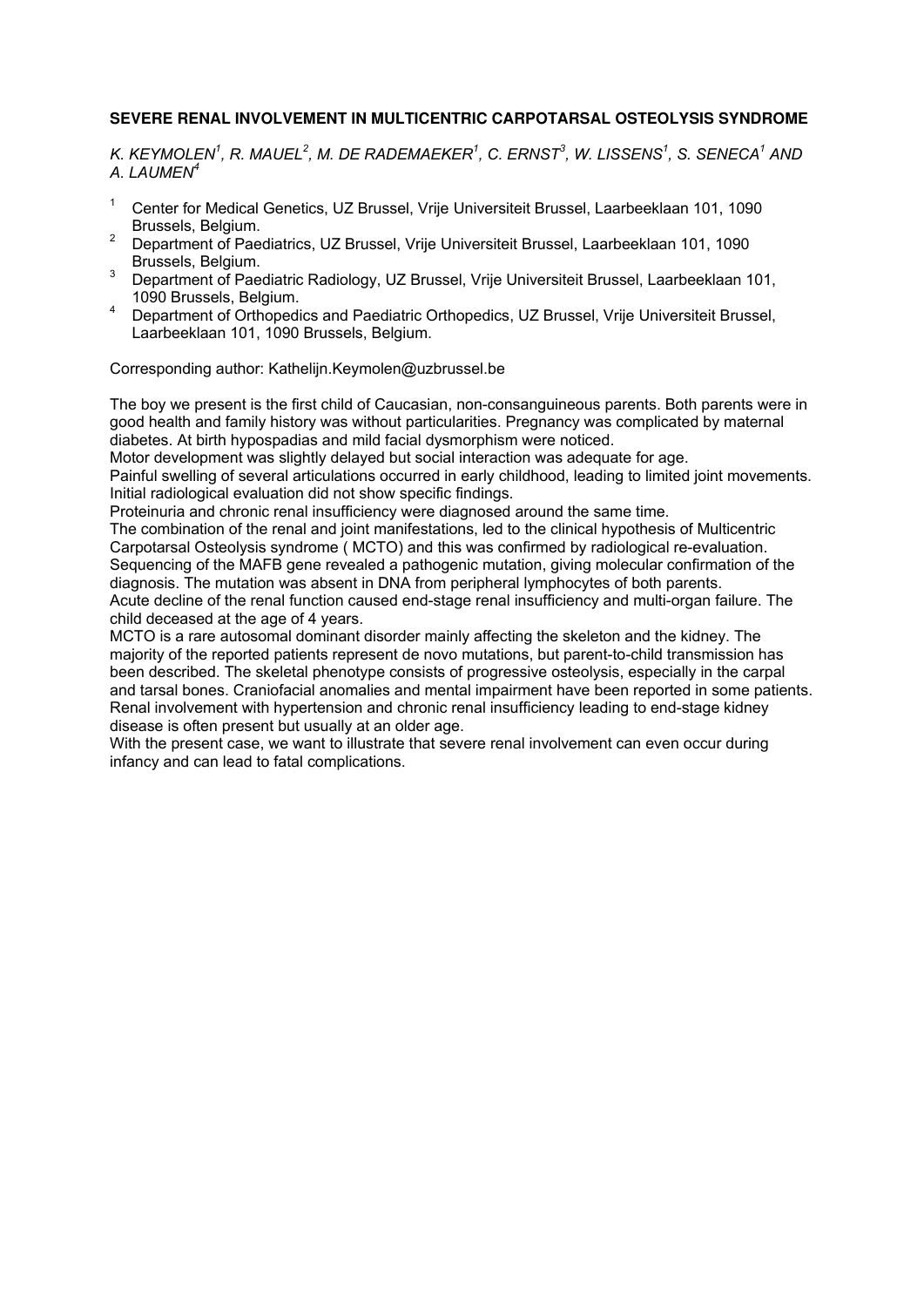#### **ASSOCIATED NONCARDIAC CONGENITAL ANOMALIES AMONG INFANTS WITH CONGENITAL HEART DEFECTS**

# *C. STOLL, B. DOTT, Y. ALEMBIK AND M.-P. ROTH*

Laboratoire de Genetique Medicale, Faculte de Medecine, Strasbourg, France.

**Background**: Although the majority of congenital heart defects (CHD) occur in isolation, a significant number occur with noncardiac anomalies. The purpose of this investigation was to assess the prevalence and the types of associated anomalies in infants with CHD in a defined population. **Methods:** The associated anomalies in CHD were collected in all livebirths, stillbirths and terminations of pregnancy during 26 years in 346,831 consecutive births of known outcome in the area covered by our population based registry of congenital anomalies.

**Results:** Of the 4005 infants with CHD born during this period (prevalence at birth of 116 per 10,000), 1055(26.3 %) had associated anomalies. There were 354 (8.8%) patients with chromosomal abnormalities including 218 (62 %) trisomies 21, and 99 (2.5%) nonchromosomal recognized dysmorphic conditions. There were no predominant recognised dysmorphic conditions, but VA(C)TER(L) association. However, other recognised dysmorphic conditions were registered including Noonan syndrome and fetal alcohol syndrome. Six hundred two (15.0 %) of the patients had multiple congenital anomalies, non syndromic, non chromosomal (MCA). Anomalies in the urinary tract, the musculoskeletal, the digestive, and the central nervous systems were the most common other anomalies. **Conclusions:** The overall prevalence of associated anomalies, which was one in four infants, emphasizes the need for a thorough investigation of infants with CHD. The most commonly associated major noncardiac anomalies involved the urinary system, followed by the musculoskeletal, the digestive, and the central nervous systems. A routine screening for other anomalies may be considered in infants and in fetuses with CHD. One should be aware that the anomalies associated with CHD can be classified into a recognizable anomaly, syndrome or pattern in one out of nine infants with CHD.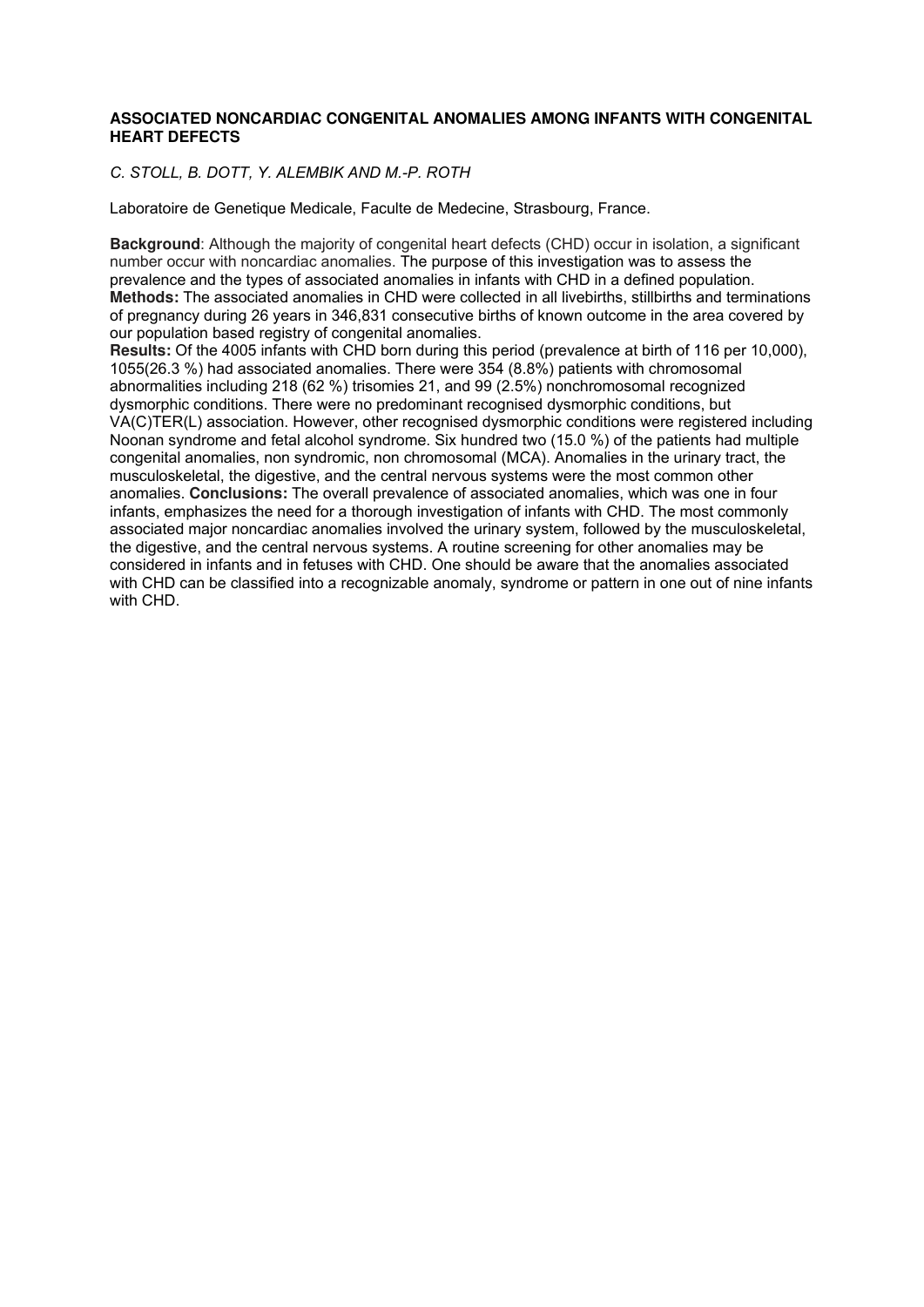#### **NOONAN SYNDROME DUE TO RIT1 MUTATIONS: FURTHER CLINICAL AND MOLECULAR DELINEATION IN 32 CASES**

*H. CAVE 1,2, A. CAYE <sup>1</sup> , A. DIEUX COESLIER <sup>3</sup> , O. BOUTE <sup>3</sup> , C. BAUMANN <sup>1</sup> , C. VINCENT-DELORME <sup>4</sup> , P. BOUVAGNET <sup>5</sup> , A. DAVID <sup>6</sup> , D. LACOMBE <sup>7</sup> , P. BLANCHET <sup>8</sup> , B. ISIDOR <sup>6</sup> , M. RIO<sup>9</sup> , D. HERON <sup>10</sup>, S. SAUVION<sup>11</sup>, J.-L. ALESSANDRI<sup>12</sup>, V. DROUIN-GARRAUD<sup>13</sup>, B. DORAY<sup>12</sup>, N. POUVREAU<sup>1</sup> AND A. VERLOES1, 14*

- <sup>1</sup>Department of Genetics, APHP Robert Debré University Hospital and Denis-Diderot-Paris VII University Medical School, Paris, France.
- <sup>2</sup> .INSERM U 1131, APHP Saint Louis University Hospital, Paris;
- 3 Dept of Genetics, Jeanne de Flandre University Hospital, Lille;
- 4 Dept of Genetics, Regional Hospital, Arras;
- 5  $5$  Dept of Cardiology, University Hospital, Lyon;
- $\frac{6}{7}$  Dept of Genetics, University Hospital, Nantes;
- Dept of Genetics, University Hospital, Bordeaux;
- 8 Dept of Genetics, University Hospital, Montpellier;
- **9**  $\frac{9}{2}$  Dept of Genetics, APHP – Necker-Enfants Malades Hospital, Paris;
- Dept of Genetics, APHP La Pitié-Salpétrière Hospital, Paris;
- <sup>11</sup> Dept of Pediatrics, Jean Verdier Hospital, Bondy;
- $12$  Dept of Genetics, University hospital, Saint Denis de la Réunion;
- <sup>13</sup> Dept of genetics, University Hospital, Rouen;
- <sup>14</sup> INSERM UMR 1141, Robert DEBRE Hospital, Paris, France.

### Email for correspondence: alain.verloes@rdb.aphp.fr

Noonan syndrome is a heterogeneous dominant disorder, due to mutations in at least 8 different genes involved in the RAS/MAPK signaling pathway. Recently, RIT1 was shown to be involved in the pathogenesis of some Noonan patients. We report a series of 32 patients from 22 pedigrees with mutations in RIT1. The patients show a typical Noonan Gestalt and facial phenotype. Among the 22 probands, 5 % showed postnatal growth retardation, 71 % had congenital heart defect, 37 % had hypertrophic cardiomyopathy, 52% had speech delay, 62 % have learning difficulties, but only 10% had intellectual disability. None of them has major skin anomalies. Compared to the canonic Noonan syndrome phenotype linked to PTPN11 mutations, RIT1 mutants appear to be less severely growth retarded and intellectually impaired. Incidence of cardiomyopathy was lower than previously observed. Based on our experience, we estimate that RIT1 may be the cause of 3 to 5 % of Noonan syndrome, and should be prioritized in patients with normal growth and cognitive development.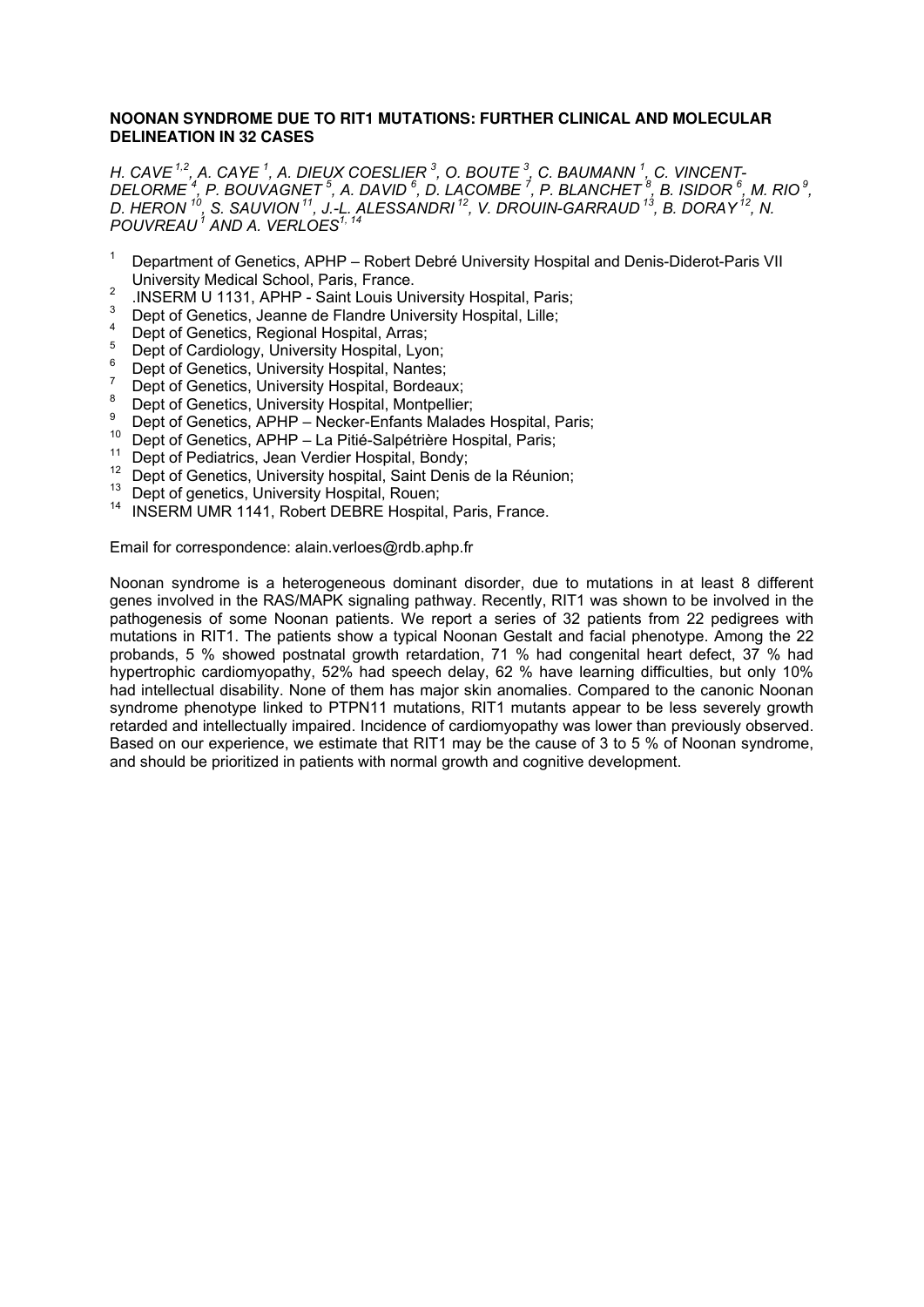# **KRAS-RELATED MULTIPLE SCHWANNOMATOSIS**

*J. PIARD<sup>1</sup> , H. CAVÉ<sup>2</sup> , E. LEGIUS<sup>3</sup> , L. CHAMARD<sup>1</sup> AND L. VAN MALDERGEM<sup>1</sup>*

- <sup>1</sup> Centre de génétique humaine, Université de Franche-Comté, Besançon, France.
- $\frac{2}{3}$  Molecular Genetics Laboratory, Robert-Debré University Hospital, Paris, France.
- <sup>3</sup>Centre for Human Genetics, Katholiek Universiteit Leuven, Leuven, Belgium.

Schwannoma is a peripheral nerve sheath benign tumor. Its multiple occurence is rare and can take two forms: associated with neurofibromatosis type 2 when located at the level of acoustic nerves or non NF2-related when located elsewhere. The molecular basis of the former is clearly identified with mutations in the gene encoding merlin on chromosome 22 accounting for most cases while the latter remains poorly characterized. Rare familial cases of these non-NF2 multiple schwannomas were reported in association to *SMARCB* mutations and a single case report describes a KRAS mutation in a patient with multiple schwannomas. More recently, Messiaen et al. demonstrated a multiple-hit mutational process involving 22q11 and KRAS in case of germ-cell *LZTR1* mutation in familial cases. We describe the second KRAS-related multiple schwannomatosis case in an adult patient with signs and symptoms of Noonan syndrome. This 45 y-old lady was born at term to unrelated parents with normal birth parameters. Her milestones were mildly retarded with walking without assistance obtained at 20 months, learning difficulties and delayed puberty (21 y). Turner syndrome was suspected during adolescence and a peripheral karyotype indicated a 46, XX complement. At 37 y, her first schwannoma appeared on the left arm, a few years later on the thigh, later in the bladder, then again on the upper limb. On clinical examination, her length was at the lower limit of normal range (-1.8SD) and her phenotype included downward slant of palpebral fissures, pterygium colli, a low M-shaped posterior hairline, cubitus valgus and multiple naevi. Coagulation factor XI plasma concentration was 54% (NR 65-150) and heart ultrasound was unremarkable. Based on her noonanoid features, a panel of genes belonging to ras pathway were sequenced and a *KRAS* c.40G>A heterozygous missense mutation was identified, resulting in a substitution of valine in position 14 by isoleucine (p.Val14Ile). It confirms that a subgroup of patients with multiple schwannomatosis harbour *KRAS* mutations.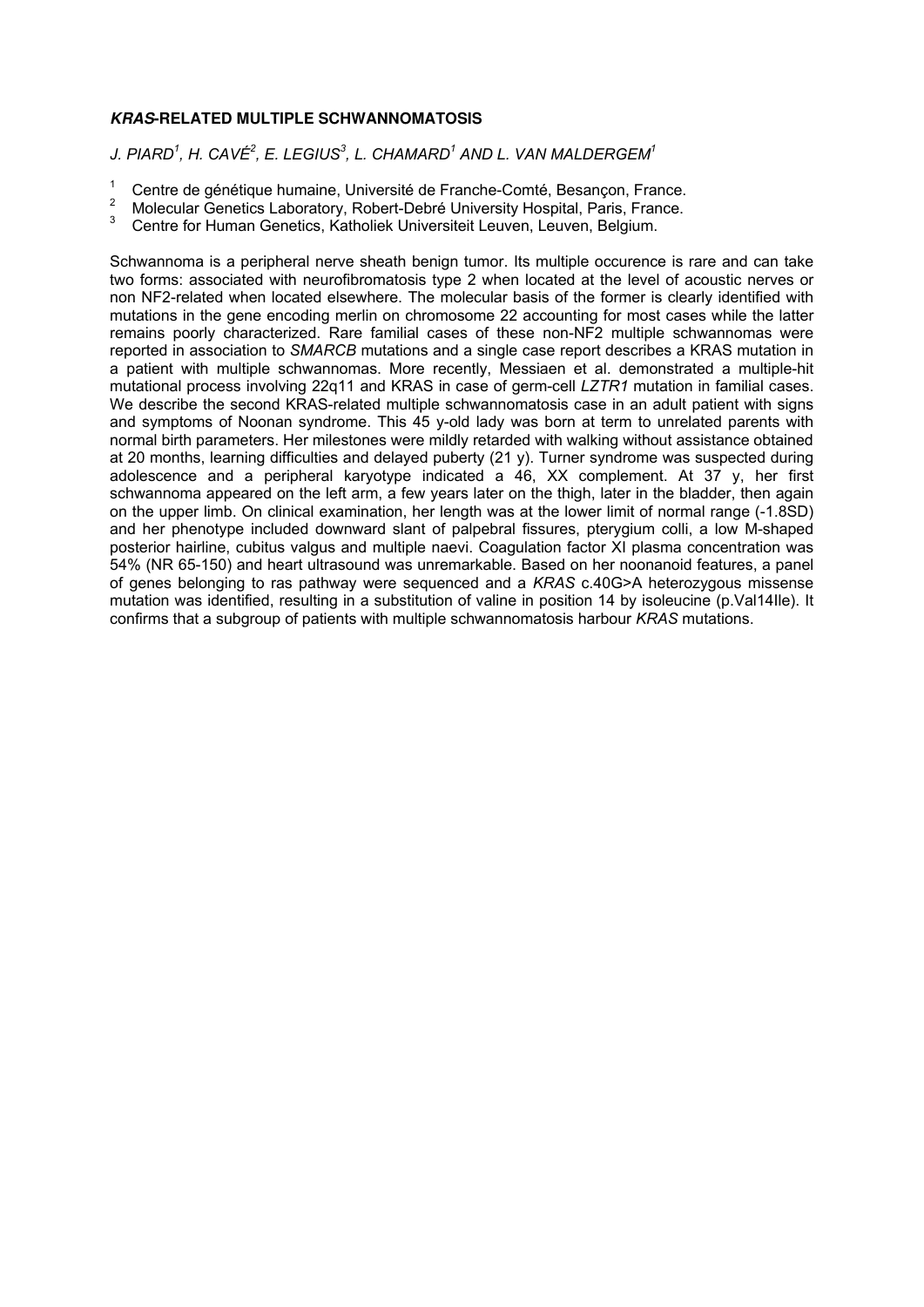## **THREE PATIENTS WITH MUTATIONS IN KIF11 WITH MICROCEPHALY AND INTELLECTUAL DISABILITY**

# *B. MIKAT<sup>1</sup> , B. ALBRECHT<sup>1</sup> , H.-J. LÜDECKE<sup>1</sup> , P. OSTERGAARD<sup>2</sup> , G. JONES<sup>3</sup> , S. MANSOUR<sup>4</sup> , T.M. STROM<sup>5</sup> AND D. WIECZOREK<sup>1</sup>*

- 1 Institut für Humangenetik, Universitätsklinikum Essen, Universität Duisburg-Essen, Germany.
- 2 Medical Genetics Unit, Biomedical Sciences, St. George's University of London, London SW17 0RE, UK.
- 3 Leicester Clinical Genetics Department, University Hospitals Leicester NHS Trust, Leicester, UK.
- 4 Medical Genetics Unit, Biomedical Sciences, St. George's University of London, London SW17 0RE, UK.
- 5 Institute of Human Genetics, Helmholtz Zentrum München, German Research Center for Environmental Health, Munich-Neuherberg, Germany.

#### E-Mail: Barbara.Mikat@uni-due.de

Mutations in KIF11 cause the autosomal dominant condition microcephaly with or without chorioretinopathy, lymphedema, or mental retardation (MCLMR, MIM #152950). It is a rare condition, and so far only 22 families with mutations in KIF11 have been reported. Overall 85% of the previously published individuals with mutations in KIF11 have microcephaly, learning disabilities are documented in 73%. Chorioretinopathy is reported for 59% and lymphedema for 46% of cases (Jones et al., 2013). Here we present three patients from two families with mutations in KIF11. The first family, an affected mother and her affected daughter, was examined in our department. We made the tentative diagnosis MCLMR on the basis of the clinical presentation of the mother and her daughter and the publication of Ostergaard et al. 2012. The molecular analysis of KIF11 revealed a nonsense mutation [c.1159C>T, p.(Arg387\*)]. The mother and her daughter both had primary microcephaly [OFC mother 48.5 cm (-4 SDS), OFC daughter 45.8 cm (-4.6 SDS)], mild intellectual disability (ID) and visual impairment. They showed resemblances to the previously published patients with prominent noses, thickened eyebrows, thick lower lips and prominent chins. Both patients are included in the publication of Jones et al. 2013. The third patient is the daughter of healthy parents. She presented with congenital microcephaly and mild ID few years ago in our genetics consultation. She was born after 40 weeks of gestation with congenital microcephaly [OFC 30.5 cm (-3.6 SDS)], low birth weight [2720 g (-2 SDS)] and normal lenght [50cm (-1 SDS)]. She reached milestones of motor development within the normal range but showed speech delay. At the age of four years her measurements were within normal range except for her head circumference [OFC 43 cm (-5.5 SDS), weight 13.6 kg (BMI 14.4), height 97 cm (-1.6 SDS)]. With a prominent nose, thickened eyebrows, thick lips, and in relation to her head circumference, and large ears, she also resembles the previously published patients (Vasudevan et al., 2005, Ostergaard et al., 2012, Jones et al., 2013, Hazan et al., 2012). Whole exome sequencing within a cohort of patients with ID identified a missense mutation in KIF11 [c.427A>T, p.(Ile143Phe)], which was verified with Sanger sequencing and was assumed to be disease causing by three different algorithms (PolyPhen-2, MutationTaster and SIFT).

We present the clinical and molecular data of these three patients and give a short review on the rare condition MCLMR with its wide clinical spectrum.

#### **References:**

Ostergaard *et al*. 2012. Mutations in KIF11 cause autosomal-dominant microcephaly variably associated with congenital lymphoedema and chorioretinopathy. Am J Hum Genet 2012;90:56-62 Jones *et al*. 2013. Microcephaly with or without chorioretinopathy, lymphoedema, or mental retardation (MCLMR): review of phenotype associated with KIF11 mutations. Eur J Hum Genet 2014 Jul;22(7):881-7.

Hazan *et al.* 2012. A novel KIF11 mutation in a Turkish patient with microcephaly, lymphedema, and chorioretinal dysplasia from a consanguineous family. Am J Med Genet A. 2012 Jul;158A(7):1686-9. Vasudevan *et al.* 2005. Microcephaly-lymphoedema-chorioretinal dysplasia: three cases to delineate the facial phenotype and review of the literature. Clin Dysmorphol 2005;14:109-116.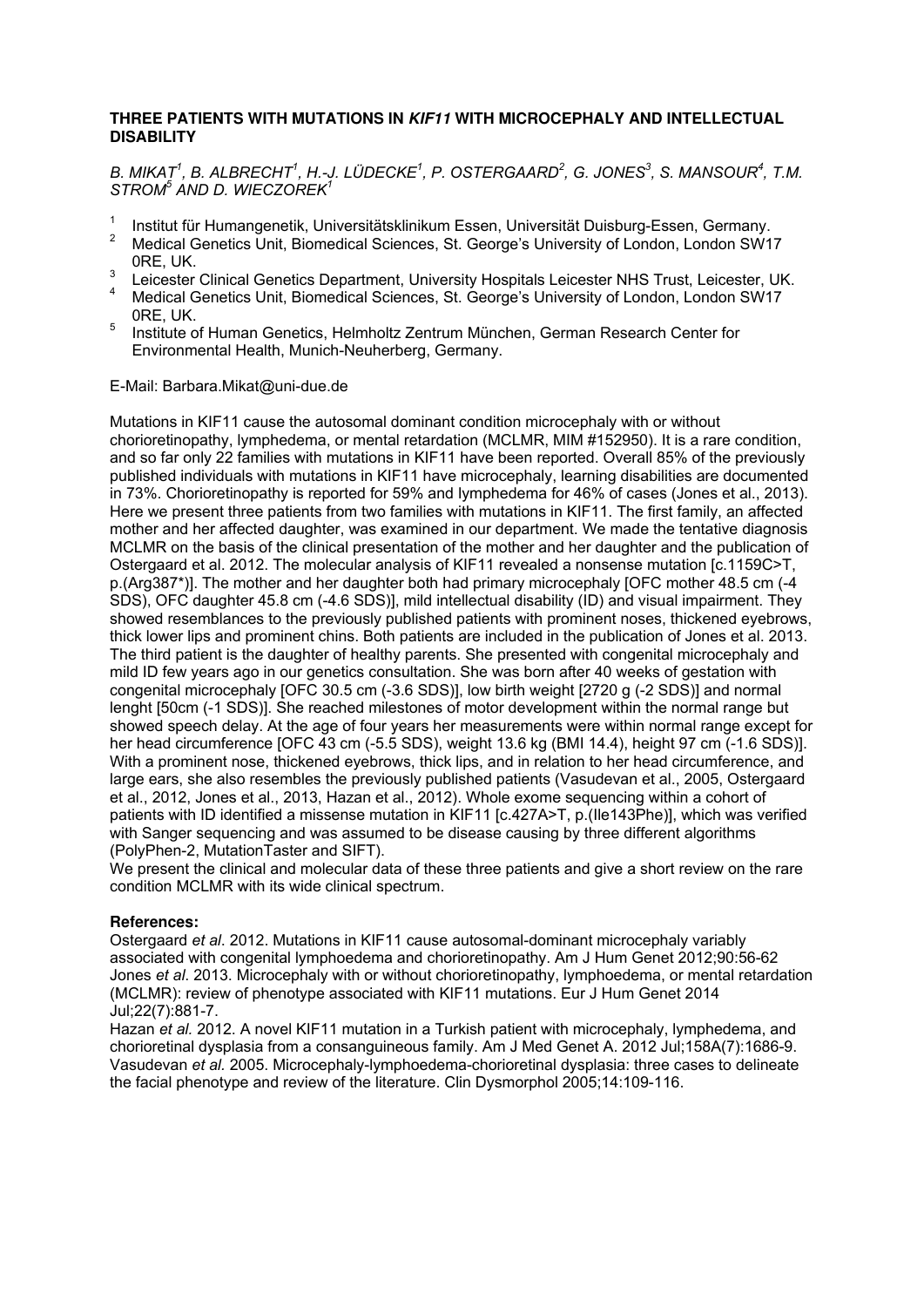#### **PHENTOTYPE-GENOTYPE CORRELATIONS IN RUBINSTEIN-TAYBI SYNDROME IN 20 PATIENTS WITH EP300 GENE MUTATIONS**

*D. LACOMBE, J. VAN GILS, I. COUPRY, C. ROORYCK-THAMBO, J. DEFORGES, G. LANCELOT, B. ARVEILER AND P. FERGELOT* 

Dept. Medical Genetics, CHU Bordeaux; MRGM Laboratory, EA4576, University of Bordeaux, Bordeaux, France.

Rubinstein-Taybi syndrome (RSTS) is a rare autosomal dominant developmental disorder, characterized by typical facial dysmorphism, intellectual disability, and skeletal anomalies of thumbs and halluces. Two genes are involved in RSTS, *CREBBP* (16p13.3) and *EP300* (22q13.2) with identified anomalies in about 65% and 3-8% of cases, respectively. These paralogs act in chromatin remodeling and encode transcriptional co-activators interacting with more than 300 proteins. Since 2005, fourteen RSTS cases with EP300 anomalies have been described. The presentation seems less severe than in *CREBBP* patients. Here we describe the phenotype and genotype of 20 RSTS patients with *EP300* anomaly. Clinical data have been gathered from specific forms for each patient. Growth retardation was present in 89% of cases (16/18). The most frequent cranio-facial anomalies were microcephaly (85%, 17/20), columella below alae nasi (90%, 18/20) associated with prominent (80%, 16/20) and broad (65%, 13/20) nose, highly arched eyebrows (75%, 15/20), and long eyelashes (80%). Palpebral fissures orientation was either down slanted (55%) or horizontal (45%). Typical limb anomalies were also observed with broad thumbs (75%) and halluces (90%, 18/20). By contrast, radial deviation of thumbs was never seen. Intellectual disability was described in 17/19 patients (90%) at less or more severe degrees: a severe form was described in only one case whereas two patients had no mental delay. Cardiac (40%, 8/19) and renal (38%, 7/19) defects were the most frequent visceral anomalies. We identified 1 intragenic deletion and 2 large deletions at 13q13.2, 17 truncating mutations and interestingly 5 non truncating mutations in the HAT domain: 1 splicing mutation, 1 inframe deletion and 3 *de novo* missense mutations.

Our study shows that EP300 phenotype, though variable, recapitulates most of the typical features of RSTS. Microcephaly, highly arched eyebrows and low columella are inconstant; and radial deviation of thumbs is absent. Intellectual disability is often moderate. Large deletions of *EP300,* identified by pan genomic array-CGH, were associated with atypical phenotypes. Three additional mutated cases showed an atypical phenotype, two of them bearing mutations in the last exon of the gene. This work underlines the need for enlarged, multicenter series to precise EP300 phenotypes associated with rare molecular events like missense mutations in the HAT domain and large rearrangements that are the landmarks of the clinical spectrum.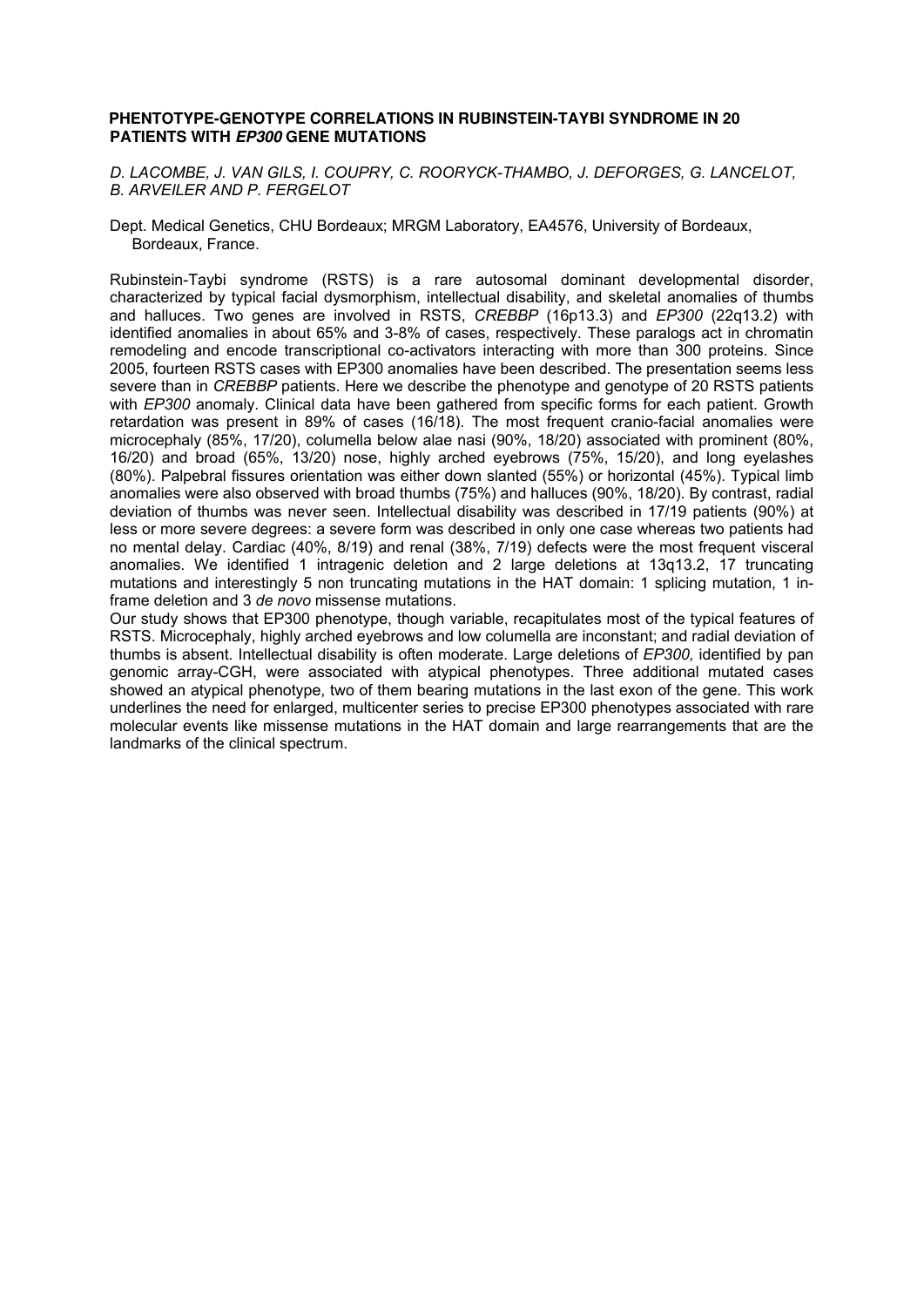### **NOVEL MLL (KMT2A) MUTATIONS AND ATYPICAL CLINICAL PRESENTATION IN WIEDEMANN-STEINER SYNDROME**

*J. KOHLHASE<sup>1</sup> , I. BADER2,3, M. COHEN<sup>2</sup> , S. MARKUS<sup>4</sup> , M. HEMPEL<sup>5</sup> , E. HOLINSKI-FEDER<sup>6</sup> AND S. RITTHALER<sup>1</sup>*

- <sup>1</sup> Center for Human Genetics, Freiburg, Germany.
- <sup>2</sup> kbo-Kinderzentrum, Munich, Germany.
- 3 Clinical Genetics, Paracelsus Medical University, Salzburg, Austria.
- 4 Center for Human Genetics, Gynecology and Laboratory Medicine, Regensburg, Germany.
- <sup>5</sup> Institute for Human Genetics, University Clinics, Hamburg, Germany.
- 6 Medical Genetic Center, Munich, Germany.

Email for correspondence: jkohlhase@humangenetik-freiburg.de

Wiedemann-Steiner syndrome (WSS) is characterized by hypertrichosis cubiti associated with short stature, intellectual disability, and a distinctive facial appearance with arched, thick eyebrows, hypertelorism, narrow palpebral fissures, broad nasal bridge and tip. Stubby hands and feet were also described. The causative gene was identified im 2012 by whole exome sequencing. Five mutations have so far been described in the gene *MLL* (*KMT2A*) as causative for WSS, which are one nonsense mutation and four frameshift mutations (three short deletions and one short insertion), most likely resulting in haploinsufficiency for MLL. We present six further patients with *de novo* novel mutations in the *KMT2A* gene, two nonsense mutations, three frameshift mutations (two duplications, one deletion) and the first missense mutation. While the loss of function mutations are predicted to have a similar effect as the mutations reported previously, the missense mutation p.R1154W affects a highly conserved amino acid witin the CXXC zinc finger domain of the protein and results in a slightly aberrant phenotype.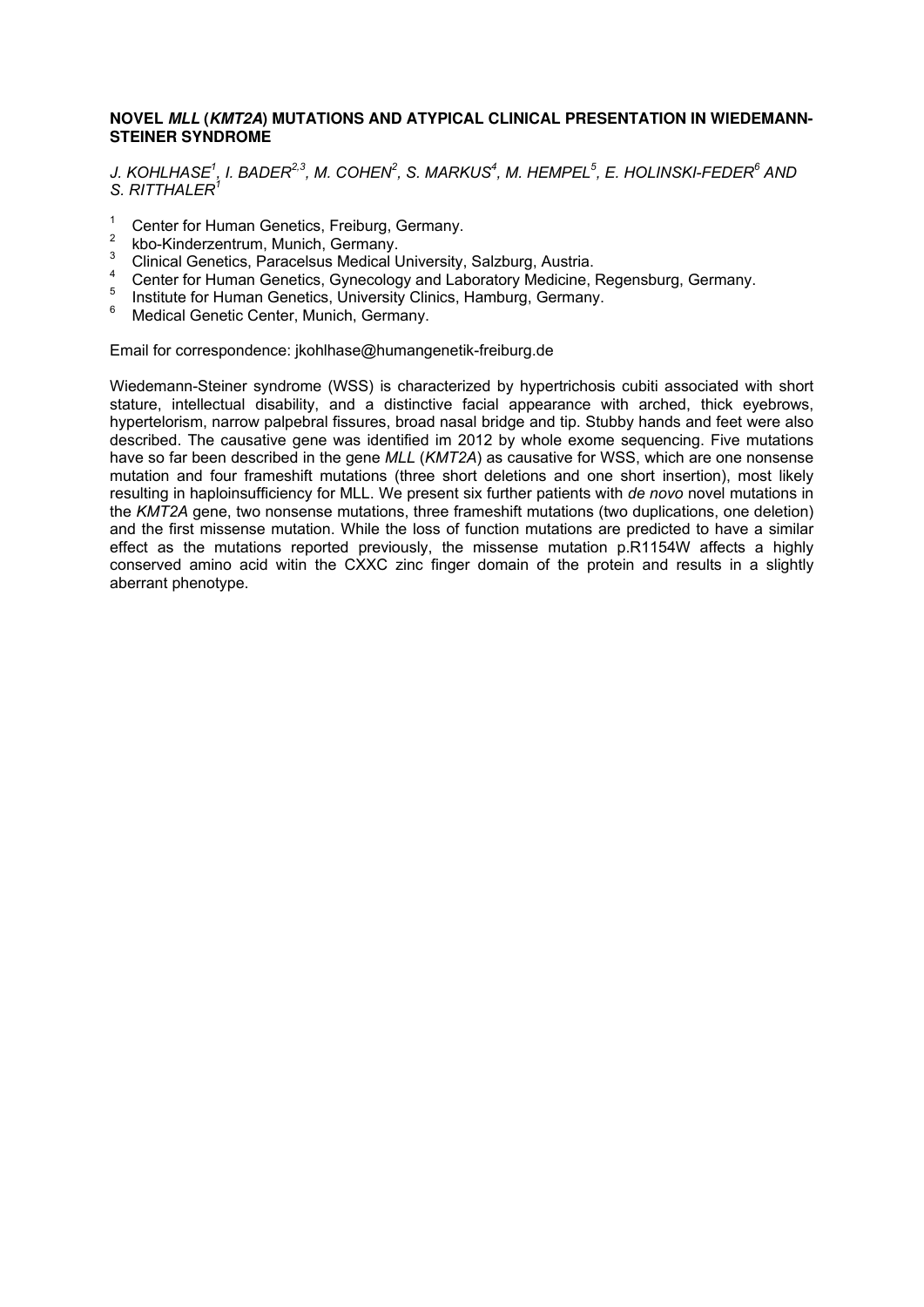# **UNUSUAL PRESENTATION OF KABUKI SYNDROME**

*L. BERGER<sup>1</sup> , J. VERHAGEN<sup>1</sup> , K. DIDERICH<sup>1</sup> , A. PAULUSSEN2,3 A. BROOKS<sup>1</sup> AND Y. VAN BEVER<sup>1</sup>*

- <sup>1</sup> Department of Clinical Genetics, Erasmus Medical Center Rotterdam, the Netherlands.
- <sup>2</sup> Department of Clinical Genetics, Maastricht UMC, Maastricht, the Netherlands.
- <sup>3</sup>School for Oncology&DEvelopmental Biology (GROW), Maastricht UMC, Maastricht, the Netherlands.

Email for correspondence: l.p.v.berger@erasmusmc.nl

### **Background**

Kabuki syndrome is characterized by typical facial features, intellectual disability, skeletal anomalies, persisting fetal pads and postnatal growth deficiency. Facial dysmorphisms include long palpebral fissures with eversion of the lateral third of the lower eyelid, arched eyebrows with sparse lateral third, short columella and large, prominent or cupped ears. Structural anomalies are present in a considerable part of patients with Kabuki syndrome, mainly consisting of heart defects (40-50%) and urogenital anomalies  $(30-40\%)^1$ .

Here we present 4 Kabuki syndrome patients with atypical features.

# **Patients**

Our first patient presented with central hypotonia, a cleft palate and dysmorphic features, consisting of epidermoid cyst, dysplastic ears, a short stature with a microcephaly and short hands. She suffered from extreme hypoglycemia. Moreover, the lens of her left eye was absent with the iris possibly missing. Due to her complex eye anomalies, the relatively subtle periocular features of Kabuki syndrome were masked. Only at revision at the age of 10 years, she could be diagnosed with Kabuki syndrome.

The second patient presented with intellectual disability, short stature and dysmorphic features, consisting of a striking shape of the breasts, microcornea, a high palate, clinodactyly of the fifth fingers, relatively big halluces and multiple naevi. MRI of the cerebrum revealed corpus callosum hypoplasia. Although her facial features were not striking, Kabuki syndrome could be established 13 years after her first presentation.

Patient 3 was admitted because of mild respiratory distress and multiple congenital anomalies, consisting of anal atresia with rectoscrotal fistula, bilateral microphthalmia with iris and retinochoroidal coloboma, rocker bottom deformity of the right foot, bicuspid aortic valve and multiple sacral segmentation defects. Moreover, he suffered from transient hypoglycemia, panhypopituitarism and bilateral moderate hearing loss. Despite of this unusual presentation, diagnosis of Kabuki syndrome was suggested at the age of 2 years based on his facial features and the presence of developmental delay, hypodontia and fetal pads.

Our fourth patient was referred by a hematologist because of immune thrombocytopenic purpera (ITP) in combination with an intellectual disability and unilateral microtia. Medical history consisted of an eventration of the diaphragm, multiple patellar luxations and a hearing deficit. It was not until the age of 33 years that he came under the attention of a clinical geneticist, who diagnosed Kabuki syndrome based on his dysmorphic features.

# **Discussion**

Our patients demonstrate that Kabuki syndrome is not always an easy diagnosis, especially when patients initially present with unusual features. The importance of early recognition of uncommon features was recently underlined  $2$  by pointing out Kabuki syndrome as a cause of neonatal hypoglycemia, which was also present in patient 1 and patient 3. Rare clinical features can set the dysmorphologist to choose the wrong diagnostic path. For example, Kabuki syndrome might be confused with CHARGE syndrome as was demonstrated by our third patient<sup>3</sup>. Although ear anomalies are well known in Kabuki syndrome, microtia has, to our best knowledge, only previously been reported in three patients with Kabuki syndrome. The average age of diagnosis is 2,5 years<sup>4</sup>, however typical facial features may not be striking at a young age, as is shown by two of our patients, which emphasizes the importance of follow-up of patients with an undiagnosed disorder.

#### **References**

1. Bögershausen N, Wollnik B. Unmasking Kabuki syndrome. Clin Genet 2013. 83 (3): 201-11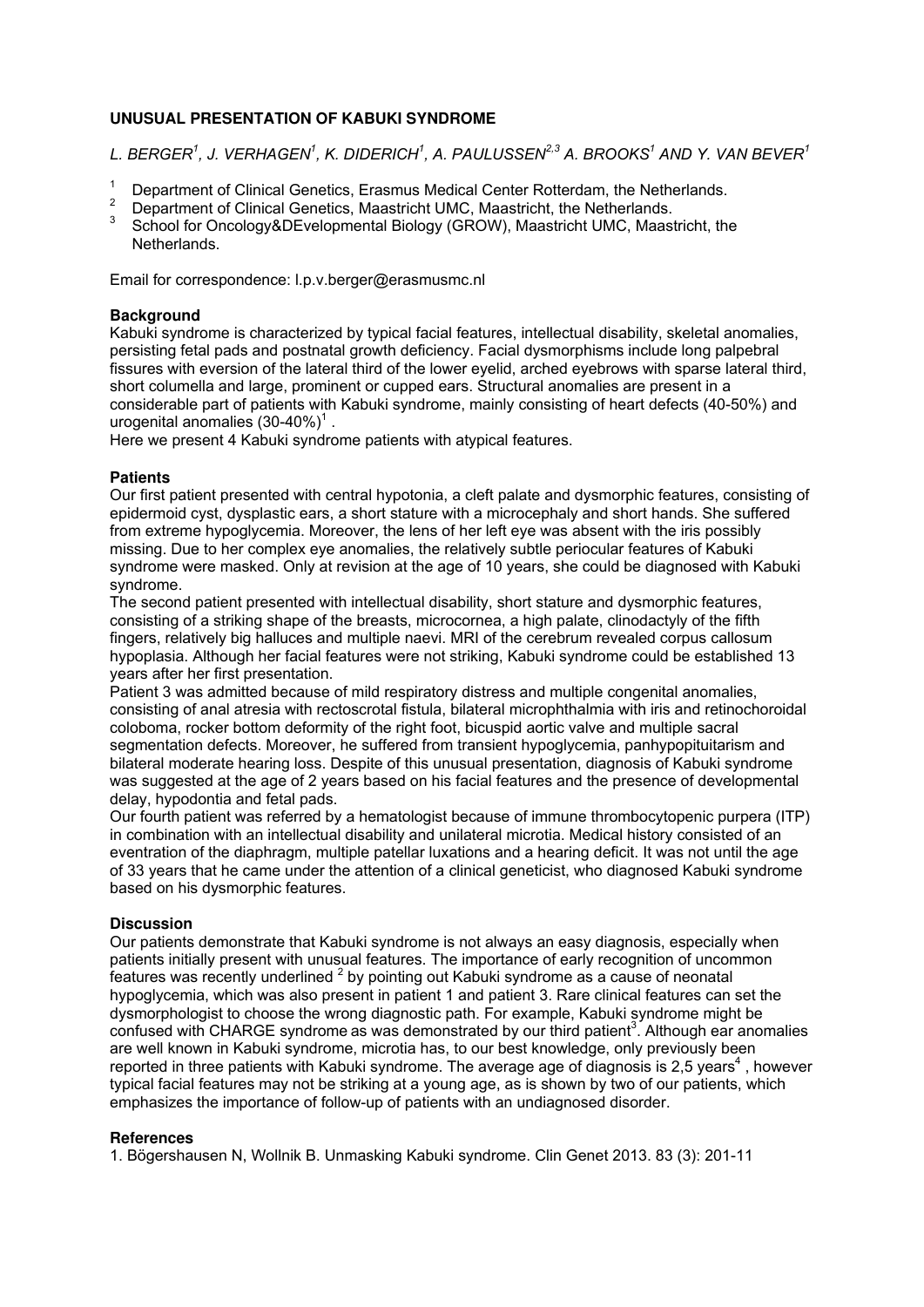2. Subbarayan A, Hussain K. Hypoglycemia in Kabuki syndrome. Am J Med Genet 2014; 164a(2): 467-71

3. Verhagen JMA, Oostdijk W, Terwisscha van Scheltinga CEJ et al. An unusual presentation of Kabuki syndrome: clinical overlap with CHARGE syndrome. Eur J Med Genet 2014; pub ahead of print 4. Vaux KK, Hudgins L, Bird LM, et al. Neonatal phenotype in Kabuki syndrome. Am J Med Genet A 2005.132(3):244-7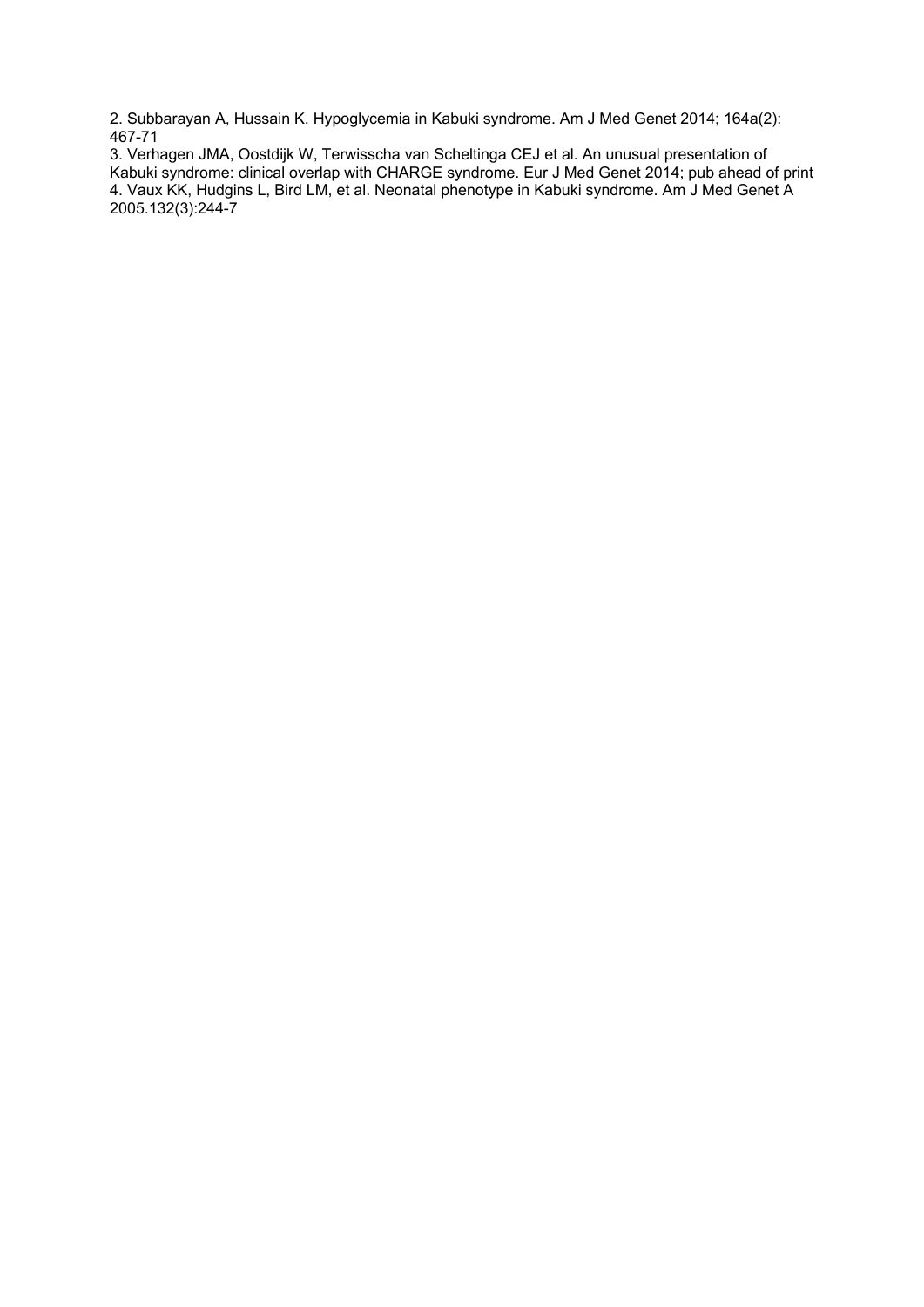## **FURTHER DELINEATION OF THE KBG SYNDROME PHENOTYPE CAUSED BY ANKRD11 ABERRATIONS**

*C.W. OCKELOEN<sup>1</sup>, M.H. WILLEMSEN<sup>1</sup>, S. DE MUNNIK<sup>1</sup>, B.W.M. VAN BON<sup>1,2</sup>, N. DE LEEUW<sup>1</sup>, A. VERRIPS*<sup>3</sup>, S.G. KANT<sup>4</sup>, E.A. JONES<sup>5,6</sup>, H.G. BRUNNER<sup>1</sup>, R.L.E. VAN LOON<sup>7</sup>, E.E.J. SMEETS<sup>8</sup>, *M.M. VAN HAELST<sup>9</sup> , G. VAN HAAFTEN<sup>9</sup> , A. NORDGREN<sup>10</sup>, H. MALMGREN<sup>10</sup>, G. GRIGELIONIENE<sup>10</sup>, S. VERMEER<sup>11</sup>, P. LAURO<sup>12</sup>, L. RAMOS<sup>12</sup>, T.J.J. MAAL<sup>13</sup>, C.C. VAN HEUMEN<sup>14</sup> , H.G. YNTEMA<sup>1</sup> , C.E.L. CARELS<sup>15</sup> AND T. KLEEFSTRA<sup>1</sup>*

- <sup>1</sup> Department of Human Genetics, Radboud University Medical Center, Nijmegen, The Netherlands.<br><sup>2</sup> South Australian Clinical Censtics Sensice, SA Pathelogy at Wemen's and Children's Hespital
- 2. South Australian Clinical Genetics Service, SA Pathology at Women's and Children's Hospital, North Adelaide, SA 5006, Australia.
- 3. Department of Paediatric Neurology, Canisius Wilhelmina Hospital, Nijmegen, The Netherlands.
- 4. Center for Human and Clinical Genetics, Department of Clinical Genetics, Leiden University Medical Center, Leiden, The Netherlands.
- 5. Manchester Centre for Genomic Medicine, Central Manchester University Hospitals NHS Foundation Trust, Manchester Academic Health Sciences Centre (MAHSC), Manchester, United Kingdom.
- $6.$  Manchester Centre for Genomic Medicine, Institute of Human Development, Faculty of Medical and Human Sciences, University of Manchester, MAHSC, Manchester, United Kingdom.
- 7. Department of Clinical Genetics, Erasmus Medical Center, Rotterdam, The Netherlands.
- 8. Department of Clinical Genetics, Maastricht University Medical Center, Maastricht, The Netherlands.
- Department of Medical Genetics, University Medical Center Utrecht, the Netherlands.
- 10. Clinical Genetics Unit, Department of Molecular Medicine and Surgery, Karolinska Institutet, and Department of Clinical Genetics Karolinska University Hospital, Stockholm, Sweden.
- <sup>11.</sup> Department of Genetics, University Medical Center Groningen, the Netherlands.
- 12. Medical Genetics Unit, Hospital Pediátrico, Centro Hospitalar e Universitário de Coimbra, Coimbra, Portugal.
- 13. Department of Oral and Maxillofacial Surgery, Radboud University Medical Center, Nijmegen, the Netherlands.
- 14. Centre for Special Dental Care, Radboud University Medical Center, Nijmegen, The Netherlands.
- 15. Department of Orthodontics and Craniofacial Biology, Radboud University Medical Center, Nijmegen, The Netherlands.

Email for correspondence: charlotte.ockeloen@radboudumc.nl

Loss-of-function mutations in *ANKRD11* were identified as the cause of KBG syndrome, an autosomal dominant syndrome with specific dental, neurobehavioural, craniofacial and skeletal anomalies. We present the largest cohort of KBG syndrome cases confirmed by *ANKRD11* mutations reported so far, consisting of twenty patients from thirteen families. Sixteen patients were molecularly diagnosed by Sanger sequencing of *ANKRD11*, one familial case and three sporadic patients were diagnosed through whole exome sequencing and one patient was identified through genomewide array analysis. All patients were evaluated by a clinical geneticist. Detailed orofacial phenotyping including orthodontic evaluation, intraoral photographs and orthopantomograms was performed in 10 patients and revealed besides the hallmark feature macrodontia of the central upper incisors, several additional dental anomalies as oligodontia, talon cusps and macrodontia of other teeth. 3D Imaging in 14 patients showed consistent and objectively analysed facial dysmorphisms comprising a bulbous nasal tip, upturned nose with a broad base and a round or triangular face. Almost all patients exhibited neurobehavioural problems such as autism spectrum disorder or hyperactivity. One third of patients presented with (conductive) hearing loss. Congenital heart defects, velopharyngeal insufficiency and hip anomalies were less frequent. Based upon our observations, we recommend cardiac assessment and regular hearing tests in all individuals with a molecular diagnosis of KBG syndrome. As the gene is one of the most frequently mutated genes in our center upon testing of neurodevelopmental disorders, it seems an important contributor to the aetiology of both sporadic and familial cases.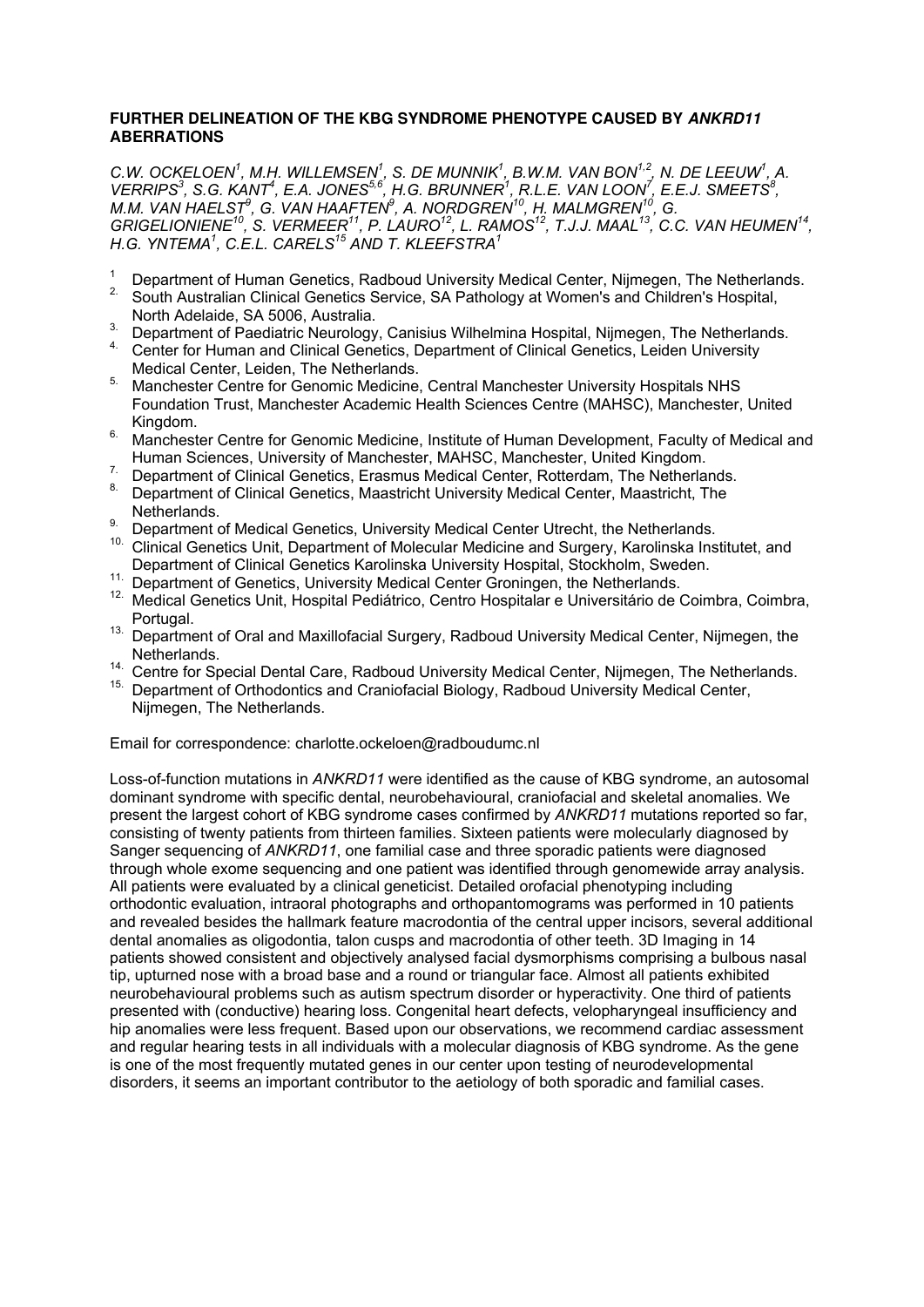### **DE NOVO WNT5A-ASSOCIATED AUTOSOMAL DOMINANT ROBINOW SYNDROME SUGGESTS SPECIFICITY OF GENOTYPE AND PHENHOTYPE**

*C. MARCELIS<sup>1</sup>, M. ROIFMAN<sup>2</sup>, T. PATON<sup>3</sup>, C. MARSCHALL<sup>4</sup>, R. SILVER<sup>2</sup>, J. LOHR<sup>5</sup>, H. YNTEMA<sup>1</sup>, H. VENSELAAR<sup>1</sup>, H. KAYSERLI<sup>6</sup>, B. van BON<sup>1</sup>, G. SEAWARD<sup>7</sup>, H. BRUNNER<sup>1</sup>AND D. CHITAYAT<sup>2</sup>* 

- $1$  Department of Human Genetics, Radboud University Medical Center, Nijmegen, The Netherlands.
- <sup>2</sup> The Prenatal Diagnosis and Medical Genetics Program, Department of Obstetrics and Gynecology, Mount Sinai Hospital,
- <sup>3</sup> Division of Clinical and Metabolic Genetics, Department of Paediatrics, The Hospital for Sick Children, University of Toronto, Toronto, ON, Canada.
- <sup>4</sup>The Centre for Applied Genomics and Program in Genetics and Genome Biology, The Hospital for Sick Children, Toronto, ON, Canada.
- <sup>5</sup> Lillehei Heart Institute, University of Minnesota, Minneapolis, MN, USA.
- <sup>6</sup>Medical Genetics Department, Istanbul Medical Faculty, Istanbul University, Istanbul, Turkey.
- <sup>7</sup>Department of Obstetrics and Gynecology, Mount Sinai Hospital,University

Email for correspondence: carlo.marcelis@radboudumc.nl

Robinow Syndrome (RS), a rare skeletal dysplasia syndrome, is characterized by dysmorphic features resembling a fetal face, mesomelic limb shortening, hypoplastic external genitalia in males, and renal and vertebral anomalies. Both autosomal dominant and autosomal recessive patterns of inheritance have been reported. Since the description of

autosomal dominant Robinow Syndrome (ADRS; OMIM 180700) in 1969 by Meinhard Robinow and colleagues, the molecular etiology remained elusive until only recently. WNT5A was proposed to be the candidate gene for ADRS, as mutations were found in two affected families, one of those being the originally described family. We report three families with RS caused by novel heterozygous WNT5A mutations, which were confirmed in the first family by whole exome sequencing, and in all by Sanger sequencing. To our knowledge, this is the largest number of published families with ADRS in whom a WNT5A mutation was identified. Families 1 and 2 are the first cases showing de novo inheritance in the affected family members and thus strengthen the evidence for WNT5A as the causative gene in ADRS. Finally, we propose WNT5A mutation specificity in ADRS, which may affect interactions with other proteins in the Wnt pathway.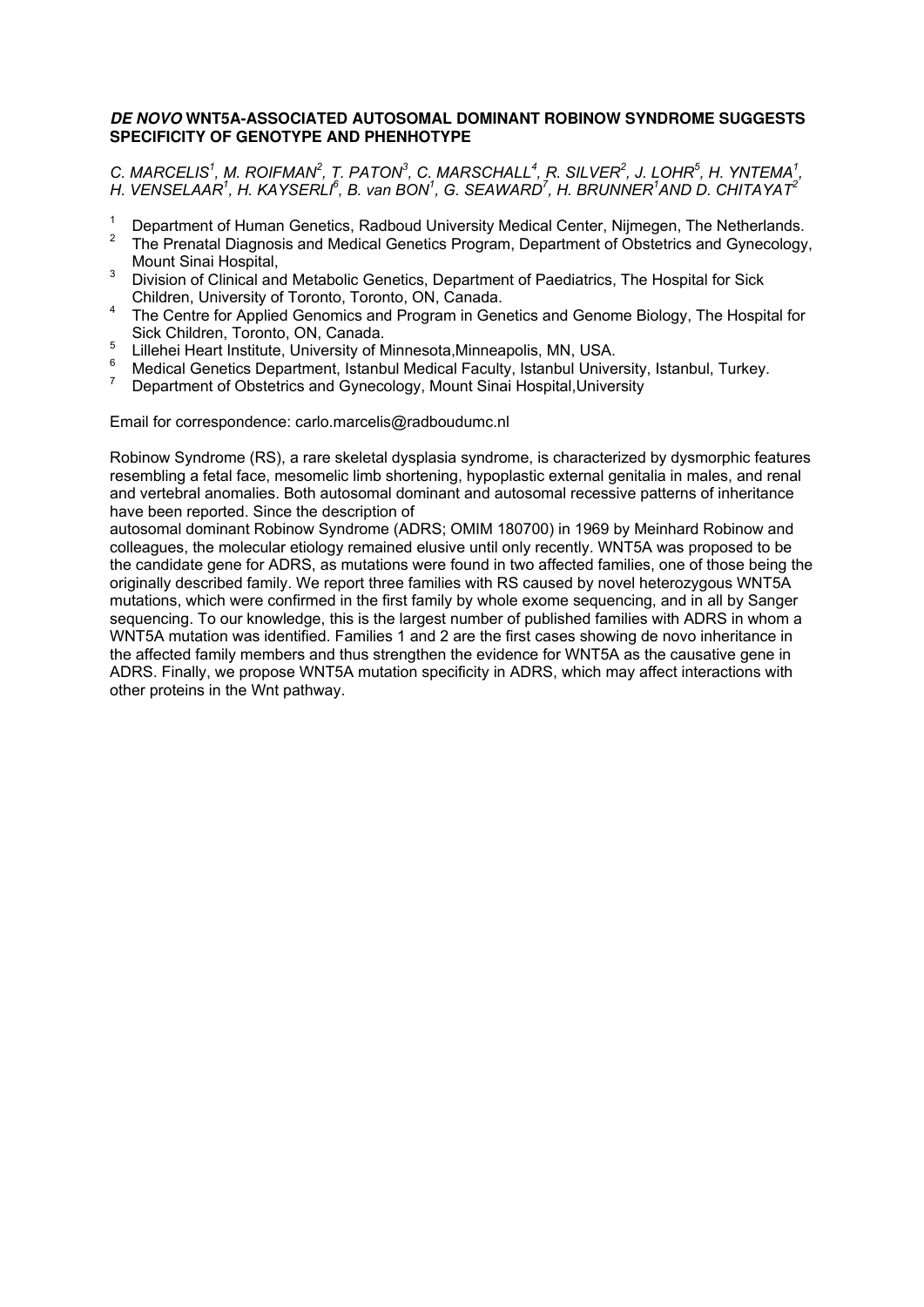#### **A NOVEL HOXA1 MUTATION IN A MOROCCAN PATIENT WITH ATHABASKAN BRAINSTEM DYSGENESIS SYNDROME AND REVIEW OF THE LITERATURE**

*D. HAYE<sup>1</sup> , E. CARPENTIER<sup>2</sup> , N. FAKHRI<sup>3</sup> , N. SOULE<sup>4</sup> , C. ROZE<sup>5</sup> , S. ELLARD6,7 AND A. TOUTAIN1,8* 

- 1 Service de Génétique, Hôpital Bretonneau, Centre Hospitalier Universitaire, Tours, France.
- 2 Service de Radiologie Pédiatrique, Hôpital Clocheville, Centre Hospitalier Universitaire, Tours, France.
- 3 Service de Réanimation Pédiatrique, Hôpital Clocheville, Centre Hospitalier Universitaire, Tours, France.
- 4 Service de Médecine Pédiatrique, Hôpital Clocheville, Centre Hospitalier universitaire, Tours, France.
- <sup>5</sup> Service de Médecine Pédiatrique, Centre Hospitalier Régional, Orléans, Tours, France.
- 6 Institute of Biomedical and Clinical Science, University of Exeter Medical School, Exeter, UK.
- 7 Molecular Genetics Laboratory, Royal Devon and Exeter NHS Foundation Trust, Exeter, UK.
- 8 UMR\_INSERM U930, Faculté de Médecine, Université François Rabelais, Tours, France.

Athabaskan brainstem dysgenesis syndrome (ABDS) and Bosley-Salih-Alorainy syndrome (BSAS) (OMIM 601536) are rare autosomal recessive disorders, with overlapping features, caused by mutations in the *HOXA1* gene. To our knowledge, ABDS has been described in fifteen patients of Navajo and Apache American Indian descent and BSAS in sixteen patients of Saudi Arabian and Turkish consanguineous families. Only one homozygous *HOXA1* mutation has been described in Navajo and Apache American Indian patients (c.76C>T) and only two mutations in BSAS (c.84C>G and c.175-176insG).

We report a female patient, born of Moroccan consanguineous parents, with a clinical picture highly suggestive of ABDS, comprising: horizontal gaze palsy, right facial paresis, dysplastic ears, sensorineural deafness with severe inner ear abnormalities, pulmonary atresia and ventricular septal defect with multiple aortopulmonary collaterals, abnormal left carotid artery, and central hypoventilation. Array-CGH analysis and sequencing of *CHD7* were normal. Direct sequencing of the *HOXA1* gene identified a novel homozygous frameshift mutation in exon 2, c.743dupT (p.His249Profs\*40), which was present in a heterozygote state in both parents.

This report contributes to the description of the clinical spectrum of *HOXA1* related disorders. The main features of ABDS and of BSAS are congenital horizontal gaze palsy, sensorineural deafness with inner ear malformation, congenital heart defects, and global developmental delay. ABDS and BSAS were considered as distinct entities as central hypoventilation is a major feature of ABDS and is not part of BSAS. Although this difference may be related to specific *HOXA1* mutations, central hypoventilation may be insufficient to differentiate both disorders as it is not constant in ABDS. We therefore suggest that ABDS and BSAS correspond to a variable clinical expression of the same entity caused by *HOXA1* mutations.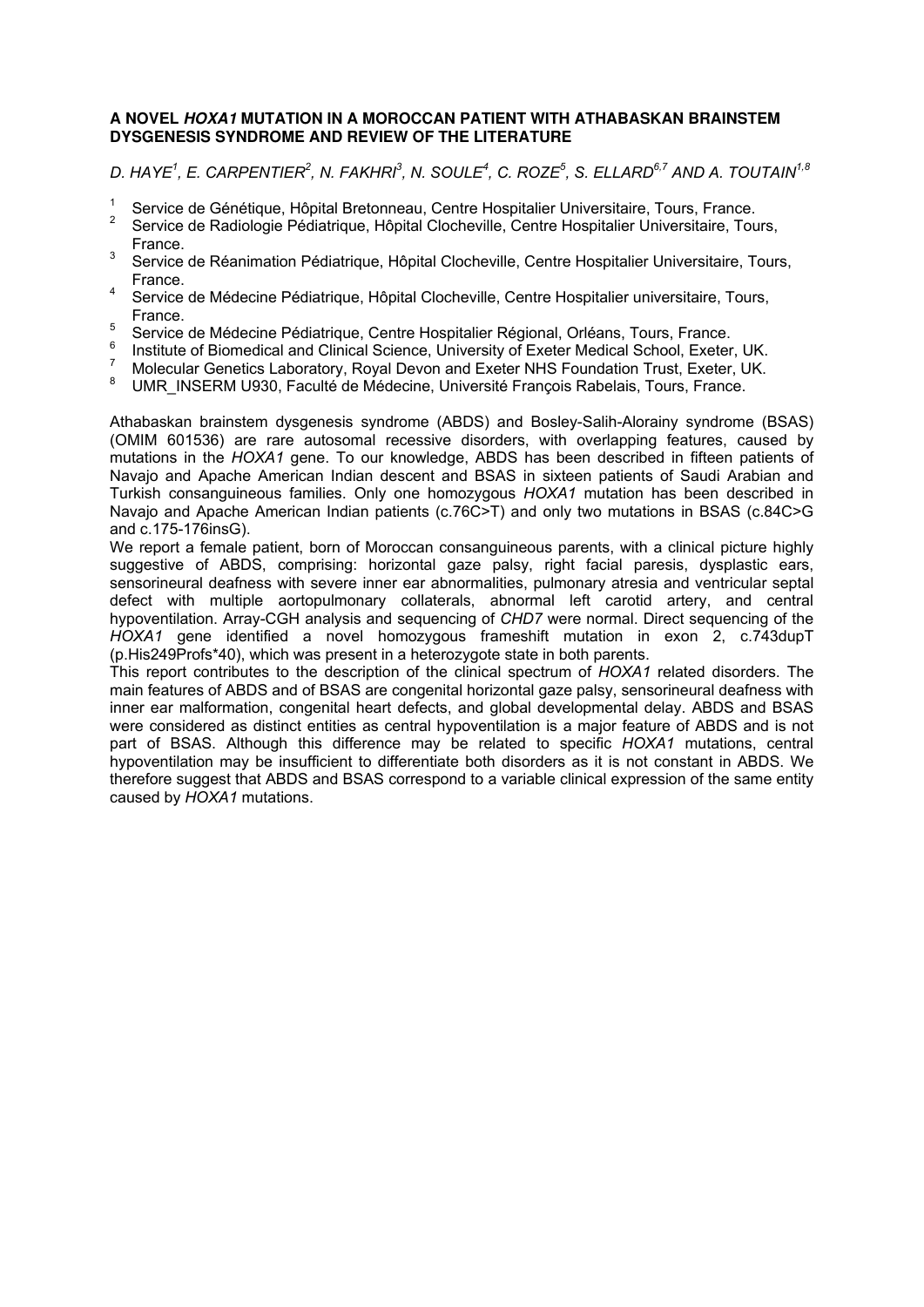# **VAN MALDERGEM SYNDROME WITH A FAT4 MUTATION IN SIBS**

*I. IVANOVSKI<sup>1</sup> , L. GARAVELLI<sup>1</sup> , S. ROSATO<sup>1</sup> , A. WISCHMEIJER<sup>1</sup> , G. CHIARA<sup>1</sup> , R. PASCARELLA<sup>2</sup> , M. ALDERS<sup>3</sup> AND R.C. HENNEKAM<sup>3</sup>* 

- **Clinical Genetics Unit**
- $\overline{2}$ Neuroradiology Department IRCCS-ASMN, Reggio Emilia, Italy.
- 3 Department of Clinical Genetics, Academic Medical Centre, University of Amsterdam, Amsterdam, Netherlands.

Email for correspondence: ivanovski.ivan@asmn.re.it

. Van Maldergem syndrome (VMS) is an autosomal recessive disorder characterized by intellectual disability, periventricular heterotopia, an unusual face, hearing loss, camptodactyly and syndactyly, renal hypoplasia osteoporosis and tracheal anomalies sometimes necessitating tracheostomy. VMS is caused by homozygous or compound heterozygous mutation in *FAT4* located at chromosome 4q28.1 or in *DCHS1* located at chromosome 11p15.4. We present a brother and sister, born to first cousin parents from Morocco, in whom we clinically diagnosed VMS which subsequently was proven molecularly.

The firstborn child was born at 41 weeks of gestation after a pregnancy complicated by polyhydramnios and foetal ascites. At birth, his weight was 2760g (<P3), length was 49cm, head circumference 35cm. He had severe obstruction of the airways, due to a small jaw, necessitating a tracheostomy. He showed dolicocephaly, long face, hypertelorism, proptosis, down-slanting palpebral fissures, small ears, and overlapping fingers, camptodactyly of one finger, and syndactyly of 2-3 toes bilaterally. He followed a delayed development, both in motor skills and cognition. Conductive hearing loss was detected. Brain MRI showed atretic external auditory canals, periventricular heterotopias, a thin corpus callosum, small olfactory bulbs, partial malrotation of the hippocampus and general reduction of white matter. Extensive additional studies included metabolic screening, classical karyotype, array-CGH and molecular analysis for Meier-Gorlin syndrome yielded normal results. At tfollow, at 4.2 years, his height was 106cm (P25), weight 18 kg (P25) and head circumference 50.5 cm (P25-50), and clinically the diagnosis Van Maldergem syndrome was suspected.

he second child was born at 38 weeks, weighing 2250g (<P3), length 46cm (P10), and head circumference 30cm (<P3). She had also a small jaw, but less than her brother. Furthermore she demonstrated small, low-set, deformed ears, with atretic external auditory canals, hypertelorism, epicanthal folds, slight proptosis, down-slanting palpebral fissures, short columella, full lips, high arched palate, thick gums, overlapping fingers and syndactyly of toes 2-3 bilaterally. Brain MRI showed dysplasia of anterior corpus callosum and malrotation of the hippocampus. She showed an only mild developmental delay (walking at 17 months, first words at 20 months). At 1.8 years her height was 80cm (P25), weight 7870g (<P3), and head circumference 46cm (P10).

The clinical diagnosis Van Maldergem syndrome was subsequently confirmed molecularly by detection of a homozygous mutation p.Ile2234Asn in *FAT4* in both patients. We demonstrate the phenotype and discuss the resemblance to Hennekam syndrome which has been reported to be sometimes allelic to Van Maldergem syndrome.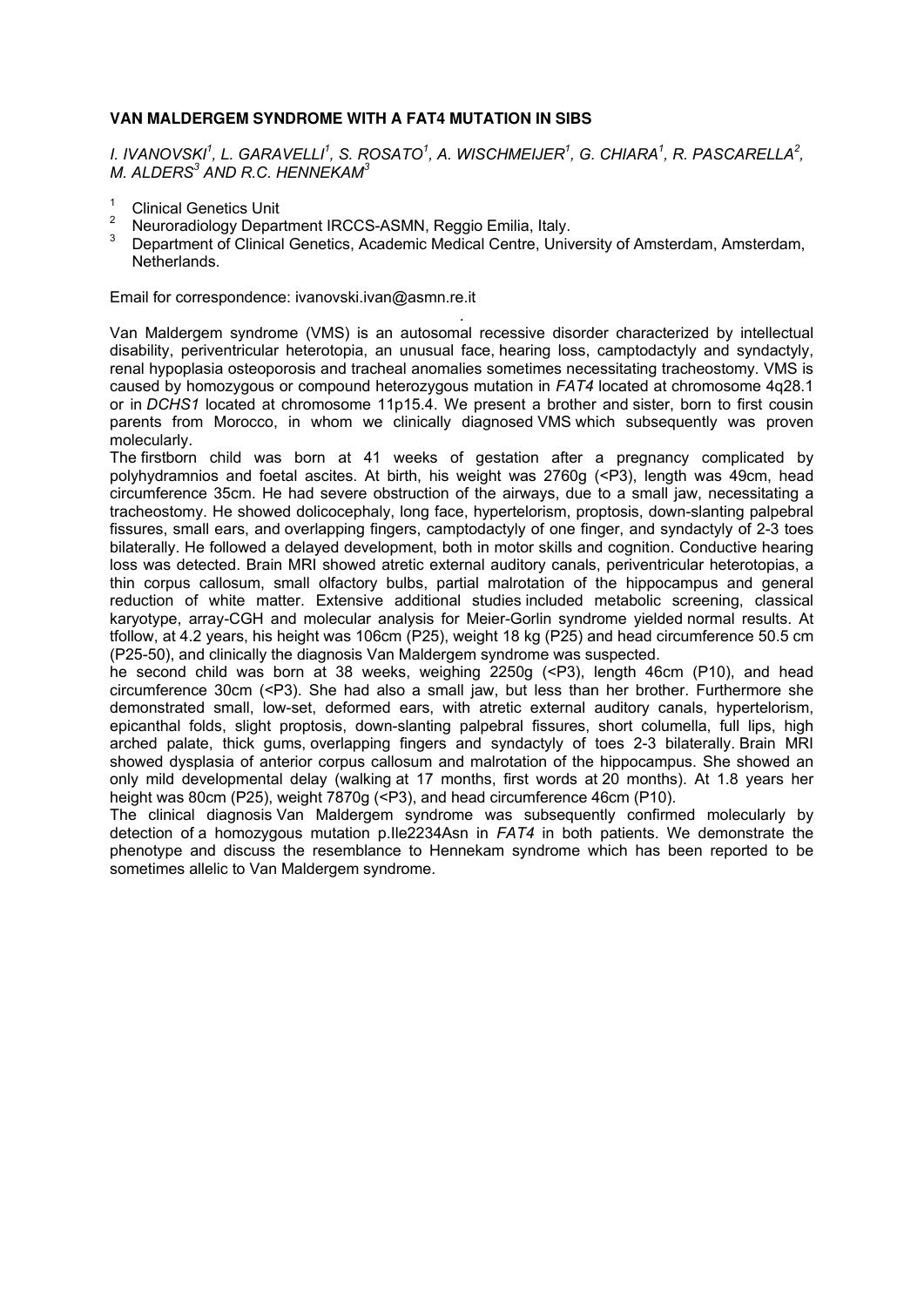# **THE DIAGNOSIS OF MOWAT WILSON SYNDROME IN TWO CASES WITH SEVERE EYE ANOMALIES**

# *M. DE RADEMAEKER<sup>1</sup> , A. VAN DEN BOGAERT<sup>1</sup> , L. DEMEIRLEIR<sup>2</sup> AND K. KEYMOLEN<sup>1</sup>*

- <sup>1</sup>Center for Medical Genetics, UZ Brussel, Belgium.
- 2 Department of Pediatric Neurology, UZ Brussel, Belgium.

Corresponding email: marjan.derademaeker@uzbrussel.be

Mowat Wilson syndrome (OMIM 235730) is a genetic disease caused by heterozygous mutations or deletions of the ZEB2 gene (OMIM 605802) located at chromosome 2q21-q23. It is a condition characterized by distinct facial features, changing with age, moderate to severe intellectual disability, epilepsy and congenital malformations such as Hirschsprung disease, genitourinary anomalies, congenital heart defects, agenesis of the corpus callosum and eye anomalies.

We present two cases with severe eye anomalies and a diagnosis of Mowat Wilson syndrome. The first case is a boy born at term after an uneventfull pregnancy with severe congenital eye anomalies, hypospadias, persistent foramen ovale and dysmorphic facial features. Ophthalmological investigation revealed bilateral microphthalmia with suspicion of hypoplasia/ dysplasia of the optic nerves. Absence of the optic chiasma was suspected at magnetic resonance of the brain. Array comparative genomic hybridization ( aCGH) analysis was performed with the 44 K Agilent array and a 1.1 Mb deletion of the 2q23 band encompassing the ZEB 2 gene was detected.

The second case is a boy born at term after a uneventfull pregnancy. He presented at birth with bilateral microphtalmia and with complete aniridia of the right eye.

A bilateral absence of the optic nerve with absence of optic chiasma was confirmed at the magnetic resonance. Since the age of 6 years he is treated for epilepsy. At the age of 8 years he has a severe intellectual disability and a distinctive facial phenotype. Array comparative genomic hybridization ( aCGH) analysis was performed with the 44 K Agilent array and was normal. Molecular analysis of the ZEB2 gene showed a frame shift mutation c.1850dup.(p.(His617fs)).

Although a variety of ocular manifestations has been described, they are less frequently associated with Mowat Wilson syndrome. More severe anomalies as microphtalmia with optic nerve anomalies are unusual presentations of this rare syndrome. This report stresses that the presence of severe eye anomalies should alert the clinician to look for the distinctive facial features of Mowat Wilson syndrome in order to make an early diagnosis which advantages an adapted therapeutical and rehabilitation management.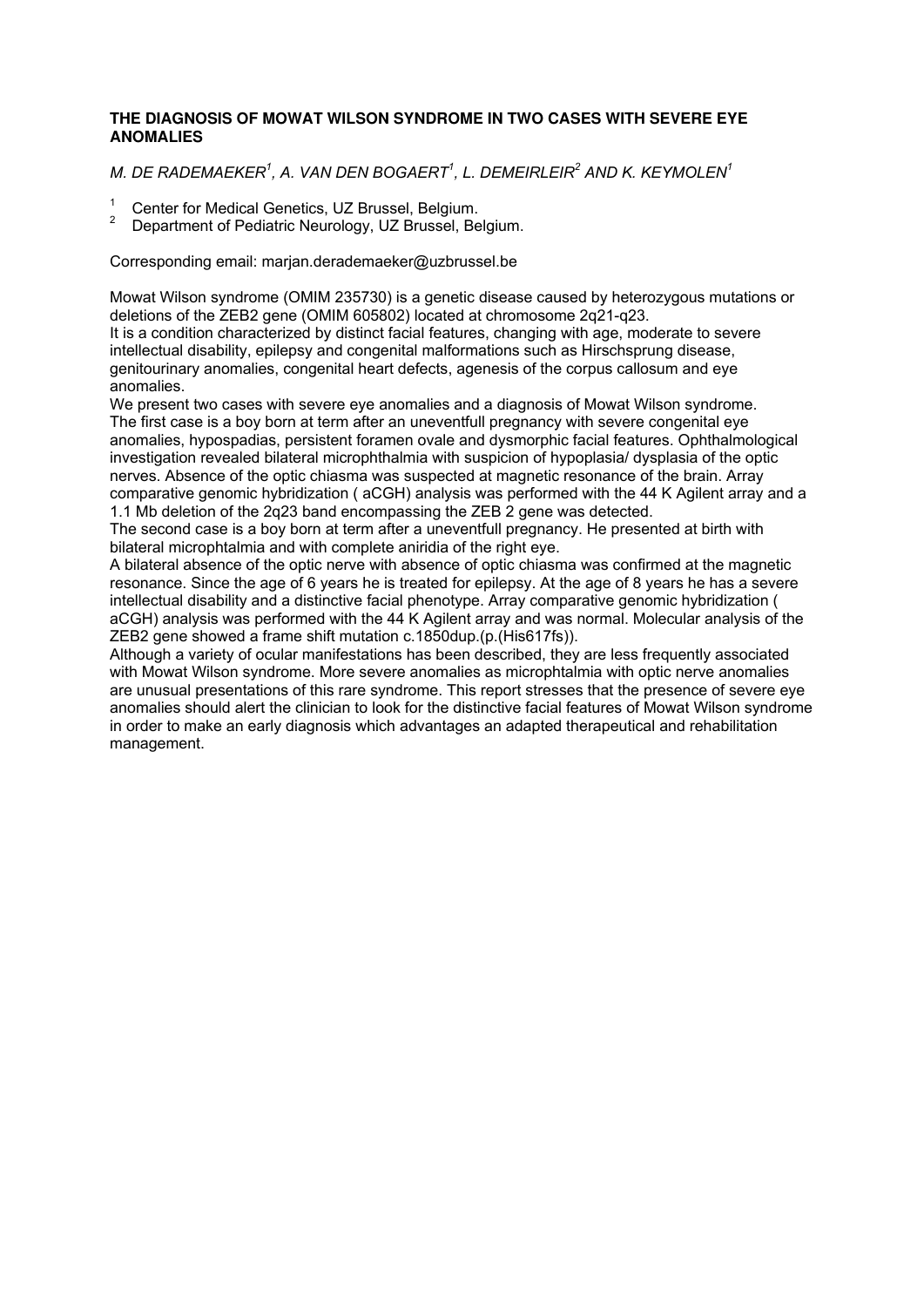# **DISORDERS CAUSED BY B3GALT6 MUTATIONS: THE SEVERE END OF THE SPECTRUM**

*M.E.H. SIMON<sup>1</sup> , M. JOOSTEN<sup>1</sup> , J.H.J.M. BESSEMS<sup>2</sup> , L.P. KOOPMAN<sup>3</sup> , F. MALFAIT<sup>4</sup> AND B.J. SIBBLES<sup>5</sup>*

- $1$  Department of Clinical Genetics, Erasmus MC University Medical Center, Rotterdam, the Netherlands.
- <sup>2</sup> Department of Orthopaedics, Erasmus MC University Medical Center, Rotterdam, the Netherlands.
- <sup>3</sup> Department of Cardiology, Erasmus MC University Medical Center, Rotterdam, the Netherlands.
- <sup>4</sup> Center for Medical Genetics, Ghent University Hospital, De Pintelaan 185, 9000 Ghent, Belgium.<br><sup>5</sup> Department of Deadlistics, Freemyn MC, Sankie Children's Userital, Detterdam, the Natharland
- <sup>5</sup>Department of Paediatrics, Erasmus MC Sophia Children's Hospital, Rotterdam, the Netherlands.

### m.simon@erasmusmc.nl

Mutations in *B3GALT6*, a gene encoding an enzyme involved in the glycosaminoglycan synthesis, cause a broad phenotypic spectrum with variable features of a skeletal dysplasia and a connective tissue disorder. The skeletal changes are consistent with spondyloepiphyseal dysplasia with joint laxity, Beighton type<sup>1</sup>. The connective tissue features overlap with a range of several recessive Ehlers-Danlos variants<sup>2</sup>.

We present a one-year-old girl with compound heterozygous mutations in *B3GALT6* and severe features of both a skeletal dysplasia and a connective tissue disorder. Prenatal ultrasound examination showed contractures of the wrists and ankles, and short long bones (<p5). Because of breech position a caesarean section was performed. The girl presented with congenital joint dislocations, club feet, severe hypotonia, lung hypoplasia with respiratory distress, a short stature with a relatively large head circumference, and a hemodynamically significant atrial septal defect. She has facial dysmorphisms, blue sclerae, spatulate fingers, a progressive kyphoscoliosis, and a soft, doughy skin. She has myopia (S -5.0 dpt), and congenital hearing loss on brainstem audiometry. She was very painful in her first months. She sustained several spontaneous fractures. Radiologic examination showed signs of osteoporosis for which bisphosphonate treatment is started. At the age of 11 months, an atlanto-occipital subluxation occurred.

Given the combination of joint luxations and spatulate fingers, Larsen syndrome was considered first. However, *FLNB* analysis didn't show any mutations. Analysis of *B3GALT6* showed compound heterozygous mutations: a frame shift mutation and an unknown missense variant concerning a highly conserved nucleotide in the *B3GALT6* gene and amino acid residue in the B3GALT6 protein. In children with congenital dislocations, joint laxity, skeletal abnormalities and variable signs of a connective tissue disorder, enzymatic defects in the glycosaminoglycan synthesis should be considered.

- 1. Nakajima *et al* (2013). Mutations in *B3GALT6*, which encodes a glycosaminoglycan linker region enzyme, cause a spectrum of skeletal and connective tissue disorders. Am J Hum Genet 92, 927- 934.
- 2. Malfait *et al* (2013). Defective initiation of glycosaminoglycan synthesis due to *B3GALT6* mutations causes a pleiotropic Ehlers-Danlos-syndrome-like connective tissue disorder. Am J Hum Genet 92, 935-945.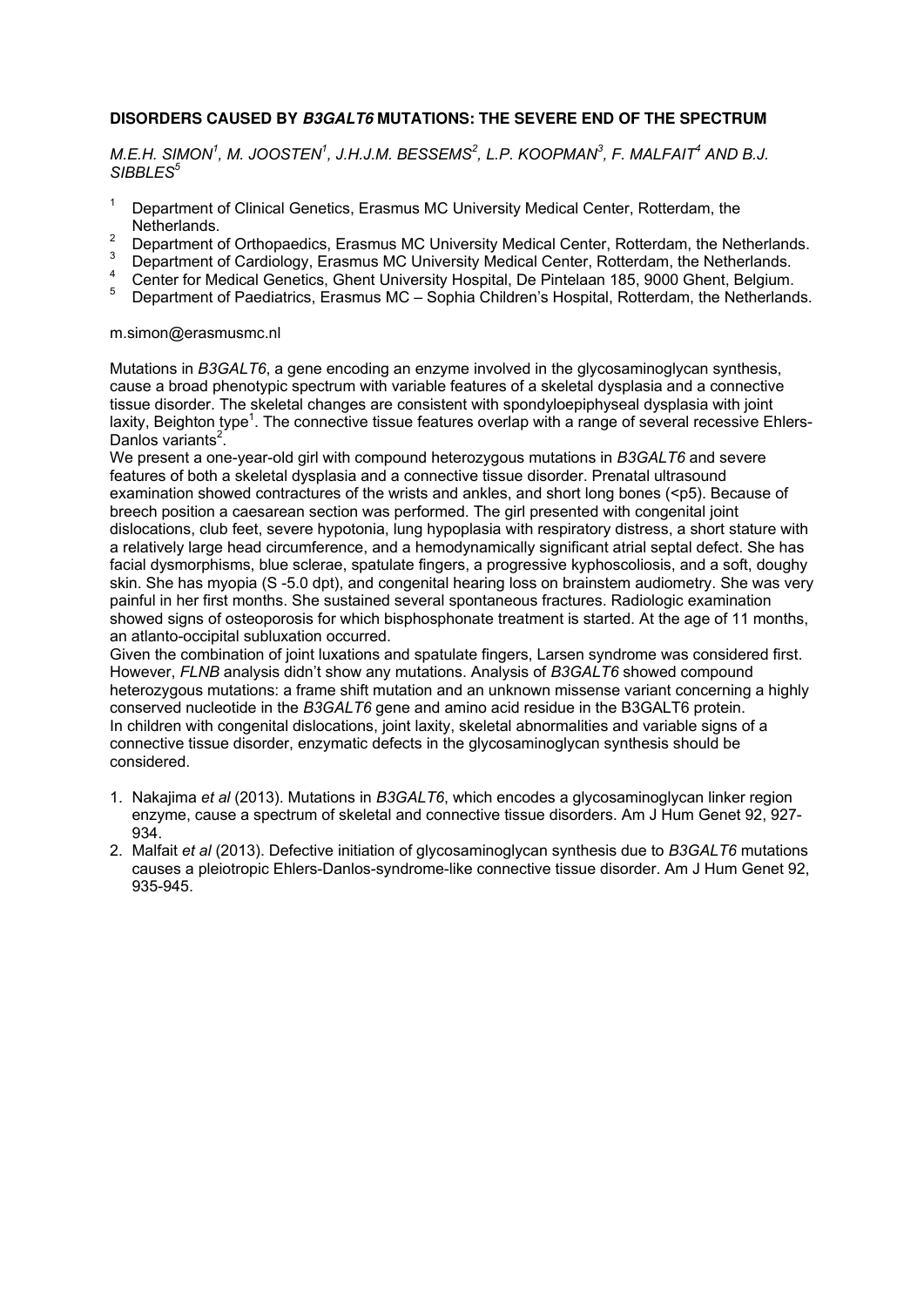### **NAIL PATELLA SYNDROME: TWO PATIENTS WITH THE SAME MUTATION AND DIFFERENT CLINICAL MANIFESTATION**

*E. DAGYTĖ1, A. MATULEVIČIENĖ1,2, R. MEŠKIENĖ1,2, L. AMBROZAITYTĖ1,2, A. MORKŪNIENĖ1,2, Š. BERNOTAS3, J. KOHLHASE4 AND W. BOROZDIN4* 

- <sup>1</sup> Centre for Medical Genetics, Vilnius University Hospital Santariškių Klinikos, Vilnius, Lithuania.
- 2 Department of Human and Medical Genetics Faculty of Medicine, Vilnius University, Vilnius, Lithuania.
- 3 Children's Hospital, Affiliate of Vilnius University Hospital Santariškių Klinikos, Vilnius, Lithuania.
- 4 Center for Human Genetics, Freiburg, Germany.

Email for correspondence: evelina.dagyte@santa.lt

Nail-patella syndrome (NPS) is a rare autosomal dominant disorder characterized by hypoplastic or absent patellae, dystrophic nails, dysplasia of the elbows, and iliac horn. The features of nail-patella syndrome vary in severity between affected individuals, even among members of the same family. Most NPS cases are associated with heterozygous mutation in the LIM homeobox transcription factor 1 beta gene (LMX1B, OMIM 602575).

We report two unrelated patients with c.798G>A (p.Trp266Ter) mutation, in exon 5 of the LMX1B gene in a heterozygous state. The mutation leads to a frameshift with premature termination of translation, which would likely result in a truncated protein or nonsense-mediated decay of the mutant mRNR. Case 1: a 25 year old woman. She has hypoplastic thumbnails, triangular lunulae of the II-V fingernails, small patellae. No elbow and pelvis abnormalities detected.

Case 2: a 4 year old boy, referred to Genetic Centre due to dysmorphic features and elbow webbing. He has high forehead, thin upper lip, hypoplastic nails, especially thumbnails, aplasia m.tricepitis, elbow webbing, limited elbow extension, small dislocated patellae, talipes.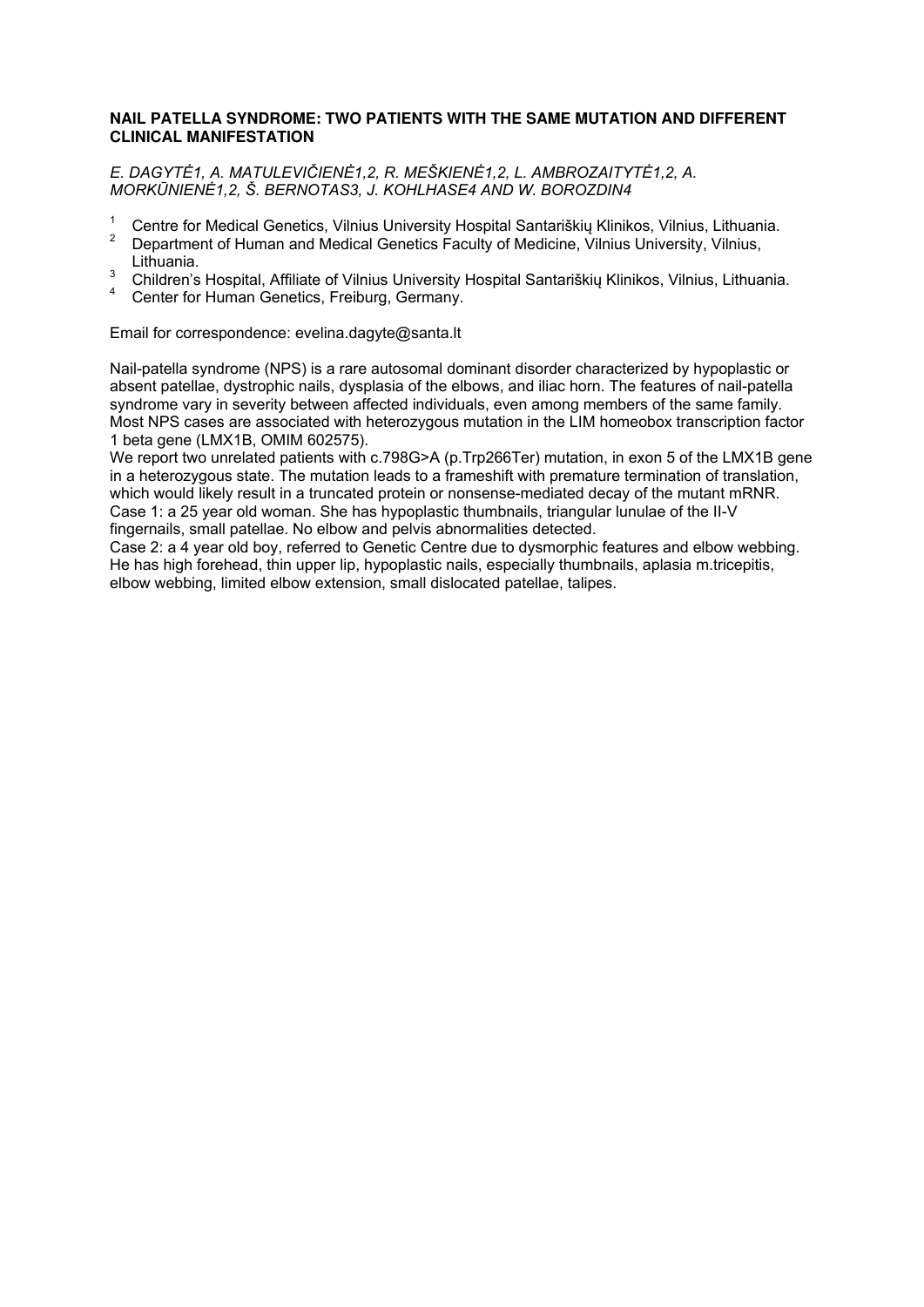### **EXOME SEQUENCING IN PATIENTS WITH CIRCUMFERENTIAL SKIN CREASES KUNZE TYPE: EVIDENCE FOR LOCUS HETEROGENEITY**

*M. ISRIE<sup>1</sup> , M. BREUSS<sup>2</sup> , A. SIFRIM<sup>3</sup> , L. DEHASPE<sup>1</sup> , G. PEETERS<sup>1</sup> , C.M. RODRIGUEZ RODRIGUEZ<sup>4</sup> , E. PORTA DAPENA<sup>4</sup> , K. DOONANCO<sup>5</sup> , N. LEONARD<sup>5</sup> , F. TINSA<sup>6</sup> , S. MOORTGAT<sup>7</sup> , V. MARTON<sup>8</sup>, A. BARCIA RAMÍREZ<sup>9</sup>, H. ULUCAN<sup>10</sup>, E. KOPARIR<sup>10</sup>, E. KARACA<sup>11</sup>, G. TIAN<sup>12</sup>, N. COWAN<sup>12</sup>, D.A.KEAYS<sup>2</sup> AND H. VAN ESCH<sup>1</sup>*

- <sup>1</sup> Center for Human Genetics, University Hospitals Leuven, KU Leuven, Leuven, Belgium.
- <sup>2</sup> Institute of Molecular Pathology, Vienna, Austria.<br><sup>3</sup> Department of Flastinal Fracince inc. (FOAT/COD)
- <sup>3</sup> Department of Electrical Engineering (ESAT/SCD), KU Leuven, Heverlee, Belgium.
- <sup>4</sup> Department of Paediatrics, Ourense Hospital Complex, Ourense, Spain.
- <sup>5</sup> Medical Genetics Services, University of Alberta/Stollery Children's Hospital, Edmonton, Canada.
- Department of Pediatrics of the Children's Hospital of Tunis, Tunis, Tunisia.
- 7  $\frac{7}{8}$  Institut de Pathologie et de Génétique, Gosselies, Belgium.
- Department of Medical Genetics, The arctic University of Norway, Tromsø, Norway.
- 9 Servicio de Pediatría y Neonatología, Hospital de Valme, Sevilla, Spain.
- <sup>10</sup> Department of Medical Genetics, Cerrahpasa Medical School of Istanbul University, Istanbul, Turkey.
- 11 Department of Molecular and Human Genetics, Baylor College of Medicine, Houston, TX, USA.<br>12 Dept of Biochemistry 8 Melacular Pharmaceleau, NYLLI appeae Medical Center Nau York, US
- Dept. of Biochemistry & Molecular Pharmacology, NYU Langone Medical Center, New York, USA.

Email for correspondence: hilde.vanesch@uzleuven.be

Congenital circumferential skin creases are extremely rare and children born with this feature are referred to as 'Michelin tyre babies' based on the similarity with the mascot of the French tyre manufacturer. Some of these children have additional abnormalities including typical facial dysmorphism, cleft palate, short stature and intellectual disability. For this syndrome, our group proposed the term 'Circumferential skin creases Kunze type' (Wouters *et al.*, 2011). So far, less than 10 cases have been described in the literature and all occurrences are sporadic. In an international collaboration we collected DNA samples from 8 patients with Circumferential skin creases Kunze type. Exome sequencing was performed on the HiSeq2000 platform for two case-parent trios as well as two additional patients with this syndrome. Data analysis revealed the presence of pathogenic mutations in either one of two interacting genes, providing evidence for genetic heterogeneity. Three additional patients with the same phenotype have also been found to carry a mutation in one of these genes. While some patients carry a heterozygous *de novo* mutation, others present with homozygous mutations. Accurate genotype-phenotype correlations are being investigated. In addition, we are performing functional analyses at the protein level to elucidate the pathogenic mechanism of the mutations.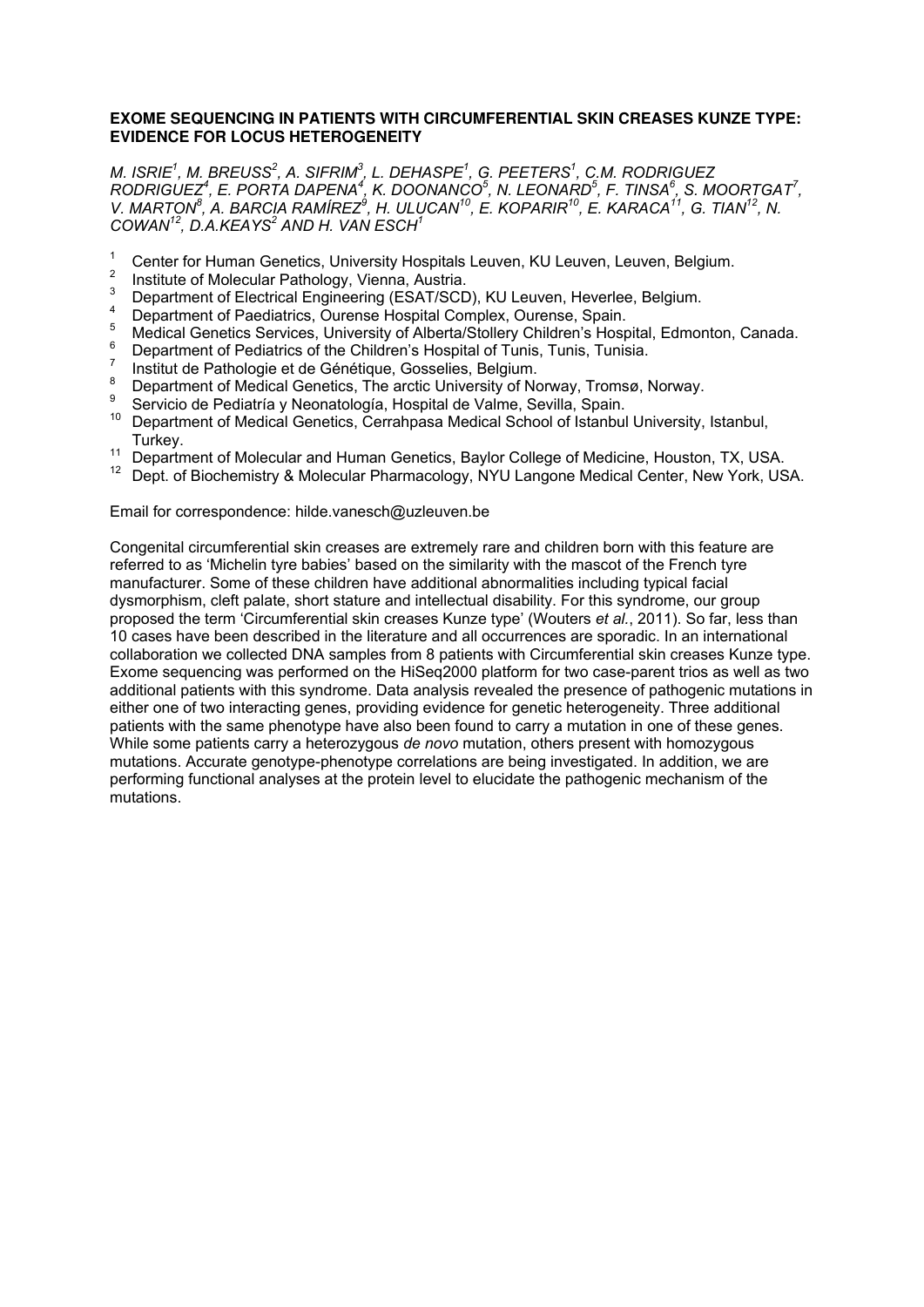### **SACRAL AGENESIS, ABNORMAL VERTEB RAL OSSIFICATION AND PERSISTENT NOTOCHORDAL CANAL CAUSED BY A MUTATION IN THE T (BRACHYURY) GENE**

*A.V. POSTMA<sup>1</sup> , M. ALDERS<sup>2</sup> , C.M. BILARDO3,4, E. PAJKRT<sup>3</sup> , R.R. VAN RIJN<sup>5</sup> , S. BULK<sup>6</sup> , A. ILGUN<sup>1</sup> , P. BARNETT<sup>1</sup> , M.M.A.M. MANNENS<sup>2</sup> , A.F.M. MOORMAN<sup>1</sup> , R.-J. OOSTRA<sup>1</sup> AND M.C. VAN MAARLE<sup>2</sup>*

- <sup>1</sup>Heart Failure Research Centre, Dept of Anatomy, Embryology and Physiology, Academic Medical Centre, Amsterdam, The Netherlands.
- $\mathfrak{2}$ Dept of Clinical Genetics, Academic Medical Centre, Amsterdam, The Netherlands.
- 3 Dept of Obstetrics and Gynaecology, Academic Medical Centre, Amsterdam, The Netherlands.
- 4 Dept of Obstetrics and Gynaecology, University Medical Centre, Groningen, The Netherlands.
- 5 <sup>5</sup> Dept of Radiology, Academic Medical Centre, Amsterdam, The Netherlands.<br><sup>6</sup> Dept of Medical Censtics, University Medical Center, Utrecht, The Netherlands.
- Dept of Medical Genetics, University Medical Center, Utrecht, The Netherlands.

Email for correspondence: r.j.oostra@amc.uva.nl

The T gene (brachyury gene) is the founding member of the T-box family of transcription factors and is vital for the formation and differentiation of the mesoderm and the axial development of all vertebrates. We here present four patients from three consanguineous families exhibiting sacral agenesis, a persistent notochordal canal and abnormal ossification of the vertebral bodies (see below) in addition to various other anomalies.



Given the consanguineous nature and the similarity of the phenotypes between the 3 families, we performed homozygosity mapping and identified a common 4.1Mb homozygous region on chromosome 6q27, containing the T gene. Sequencing of T in the affected individuals led to the identification of a shared homozygous missense mutation, p.H171R, in the highly conserved T-box. The homozygous mutation results in diminished DNA binding, increased cell growth, and interferes with the normal expression of genes involved in ossification, notochord maintenance and axial mesoderm development. We suggest that screening for the ossification of the vertebrae is warranted in patients with sacral agenesis to evaluate the possible causal involvement of the T gene.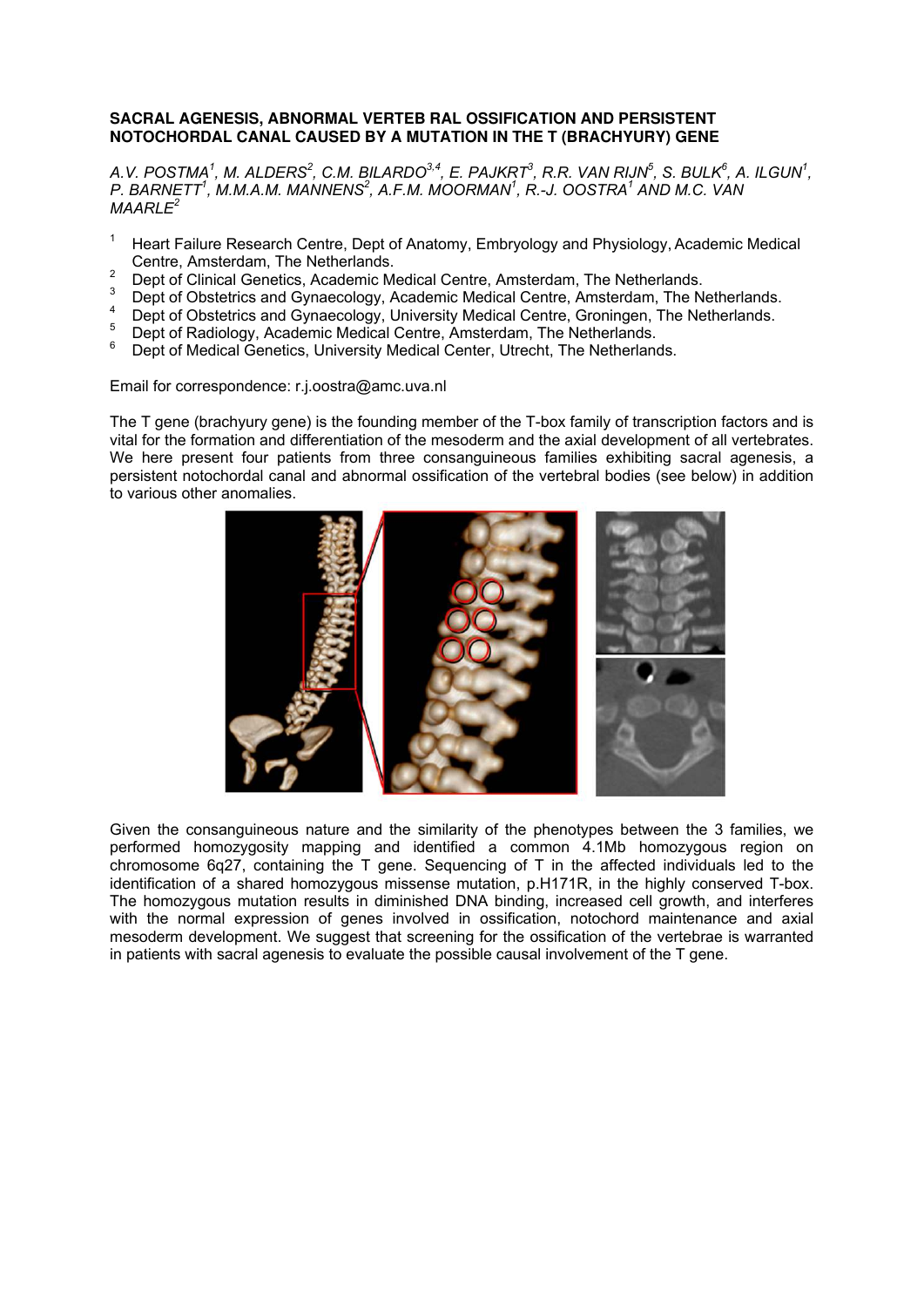## **EXOME SEQUENCING AND LINKAGE ANALYSIS AS TOOLS IN SOLVING UNCOMMON CARDIOMYOPATHIES IN SMALL FAMILIES**

*J. LOUW1,2, A. CORVELEYN1,2, C. VERDOODT<sup>2</sup> , Y. JIA<sup>2</sup> , S. IQBAL<sup>2</sup> , D. BOSHOFF<sup>1</sup> , M. GEWILLIG1,2 , H. PEETERS1,2, P. MOERMAN1,2 AND K. DEVRIENDT1,2*

- <sup>1</sup> University Hospitals Leuven, Leuven, Belgium.<br><sup>2</sup> Kotholieke Universiteit Leuven, Leuven, Belgium.
- Katholieke Universiteit Leuven, Leuven, Belgium.

Email for correspondence: jacoba.louw@uzleuven.be

**Introduction:** Two distinct families, both with two children affected by different lethal cardiomyopathies were analyzed using linkage analysis and exome sequencing. The first family has two siblings from consanguineous parents of Turkish descent and presented with isolated dilated cardiomyopathy, leading to early death in infancy. The diagnosis of an extremely rare and lethal disorder, mitogenic cardiomyopathy (MCMP), was made histologically. The second family has two siblings from non-consanguineous parents of Caucasian descent and presented with a unique lethal congenital cardiopathy, i.e. non-compaction of the right ventricle(RVNC).

**Methods:** Genomewide parametric linkage analysis was performed, SNP typing platform was used in a recessive model. Genotyping was done in parents and both the unaffected and affected siblings. Exome sequencing analysis was performed. Data analysis was done using commercial and in-house developed software. Only variants in genes from the linkage regions were retained. In both families, all homozygous calls were excluded in the parents and the unaffected siblings, reference calls were excluded in the affected siblings. Only exonic and splicing variants were included, synonymous variants were excluded. Variants occurring with a frequency of <1% in the 1000 genomes project or with an unknown frequency were included.

**Results:** Linkage analysis was performed. In the first family, after variant filtering of the exome sequences, 6 candidate genes were identified in the linkage region with homozygous mutations in the patient, inherited from both parents, and for which the unaffected sibling is heterozygous or reference. In the second family one candidate gene was identified using the same criteria. This gene list was manually curated using functional data and genotype-phenotype correlations. All results were confirmed by Sanger sequencing.

We identified a deleterious mutation in the *ALMS1* gene as the most likely cause op MCMP. The two affected siblings are homozygous for a frameshift deletion of one basepair in the *ALMS1* gene. This is predicted to cause a premature stop at position 5 downstream. The unaffected sister and parents are heterozygotes. In the second family, we identified two compound heterozygous variants in the *KIF20A* as the most likely cause for RVNC. Further functional studies were performed in the RVNC family showing increased multiploidy segregation patterns and demonstrating delayed cell growth with lowered transcription and protein steady-state levels.

**Conclusions:** Linkage analysis combined with exome sequencing identified a homozygous deleterious mutation in the *ALMS1* gene as the cause of the first phenotype. Alström syndrome is characterized by a typically transient dilating cardiomyopathy in infancy, suggesting that mitogenic cardiomyopathy represents the extreme phenotype, resulting in demise before the other clinical symptoms become evident. Two compound heterozygous variants in *KIF20A* are described, for the first time in literature, as the cause of the second phenotype. These observations further illustrates the role of *ALMS1* in cell cycle regulation and *KIF20A* in cytokinesis. Reaching a genetic diagnosis in rare disorders remains a challenge. We illustrate that even in small families with only two affected individuals, the identification of the underlying defect is feasible, using a combination of the sophisticated genetic tools.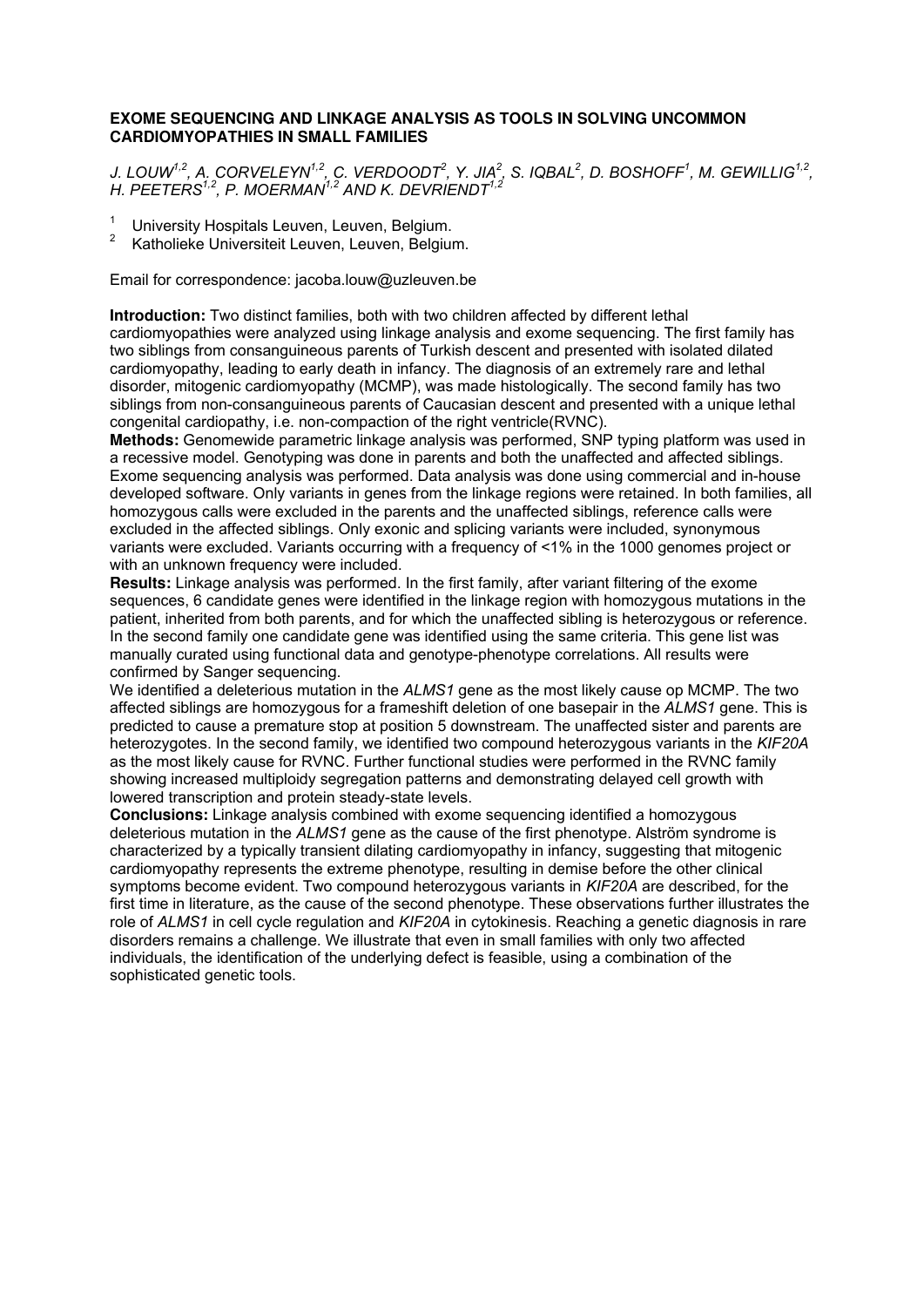## **TWO SIBLINGS WITH A CONGENITAL NEUTROPHIL DEFECT SYNDROME CAUSED BY HOMOZYGOUS VPS45 MUTATIONS**

*E. DENAYER<sup>1</sup> , J. VAN DER WERFF TEN BOSCH<sup>2</sup> , M. DE RADEMAEKER<sup>1</sup> , C. KLEIN<sup>3</sup> , K. KEYMOLEN<sup>1</sup>*

- <sup>1</sup> Centre of Medical Genetics, Universitair Ziekenhuis Brussel, Vrije Universiteit Brussel, Brussels, Belgium.
- <sup>2</sup> Department of Pediatrics, Universitair Ziekenhuis Brussel, Vrije Universiteit Brussel, Brussels, Belgium.
- Department of Pediatrics, Dr. Von Hauner Children's Hospital, Ludwig-Maximilians-University, Munich, Germany.

Email for correspondence: ellen.denayer@uzbrussel.be

We report on two siblings from consanguineous parents that presented with severe neurological and immunological deficits. They both suffered from neutropenia and neutrophil dysfunction with bone marrow fibrosis and frequent invasive infections and developed hemolytic trombocytopenia and anemia. They had severe failure to thrive and diarrhea. There was neurological involvement with severe psychomotor retardation, cortical blindness, hearing loss, thin corpus callosum on MRI and dysrythmia on EEG. There was hepatosplenomegaly and nephromegaly and hypertension. Both children died of infections at the age of 8 and 7 months respectively. DNA samples were included in an international collaboration and through homozygosity mapping with SNP arrays and whole exome sequencing a homozygous VPS45 mutation (p.Glu238Lys) was identified in both siblings. In five other children with comparable immunological deficits a p.Thr224Asn mutation in the same gene was identified. VPS45 encodes a protein that regulates membrane trafficking through the endosomal system. The VPS45 mutations were shown to be causal on the basis of the following findings: they fully segregated with the phenotype, were absent from 250 alleles of normal controls with the same genetic background and from published databases, caused structural alterations in VPS45 and were located in residues highly conserved among species. Furthermore, in both neutrophils and fibroblasts the Thr224Asn mutation led to decreased VPS45 levels, affected proteins that interact with VPS45, impaired cell migration and increased apoptosis. In addition, a zebrafish model with reduced VPS45 protein had severe neutropenia, resembling that in the patients. VPS45 deficiency should be considered in patients with neutropenia, nephromegaly and severe bacterial and fungal infections. The cellular defects in this disease suggest that other immunodeficiency syndromes may also result from impaired vesicle trafficking.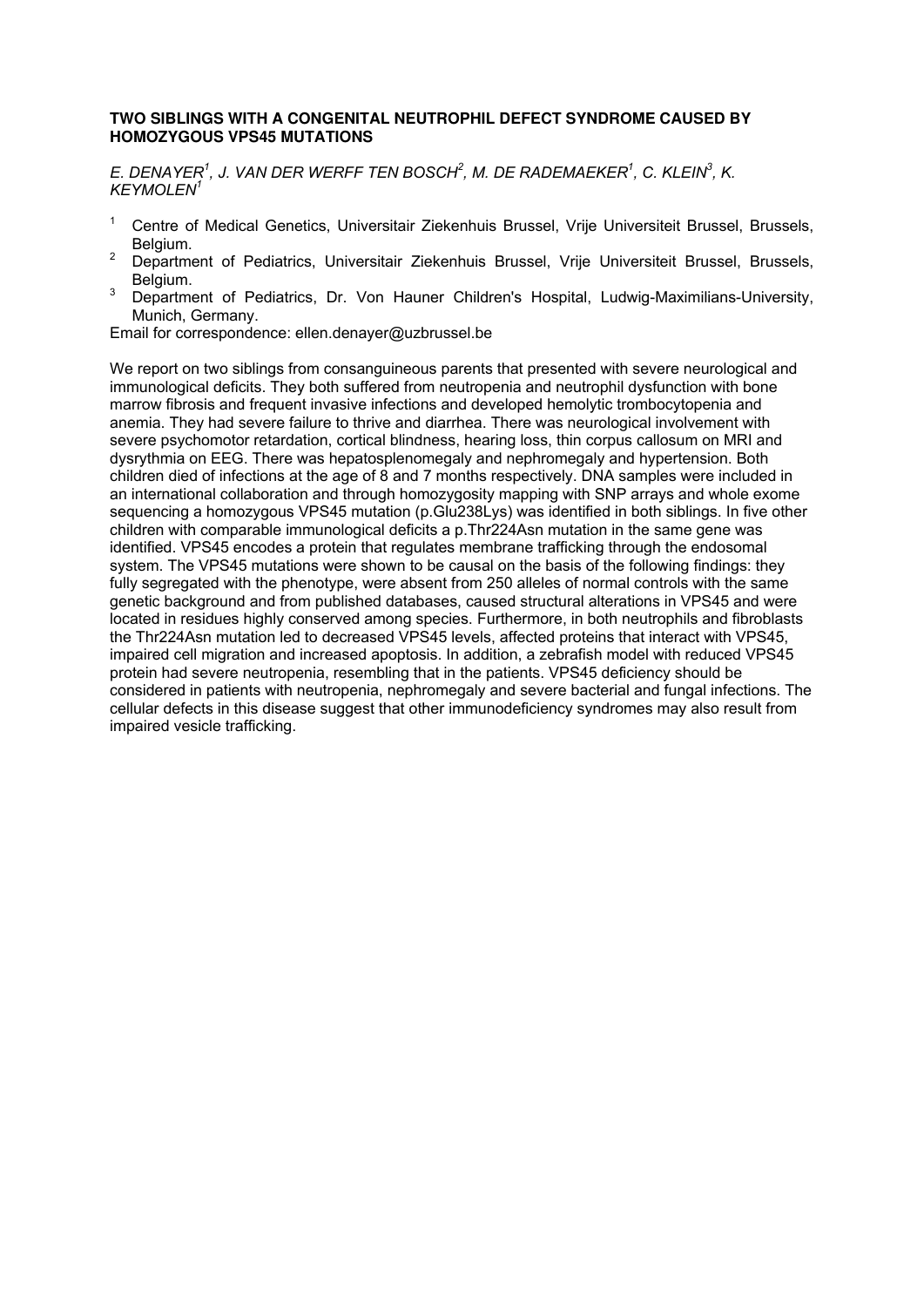## **NEU-LAXOVA SYNDROME IS A HETEROGENEOUS METABOLIC DISORDER CAUSED BY DEFECTS IN ENZYMES OF THE L-SERINE BIOSYNTHESIS PATHWAY**

*R.ACUNA-HIDALGO<sup>1</sup> , D. SCHANZE<sup>2</sup> , A. KARIMINEJAD<sup>3</sup> , A. NORDGREN4,5, P. CONNER<sup>6</sup> , G. GRIGELIONIENE4,5, D. NILSSON4,5, M. NORDENSKJÖLD4,5, A. WEDELL<sup>7</sup> , D. WIECZOREK<sup>8</sup> , G. GILLESSEN-KAESBACH<sup>9</sup>, H. KAYSERILI<sup>10</sup>, N. ELCIOGLU<sup>11</sup>, S. GHADERI-SOHI<sup>3</sup>, P.GOODARZI<sup>3</sup>, H. SETAYESH<sup>3</sup> , M. VAN DE VORST<sup>1</sup> , M. STEEHOUWER<sup>1</sup> , B. KRABICHLER<sup>12</sup>, C. CURRY<sup>13</sup>, M. G MACKENZIE<sup>14</sup>, K. M BOYCOTT<sup>14</sup>, C. GILISSEN<sup>1</sup> , A. R JANECKE12,15, A. HOISCHEN<sup>1</sup> AND M. ZENKER<sup>2</sup>*

- 1 Department of Human Genetics, Radboud University Medical Center, Radboud Institute of Molecular Life Sciences, Nijmegen, The Netherlands.
- 2 Institute of Human Genetics, University Hospital Magdeburg, Magdeburg, Germany.
- 3 Kariminejad-Najmabadi Pathology and Genetics Center, Tehran, Iran.
- 4 Department of Molecular Medicine and Surgery, Karolinska Institutet, Stockholm, Sweden.
- 5 Department of Clinical Genetics, Karolinska University Hospital, Stockholm, Sweden.
- 6 Department of Obstetrics and Gynecology, Karolinska University Hospital, Stockholm, Sweden. 7
- Karolinska Institutet, Department of Molecular Medicine and Surgery, and Karolinska University Hospital, Centre for Inherited Metabolic Diseases, Stockholm, Sweden.
- 8 Institut für Humangenetik, Universitätsklinikum Essen, Essen, Germany.
- 9 Institut für Humangenetik, Universität zu Lübeck, Lübeck, Germany.
- <sup>10</sup> Medical Genetics Department, Istanbul Medical Faculty, İstanbul University, Istanbul, Turkey.
- <sup>11</sup> Pediatrics Genetics Division, Pediatrics Department, Marmara University Medical Faculty, Istanbul, Turkey.
- <sup>12</sup> Department of Pediatrics I, Innsbruck Medical University, Innsbruck, Austria.
- <sup>13</sup> Department of Pediatrics, University of California San Francisco, Fresno, California, USA.
- <sup>14</sup> Children's Hospital of Eastern Ontario Research Institute, University of Ottawa, Ottawa, Ontario, Canada.
- <sup>15</sup> Division of Human Genetics, Innsbruck Medical University, Innsbruck, Austria.

#### Email for correspondence: martin.zenker@med.ovgu.de

Neu-Laxova syndrome (NLS) is a rare autosomal recessive disorder, which presents with a recognizable pattern of severe malformations leading to prenatal or early postnatal lethality. Homozygous mutations in PHGDH, a gene involved in the first and limiting step in L-serine biosynthesis, were recently identified as the cause of the disease in three families. By studying a cohort of 12 unrelated families affected by NLS, we provide evidence that NLS is genetically heterogeneous and can be caused by mutations in all three genes encoding enzymes of the L-serine biosynthesis pathway. Consistent with recently reported findings, we could identify PHGDH missense mutations in three unrelated families of our cohort. Furthermore, we mapped an overlapping homozygous region on chromosome 9 containing PSAT1 in four consanguineous families. This gene encodes phosphoserine aminotransferase, the enzyme for the second step in L-serine biosynthesis. We identified six families with three different missense and frameshift PSAT1 mutations fully segregating with the disease. In another family, we discovered a homozygous frameshift mutation in PSPH, the gene encoding phosphoserine phosphatase which catalyzes the last step of L-serine biosynthesis. Interestingly, all three identified genes had been previously implicated in serine deficiency disorders, characterized by variable neurological manifestations. Our findings expand our understanding of NLS as a disorder of the L-serine biosynthesis pathway and suggest that NLS represents the severe end of serine deficiency disorders, demonstrating that certain complex syndromes characterized by early lethality may indeed be the extreme end of the phenotypic spectrum of already known disorders.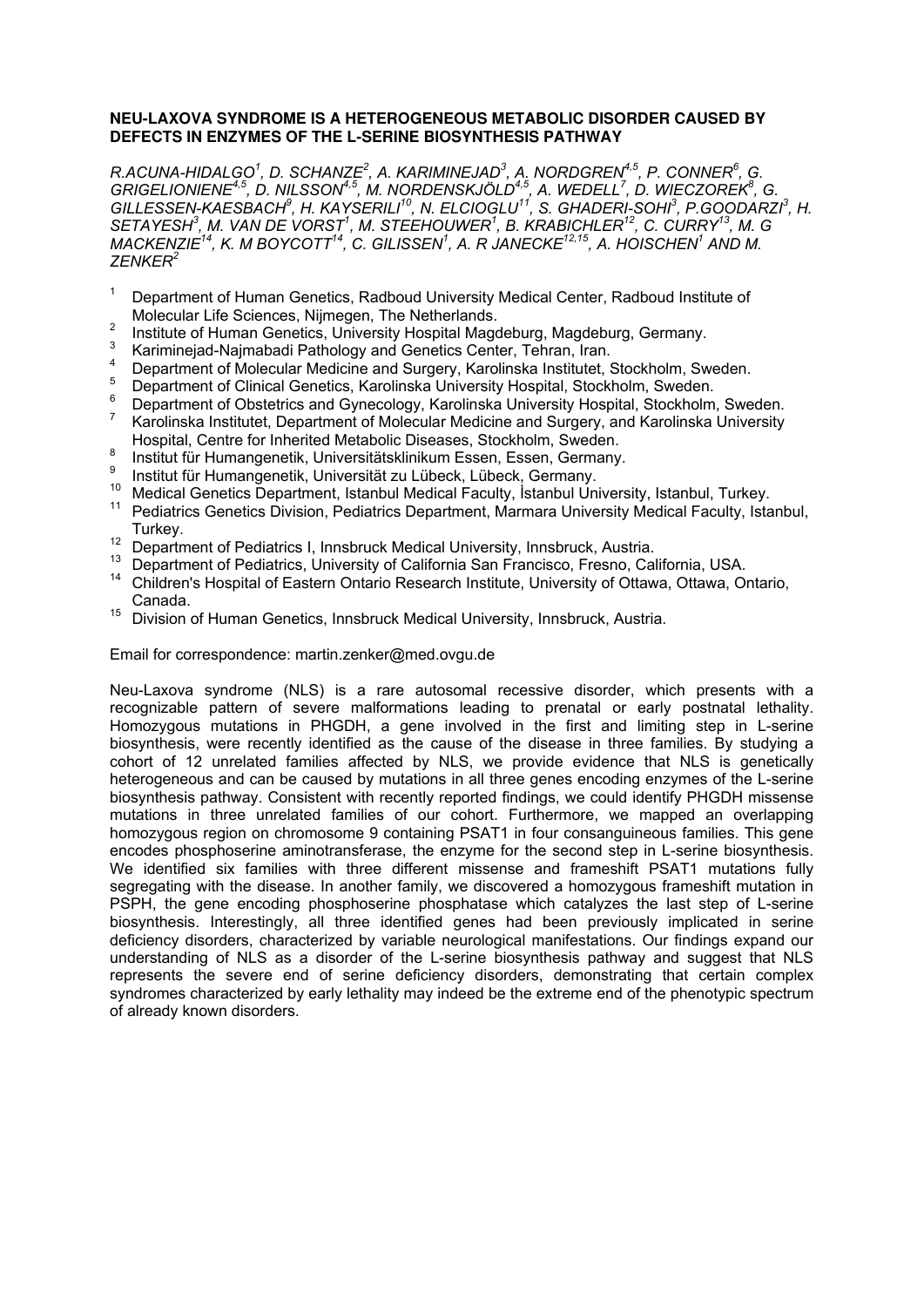## **GAIN-OF-FUNCTION MUTATION IN STIM1 (P.R304W) IS ASSOCIATED WITH STORMORKEN SYNDROME**

*G. MORIN<sup>1</sup> , N.ORTIZ BRUECHLE<sup>2</sup> , A. RABBIND SINGH<sup>1</sup> , C...A KNOPP<sup>2</sup> , G.JEDRASZAK<sup>1</sup> , M. ELBRACHT<sup>2</sup> , D. BRÉMOND-GIGNAC<sup>3</sup> , K.HARTMANN<sup>4</sup> , H. SEVESTRE<sup>5</sup> , P. DEUTZ<sup>6</sup> , D.R HÉRENT<sup>1</sup> , P. NÜRNBERG<sup>7</sup> , B. ROMÉO<sup>8</sup> , K. KONRAD<sup>9</sup> , M. MATHIEU-DRAMARD<sup>1</sup> , J. OLDENBURG<sup>10</sup>, E. BOURGES-PETIT<sup>11</sup>, Y. SHEN<sup>12</sup>, K.ZERRES<sup>2</sup> , H. OUADID-AHIDOUCH<sup>13</sup> AND J. ROCHETTE<sup>1</sup>*

- 1 EA 4666 & Department of Molecular and Clinical Genetics, Amiens, France.
- 2 Department of Human Genetics, Aachen, Germany.
- 3 Department of Ophthalmology, Amiens, France. 4
- Department of Ophthalmology, Aachen, Germany.
- 5 Department of Pathology & EA4667, Amiens, France.
- 6 Department of Pediatrics, Aachen, Germany.
- 7 Cologne Center for Genomics, Cologne, Germany. 8
- Department of Paediatric Pneumology, Amiens, France.
- 9 Child Neuropsychology Section, Aachen, Germany
- <sup>10</sup> Institute of Experimental Haematology and Transfusion Medicine, Bonn, Germany.<br>11 Department of Possibility Carrielam: Amigas, France.
- Department of Paediatric Cardiology, Amiens, France.
- <sup>12</sup> Nankai University, Tianjin, China.
- <sup>13</sup> Laboratory of Cellular and Molecular Physiology, LPCM: EA 4667, UFR of Sciences, Amiens, France.

Stormorken syndrome is a rare autosomal dominant disorder characterized by a phenotype that includes miosis, thrombocytopenia/thrombocytopathy with bleeding time diathesis, intellectual disability, mild hypocalcaemia, muscle fatigue, asplenia and ichthyosis. Using targeted sequencing and whole exome sequencing, we identified the c.910C>T transition in a STIM1 allele (p.R304W) only in patients and not in their unaffected family members. STIM1encodes Stromal interaction molecule 1 protein (STIM1) which is a finely tuned endoplasmic reticulum (ER) Ca2+ sensor. The effect of the mutation on the structure of STIM1 was investigated by molecular modeling, and its effect on function was explored by calcium imaging experiments. Results obtained from calcium imaging experiments using transfected cells together with fibroblasts from one patient are in agreement with impairment of calcium homeostasis. We show that the STIM1 p.R304W variant may affect the conformation of the inhibitory helix and unlock the inhibitory state of STIM1. The p.R304W mutation causes a gain of function effect associated with increase of both resting Ca2+ levels and store operated calcium entry. Our study provides evidence that Stormorken syndrome may result from a single-gene defect which is consistent with Mendelian dominant inheritance.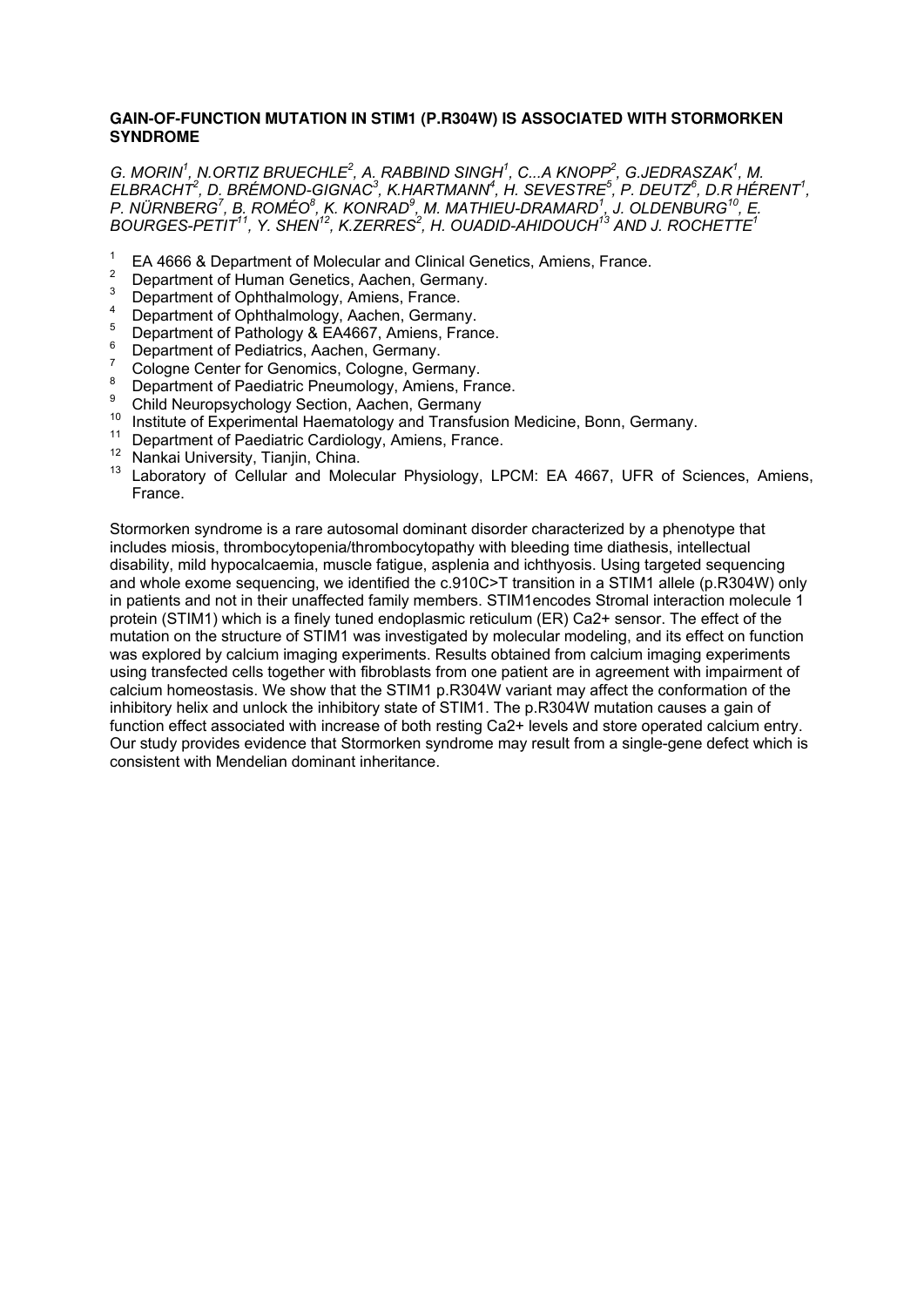## **PRENATAL PRESENTATION OF MORE COMMON AND RARE SKELETAL DYSPLASIAS**

*C. DE DIE-SMULDERS, A. COUMANS, S. ROBBEN, Y. ARENS, R. PFUNDT AND A. PAULUSSEN* 

Departments of Clinical Genetics, Obstetrics and Gynaecology, Radiology, Molecular Genetics, Maastricht University Medical Center, Maastricht Department of Molecular Genetics, Radboud University Medical Center, Nijmegen, the Netherlands.

Skeletal dysplasias are rare and clinically and genetically heterogeneous. As a consequence making a diagnosis and establishing the recurrence risk for the parents requires a multidisciplinary approach. We present some cases of prenatal presentation of skeletal dysplasias, and show ultrasound abnormalities, clinical pictures, radiological features and molecular data. Also, the clinical work up is described. Case 1 is a case of de novo achondroplasia, diagnosed in the 32th week of pregnancy. The mother suffered from severe polyhydramnios. Symmetrical shortening of long bones was diagnosed. The baby died intrauterine some weeks later. Case 2 and 3 comprise children with decreased mineralisation of the skeleton, one child with lethal osteogenesis imperfecta on the basis of a mutation in one of the COL1 genes, another child with hypophosphatasia and a mutation in the ALPL gene. The fourth case is campomelic dysplasia with typical bowing of the tibia, the diagnosis was confirmed by finding a mutation in the SOX9 gene. Case 5 is a girl with diastrophic dysplasia, presenting with symmetrical limb shortening and an abnormal position of the feet and a mutation a the DTDST gene. The sixth case presented with microcephaly, severe short stature, and brain anomalies on the prenatal ultrasound scan. The clinical diagnosis MOPD (microcephalic osteodysplastic primordial dwarfism) type 1 was made and confirmed by compound heterozygosity for mutations in the RNU4ATAC gene. Case 7 and 8 are sibs with short limbs are contractures of hands and feet. NGS revealed compound heterozygosity for mutations in the B3GALT6 gene, which is compatible with the clinical diagnosis of SpondylEpiMetaphysealDysplasia with Joint Laxity (SEMD-JL).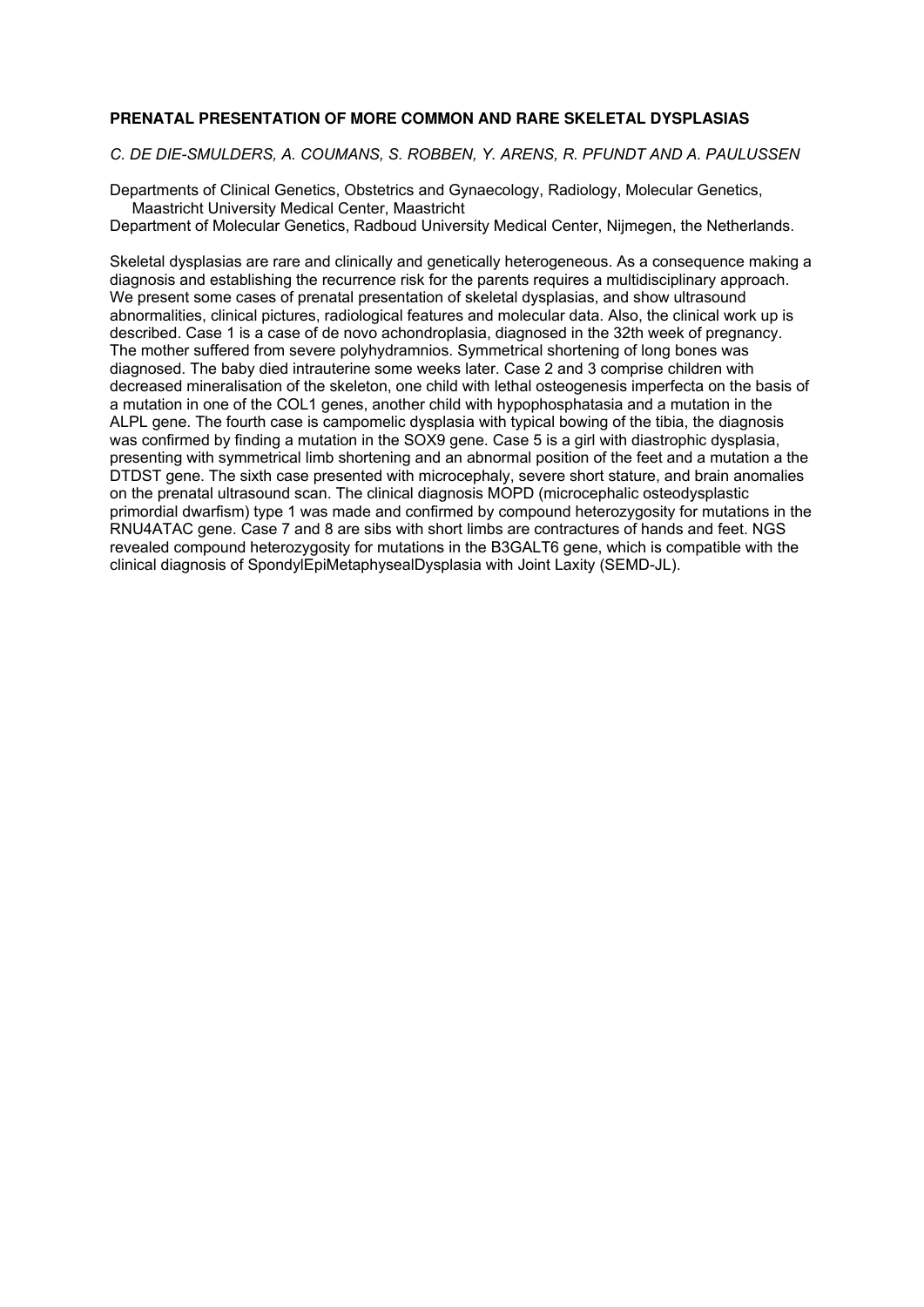## **LINES OF BLASCHKO AS A MANIFESTATION OF FUNCTIONAL MOSAICISM**

*J. VAN DEN ENDE AND B. LOEYS* 

Center of Medical Genetics, University Hospital Antwerp, Belgium

Email for correspondence: jenneke.vandenende@uantwerpen.be

Patterned pigmentary disturbances are seen in a large variety of human genetic disorders. Cytogenetic studies have provided evidence that such skin lesions often reflect chromosomal mosaicism.

In women X-inactivation results in functional mosaicism, and in X-linked skin disorders this can manifest itself by the appearance of pigmented skin striations following Blaschko`s lines. This has been reported for several X-linked diseases, like Incontinentia Pigmenti, caused by mutations in the NEMO gene, Focal Dermal Hypoplasia, caused by PORCN mutations, Christ-Siemens-Touraine syndrome etc. In these conditions heterozygous females often show a Blaschko-linear pattern of Lyonization.

With techniques like SNP array copy number variations can be detected containing genes on the Xchromosome, that lead to severe diseases in males, but in females can also lead to the typical skin changes.

Also mosaics of other (cryptic) chromosome abnormalities can lead to the same skin lesions. We show four female patients with streaky hyperpigmentation following the lines of Blaschko, with or without accompanying symptoms; one with a de novo deletion on Xq26.2-26.3, containing the PHF6 gene, responsible for the Börjeson-Forssman-Lehmann syndrome in males, and the HPRT1 gene, responsible for the Lesch-Nyhan syndrome in males. The second two patients shows a hypomorphic mutation in the NEMO gen, giving rise to Hypohydrotic Ectodermal Dysplasia with Immune-deficiency in males. The third patient is a girl with a mosaic trisomy 14.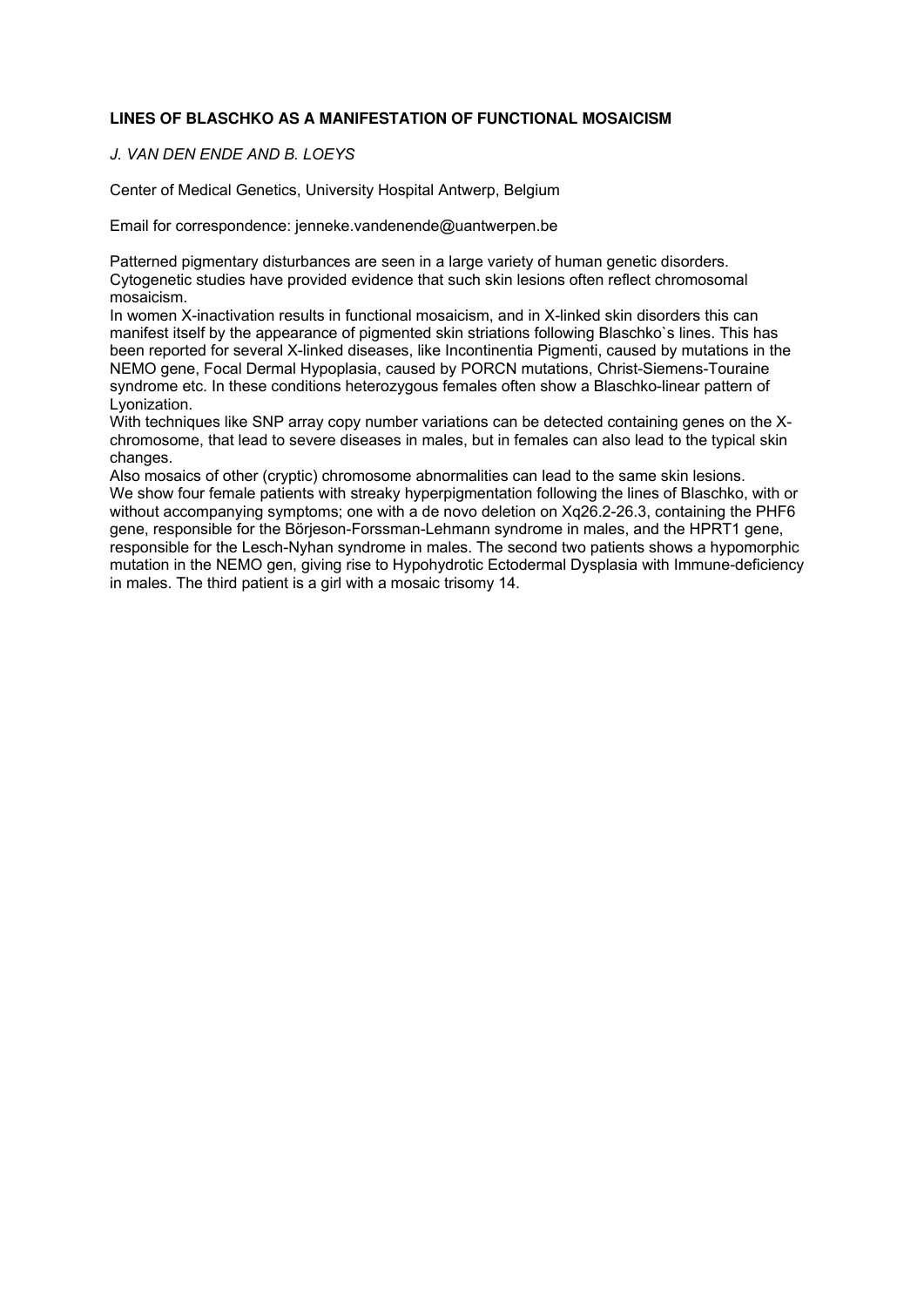## **CONGENITAL ANTEROLATERAL BOWING OF THE TIBIA WITH IPSILATERAL POLYDACTYLY OF THE HALLUX ASSOCIATED WITH CEREBRAL CYST: A NEW ENTITY?**

*J. BRECKPOT, A. LUMAKA, J. VERMEESCH AND K. DEVRIENDT*

Center for Human Genetics, University Hospitals Leuven, Herestraat 49, B-3000 Leuven, Belgium.

Email for correspondence: Jeroen.Breckpot@uzleuven.be

Congenital anterolateral bowing of the tibia combined with ipsilateral polydactyly of the hallux (CABTP) is a rare entity that resembles the anterolateral tibial bowing which is associated with neurofibromatosis type 1 (NF1). NF1-related tibial bowing has a poor prognosis, as it usually progresses to pathologic fracture and therapy-resistant pseudarthrosis. Adversely, CABTP is associated with relatively favorable prognosis with spontaneous resolution of bowing and absence of neurocutaneous signs. Therefore, CABTP is considered a distinct entity in the field of tibial bowing and has no association with NF1. About 23 cases of CABTP have been reported thus far: all cases are unilateral and sporadic. There is no parental consanguinity and there is a preponderance of males, with a sex ratio of 4/1.

Here we report on 4 patients with CABTP in association with corpus callosum agenesis and a large interhemispheric cyst (table 1). The male/female ratio is 3/1. Associated anomalies include minor hand anomalies, epilepsy and learning difficulties or developmental delay. The association of polydactyly and agenesis of the corpus callosum is described in acrocallosal syndrome (ACS). In this condition, polydactyly is seen both in hands and feet, and can be bilateral. The condition is associated with severe mental retardation. Interestingly, in approximately 25% of cases, intracranial cysts were observed. There is also a preponderance of males. Given the skewed sex ratio in both ACS and CABTP, and their marked clinical overlap, we suggest that the two conditions are manifestations of a single disorder with variable expression.

Finally, the foot anomalies in CABTP strikingly resemble those seen in oro–facial–digital syndrome type 1 (OFD1), where typically unilateral partial duplication of the big toe is seen, with varus position. Interestingly, an intragenic *CXORF5* deletion was detected in a female foetus who presented bilateral CABTP, corpus callosum agenesis and an interhemispheric cyst on prenatal ultrasound. We investigated whether the present entity of CABTP with a cerebral cyst is pathogenetically related to OFD by means of exome sequencing in our patient cohort. The results of these genetic analyses will be discussed here.

|                                                                             | gender | <b>CABTP</b> | brain                                                                     | development             | hand                                               |  |  |  |  |
|-----------------------------------------------------------------------------|--------|--------------|---------------------------------------------------------------------------|-------------------------|----------------------------------------------------|--|--|--|--|
| Case 1                                                                      | м      | right        | CCA, interhemispheric cyst                                                | mild delay              | syndactyly III-IV                                  |  |  |  |  |
| Case 2                                                                      | М      | right        | CCA, interhemispheric cyst<br>aqueduct stenosis,<br>cerebellar hypoplasia | severe DD,<br>epilepsy  | syndactyly I-II<br>hypoplasia distal<br>phalanx II |  |  |  |  |
| Case 3                                                                      |        | bilateral    | CCA, interhemispheric cyst                                                | mild delay              | syndactyly right IV-V                              |  |  |  |  |
| Case 4                                                                      | М      | right        | CCA, interhemispheric cyst<br>neuronal migration defects                  | mild delay,<br>epilepsy | none                                               |  |  |  |  |
| COA: sancus sallasum approais DD; deuglapproaigly delay. E-fantale, Mussale |        |              |                                                                           |                         |                                                    |  |  |  |  |

Table 1. Patient characteristics

CCA: corpus callosum agenesis, DD: developmental delay, F: female, M: male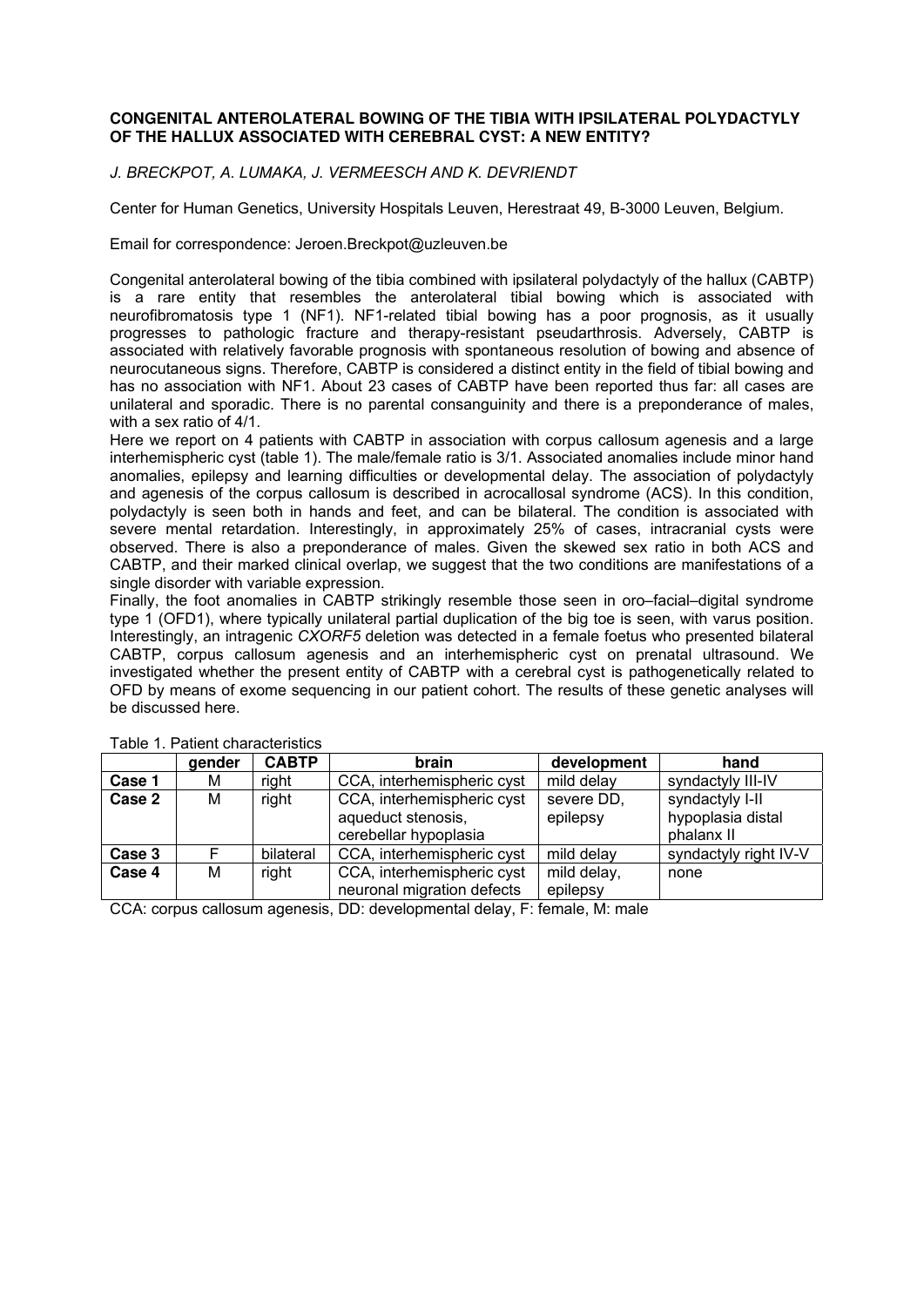## **PHACE SYNDROME IN A GIRL WITH SEGMENTAL FACIAL HEMANGIOMA AND POSTERIOR FOSSA BRAIN MALFORMATION**

*C. FAUTH<sup>1</sup> , M. RAUCHENZAUNER<sup>2</sup> , S. TINSCHERT<sup>1</sup> AND J. ZSCHOCKE<sup>1</sup>*

- 1 Division of Human Genetics, Medical University Innsbruck, Austria.
- 2 Department of Pediatrics, A.ö. Krankenhaus St. Vinzenz, Zams, Austria.

Email for correspondence: christine.fauth@i-med.ac.at

Infantile hemangiomas are common benign vascular tumours which primarily involve the skin. They affect approximately 5-10% of children less than 1 year of age. Hemangiomas are composed of endothelial precursor cells which rapidly proliferate but eventually regress and involve. The majority of hemangiomas is localized and solitary. A subgroup of patients with infantile hemangiomas, most commonly of the face, exhibits additional structural anomalies known as PHACE(S) association or syndrome. PHACE(S) is an acronym encompassing the following features: P = posterior fossa brain malformation,  $H =$  hemangioma of the face,  $A =$  arterial anomalies,  $C =$  cardiac anomalies,  $E =$  eye anomalies and  $S =$  sternal defects (MIM #606519).

Here, we report on a 13year old girl who was referred with the tentative diagnosis of Sturge-Weber syndrome. Thorough clinical and radiological assessment showed characteristic findings of PHACE syndrome including an infantile left-sided facial hemangioma with progressive involution, a posterior fossa brain malformation with hypoplasia of the cerebellar vermis and the left cerebellar hemisphere, and left-sided visual impairment due to astigmatism. She has learning difficulties, recurrent headaches and focal epileptic seizures which started at the age of 11. Echocardiography and MR angiography of the brain were unremarkable. There is no sternal clefting.

PHACE(S) syndrome is a probably underdiagnosed disorder which may be confused with Sturge-Weber syndrome. In contrast to PHACE(S) syndrome patients with Sturge-Weber syndrome have no hemangiomas but vascular malformations of the skin (port-wine stains) which increase in colour intensity over time, and vascular malformations of the leptomeninges. Cardiac anomalies and structural brain malformations are usually not part of the spectrum.

As PHACE(S) may be complicated by severe vascular and cardiac events a timely diagnosis is important for appropriate therapy.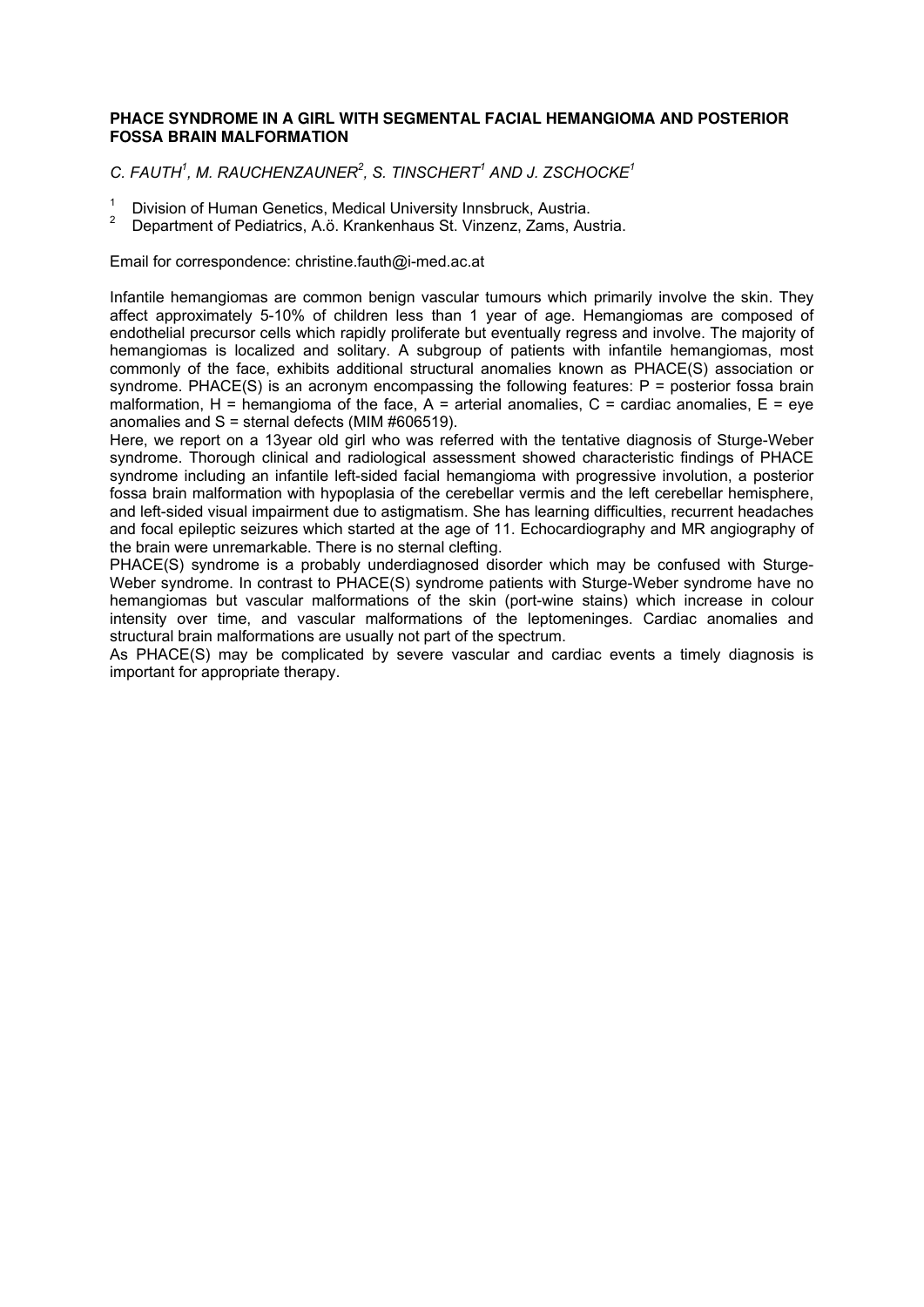## **KEY-NOTE LECTURE**

## **UNDERSTANDING CORTICAL DEVELOPMENT: INSIGHTS FROM GENETICS OF NEURONAL MIGRATION DISORDERS AND MALFORMATIONS OF CORTICAL DEVELOPMENT (MCD)**

*J. CHELLY*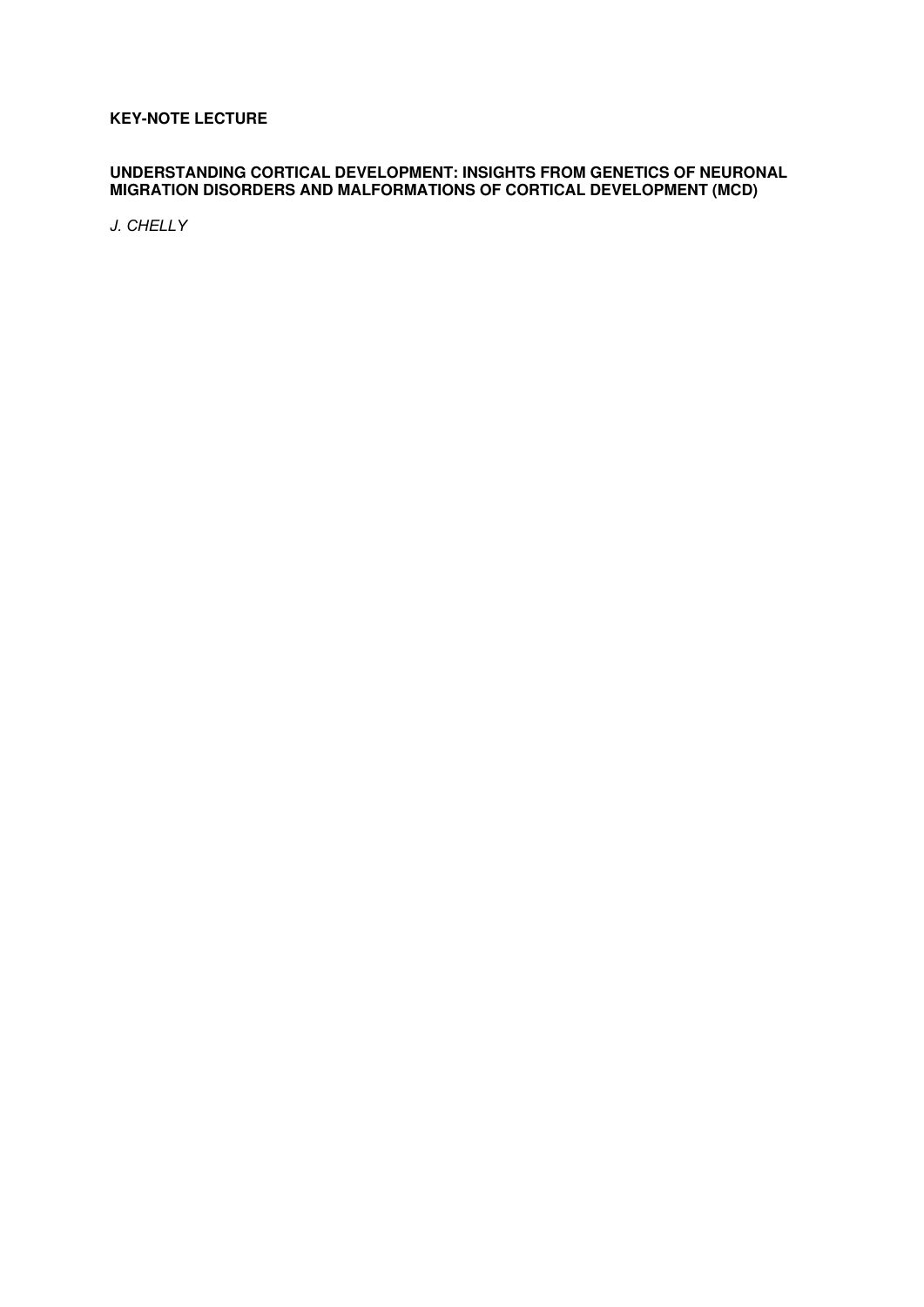## **COPY NUMBER VARIATIONS IN CONGOLESE PATIENTS WITH ID**

## *A. LUMAKA, H. PEETERS, P. LUKUSA AND K. DEVRIENDT*

Center for Human genetics KU Leuven, Belgium

Email: aime.lumaka@uzleuven.be

## **1. Introduction**

Chromosomal Microarray (CMA) has become the first-tiers diagnostic tests for patients with Intellectual Disability (ID) (Schaefer and Mendelsohn, 2013). With High Resolution CMA (HRCMA) the detection rate of chromosomal aberrations has increased up to 13 - 31 % among patients with idiopathic ID (Wincent et al 2012; Lundvall et al., 2012). CMA allowed identification of novel CNVs and refinement of known chromosomal aberrations. Using such technology in understudied population such as Congolese may reveal novel CNVs and refine known aberrations. We applied the CMA to Congolese patients with idiopathic ID. The first aim of this study is to determine the frequency and nature of pathogenic variations among the study population. This is an ongoing study and we hereby report the preliminary results.

## **2. Material and Methods**

## *2.1. Study population:*

We recruited 128 indexes (34 Females and 94 Males) from 6 specialized institutions across Kinshasa Clinical classification:

- A. Recognizable syndromes with known etiology: 19 (14.84 %) (17 Down Syndrome, 1 Williams Syndrome and 1 Partington Syndrome)
- B. Syndromic without recognizable etiological diagnosis (≥3 minor dysmorphic features or at least 1 major feature + Minor(s)): 50 (39.06 %)
- C. Non-Syndromic: 54 (42.18 %)
- D. Probably Environmental / Non-genetic: 5 (3.90 %)

IQ was available only for 35 patients: 2 Borderline, 22 Mild, 9 Moderate, 2 Severe, 0 Profound. *2.2. Methods* 

We used 8x60k Agilent Microarray slides previously used once. These slides were washed on an Agilent Robot for 30 minutes in bath 1 at 35°C (mix of 350 ml of wash buffer 1 and 350 ml of MilliQ water, stirring at speed 7) and 1 minute in bath 2 at room temperature. The experiment followed the manufacturer's procedure except that we extended the labeling period to 22 hours to reach the best QCmetrics. We validated our protocol against the Illumina 8v1 and 4x180 Agilent Microarray slides. Reused slides reported additional false positives calls and all of them were removed when we raised the threshold for report to 350 kb.

#### **3. Results**

At current stage 74 patients have been tested with reused 8x60k Agilent Microarrays out of the 109 with idiopathic ID (67.89 % of the cohort). Among the 74 tested patients, pathogenic copy number changes have been detected in 11 (14.86 %).

| l able 1. Detection rate of pathogenic CNV for each clinical group. |                                                         |    |        |                                              |  |  |  |  |
|---------------------------------------------------------------------|---------------------------------------------------------|----|--------|----------------------------------------------|--|--|--|--|
| Idiopathic ID (109 indexes)                                         |                                                         |    |        |                                              |  |  |  |  |
| Categories                                                          | <b>Definition</b>                                       | n  | Tested | Pathogenic CNV<br>$(\frac{9}{6}$ /74 tested) |  |  |  |  |
| B                                                                   | Syndromic without recognizable etiological<br>diagnosis | 50 | 38     | $7(9.46\%)$                                  |  |  |  |  |
| C                                                                   | Non Syndromic                                           | 54 | 34     | 4 $(5.40\% )$                                |  |  |  |  |
| D                                                                   | Probably Environmental / Non genetic                    | 5  | 2      |                                              |  |  |  |  |
| Total                                                               |                                                         |    | 74     | 11 (14.86 %)                                 |  |  |  |  |

# Table 1. Detection rate of pathogenic CNV for each clinical group.

#### **4. Discussion**

Trisomy 21 is the major chromosomal cause for ID in Kinshasa. The detection rate for CMA thus far (14.86 %) in our study is similar to other populations (Wincent et al 2012; Lundvall et al., 2012, Rauch et al., 2006, Devriendt et al., 2003). Majority of detected aberrations are recurrent. Reused slides have shown a reliable output in our study. This is great opportunity to implementing CMA in limited resources setting.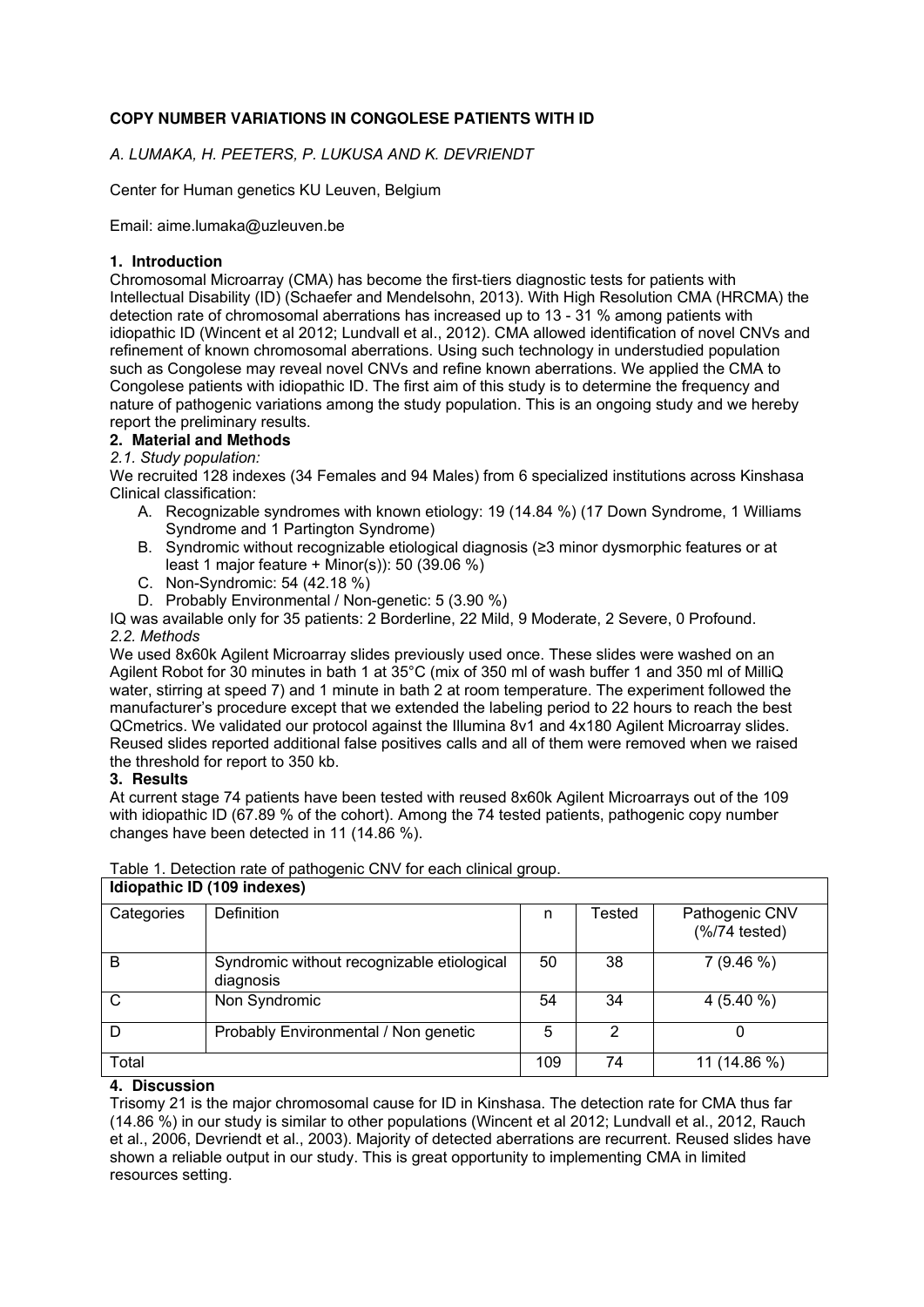## **MACROCEPHALY AND OVERWEIGHT IN TWO PATIENTS WITH 1q21.1 TRIPLICATION**

*A. VAN DIJCK<sup>1</sup> , I. VAN DER WERF <sup>1</sup> , G. MORTIER<sup>1</sup> , M. AZAGE<sup>2</sup> , J. MOKRY<sup>3</sup> AND R.F. KOOY<sup>1</sup>*

- 1 Department of Medical Genetics, University and University Hospital Antwerp, Belgium.
- $\mathfrak{2}$ Department of Medical Genetics, Children's Hospital of Pittsburgh, USA.
- 3 Signature Genomics Laboratories, Washington, USA.

Email for correspondence: Anke.Vandijck@uantwerp.be

Rearrangements of chromosome 1q21.1 have shown considerable variability in phenotypic expression. Chromosome 1q21.1 duplications (OMIM 612475) have been associated with macrocephaly, learning difficulties, developmental delay, intellectual disability and mild dysmorphic features. Half of these patients have autistic behaviors. Phenotypic features of 1q21.1 deletion patients (OMIM 612474) include microcephaly, intellectual disability, autism, schizophrenia, cardiac abnormalities and cataracts.

Neither the duplication nor the deletion patients have a recognizable phenotype. For other genomic disorders, such as the Somerville-Van der Aa syndrome, the description of rare triplications has helped to define the clinical hallmarks of the disorder. Here we describe two male patients with a 1q21.1 triplication, de novo in the first patient and inherited from the father in the second patient. The first patient is a 19-month-old boy who was referred to the geneticist because of dysmorphic facial features. He is the first child of non-consanguineous Tunisian parents. He was born with normal parameters, after an uneventful pregnancy. His developmental milestones were not delayed (sitting at 6 months, walking at 15 months). His weight and head circumference are above  $97<sup>th</sup>$  centile, his height is normal (P50). His active speech is limited to a few separate words in a trilingual situation. Communication skills and language comprehension seems to be normal. There are no oromotor difficulties, feeding problems or behavioral problems. Clinical features include hypertelorism, epicanthal folds, long, mildly downslanted palpebral fissures, a broad, flattened nasal bridge, a short philtrum, and small ears with uplifted lobes. His hands and feet are relatively small. He has short thumbs bilateral but no clear brachydactyly. His skull is normocephalic with bitemporal indentation. He has a low posterior hairline.

The second patient is a 7-year-old boy, born by cesarean section after an uncomplicated pregnancy. His birth weight and head circumference were situated on P25, his length on P5. Because of mild gross motor delay (sitting at 6 months, walking at 18 months) and increasing head circumference (above P95 at age of 14 months) he was referred to a developmental-behavioral pediatrician. The neurological examination is remarkable for hypotonia and hyperflexible joints. There is no developmental regression. MRI of the brain shows some nonspecific abnormality of white matter. Cardiac echogram is normal. He has a history of torticollis, ENT problems (mild subglottic stenosis, submucous cleft palate and laryngomalacia), upper airway obstruction, sleep apnea, autism, gastroesophageal reflux, difficulty eating and a picky appetite. He has an alternating esotropia with lazy right eye. He had bilateral inguinal hernia repair and unilateral undescended testicle surgery. At the age of 18 months his development was normalized, demonstrating good response to physical therapy. Clinical features at age of 7 years include a low anterior hairline with anterior upsweep, generous forehead, cupped ears with uplifted lobes, downturned corners of the mouth and a slightly tented upper lip. He has no hand or feet abnormalities. His weight is above the 96<sup>th</sup> centile and his height is on the  $85<sup>th</sup>$  centile.

In conclusion, both patients are macrocephalic and overweight. The diversity of other symptoms observed in these triplication carriers confirms the variable phenotypic presentation of 1q21.1 rearrangements.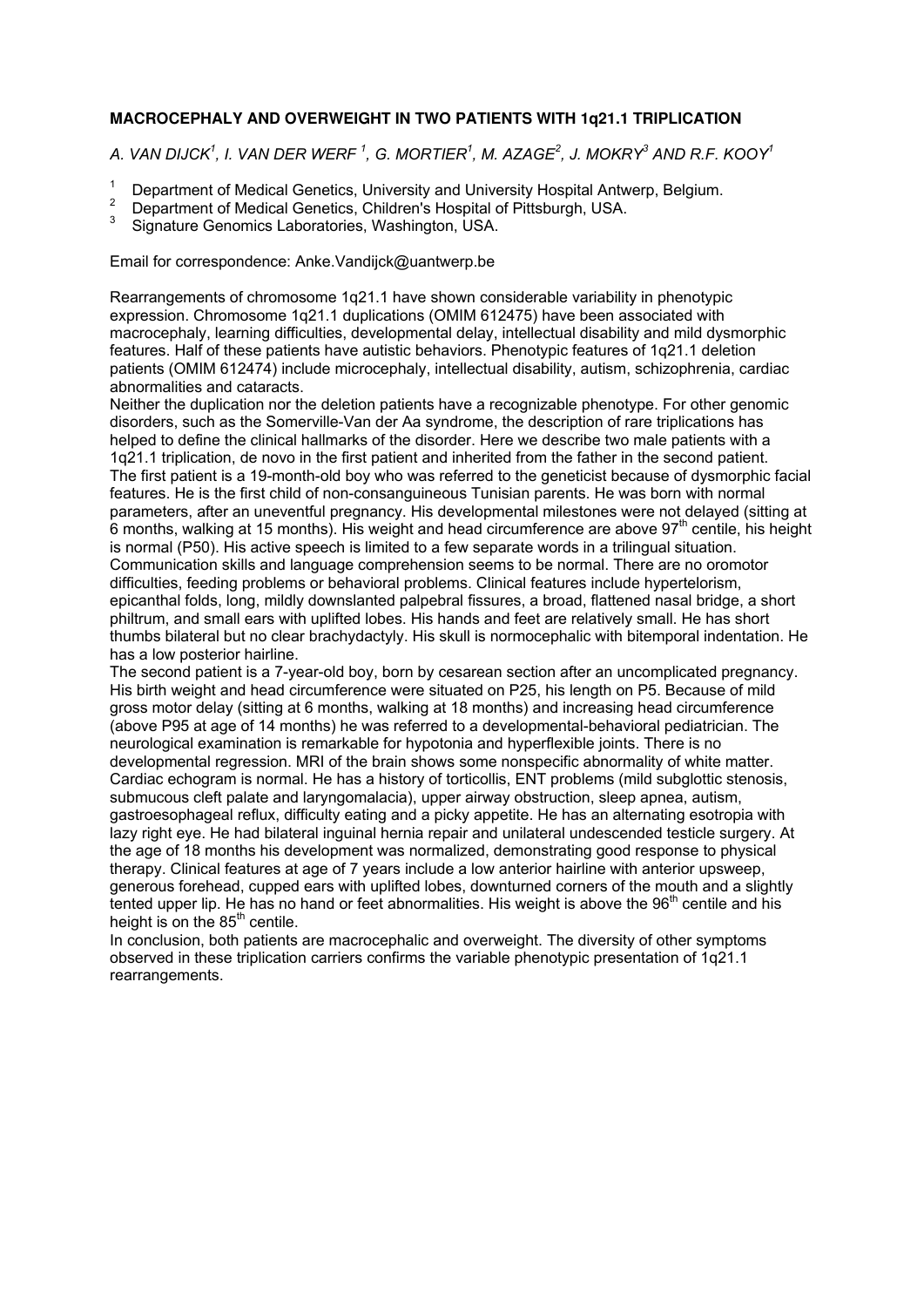## **DUP (1) (q43–q44) & DEL (21) (q22.2–q22.3) CHARACTERIZED BY FACIAL DYSMORPHISM, CONGENITAL HEART DEFECT AND MENTAL RETARDATION**

*A. MATULEVIČIENĖ 1,2, B. ALEKSIŪNIENĖ 1,2, V. MIKŠTIENĖ 1,2, N. KRASOVSKAJA<sup>1</sup> , L. GRIŠKEVIČIUS3,4, A. UTKUS1,2 AND V. KUČINSKAS1,2*

- <sup>1</sup> Centre for Medical Genetics at Vilnius University Hospital Santariškių Klinikos, Vilnius, Lithuania.<br><sup>2</sup> Department of Human, and Medical Genetics, Faculty of Medicine, Vilnius, University, Vilnius
- <sup>2</sup>Department of Human and Medical Genetics Faculty of Medicine, Vilnius University, Vilnius, Lithuania.
- <sup>3</sup> Hematology, Oncology and Transfusion Medicine Center, Vilnius University Hospital Santariškių Klinikos, Vilnius, Lithuania.
- <sup>4</sup>Department of Internal, Family Medicine and Oncology, Vilnius University, Vilnius, Lithuania.

Email for correspondence: ausra.matuleviciene@mf.vu.lt

We report on the patient with distinctive facial features, congenital heart defect (CHD), brain anomalies, bilateral hearing failure, cognitive and language development delay, emotional instability and carrying a unique chromosomal rearrangement, partial trisomy 1g43–g44 and partial monosomy 21q22.2–q22.3, due to unbalanced segregation of a paternal balanced reciprocal translocation t(1;21)(q43;q22). Both chromosome 1q and 21q imbalances were previously associated with recognizable phenotypes. To our knowledge, combined trisomy 1q and monosomy 21q has not been previously reported.

Our patient is 8-year-old first-born female child of nonconsanguineous parents with complicated family genealogy (her cousin's cognitive and motor development is delayed, paternal grandparent's siblings died during the first year of their lives, paternal grandparent's cousin with congenital cleft lip and palate (CLP)). Her birth weight, length, and occipitofrontal circumference were 3550 g (50<sup>th</sup> percentile), 53 cm (50<sup>th</sup> percentile) and 37cm (97<sup>th</sup> percentile), respectively. Apgar scores were 8 at 1 and 5 minutes. Macrocephaly, bilateral CLP, CHD (atrial septal defect, bicuspid aortic valve), talipes and joint hypermobility were identified in neonatal period. Bilateral cleft lip was operated only at 6 months of age due to the recurrent respiratory infections, cleft palate was operated at the age of 2 years. The patient's development milestones were delayed and she expressed poor motor skills, coordination, emotional instability. The primary imunodeficiency, aortic root and ascending aorta enlargement were diagnosed at the age of 6 years. Narrowing external auditory canal, bilateral hearing failure and rhinolalia were also diagnosed. At 7 years of age, strabismus, astigmatism, anisocoria and congenital nuclear and posterior subcapsular cataract were identified. Brain magnetic resonance imaging (MRI) revealed expressed internal and external hydrocephaly, mega cisterna magna and stenosis of aqueductus cerebri. Patient's current phenotype expresses macrocephaly, triangular face, hypertelorism, downslanted palpebral fissure, especially of the left, scar after bilateral CLP repair, hemangioma in the medium of the lower lip, nipples position asymmetry, joint hypermobility. Chromosome analysis of peripheral blood lymphocytes revealed normal karyotype. Subtelomeric multiplex ligation-dependent probe amplification (MLPA) screening revealed the duplication in 1q44 and deletion in 21q22.3. Whole genome genotyping analysis of the patient showed a duplication in the region 1q43–44 and a deletion in the region 21q22.2–22.3 with sizes 8.4 Mb and 6.8 Mb respectively. Due to the second pregnancy and complicated family history, FISH analysis of amniocytes was performed and revealed identical balanced reciprocal translocation in the fetus as in the father.

The combined effect of deleted and duplicated chromosome segments may produce such combination of phenotypes. The deletion observed in our patient in the distal 21q22.2–q22.3 region involves the genes associated with some of her clinical findings, such as facial clefts, chronic sinopulmonary disease, cataract, strabismus, hearing loss and intellectual deficiency. The partial duplication of the above mentioned region of the long arm of chromosome 1 is a relatively rare chromosomal anomaly, including *RGS7, FH, SDCCAG8, AKT3, COX20, HNRNPU, NLRP3* genes. Additional testing of other members from this family is ongoing.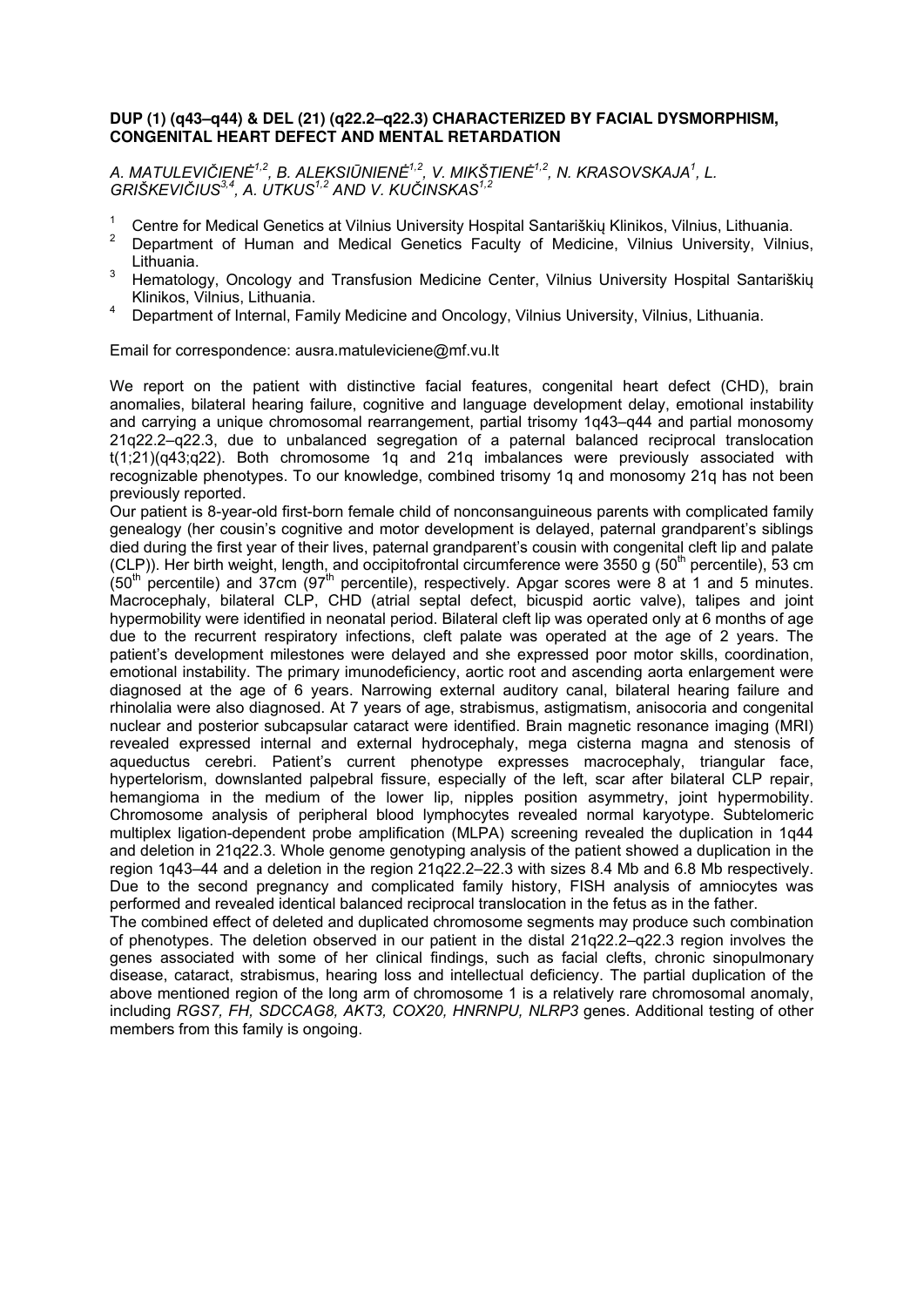## **CARNEY COMPLEX: CLINICAL HYSTORY OF A PATIENT WITH GAIN OF FUNCTION OF PRKACB**

*L. GARAVELLI<sup>1</sup> , A. VETRO<sup>2</sup> , A. FORLINO<sup>3</sup> , R. CICCONE<sup>3</sup> , E. LONDON<sup>4</sup> , C.A. STRATAKIS<sup>4</sup> AND O. ZUFFARDI<sup>3</sup>*

- $1$  IRCCS Arcispedale S. Maria Nuova Reggio Emilia, Italy.
- 2 IRCCS Policlinico San Matteo Pavia, Italy.
- 3 University of Pavia Pavia, Italy.
- 4 Eunice Kennedy Shriver National Institute of Child Health and Human Development Bethesda, USA.

Email for correspondence: garavelli.livia@asmn.re.it

Carney complex is mostly due to inactivating mutations of the PKA regulatory subunit RIα (encoded by *PRKAR1A*).

We report the clinical history of a patient with Carney Complex owing to a different genetic etiology.

The patient was the first child of non-consanguineous Italian parents. She was born at 38 weeks of gestation. Her birth weight was 3,360 g. Psychomotor development was normal: she could sit at 6 months, walk and start talking at 15 months. She was operated on for inguinal hernia. She was "shy" with attention deficit disorder, hyperactivity and learning difficulties. We have seen her first at the age of 12 years: she was sent to us with the suspected diagnosis of Peutz-Jeghers syndrome.

At 12 years of age her head circumference was 53.5 cm (50-75th centile), her height 153 cm (50-75th centile) and weight 41.8 kg (50th centile). A lot of pigmented lesions of the skin and mucosae were mainly located in the oral, perioral, periorbital, perianal and genital regions; multiple myxomata were detected in the external ear canals bilaterally and were surgically removed. At that time the diagnosis of Carney Complex was suspected, but the molecular analysis of the gene *PRKAR1A* did not find any mutation.

At 19 years of age, mammary ultrasound showed bilateral myxomata and multiple blue nevi were noted in the vulva. Her head circumference was 57 cm (50-75th centile), height 175 cm (>97th centile), weight 73 Kg (90th-97th centile). Echocardiography, thyroid and renal ultrasound were all normal. Due to the presence of clinical signs of acromegaly, an MRI was carried out and revealed a pituitary adenoma of 8x6 mm. Her corticotropin, cortisol, thyroid hormone and prolactin levels were normal. The growth hormone (GH) level increased (14.9 ng/ml); the levels of IGF-1 and its binding protein IGF-BP3 were also elevated. Somatostatin analogue treatment was started in preparation for transsphenoidal surgery without any significant reduction of the pituitary adenoma. She was operated on at the age of 20 years. The tumor histology was in line with a GH secreting adenoma.

We examined the patient again at the age of 24 years when an adrenal MRI did not show hyperplasia. A CGH-Array showed a *de novo* 1.6-Mb triplication of chromosome 1p31.1, including *PRKACB,* which codes for catalytic subunit beta (Cβ), the second most important catalytic subunit of PKA. The anomaly was confirmed by FISH, which showed the additional genomic material in a de novo supernumerary marker chromosome. Levels of Cβ, but not of Cα, were elevated in the patient's lymphocytes and fibroblasts and in a myxoma of the breast. In her lymphocytes, cAMP increased kinase activity to levels like those in patients with Carney complex caused by *PRKAR1A* mutations. We did not detect *PRKACB* mutations/amplifications in other cases with Carney complex negative for the common loss of function mutation of *PRKAR1A*, but mice carrying a transgene for human *PRKACB* showed increased growth hormone levels.

We suggested that gain of function of *PRKACB,* resulting from the presence of four copies of the gene (instead of the normal two), led to the patient's Carney complex phenotype, given the role of Cβ in PKA function [Forlino et al NEJM, 2014]. The discovery that gain of function mutations in Cα subunit *of PRKA* causes adrenal tumors and Cushing's syndrome only [Beuschlein et al, NEJM, 2014; Cao et al, Science, 2014, Goh et al, NG, 2014;; Sato et al, Sciene 2014], a condition absent in our patient who suffered instead from a pituitary adenoma, makes likely that gain of function of the two main catalytic subunits of PKA, Cα and Cβ, causes distinct, tissue-specific abnormalities with the amplification of Cβ connected to (at least in our patient) with other, nonadrenal features of Carney complex, like skin pigmentation, acromegaly, and myxomas. On the contrary, loss of function mutations RIα leads to the full Carney complex phenotype, including both pituitary and adrenal adenomas.

Our observations demonstrate how the follow-up and clinical evaluation of all the clinical signs in a patient which appear over time are extremely important in leading reason to suspect genetic mechanisms unlike classical ones.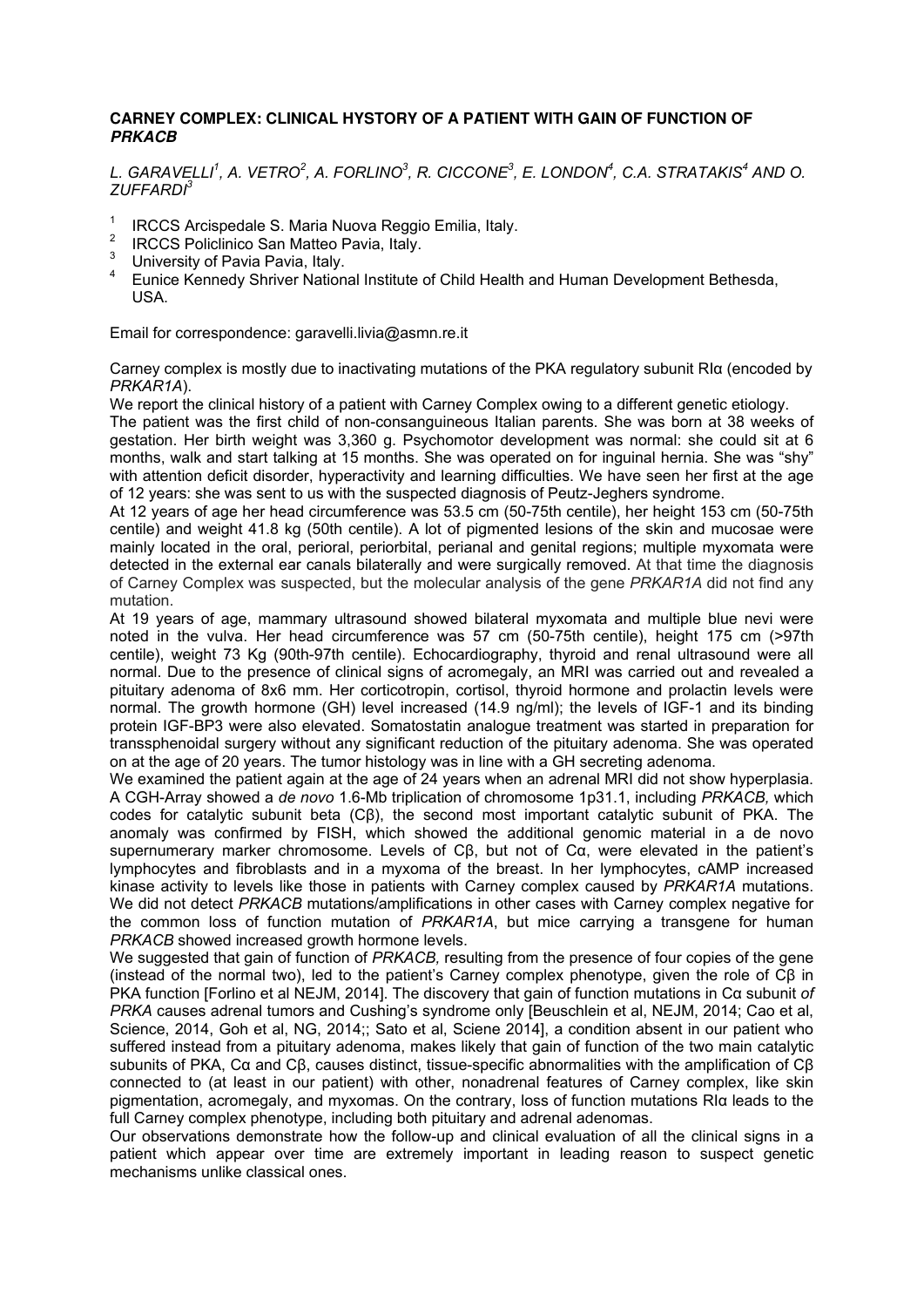## **DEFINITION OF 5q11.2 MICRODELETION SYNDROME REVEALS OVERLAP WITH CHARGE SYNDROME AND 22q11 DELETION SYNDROME PHENOTYPES**

*C.* SNIJDERS BLOK<sup>1</sup>, N. CORSTEN-JANSSEN<sup>2</sup>, D.R. FITZPATRICK<sup>3</sup>, C. ROMANO<sup>4</sup>, M. *FICHERA4,5, G.A. VITELLO<sup>4</sup> , M.H WILLEMSEN<sup>1</sup> , J. SCHOOTS<sup>1</sup> , R. PFUNDT<sup>1</sup> , C.M.A. VAN RAVENSWAAIJ-ARTS<sup>2</sup> , L. HOEFSLOOT1,6 AND T. KLEEFSTRA<sup>1</sup>* 

- 1 Department of Human Genetics, Radboud University Medical Center, Nijmegen, the Netherlands.
- 2 University of Groningen, University Medical Center Groningen, Department of Genetics, Groningen, the Netherlands.
- 3 MRC Human Genetics Unit, MRC IGMM, University of Edinburgh, Edinburgh EH4 2XU, United Kingdom.
- <sup>4</sup>: I.R.C.C.S. Associazione Oasi Maria Santissima, Troina, Italy.
- <sup>5</sup>: Medical Genetics, University of Catania, Catania, Italy.
- <sup>6</sup>: Department of Clinical Genetics, Erasmus Medical Center, the Netherlands.

Email for correspondence: tjitske.kleefstra@radboudumc.nl

Microdeletions of the 5q11.2 region are rare; in literature only two patients with a deletion in this region have been reported so far. In this study we describe four additional patients and further define this new 5q11.2 microdeletion syndrome. A comparison of the features observed in all six patients with overlapping 5q11.2 deletions showed a phenotypic spectrum that overlaps with CHARGE syndrome and 22q11.2 deletion syndrome including choanal atresia, developmental delay, heart defects, external ear abnormalities and short stature. No colobomas or abnormalities of semicircular canals and olfactory nerves were reported. Two male patients had genital abnormalities. We estimated a 2.0 Mb (53.0 – 55.0 Mb) Shortest Region of Overlap (SRO) for the main clinical characteristics of the syndrome. This region contains nine genes and two non-coding microRNAs. In this region DHX29 serves as the candidate gene as it encodes an ATP-dependent RNA-helicase that is involved in the initiation of RNA translation. Screening a small cohort of 14 patients who presented the main features however did not reveal any pathogenic abnormalities of DHX29.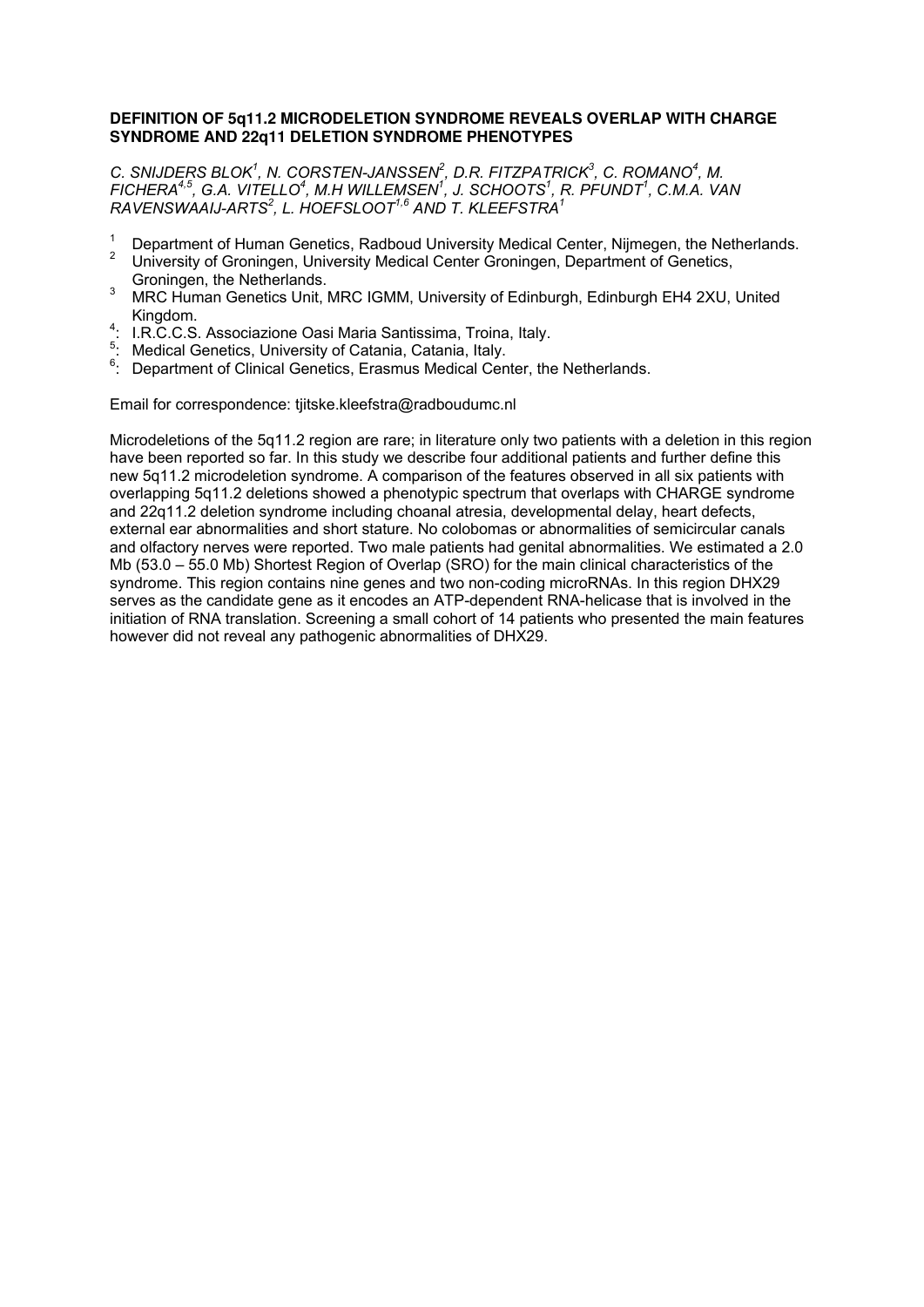## **MIXED PHENOTYPE LANGER-GIEDION/CORNELIA DE LANGE IN MICRODELETION 8q23.3 q24.1**

*P. MARIN REINA<sup>1</sup> , A. HERRERO<sup>2</sup> , G. CABEZUELO<sup>2</sup> AND A. PEREZ-AYTES2,3*

- <sup>1</sup> Dpt. of Pediatrics Hospital General Universitario Valencia
- <sup>2</sup> Dpt of Pediatrics Hospital Universitari La Fe Valencia
- Unidad Dismorfologia y Genetica Reproductiva, Hospital Universitari La Fe Valencia. Spain.

Email for correspondence: aperezaytes@gmail.com

Langer-Giedion syndrome, or tricho-rhino-phalangeal syndrome type II, (TRPS II; MIM:150230) is a contiguous gene syndrome with disruption of genes *TRPS1* and *EXT1* as the more directly related with the phenotype. Cornelia de Lange is a well known dysmorphic syndrome (CdLS) with almost five genes described. Heterozigous mutations of *RAD21* gene are associated with a mild CdLS (CDLS4; MIM: 614701). We present a patient with an interstitial deletion at 8q23.3-q24.1 encompassing *EXT1*  and *RAD21* genes, but not *TRPS1*.

The proband is the first gestation from a young, healthy parents. Pregnancy was complicated by fetal growth retardation. Delivery was at 34 weeks gestation. The newborn was a female with weight: 1300 gr (p<3), heigth: 37 cm (p<P3), OFC: 27 cm (p<3), Apgar 6/7. She presented thick eyebrows, bulbous tip of the nose, long philtrum, thin upper lip, large and prominent ears. In the study by a-CGH an interstitial deletion of 2,3 Mb at the chromosomal region 8q23.3-24.1 (Chr8: 116,915,114-119,171,074) was found. The deletion involved, among others, *EXT1* and *RAD21* genes, but not *TRPS1*. Genetic study of both parents was normal and we assumed de novo mutation.

The baby is now 2 year old, and she presents sparse and thin scalp hair, two exostoses (in right  $6<sup>th</sup>$ rib, right distal tibia) cone-shaped epiphyses, short stature, developmental delay and premature adrenarche. This clinical findings are in fact correlated with a mixed phenotype of TRPS II and CdLS type 4. We have found four similar cases published in the literature. All have a craniofacial with mixed features of TRPSII and CLD4, exostosis, and mild, or border line, developmental delay. In two cases normal height. Premature adrenarche, similar to our patient, was also found in one case.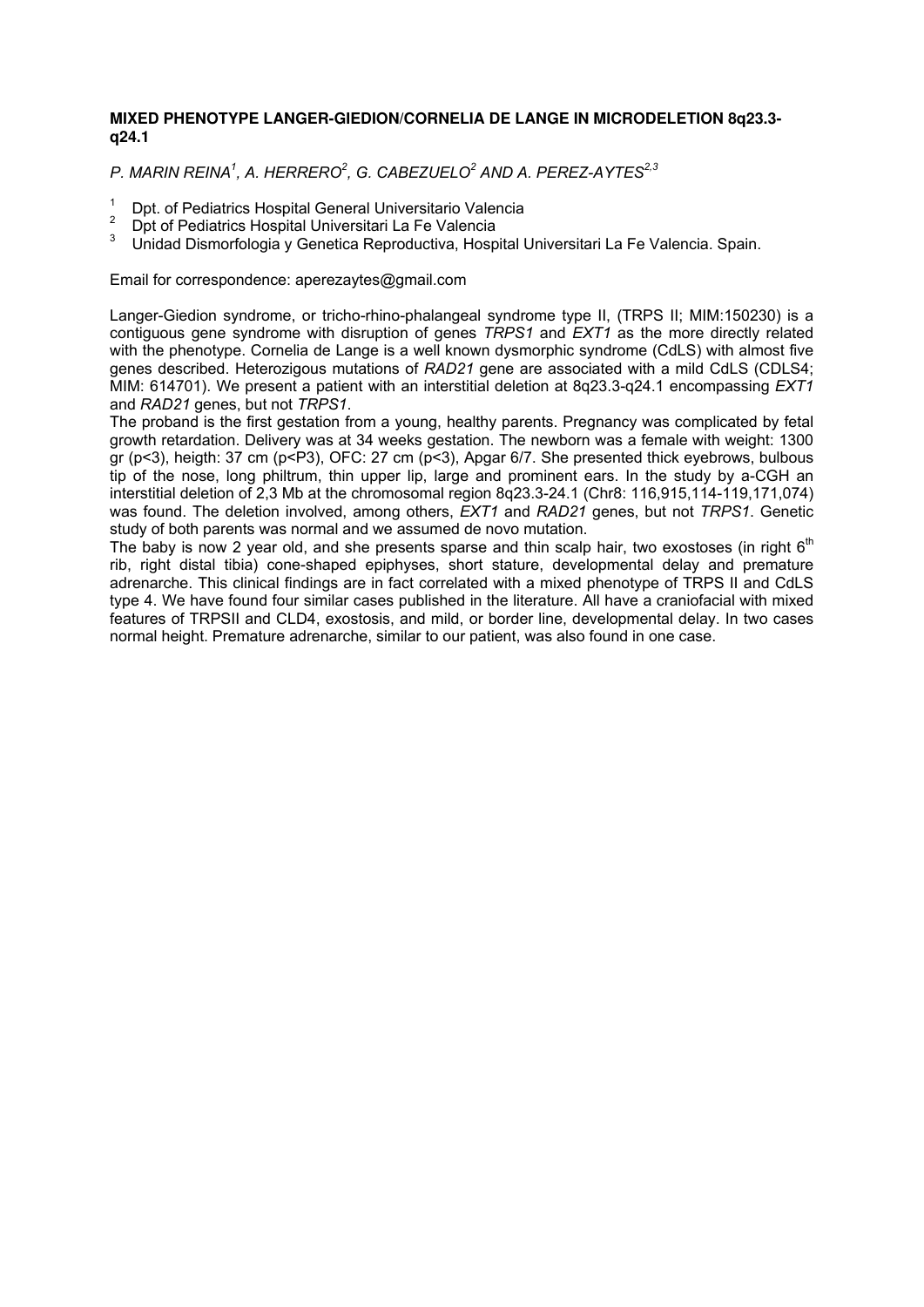#### **9q33.3q34.11 MICRODELETION: DELINEATION OF A NEW CONTIGUOUS GENE SYNDROME INVOLVING THE STXBP1, LMX1B AND ENG GENES ASSESSED USING REVERSE PHENOTYPING**

*S. NAMBOT1,2, A.-L. MOSCA-BOIDRON<sup>2</sup> , N. MARLE<sup>2</sup> , S. EL CHEHADEH<sup>1</sup> , A. MASUREL<sup>1</sup> , M. LEFEBVRE<sup>1</sup> , J. THEVENON1,2, J.V. DE MONTLÉON3, S. PEREZ-MARTIN<sup>3</sup> , M. CHOUCHANE<sup>3</sup> , E. SAPIN<sup>4</sup> , J.-D. METAIZEAU<sup>4</sup> , V. DULIEU<sup>5</sup> , F. HUET<sup>3</sup> , C. THAUVIN-ROBINET<sup>1</sup> , L. CHATEL<sup>6</sup> , V.ABADIE<sup>7</sup> , G. PLESSIS<sup>8</sup> , J. ANDRIEUX<sup>9</sup> , P.-S. JOUK<sup>10</sup>, G. BILLY-LOPEZ<sup>10</sup>, C. COUTTON<sup>11</sup>, F. MORICE-PICARD<sup>12</sup>, M.-A. DELRUE<sup>12</sup>, C. ROORYCK-THAMBO<sup>13</sup>, A. GOLDENBERG<sup>14</sup>, G. JOLY-HÉLAS<sup>15</sup>, P. CHAMBON<sup>15</sup>, P. SAUGIER-VEBER<sup>15</sup> AND L. FAIVRE<sup>1</sup>*

- 1 FHU TRANSLAD, Centre de référence maladies rares « anomalies du développement et syndromes malformatifs » de l'Est, Centre de Génétique, CHU de Dijon, France.
- $\overline{2}$ Laboratoire de Cytogénétique, Plateau Technique de Biologie, CHU Dijon, France.
- 3 Service de Pédiatrie 1, Hôpital d'Enfants, CHU Dijon, France.
- 4 Service de Chirurgie pédiatrique, Hôpital d'Enfants, CHU Dijon, France.
- 5  $\frac{5}{6}$  Service de Soins de suite et de Rééducation pédiatrique, CHU Dijon, France.
- Service de Psychiatrie de l'enfant, CHU Dijon, France.
- 7 Service de Pédiatrie générale, Hôpital Necker, Paris, France.
- 8 Centre de Compétence des Anomalies du Développement, CHU Caen, France.
- **9** Laboratoire de Génétique Médicale, Hôpital Jeanne de Flandre CHRU Lille, France.
- <sup>10</sup> Service de Génétique Clinique, Hôpital Couple Enfant, CHU Grenoble, France.
- <sup>11</sup> Laboratoire de Génétique Chromosomique, Hôpital Couple Enfant, CHU Grenoble, France.
- <sup>12</sup> Centre de Référence des Anomalies du Développement et Syndromes malformatifs, CHU Bordeaux, France.
- 13 Laboratoire de Génétique Moléculaire, Plateau technique de Biologie Moléculaire, CHU Bordeaux, France.
- <sup>14</sup> Unité de Génétique clinique, CHU de Rouen, France.
- <sup>15</sup> Laboratoire de Cytologie, Cytogénétique et Biologie de la Reproduction, CHU de Rouen, France.

Email for correspondence: salima.elchehadeh@chu-dijon.fr

Five patients, 3 females and 2 males aged 5 to 18 years, carrying a *de novo* overlapping 1.5, 2.7, 2.8, 3.1 and 4.1 Mb deletion of chromosome 9q33.3q34.11 made it possible to define a new contiguous gene syndrome. The patients display common clinical features including facial dysmorphism, epilepsy, intellectual deficiency of varying degrees and multiple congenital abnormalities. Analysis of the genes comprised in the deletions prompted us to use reverse phenotyping. The *STXBP1* gene, in which *de novo* heterozygous mutations or deletions have been reported in patients with Ohtahara syndrome, was the best candidate to explain the cognitive and epileptic phenotype. The *LMX1B* gene, in which heterozygous mutations or deletions have been reported with Nail-patella syndrome, explained the presence of nail dysplasia and bone malformations, in particular patellar abnormalities. The *ENG* gene, in which autosomal dominant mutations or deletions have been reported in patients with Hereditary haemorrhagic telangiectasia type 1, was probably responsible for the epistaxis and cutaneo-mucous telangiectasias described in the oldest patients. The *NR5A1* gene, deleted in one patient only, was probably responsible for his genital malformations. A high genotype-phenotype correlation was found in these 5 patients, except for the remarkable facial dysmorphism, including a prominent metopic ridge, large forehead, high arched eyebrows, strabismus, bulbous nose and small mouth. This systematic analysis of the genes comprised in the deletion allowed us to identify genes whose haploinsufficiency is expected to lead to disease manifestations and complications that require personalized follow-up, in particular for renal, eye, ears, vascular and neurological manifestations.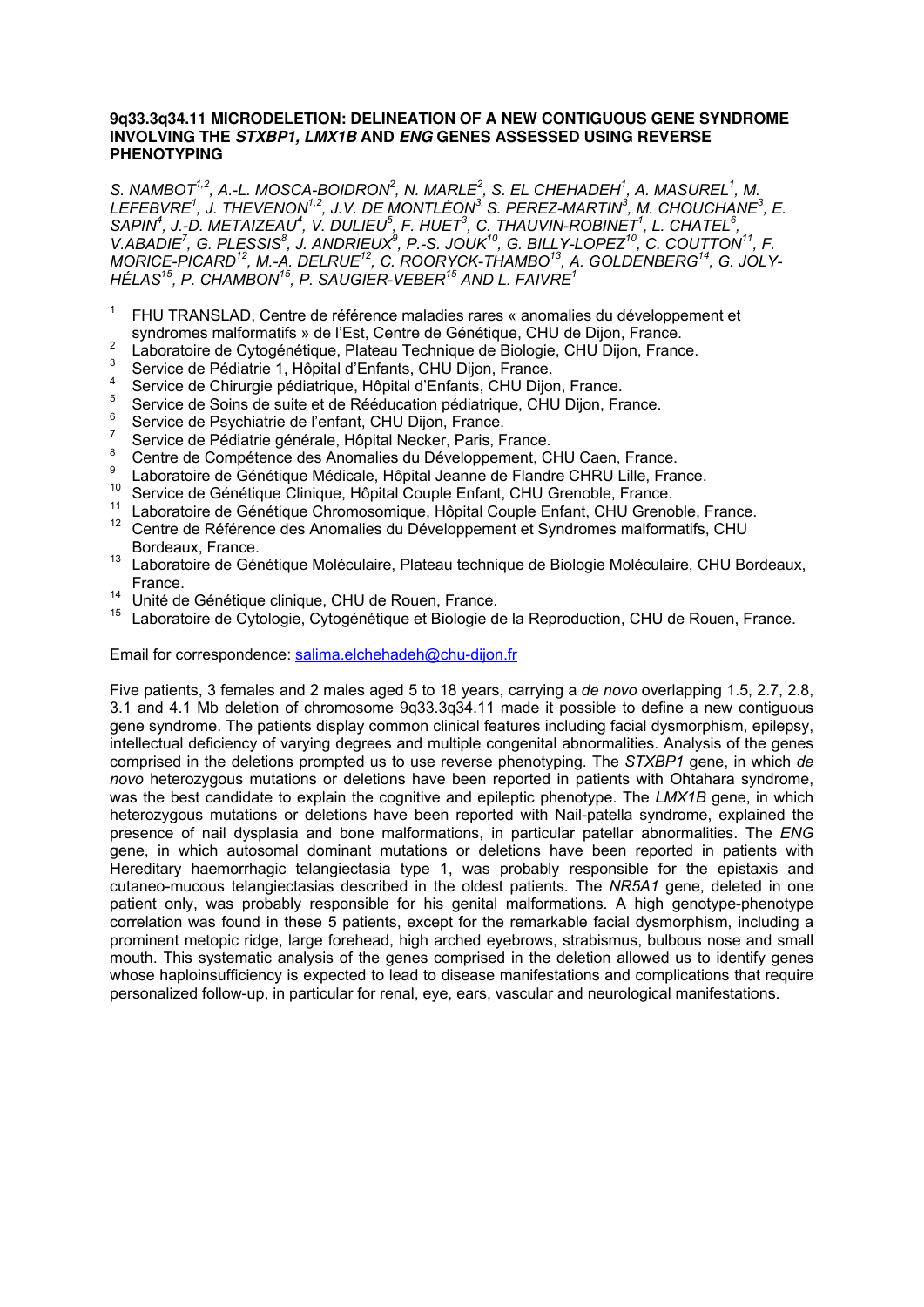## **A NEW CASE OF 9q34.3 MICRODUPLICATION SYNDROME: FURTHER DELINEATION OF THE CLINICAL SPECTRUM**

*M.T. BONATI<sup>1</sup> , C. CASTRONOVO<sup>2</sup> , A. SIRONI<sup>2</sup> , M. CRIPPA<sup>2</sup> , L. LARIZZA2,3 AND P. FINELLI2,4*

- $\frac{1}{2}$  IRCCS Istituto Auxologico Italiano, Milano, Italy.
- <sup>2</sup>Laboratory of Medical Cytogenetics and Molecular Genetics, IRCCS Istituto Auxologico Italiano, Milano, Italy.
- <sup>3</sup> Medical Genetics, Department of Health Sciences, University of Milan, Milano, Italy.
- <sup>4</sup>Department of Medical Biotechnology and Translational Medicine, University of Milan*,* Milano, Italy.

## Email for correspondence: mt.bonati@auxologico.it

Chromosome 9q subtelomeric region shows genomic instability, as both 9q subtelomeric region copy number losses and gains have been reported. The 9q34.3 microdeletion syndrome is also known as Kleefstra syndrome, whose core features include moderate to severe developmental delay/intellectual disability, childhood hypotonia and distinct facial features. The syndrome can also be caused by an intragenic mutation in the euchromatin histone methyltransferase 1 (EHMT1) gene causing haploinsufficiency of *EHMT1*. Increased dosage of the same *EHMT1* has been hypothesized as responsible for neurodevelopmental impairment, speech delay and autism spectrum disorders which configure the 9q34.3 microduplication syndrome, so far described in only 20 patients.

We report on a 10 years 10 month-old boy at last follow-up in the autism spectrum (ASD) affected by mild intellectual disability, fine-motor dyspraxia and showing mild facial dysmorphisms (wide forehead, flat nasal bridge, anteverted nares), who recently underwent to surgery for bilateral pes cavus deformity. Neurological examination as well as brain and spinal cord MRI showed no abnormalities.

High-resolution array CGH analysis revealed a *de novo* heterozygous duplication of approximately 527 kb at 9q34.3, encompassing the EHMT1 and CACNA1B (calcium channel, voltage-dependent, N type, alpha-1B subunit) genes, as well as two rare gains, a 400 kb duplication including the full *SYF2* gene at 1p36.11, inherited from the father, and an intragenic 24 kb duplication affecting *IL1RAPL2* at Xq22.3, inherited from the mother. While SYF2 has been implicated in regulation of neuronal apoptosis during neuro-inflammation, IL1RAPL2 encodes an interleukin-receptor with a role in modulating neurotransmitter release from pre-synaptic membrane.

*EHMT1* expression assays performed by RT-qPCR on the patient's peripheral blood cells showed a statistically significant increase of the gene expression levels compared to those of ten controls. *CACNA1B* expression assays could not be performed on the patient's peripheral blood, as the gene, which encodes an N-type calcium channel, was found to be specifically expressed in the central nervous system, where it controls neurotransmitter release from neurons.

Trough the molecular characterization of the present patient the correlation between *EHMT1* increased copy numbers and quantitative transcript anomalies, to date only suspected, has been assessed for the first time. Although a possible contribution to ASD of a few CNVs could not be excluded, the autism spectrum disorder has been characterized over time, better delineating the 9q34.3 microduplication syndrome. The feet deformity, already reported in some *EHMT1* haploinsufficient followed-up patients, allows to expand the clinical spectrum of the 9q34.3 microduplication syndrome as well.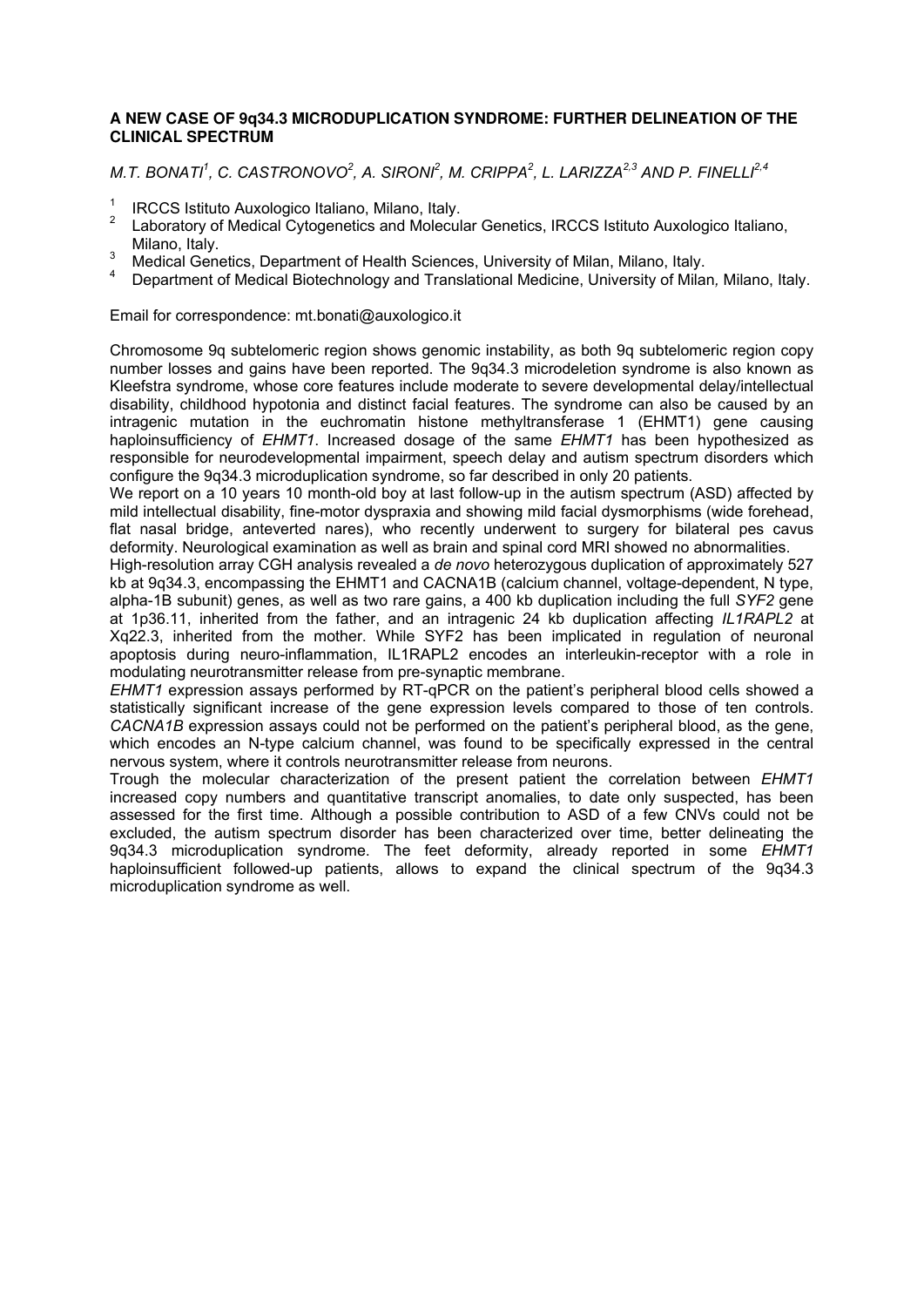## **OVERGROWTH AND DEVELOPMENTAL DELAY ASSOCIATED WITH A 200 KB DELETION IN 16p11.2 IN TWO FAMILIES**

*C. ZWEIER<sup>1</sup> , M. KRUMBIEGEL<sup>1</sup> , H. PETERS<sup>2</sup> AND A. REIS<sup>1</sup>*

- <sup>1</sup>Institute of Human Genetics, Friedrich-Alexander-Universität Erlangen-Nürnberg, Erlangen, Germany.
- <sup>2</sup> Institute for Medical and Human Genetics, Charité, Berlin, Germany.

Email for correspondence: christiane.zweier@uk-erlangen.de

Due to a high density of segmental duplications, the short arm of chromosome 16 is prone to a number of recurrent rearrangements. A common 600 kb microdeletion or –duplication in 16p11.2 has been associated with autism, intellectual disability, schizophrenia, and mirrored weight and head circumference phenotypes. An adjacent, but separate distal 200 kb region in 16p11.2, which contains the *SH2B1* gene, has been associated with isolated obesity as well as with developmental delay. Both aberrations are associated with high variability and incomplete penetrance.

We now report on two families harbouring the 200 kb microdeletion in 16p11.2. A 5 years 9 months old girl was referred to our clinics with suspected Sotos syndrome due to tall stature and developmental delay. Birth measurements were unsuspicious but at time of consultation her height and weight were above the 97th centile, and bone age was advanced by 18 months. She could walk with 18 months, started to speak with 20 months and attended special school due to learning disabilities at the age of 7 years. Whereas *NSD1* testing revealed normal results, molecular karyotyping showed the 200 kb deletion in 16p11.2, which was inherited from the healthy mother.

The second family consisted of a 12 year old boy with unspecific mild to moderate intellectual disability and mild obesity and his 4 year old half-sister with severe obesity, tall stature, macrocephaly and mild motor delay. Due to suspected Sotos syndrome in the girl, *NSD1* testing was performed in her and was normal. Molecular karyotyping revealed the 200 kb deletion in 16p11.2 in both siblings. Interestingly, the girl, but not the cognitively more severely affected boy, additionally harboured a microduplication 1q21.1, which has been recurrently associated with variable and incompletely penetrant developmental delay, ID, behavioural anomalies and large head circumference. Both aberrations were inherited from the mother, who was obese but otherwise healthy and without cognitive problems.

These two families further characterize the variable spectrum of phenotypes associated with the 200 kb microdeletion in 16p11.2. Our findings in family 2 also show that not even the co-occurrence of two ID-associated microaberrations necessarily leads to cognitive impairment.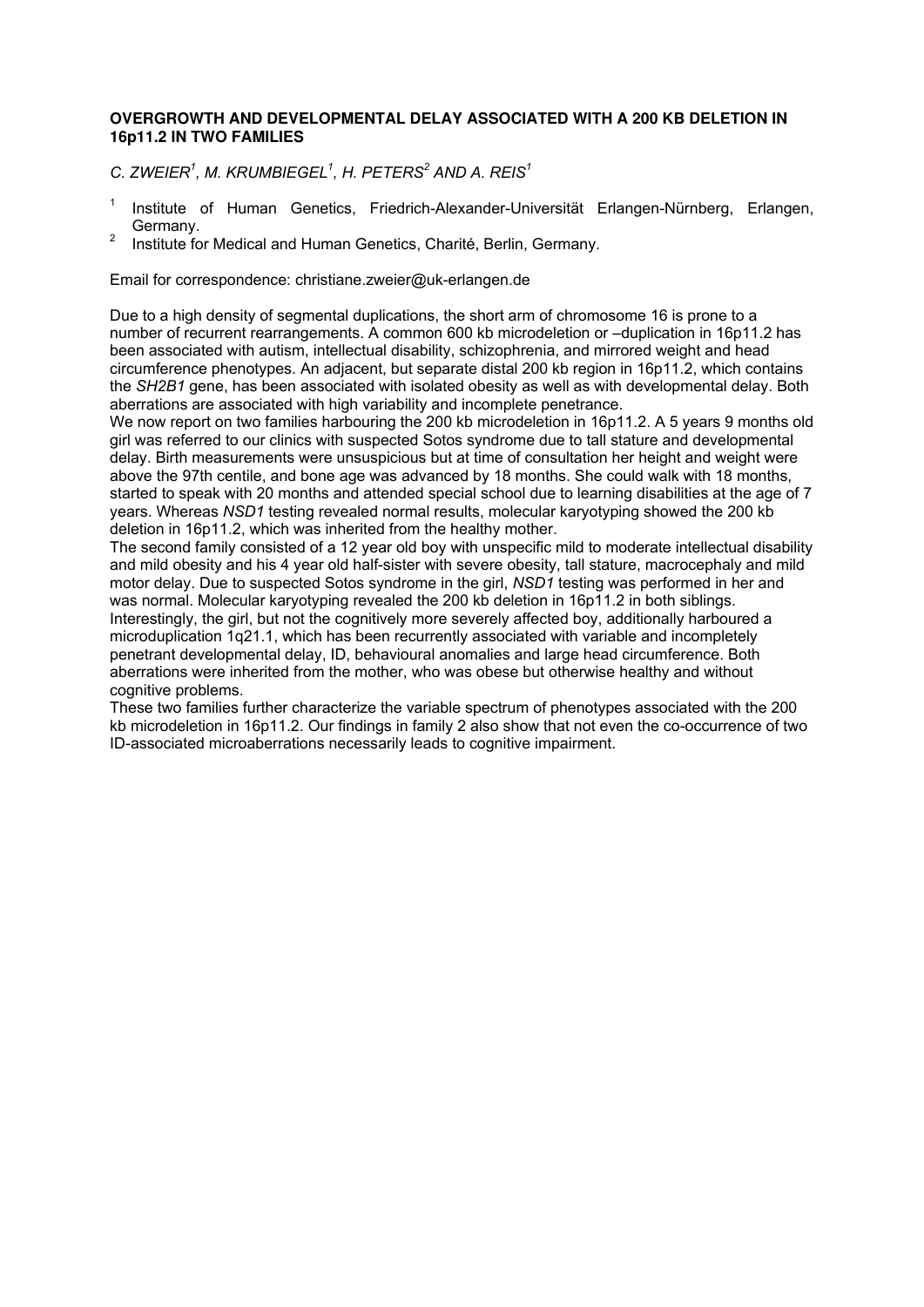## **EVALUATION OF DISTAL 22q11 DELETION AND DUPLICATIONS. A HIGHLY VARIABLE PHENOTYPE**

## *S. BULK, G. PIERQUIN, S. GAILLEZ, J.-S. GATOT AND J.H. CABERG*

Department of Medical Genetics, CHU Sart-Tilman, Liège, Belgium.

#### saskia.bulk@chu.ulg.ac.be

Chromosome 22 is rich in segmental duplications that mediate recurrent genomic rearrangements, notably the 22q11 deletion associated with velocardiofacial syndrome (diGeorge syndrome). Over the last few years, a number of patients with recurrent atypical distal deletions and duplications have been described. These genomic aberrations are located distally to the common recurrent ~3Mb region implicated in the velocardiofacial syndrome.

However, the observed phenotypes within the atypical distal deletion and duplication regions do not seem to be consistent. The copy number changes have been observed in phenotypically normal individuals. The inconsistencies in clinical presentation and the presence of the copy number change in unaffected family members could be due to factors such as incomplete penetrance, variable expressivity or a failure to recognie more subtle manifestations of a phenotype. Therefore, this region poses a challenge for diagnostic interpretation

Due to the diversity of published clinical features for these recurrent rearrangements and reports of asymptomatic parental inheritance, we present a retrospective evaluation of a case series of patients with 22q11 distal deletion syndrome with additional prenatal cases to identify the common clinical features and to discuss the difficulties of genetic counseling the 22q11 distal deletion syndrome.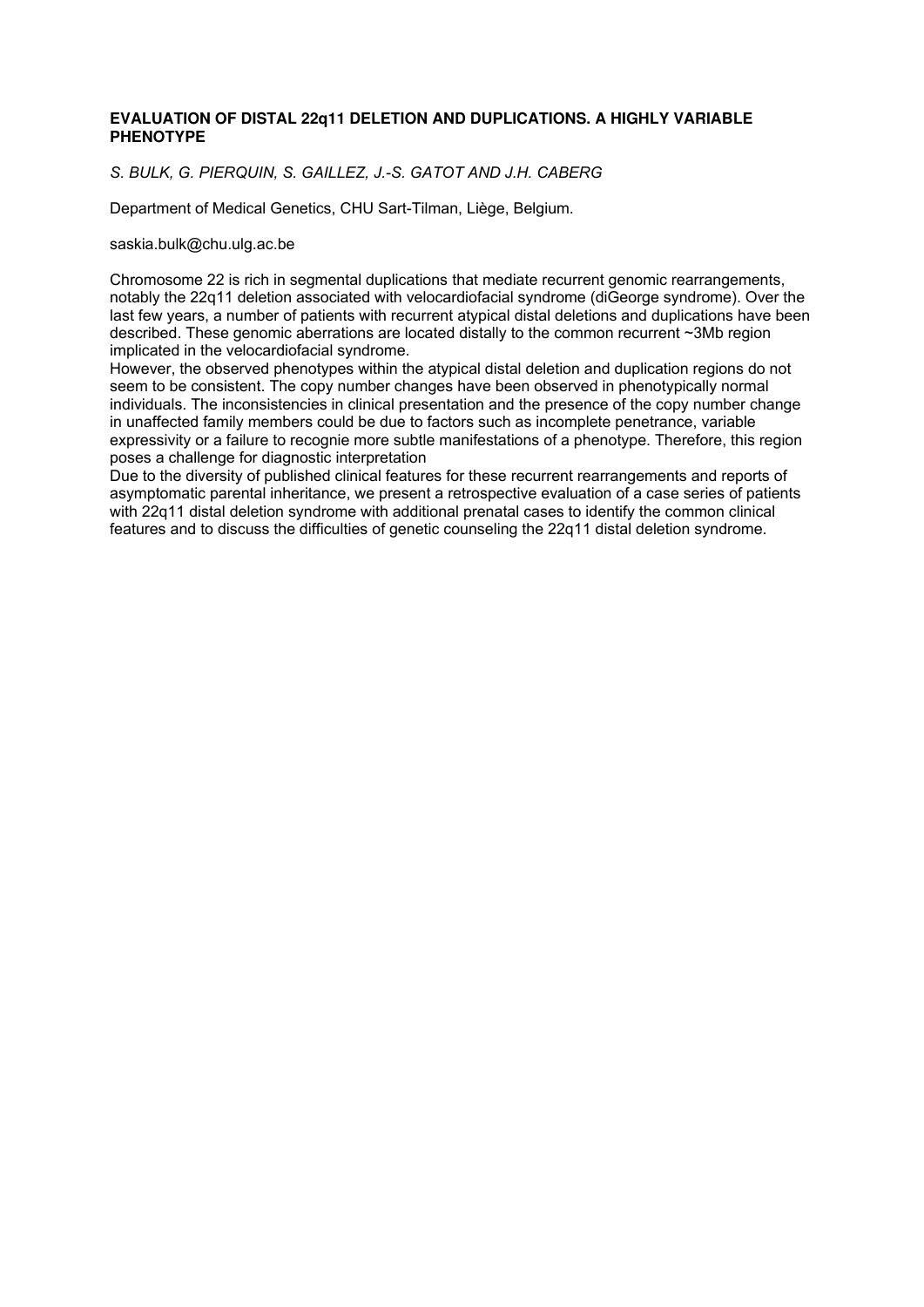#### **X-LINKED AGAMMAGLOBULINEMIA AND MOHR-TRANEBJAERG SYNDROME (XLA-MTS): A RARE CONTIGUOUS GENE SYNDROME CAUSED BY A DELETION OF THE GENES BTK AND TIMM8A**

*E.* COTTEREAU<sup>1</sup>, A. PAUBEL<sup>1</sup>, S. VONWILL<sup>1</sup>, N. CHASSAING<sup>2</sup>, M.-A. BARTHEZ<sup>3</sup>, S. PONDAVEN<sup>4</sup>, *C. HOARAU<sup>5</sup> AND A. TOUTAIN<sup>1</sup>*

- 1 Service de Génétique, CHU Bretonneau, Tours, France.
- 2 Service de Génétique, CHU, Toulouse, France.
- 3 Service de Neuropédiatrie, CHU clocheville, Tours, France.
- 4 Service d'ORL Pédiatrique, CHU Clocheville, Tours, France.
- 5 Service d'Immunologie Clinique, CHU, Tours, France.

X-linked agammaglobulinemia (XLA) is a genetic disorder characterized by early-onset and recurrent bacterial infections with marked reduction in all classes of serum immunoglobulins, and absent B cells in affected males. XLA is caused by mutations in the gene *BTK* located at Xq21.1. Mutations consist of point mutations in around 92% of cases, and partial- or whole-gene rearrangements, mainly deletions, in 8% of cases. Mohr-Tranebjaerg syndrome (MTS) is a much rarer X-linked condition with around fifty cases in the literature. It is a neurodegenerative disorder characterized by sensorineural deafness, progressive dystonia and optic atrophy, and is therefore also called deafness-dystonia-optic neuronopathy (DDON) syndrome. It is caused by mutations in the gene *TIMM8A* which is located close to the 3' end of *BTK*.

We report a patient in whom the diagnosis of XLA was made at the age of 6 months, and confirmed by MLPA which identified a deletion of the last 9 exons of *BTK*. The mother and maternal grand-mother were shown to carry the deletion, and these results allowed genetic counselling in the maternal family. The patient had then language delay and severe progressive bilateral deafness was diagnosed at 5 years and required cochlear implant at 9. He further developed motor difficulties in daily life and in writing, which lead to the diagnosis of left upper limb dystonia. The patient was referred to the genetics department where the diagnosis of the contiguous gene deletion syndrome XLA-MTS was suggested. This hypothesis was confirmed by array-CGH (Agilent 180K) analysis which showed a 9.96 kb deletion encompassing the 3' end of *BTK* including exons 11-19 and *TIMM8A*.

The XLA-MTS deletion syndrome has already been reported in the literature in 16 patients from 13 families. It is caused by deletions of the Xq22 region, probably involving Alu sequences, which are responsible for a disruption of *BTK*. The deletions reported vary from 20 to 196 kb and remove the 3' end of *BTK*, *TIMM8A* and in some cases two other genes located downstream, *DRP2* et *TAF7L*.

This observation illustrates that, in case of XLA caused by a mono- or multi-exonic deletion involving at least the last exon of *BTK*, it is important to think about the possibility of this contiguous gene deletion syndrome which changes the prognosis, and to look for a larger deletion with an appropriate method. More generally, it shows that one should be cautious in all situations of genetic diseases due to deletions involving the first and/or last exons of a particular gene which are detected by targeted analysis. Indeed, usual technics used for detection of gene rearrangements (such as quantitative PCR, MLPA, QMPSF, …) do not determine the precise breakpoints when they are located outside the gene. Thorough analysis of the literature and of genome data, and additional molecular investigations, particularly for genes which are known to be involved in contiguous gene deletion syndromes, are necessary in order to provide an appropriate care to the patient and accurate genetic counselling to the whole family.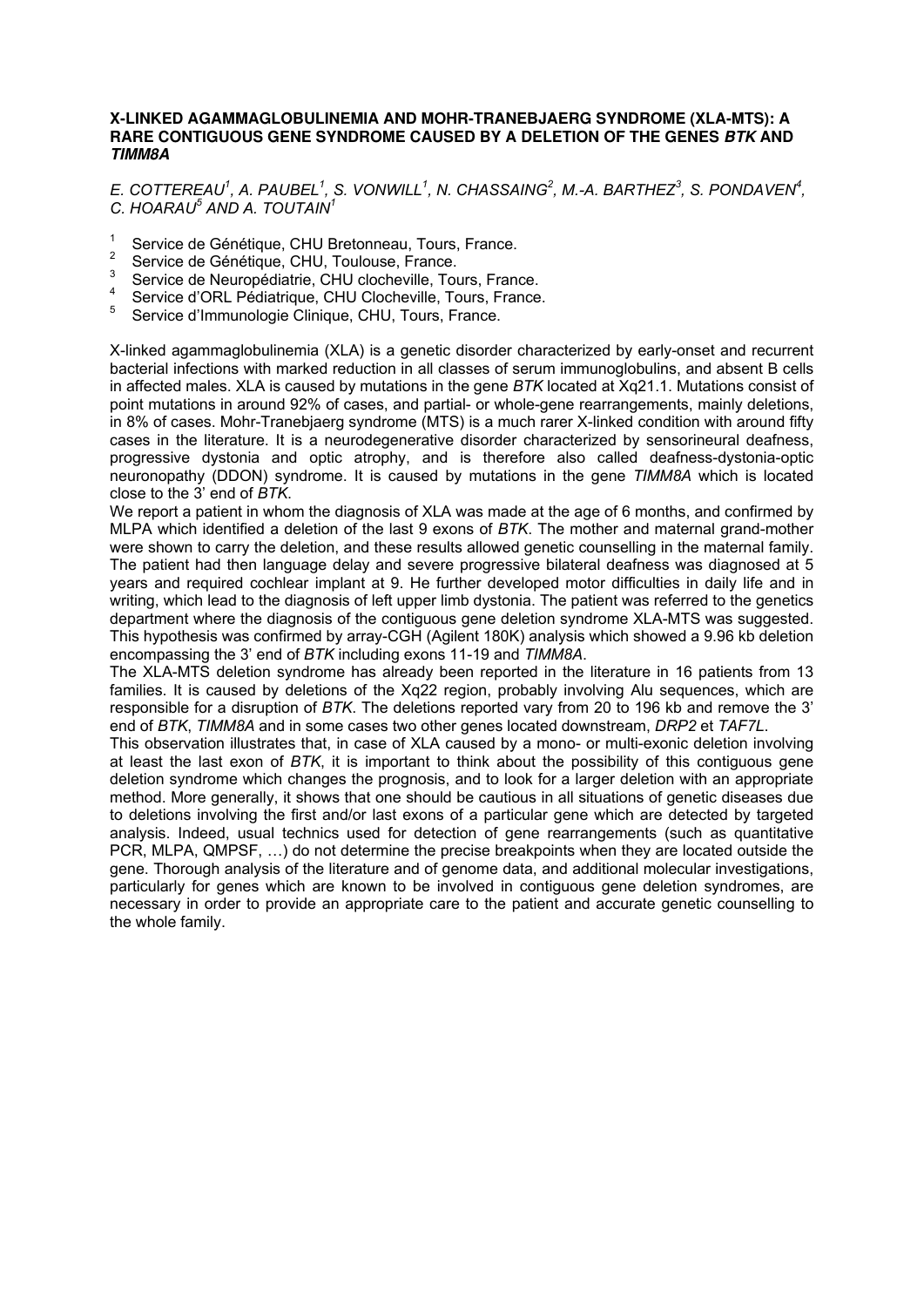## **Xq26.2q26.3 MICRODUPLICATION IN A BOY WITH DEVELOPMENTAL DELAY, DISTINCT FACIAL APPEARANCE AND GENITOURINARY ABNORMALITIES**

*K. WRITZL<sup>1</sup> , N. TERAN<sup>1</sup> , A. LIEDÉN 2 AND B. PETERLIN<sup>1</sup>*

- $\frac{1}{2}$  Institute of Medical Genetics, University Medical Centre Ljubljana, Ljubljana, Slovenia.
- <sup>2</sup>Department of Molecular Medicine and Surgery and Center for Molecular Medicine, Karolinska Institutet, Stockholm, Sweden.

Email for correspondence: karinwritzl@gmail.com

The phenotypic consequences of functional disomy of X-chromosome genes in men remain mostly unknown. We here report on a 5-year-old boy with a a 0.77 Mb Xq26.2q26.3 microduplication, encompassing the whole coding sequence of the *PHF6, HPRT1, PLAC1* genes and the first exon of the *GPC3* gene. The duplication was inherited from the phenotypically normal mother and not detected in two healthy maternal brothers. The boy presented with global developmental delay with no speech, stereotypic movements, autoagression, facial dysmorphic features, clinodactyly of toes, micropenis and hypoplastic scrotum. The phenotype of the reported patient shares some features with recently reported microduplication syndrome of Xq25q26 (Møller et al., 2014), like prenatal growth retardation, genital abnormalities, digital malformations and intellectual disability, but not the short stature, microcephaly, and facial features. The smaller size of duplication with only partial duplication of the *GPC3* gene is a possible cause of phenotypic discrepancies. The genotype – phenotype correlation of the present and the reported individuals will be presented.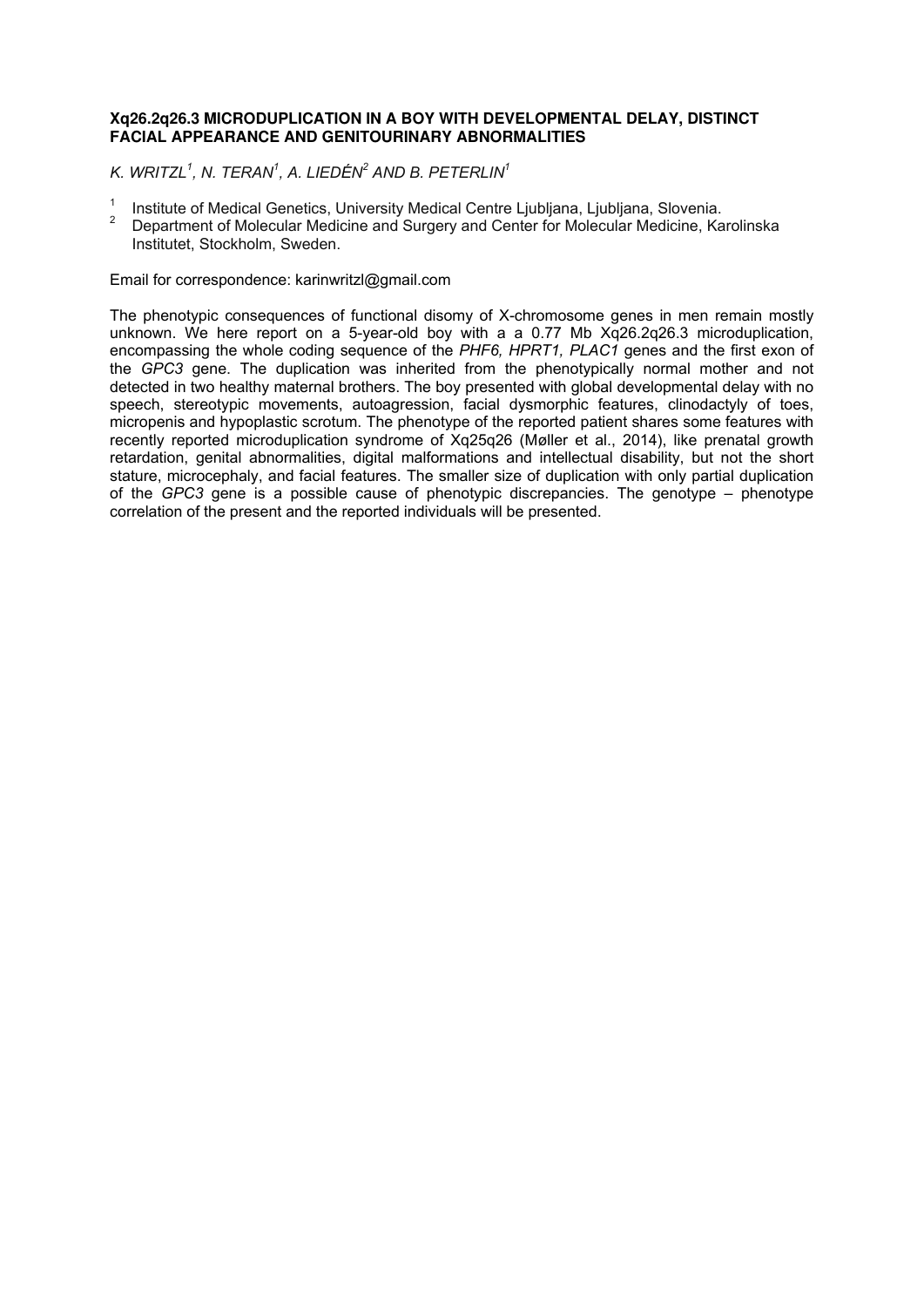## **CONGENITAL NEPHROTIC SYNDROME: NOT ALWAYS THE FINNISH TYPE!**

L.M. HILLEN<sup>1</sup>, E.J. KAMSTEEG<sup>2</sup>, J. SCHOOTS<sup>2</sup>, A. TIEBOSCH<sup>3</sup>, E.J. SPEEL<sup>1</sup>, G.M. ROEMEN<sup>1</sup>, C.J. *PEUTZ-KOOSTRA¹ AND C.T.R.M. STUMPEL CTRM<sup>4</sup>*

- <sup>1</sup> Department of Pathology, University Maastricht, Netherlands.<br><sup>2</sup> Department of Clinical Constice, University Modical Conter Ni
- ² Department of Clinical Genetics, University Medical Center Nijmegen St. Radboud, Netherlands.
- <sup>3</sup> Department of Pathology, Martini hospital, Groningen, Netherlands.
- Department of Clinical Genetics and School for Oncology & Developmental Biology (GROW), MUMC+, University Hospital Maastricht, Netherlands.

## Email for correspondence: c.stumpel@mumc.nl

Congenital nephrotic syndrome (CNS) is associated with alterations in podocyte associated genes, which usually are mutations in the NPHS1 or NPHS gene. We report a case of a newborn girl autopsied with a CNS in 1993. Twenty years later, on request of her sister, the case was revised and further molecular analysis was performed in the framework of genetic counselling. We detected an uncommon mutation in the WT1 gene, which is a seldom cause of CNS and responsible for Denys-Drash Syndrome - a clinically variable disorder of the urogenital system with the triad of CNS, structural urogenital anomalies and risk of Wilms tumor development.

#### **Methods:**

Use of long-term stored formalin-fixed paraffin embedded tissue detecting a WT1 mutation and XYgenotype with sophisticated molecular techniques (FISH, PCR and genome-sequencing).

#### **Results:**

Focal segmental and global glomerulosclerosis, with extensive foot process effacement at electron microscopy, confirmed the previous diagnosis of CNS. Molecular study of isolated DNA showed, to our surprise, a XY-genotype. As the phenotypic female newborn had a uterus didelphys we concluded it was an intersex child, which occurs in 30% of cases of DDS. Therefore, WT1 mutation analysis was performed on the long-term stored formalin-fixed paraffin embedded tissue, detecting a missense 1097G-A (Arg366His) mutation in the WT1 gene, which was not found in the parents or the sister.

## **Conclusion:**

This is the first case of CNS caused by Denys-Drash syndrome, where the uncommon missense 1097G-A (Arg366His) mutation in the WT1 gene, was diagnosed on long-term stored formalin-fixed paraffin embedded tissue.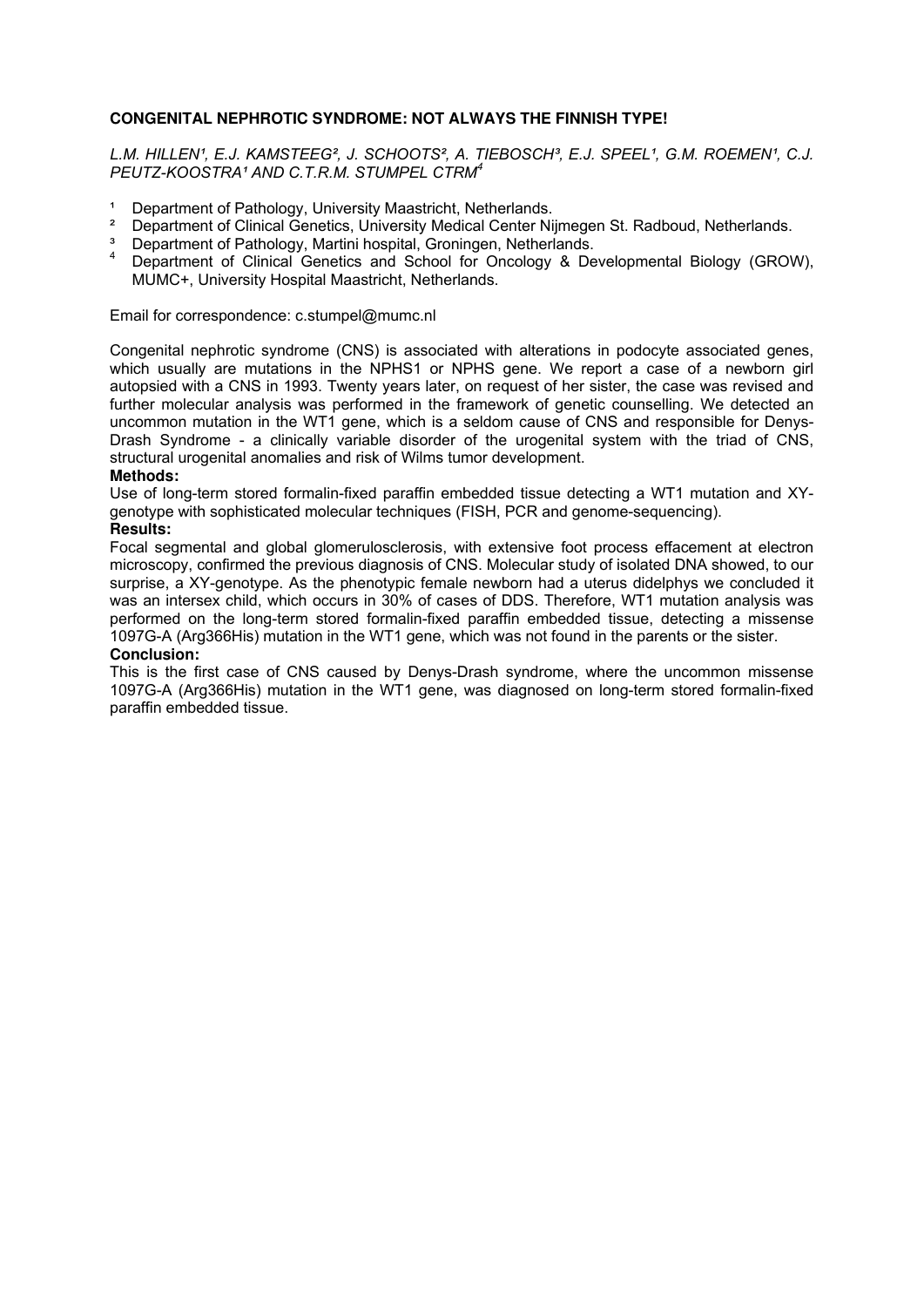## **MOLECULAR GENETICS OF PATIENTS WITH OCULOCUTANEOUS ALBINISM**

*F. MORICE-PICARD1,2, E. LASSEAUX<sup>1</sup> , C. PLAISANT<sup>1</sup> , C. ROORYCK1,2, D. LACOMBE1,2, A.TAIEB3 AND B. ARVEILER1,2*

- 1 Medical Genetics Department, CHU Bordeaux, France.
- $\overline{2}$ Laboratory for Rare Diseases - Genetics and Metabolism (EA4576), Bordeaux, France.
- 3 Dermatology Department, CHU Bordeaux, France.

Correspondence : benoit.arveiler@chu-bordeaux.fr

Oculocutaneous albinism (OCA) is an autosomal recessive disease affecting 1/17000 person in the general population. It is characterized by hypopigmentation of the skin, hair and eyes. The main handicap in patients is at the ophthalmologic level (nystagmus, reduced visual acuity, photophobia, foveal hypoplasia). There are nowadays 6 known OCA genes (TYR, OCA2, TYRP1, SLC45A2, SLC24A5, C10ORF11) (OCA1,2,3,4,6,7 respectively). An OCA5 locus has been localized, but the gene is not known yet. Apart from the OCA types, an X-linked ocular albinism gene (OA1, GPR143) as well as 10 genes involved in syndromic forms (Hermansky-Pudlak Syndrome, Chediak-Higashi Syndrome) of albinism have been identified. It should be noted that recently mutations were identified in the SLC38A8 gene in patients with FHONDA (on autosomal recessive form of ocular albinism).

We routinely search for mutations in the OCA1, 2, 3, 4, 6, 7, OA1 and HPS1 genes. Analysis involves the search for both point mutations and gene rearrangements (very high-resolution array-CGH). The study of over 400 patients showed the following representation of the different types of albinism: OCA1 (36%), OCA2 (25%), OCA3 (2%), OCA4 (11%), OCA6 (1.25%), OCA7 (0%), OA1 (6%), HPS1 (1%). 17.75% of patients remain without a molecular diagnostic either because they present only one mutation (6%) in one gene or because they do not have any mutation at all in the genes analyzed (11.75).

This suggests three main alternative hypotheses. First of all the patient may have a hitherto clinically undiagnosed form of syndromic albinism. For this reason, we are now analyzing all 18 known albinism genes (plus 9 genes for Waardendurg and Griscelli Syndromes) by next generation sequencing in the diagnostic laboratory (PGM, Ion Torrent, Life Technologies). Secondly, mutations may reside in unexplored regions of the genes (regulatory sequences, introns). We have sequenced the whole of the OCA1-4 genes (exons, intron, flanking regions); preliminary data will be presented. Finally, it is likely that additional OCA genes remain to be identified. Exome sequencing has been undertaken to find new OCA genes.

Following the original example of colleagues in Milan (Italy), we have started in Bordeaux an Albino Day. In one day patients have all evaluations performed, at the genetic (counselling, genetic test), dermatological (evaluation of phototype, naevus and photo protection) and ophthalmological (visual acuity measurement, refraction study, optical coherence tomography of the retina and visual evoked potential) levels during one day include dermatological examination with.

This precise evaluation is necessary to improve the management of the albino patients, thus allowing a better delineation of the phenotype and helping for the evaluation of phenotype -genotype correlations, although this is be rendered difficult by the high number of genes involved in the pigmentation process, and that may act as modifiers of the phenotype.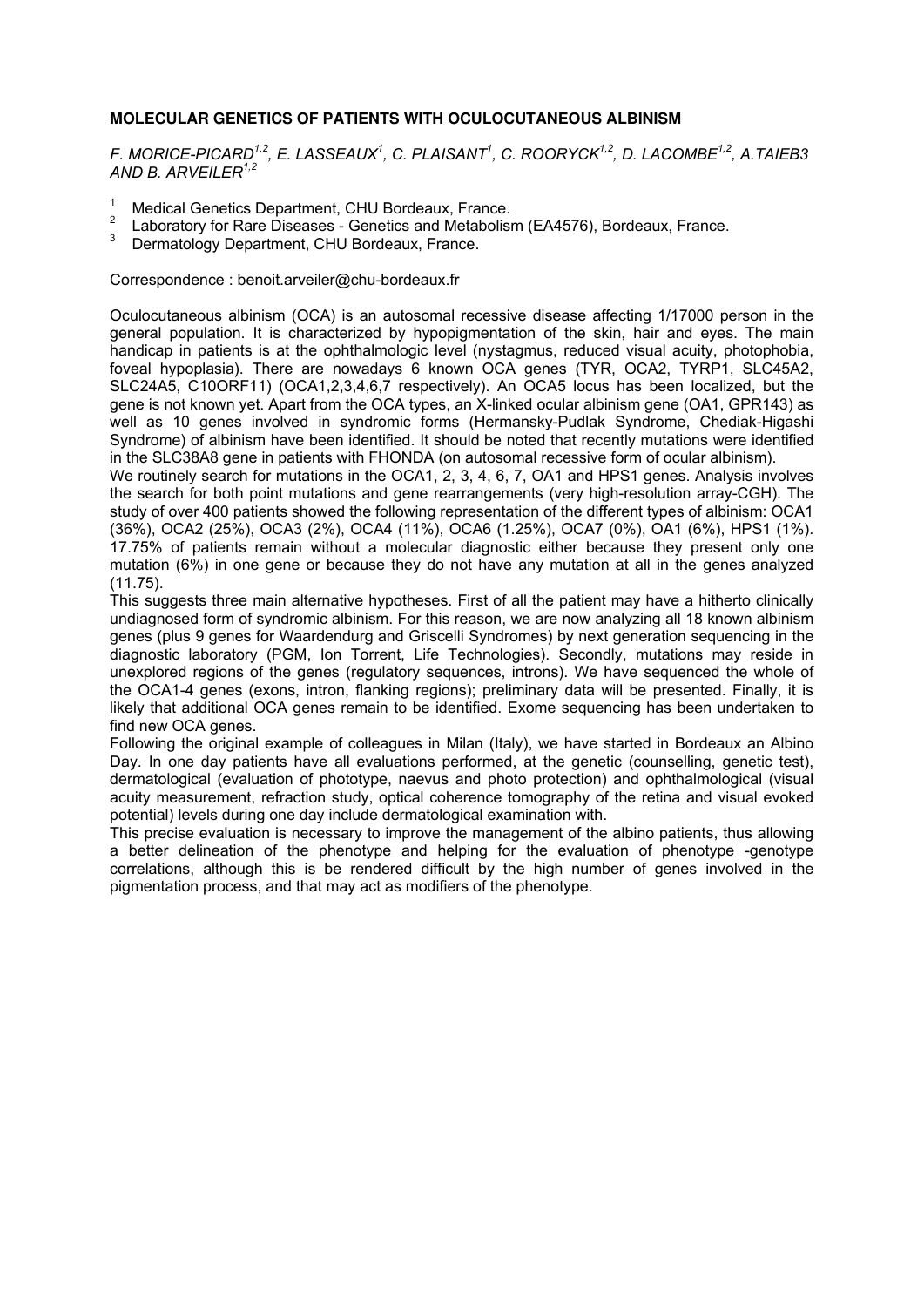## **A PATIENT WITH A PATERNAL UPD-14 LIKE PHENOTYPE DUE TO MATERNAL 14q MICRODELETION**

*M. POLLAZZON<sup>1</sup> , L. GARAVELLI<sup>1</sup> , S. ROSATO<sup>1</sup> , A. WISCHMEIJER<sup>1</sup> , C. GELMINI<sup>1</sup> , I. IVANOVSKI<sup>1</sup> AND O. ZUFFARDI<sup>2</sup>*

1 Clinical Genetics Unit, IRCCS Arcispedale S. Maria Nuova Reggio Emilia, Italy.

1 University of Pavia, Italy.

Email for correspondence: pollazzonmarzia@gmail.com

We describe a 14q32 microdeletion detected in a patient with severe developmental delay, feeding difficulties, growth retardation, progressive scoliosis and dysmorphisms and his normal mother.

He was a male, second child of non consanguineous Indian parents. A sister born preterm was dead due to cerebral hemorrhage. The pregnancy had a normal course until the 33th week, when sudden rupture of membranes happened and caesarean operation was organized. At birth, he showed breech presentation and respiratory distress, so ventilation and resuscitation were necessary. His birth parameters were: weight 1.970 kg (25-50th centile), length 43 cm (25th centile), head circumference 33 cm (90th centile), Apgar score 2(1 min)-4(5 min)-6(10 min). He had chronic breathing difficulties, with relapsing lung atelectasis. He had also severe feeding problems, he was alimented via PEG and at 4 months of age he underwent surgery for pyloric hypertrophic stenosis. He had severe developmental delay and hypotonia (not able to control his head at the age of 5 months). Physical examination at age of 5 months showed: hyposomia (weight, length and head circumference below 5th centile), frontal hypertrichosis, horizontal palpebral fissures, mild synophrys, thick eyebrows, bulbous nose with anteverted nostrils, full cheeks, thick gums, large ears with overfolded helix and hypoplastic lobes. He had long fingers and slight 3rd left finger campodactyly, raised 2nd toe, bilateral inguino-scrotal hernia, hypotrophic muscle mass and severe hypotonia. He also showed very severe cervico-thoracic scoliosis with an important torsional component and gibbosity. The baby died suddenly at home at 6 months of age.

Cerebral ultrasound showed "ventricolomegaly and poor gyrations". Brain MRI showed "simple cortical circumvolutions in frontal regions, point lesions of periventricular malacica suffering, slight corpus callosum". "More distal origin of sovraortic vessels" was noted at thoracic CT. Fundus oculi noted "pale papilla". Echocardiography showed "persistent fetal circulation, endocardial hyperechogenicity in right papillar muscles". Orthopedic and physiatric evaluations noted "progressive scoliosis in cervicodorsal region, with important torsional components, right gibbosity". The following analyses were normal: abdominal ultrasound, tracheobroncoscopy, plasmatic dosage of acylcarnitines, aminoacids, mucopolysaccharides, 7-dehydrocholesterol, urinary CMV and standard karyotype.

Array-CGH analysis revealed in the proband a 14q microdeletion (del(14)(q32.2q32.31)) of about 130Kb and a 2q microduplication (dup(2)(q14.3)) of about 72.4Kb. The microdeletion on chromosome 14 was inherited from the healthy mother, while the microduplication on chromosome 2 was inherited from the healthy father.

Though little knowledge is present in literature about this rare condition, we know that the deleted region on chromosome 14 contains several imprinted genes. In particular three of them, MEG3, MEG8 and RTL1as are expressed only by the maternal allele (Ogata T et al 2008, Kagami M et al 2010). Till now about 7 patients are described with a 14q32 maternal deletion and clinical features similar to those of paternal UPD14 (polyhydramnios, small bell-shaped thorax, dysmorphic facial features, skeletal anomalies, diastasis recti, hypotonia, developmental delay, poor prognosis) (Sutton VR et al 2000, Kagami M et al 2008, Kagami M et al 2010).

According to current knowledge, we can speculate that the healthy mother has inherited the deletion from her father and that the clinical effects generated by the del(14)(q32.2q32.31) are causative of the phenotype, similar to that generated by another mechanism, UPD14. The diagnosis was important for the recurrence risk of the family and for the possibility of prenatal diagnosis in successive pregnancies of the family.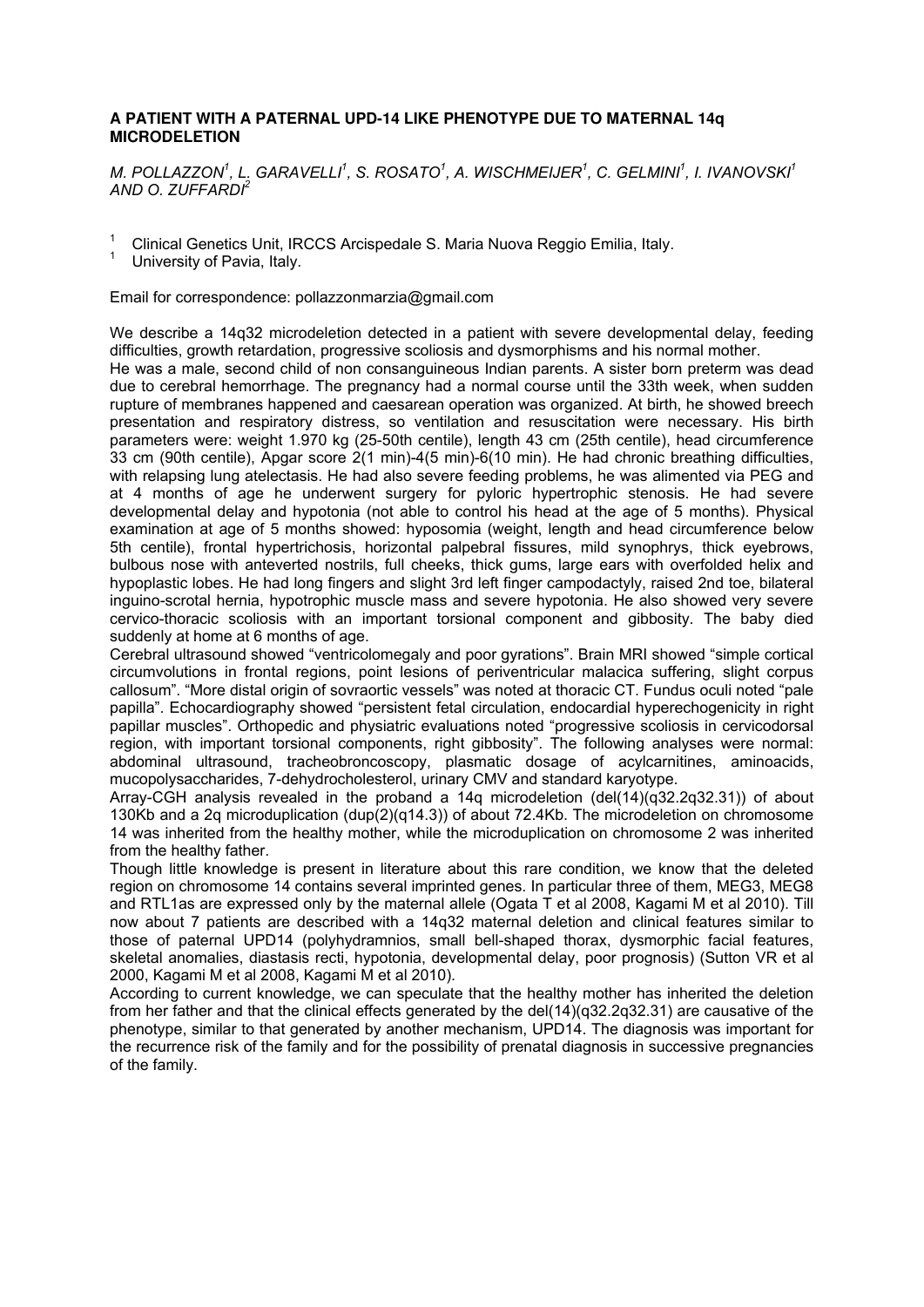#### **DESCRIPTION OF SEVEN NOVEL PATIENTS WITH SCHINZEL-GIEDION SYNDROME AND MUTATION IN SETBP1 GENE. FURTHER DELINEATION OF THE NEURORADIOLOGICAL PHENOTYPE**

## *S. WHALEN<sup>1</sup>, V. LÓPEZ-GONZÁLEZ<sup>2</sup>, A. DIEUX<sup>3</sup>, S. JULIA<sup>4</sup>, D. HÉRON<sup>5</sup>, C. GAREL<sup>6,11</sup>, A. LEGALL<sup>7</sup> , B. DORAY-ROY<sup>8</sup> , S. JAGADEESH<sup>9</sup> , D. RODRIGUEZ10,11 AND L. BURGLEN7,11*

- 1 UF de Génétique Clinique, Hôpital Armand Trousseau, Paris, France.
- <sup>2</sup> Unidad de Genética Médica. Servicio de Pediatría, Hospital Clínico Universitario Virgen de la Arrixaca, Murcia, Espagne.
- 3 Service de génétique clinique Guy Fontaine - CLAD NdF, CHRU de Lille - Hôpital Jeanne de Flandre, Lille, France.
- 4 Service de Génétique Médicale, Hôpital Purpan, Toulouse, France.
- 5 UF de Génétique Médicale, Département de Génétique, Centre de Référence Déficiences intellectuelles de causes rares, Hôpital de la Pitié Salpêtrière, Paris, France.
- 6 Service de Radiologie, Hôpital Armand Trousseau, Paris, France.
- 7 Laboratoire de Neurogénétique moléculaire, Hôpital Armand Trousseau, Paris, France.
- 8 Service de génétique, CHU de la Réunion-Hôpital Félix Guyon, Bellepierre, Saint-Denis, France.
- $\alpha$ Consultant geneticist and Dysmorphologist, Mylapore, Chennai-4, India.
- 10 Service de Neuropédiatrie, Hôpital Armand Trousseau, Paris, France.<br>11 Centre de Péférence Melformations et melodies consépiteles du conve
- Centre de Référence Malformations et maladies congénitales du cervelet

Email for correspondence: sandra.whalen@trs.aphp.fr

Schinzel-Giedion syndrome was first described in 1979, and is characterized by typical facial gestalt, severe developmental delay, visceral malformations (heart, urinary tract, genitalia and skeletal). Patients usually have short lifespan. Facial characteristics are coarse face, large forehead, hypertelorism, midface hypoplasia, protruding eyes, anteverted nares, dysplastic ears, hirsutism. Hydronephrosis is frequent, as are genitalia anomalies. Congenital heart defect are often minor. Skeletal anomalies comprise occipital synchondrosis, hypoplastic pubic bone or ossification delay. Certain patients developed embryonic tumors (mainly Primitive NeuroEndocrine Tumor). As for neurological characteristics, patients display severe developmental delay, and microcephaly is sometimes present. Epilepsy is frequent. Different cerebral malformations are described such as ventriculomegaly, hypoplastic or absent corpus callosum, cortical atrophy.

In 2010, *SETBP1* gene (located in 18q12.3) was identified as responsible for Schinzel-Giedion syndrome, by exome approach. Reported molecular anomalies are *de novo* missense mutations, some recurrent, all localized in the same protein domain, homologous to SKI oncogene.

We present 7 novel patients with Schinzel-Giedion syndrome (4 girls and 3 boys) with mutation in *SETBP1*. Previously reported mutations were identified in 4 patients (p.Asp868Asn, p.Gly870Ser, p.Ile871Thr) and the 3 others were novel (p.Ser869Thr, p.Ser869Arg, p.Gly870Cys). The novel mutations are, as all the previously described mutations, localized in the known mutational hotspot.

All patients had typical facial gestalt, severe developmental delay, epilepsy and genitourinary anomalies. All but one had hydronephrosis, the remaining patient developed coralliform lithiasis and has developed no hydronephrosis to date. We confirm the frequent previously reported neuroradiological features such as ventricular dilation, abnormal corpus callosum and/or septum and cortical atrophy. Abnormal gyration was also seen in several patients as already described. However, patients in our series seem to display similar posterior fossa anomalies such as hypoplastic pons, enlarged medulla oblongata, sometimes associated to cerebellar hemisphere dysplasia. Also, most of our patients had small caudate nuclei.

These seven novel cases further delineate the clinical and molecular spectrum of Schinzel Giedion syndrome, in particular the neuroradiological phenotype.

## **IS EXOME SEQUENCING OF SINGLE PATIENTS WITH INTELLECTUAL DISABILITY AN EFFECTIVE DIAGNOSTIC STRATEGY?**

*E. BIJLSMA, M. HOFFER, M. KRIEK, E. ATEN, A. VAN HAERINGEN, M. BREUNING, S. KANT, N.*  DEN HOLLANDER AND W. ARINDRARTO, M. LOSEKOOT, G. SANTEN AND C. RUIVENKAMP

Department of Clinical Genetics, Leiden University Medical Centre, Leiden, the Netherlands.

Email for correspondence: e.k.bijlsma@lumc.nl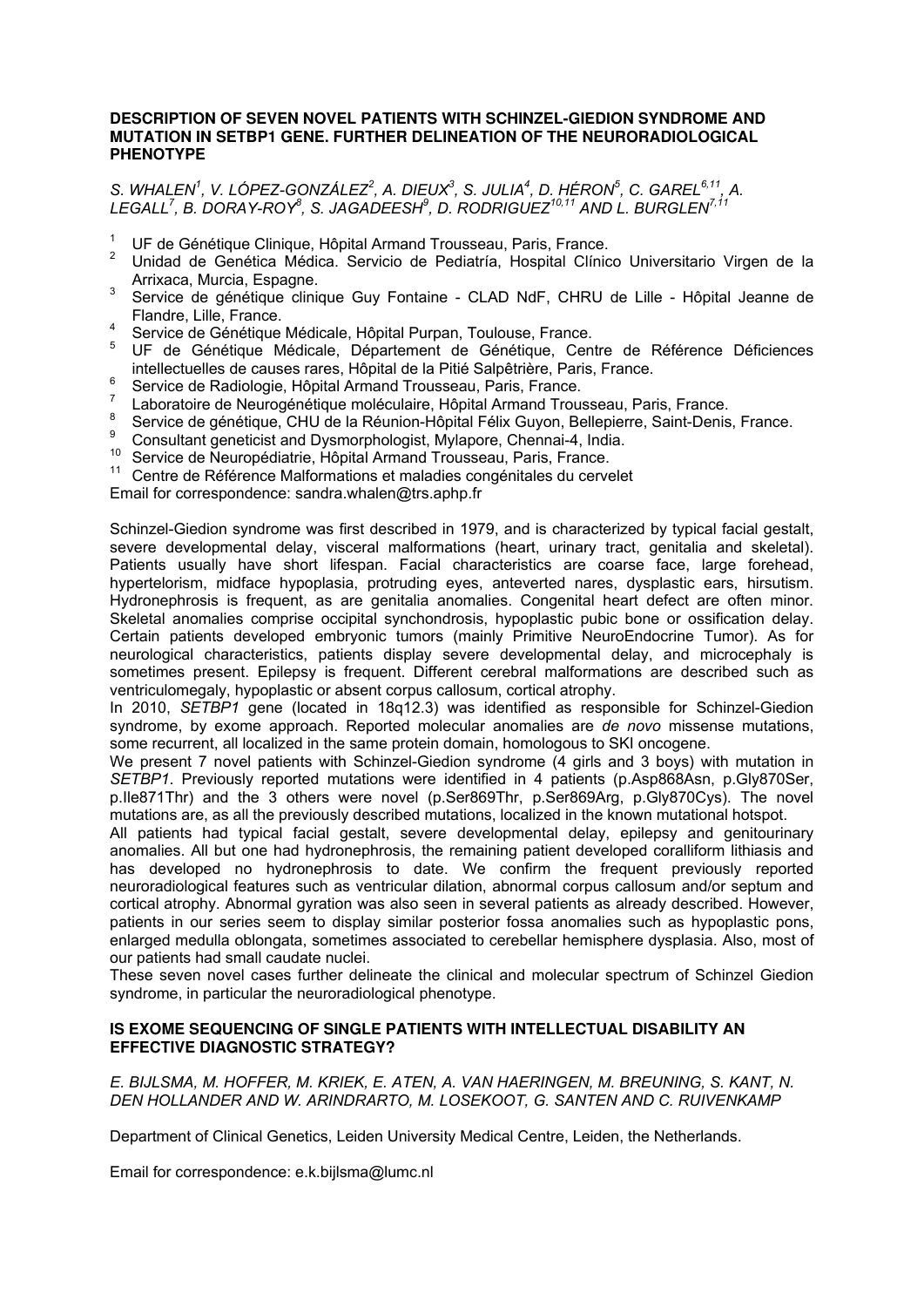Trio-sequencing can be used in all disorders, and has particularly proven its value in finding causes of intellectual disability (ID) or multiple congenital anomalies. In contrast, we investigated whether sequencing only the affected patient without parents is sufficient to find the causative mutation, leading to a considerable reduce in costs. In this study, we enrolled 36 patients with unexplained ID or multiple congenital anomalies, and sequenced the exome. The exome sequences were analysed with a stringent post-sequencing annotation pipeline including an ID gene panel of ~500 genes for filtering of the data. All remaining variants with a potential clinical consequence were validated by Sanger sequencing and tested in the parents for inheritance.

After variant filtering we noticed an average of 13 variants per patient (range 2 to 27) requiring further clinical interpretation. The majority of these variants were inherited from one of the parents. Hitherto, we identified 5 *de novo* mutations and 1 homozygous mutation in 36 patients (17%).

These results can be roughly divided in 3 categories, with a mutation in:

- a well-known gene, however the associated syndrome was not recognized in the patient,

- a known gene, but the clinical course of the patient is not accordance with the documented phenotype,

- a gene that is not yet linked to a phenotype and consequently little information can be found. Our series contains examples in all 3 categories, they will be presented and discussed.

In our approach, without exome sequencing the parents, a relatively high amount of potentially pathogenic variants remain. All these variants require clinical interpretation which is very timeconsuming, while most of these variants were likely benign because they turned out to be inherited from one of the parents. With trio-analysis inherited variants can be filtered out suggesting that this strategy, at this moment, is more efficient in identifying the causative variant.

In the future when databases are filled with more and more exome data and consequently with more rare benign variants, exome sequencing single patients will become a more realistic diagnostic approach.

Currently, we are trio-sequencing this series to determine whether that approach will result in more mutations explaining the phenotype.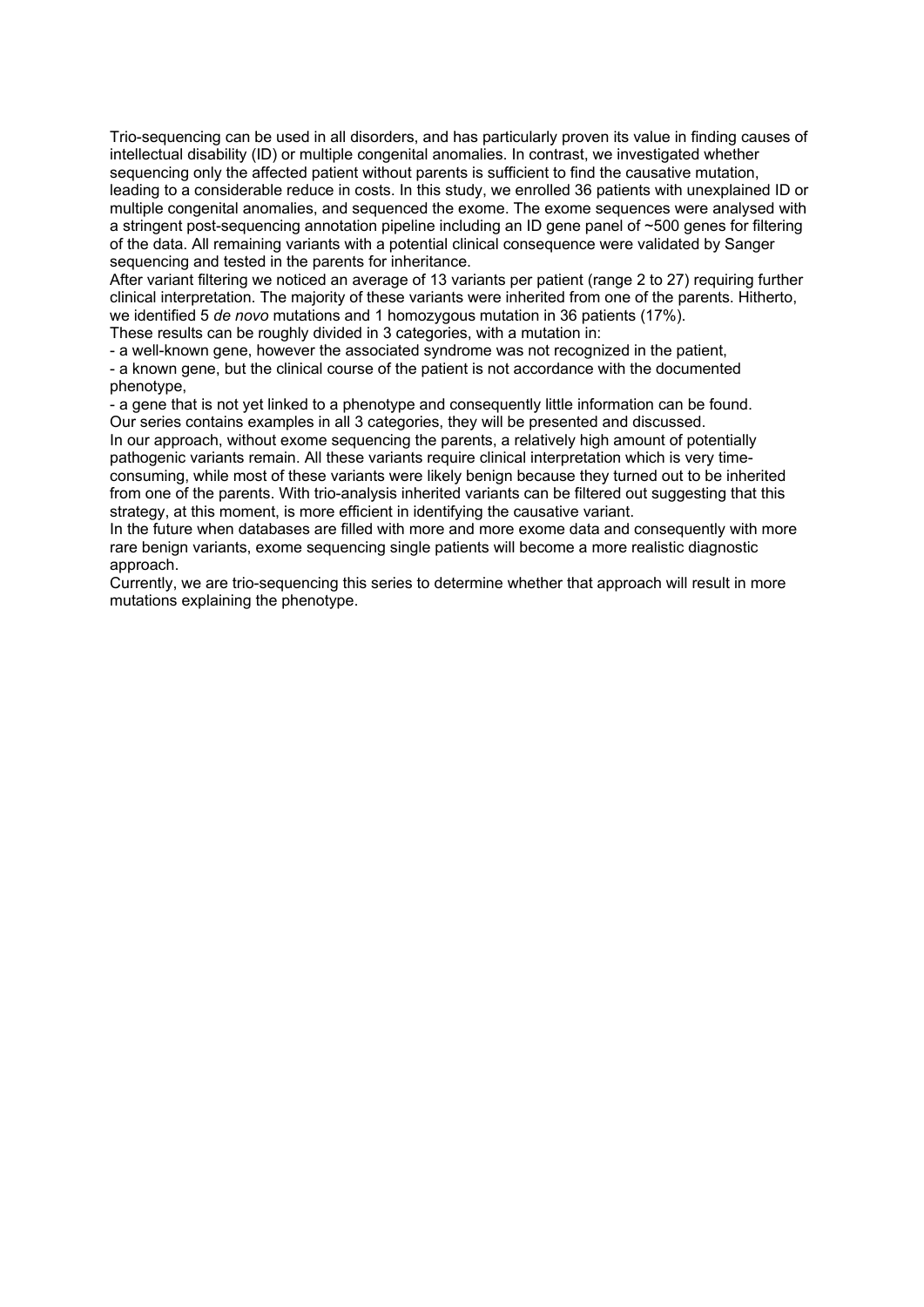#### **NEW CASE OF BIALLELIC TRMT10A DEFICIENCY IDENTIFIED BY EXOME SEQUENCING CONFIRMS THE ASSOCIATED PHENOTYPE OF PRIMARY MICROCEPHALY WITH INTELLECTUAL DISABILITY AND SHORT STATURE**

*L. GOGOLL<sup>1</sup> , M. ZWEIER<sup>1</sup> , P. JOSET<sup>1</sup> , M. PAPIK<sup>1</sup> , O. HASSELMANN<sup>2</sup> , K. STEINDL<sup>1</sup> AND A. RAUCH<sup>1</sup>*

- <sup>1</sup>Institute of Medical Genetics, University of Zurich, Schlieren-Zurich, Switzerland.
- <sup>2</sup>Department of Pediatric Neurology, Ostschweizer Kinderspital, St. Gallen, Switzerland.

Email for correspondence: gogoll@medgen.uzh.ch

Recently a mutation in the *TRMT10A* gene was identified in a large consanguineous family of Moroccan origin defining a new syndrome of young onset diabetes, short stature and microcephaly with intellectual disability. By linkage analysis and exome sequencing a homozygous nonsense mutation was identified in all three affected siblings. The protein encoded by *TRMT10A* (also *RG9MTD2*), which was proposed to have tRNA methyltransferase activity, was shown to be ubiquitously expressed with enriched levels in the affected tissues brain and pancreatic islets and to be absent in lymphoblasts from the affected siblings. We now report a new case of biallelic *TRMT10A*  deficiency in a girl born to apparently non-consanguineous parents of Kosovo origin. By exome sequencing in our patient we identified a homozygous nonsense mutation (c.379C>T) in the *TRMT10A* gene. Of note, this is the same mutation as recently reported, introducing a premature stop codon at position 127 of the protein. Our patient presented with primary microcephaly, intrauterine onset borderline growth, mild intellectual disability and fine motor problems, a high palate with uvula bifida and minor facial features such as long narrow face with narrow palpebral fissures, long thin nose and small mouth. At age 4 years a seizure disorder started. Notably, at age 8 years, our patient did not yet manifest diabetes, which was of adolescent onset in the previously described family. In conclusion, our report of a novel patient confirms the phenotype of the novel syndrome associated with biallelic *TRMT10A* deficiency including short stature and microcephaly with intellectual disability.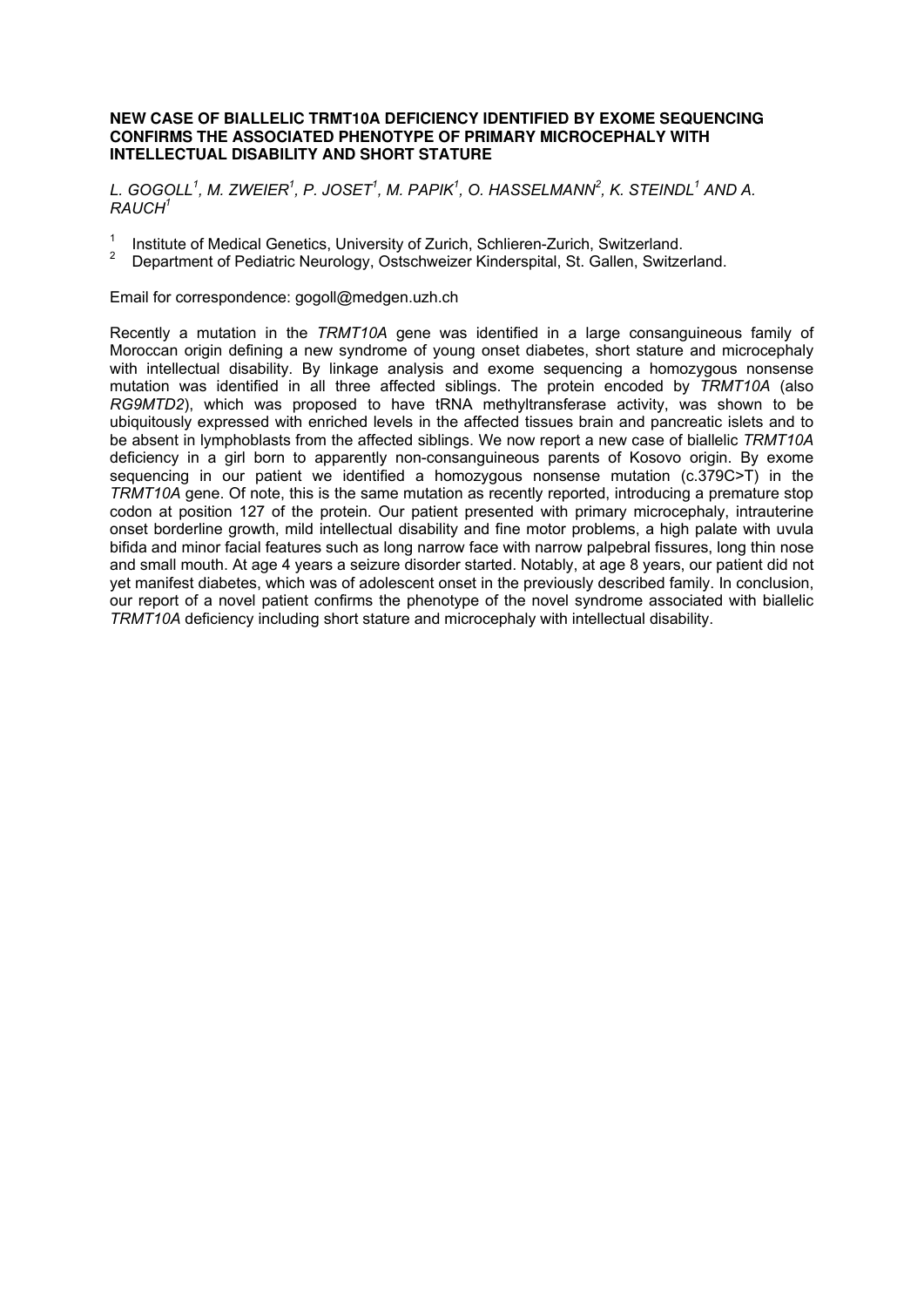## **PIGA MUTATION IDENTIFIED BY WES IN A BOY WITH OVERGROWTH, EPILEPTIC ENCEPHALOPATHY AND DYSMORPHIC FEATURES**

*L.B. OUSAGER, C.R. FAGERBERG, M. THOMASSEN AND M. LARSEN* 

Department of Clinical Genetics, Odense University Hospital, Odense, Denmark. E-mail for correspondence: lilian.bomm.ousager@rsyd.dk

Short formal case report:

We present a boy with prenatal overgrowth (BW: 5276 g, GA 38+&), hypotonia, early onset severe epilepsy with apnoea, and dysmorphic features. He deceased 1 11/12 years old. Whole exome sequencing, as part of a trio analysis, was performed and a splice site mutation (c.13+1G>C) was found in PIGA (in Xp22). His healthy mother carried the mutation and it was found to be de novo in her.

Only few patients with mutations in PIGA at Xp22 have been published yet. The case will be presented as a short formal case report, and will add to the emerging clinical picture.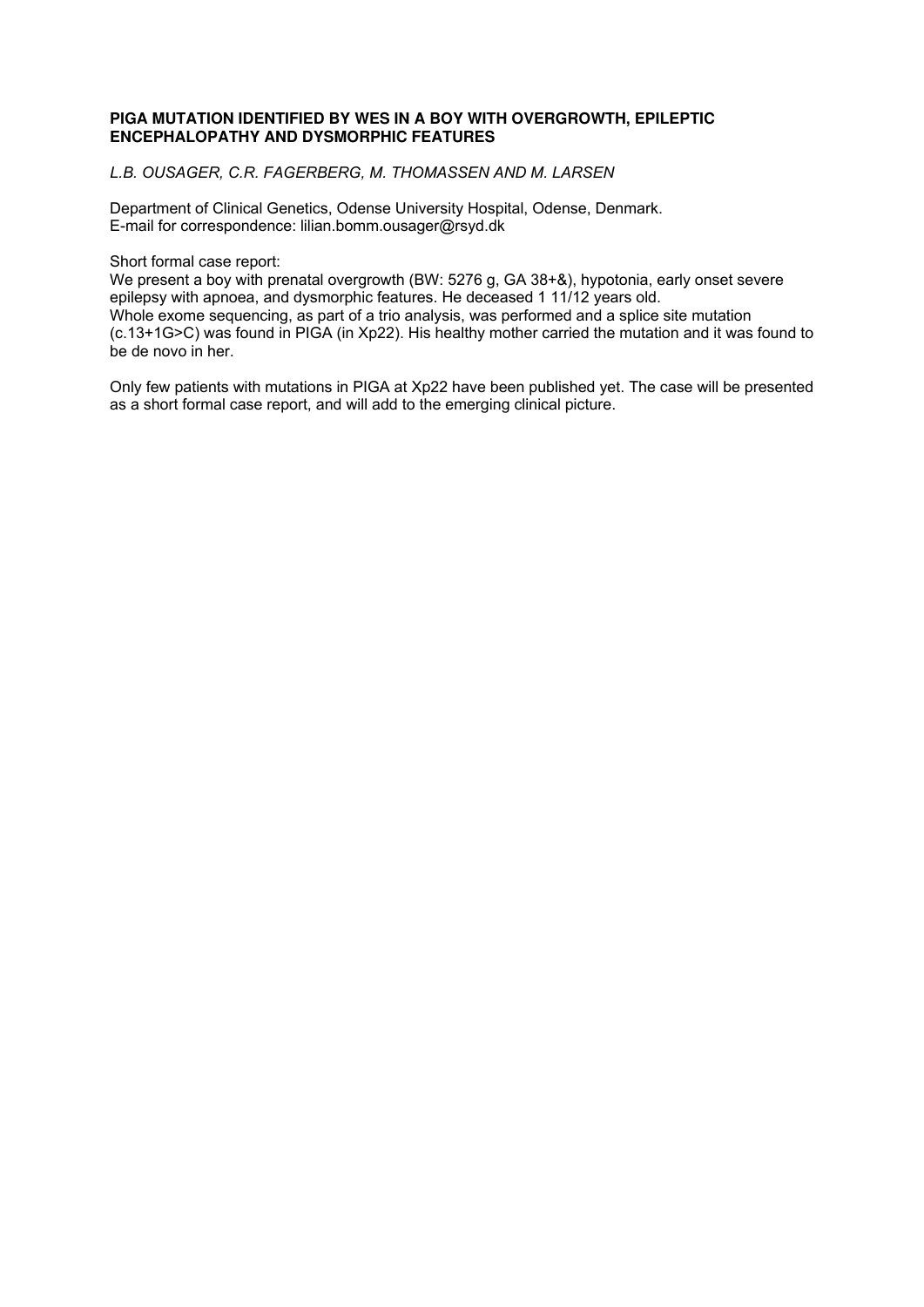## **CTNNB1 RELATED NEURODEVELOPMENTAL DISORDER, A RECOGNIZABLE SYNDROME**

*E. SMEETS<sup>1</sup> , T. KLEEFSTRA<sup>2</sup> AND C. STUMPEL<sup>1</sup>*

- <sup>1</sup> Clinical Genetics, Maastricht University Medical Centre, Maastricht, the Netherlands.
- <sup>2</sup>Clinical Genetics, Radboud University Medical Centre, Nijmegen, the Netherlands.

Email for correspondence: eric.smeets@mumc.nl

We present a toddler girl with developmental delay and distinct morphological and neurological symptoms that was diagnosed after exome sequencing as related to a mutation in the gene encoding β-catenin (CTNNB1).

Recent research in the mutant mouse (Tucci et al., 2014) demonstrated the consequences of βcatenin dysfunction throughout development as the result of decreased cadherin interaction, decreased interhemispheric connections, with deficits in dendritic branching, long-term potentiation and cognitive function. In childhood developmental delay associated with a complicated neurodevelopment CTNNB1 mutations represent a distinct syndrome with intellectual disability, childhood hypotonia, progressive spasticity of lower limbs, and abnormal craniofacial features in adults.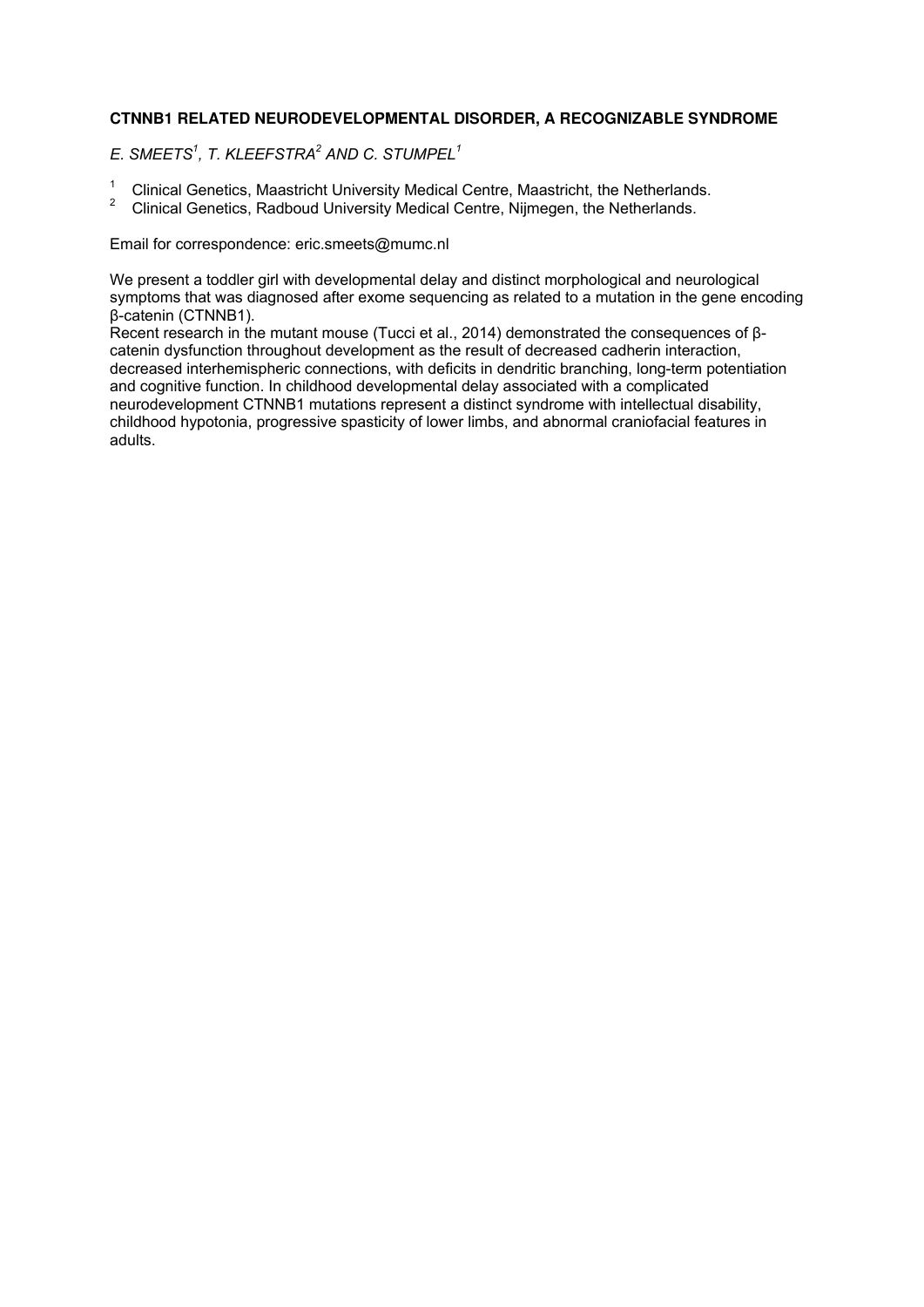## **A NOVEL KAT6B MUTATION; EXPANDING THE PHENOTYPE?**

*H.E. VEENSTRA-KNOL<sup>1</sup> , H.A. KOETSE<sup>2</sup> , A.H. VD VLUGT<sup>3</sup> , J.C. HERKERT<sup>1</sup> AND C.M.A. VAN RAVENSWAAIJ-ARTS<sup>1</sup>*

- 1 Department of Genetics, University of Groningen, University Medical Center Groningen, Groningen, The Netherlands.
- 2 Department of Pediatrics, University of Groningen, University Medical Center Groningen, Groningen, The Netherlands.
- 3 Department of Pediatrics, Antonius Hospital, Sneek, The Netherlands

Email for correspondence: h.e.veenstra-knol@umcg.nl

**Introduction**: *KAT6B* mutations have been identified in individuals affected by Say-Barber-Biesecker-Young-Simpson syndrome (SBBYSS or Ohdo syndrome, OMIM #603736) and the more severe GenitoPatellar Syndrome (GPS, OMIM #606170). We present a case with a novel *KAT6B* mutation. **Case description**: The boy was the first and only child of healthy non-related parents. Family history was unremarkable. Pregnancy and delivery at term were normal. Birthweight 2840 g ( $3<sup>rd</sup>$ -10<sup>th</sup> centile) In the first week he presented with feeding problems, flexion contractures at hips, clenched fingers, overlapping toes, small mouth, long philtrum and short palpebral fissures. Chromosome analysis and array-CGH were normal. At the age of 3 months he had surgery because of a sigmoid volvulus. He developed severe feeding difficulties with failure to thrive, a laryngo- and pharyngomalacie, short stature, mild contractures in elbows and knees, a mask-like facies, nocturnal hypoxia, hepatic fibrosis and had unexplained fever, leukocytosis and thrombocytosis. His motor development was delayed and he could only communicate by sign language. He died at the age of 3.5 years due to respiratory insufficiency.

**Methods and results**: Whole exome sequencing was performed. A novel de novo variant was detected in intron 9 of the *KAT6B* gene affecting a splice donor site (c.2115+2T>A).

**Discussion and conclusion**: We found a novel *KAT6B* mutation in a boy in whom no diagnosis could be made during life, despite extensive (metabolic and genetic) investigations. The splice site variant in this highly conserved amino-acid is predicted to be deleterious and may lead to exon skipping and disruption of the open reading frame. Mutations leading to SBBYSS occur throughout the gene (proximal to the last exon or more distally in the last exon) and lead to nonsense mediated decay resulting in reduced protein levels (haploinsufficiency). Mutations seen in GPS lead to expression of a truncated protein and are considered gain of function mutations. Our patient showed several features seen in SBBYSS, although hepatic fibrosis, leukocytosis and thrombocytosis have not been described before. We expect that next generation sequencing techniques lead to a broader phenotype of *KAT6B*  mutation carriers.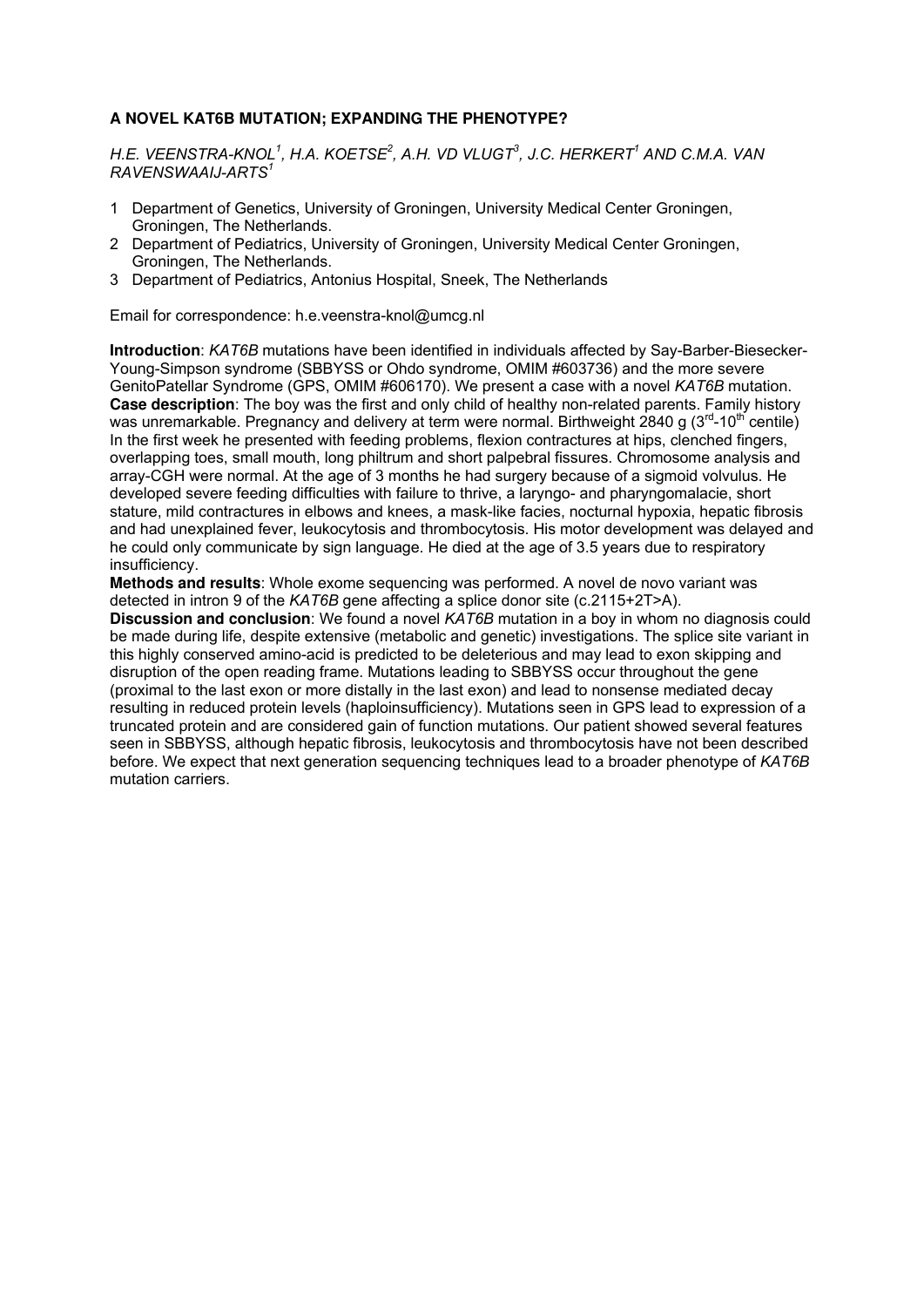## **BROADENING THE PHENOTYPE OF SOX2 MUTATIONS AND MICRODELETIONS BY ARRAY ANALYSES AND EXOME SEQUENCING**

## *B. ALBRECHT<sup>1</sup> , K. CREMER <sup>2</sup> , H.-J. LÜDECKE<sup>1</sup> , T. STROM<sup>3</sup> , H. ENGELS<sup>2</sup>AND D. WIECZOREK<sup>1</sup>*

- 1 Institut für Humangenetik, Universitätsklinikum, Universität Duisburg-Essen, Essen, Germany.
- 2 Institut für Humangenetik, Rheinische Friedrich-Wilhelms-Universität, Bonn, Germany.
- 3 Institut für Humangenetik, Helmholtz-Zentrum, München, Germany.

We report on two German patients with intellectual disability but no anophthalmia/microphthalmia. Both patients were identified by a German cooperative study on patients with intellectual disability (www.german-mrnet.de) and a follow-up study.

The first patient is the second child of healthy, non-consanguineous German parents. He was born at term after a pregnancy complicated by vaginal bleeding. Birth measurements were normal. Cerebral and vitreous bleeding and a persistent bilateral arteria hyaloidea were diagnosed. The patient has a broad forehead and a mild ptosis of his left eye. The right ear is small, dysplastic and low set, the left earlobe protruding and the patient is deaf. He has psychomotor delay (sitting with 2 years, no waking with 2  $\frac{1}{2}$  years, first words with 2  $\frac{1}{2}$  years). Body measurements were normal until the age of 2  $\frac{1}{2}$ years. Microarray, *CHD7* and *EFTUD2* analyses gave normal results. Exome sequencing revealed a de novo C>T transition in the protein coding region of *SOX2*, c.335C>T (chr3:g.181,430,483C>T). This substitution causes an amino acid exchange p.(Pro112Leu) which is predicted to be deleterious by the three prediction algorithms PolyPhen-2 (score 1.0), MutationTaster (score 0.999) and SIFT (score 0.00).

The second patient is the first child of healthy, unrelated German parents. After a pregnancy complicated by bleeding the girl was born at term by cesarean section with normal birth measurements. She had a high forehead, a flat midface, a broad nasal bridge and a small mouth. Body measurements were normal throughout her life. Motor and speech delay were noted (IQ 40 WISC at age 14 years). At the age of 2 years epilepsy was diagnosed and a treatment with valproic acid was started. Comparative genome hybridisation analysis revealed a de novo 235 kb deletion within chromosome band 3q26.33 (chr3:g.181,225,746\_181,460,587del) containing only *SOX2* and parts of *SOX2-OT*.

Both patients present with intellectual disability but without the characteristic ophthalmological manifestations expected in patients with point mutations in *SOX2*. This is in accordance with the description of patients with larger microdeletions of the region that do not show microphthalmia /anophthalmia and leads to the recommendation to include *SOX2* gene in intellectual disability gene panel investigations.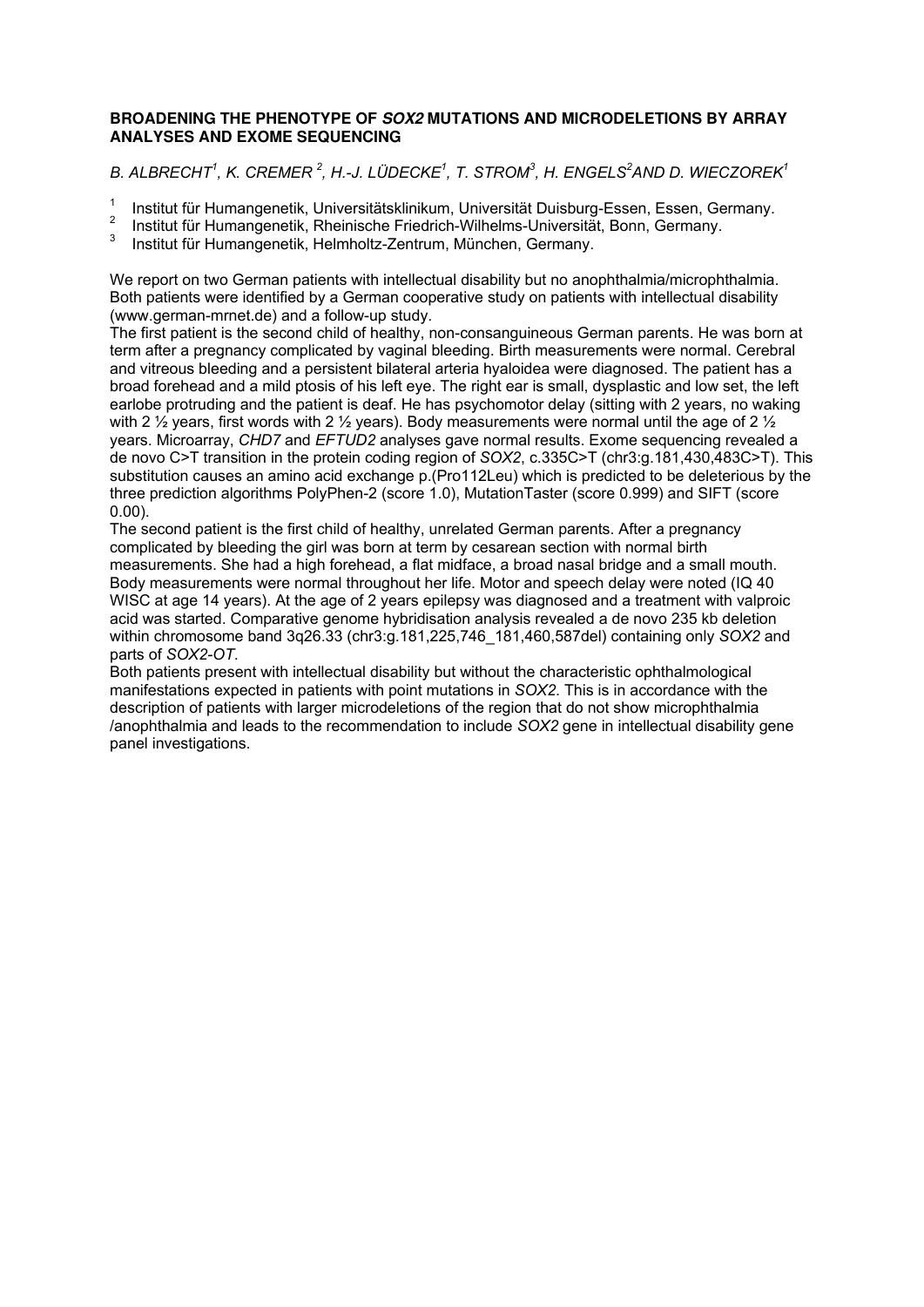## **FEATURES OF A PATIENT WITH ARID1B MUTATION**

*C.R. FAGERBERG<sup>1</sup> ; L.B. OUSAGER<sup>1</sup> ; M. BURTON<sup>1</sup> AND L. LONE<sup>2</sup>*

1 Department of Clinical Genetics, Odense University Hospital; 1: Department of Pediatrics, Odense University Hospital

Email for correspondence: christina.fagerberg@rsyd.dk

We present a boy with ARID1B-mutation detected by trio sequencing. Corpus callosum agenesis was detected in utero. After birth the patients showed psychomotor retardation, hypotonia, and a range of dysmorphic features: broad nasal bridge, large eyes, thin upperlip, broad philtrum, uplifted earlobes, adducted thumbs, long fingers, and fetal pads on fingers and toes, Investigations were performed for L1 syndrome, Pitt Hopkins syndrome, and Mowat Wilson Syndrome, all with normal results. Finally a trio-analysis showed a de novo 2 bp deletion in the ARID1B-gene. The patient is presented and related to the current literature on ARID1B mutations.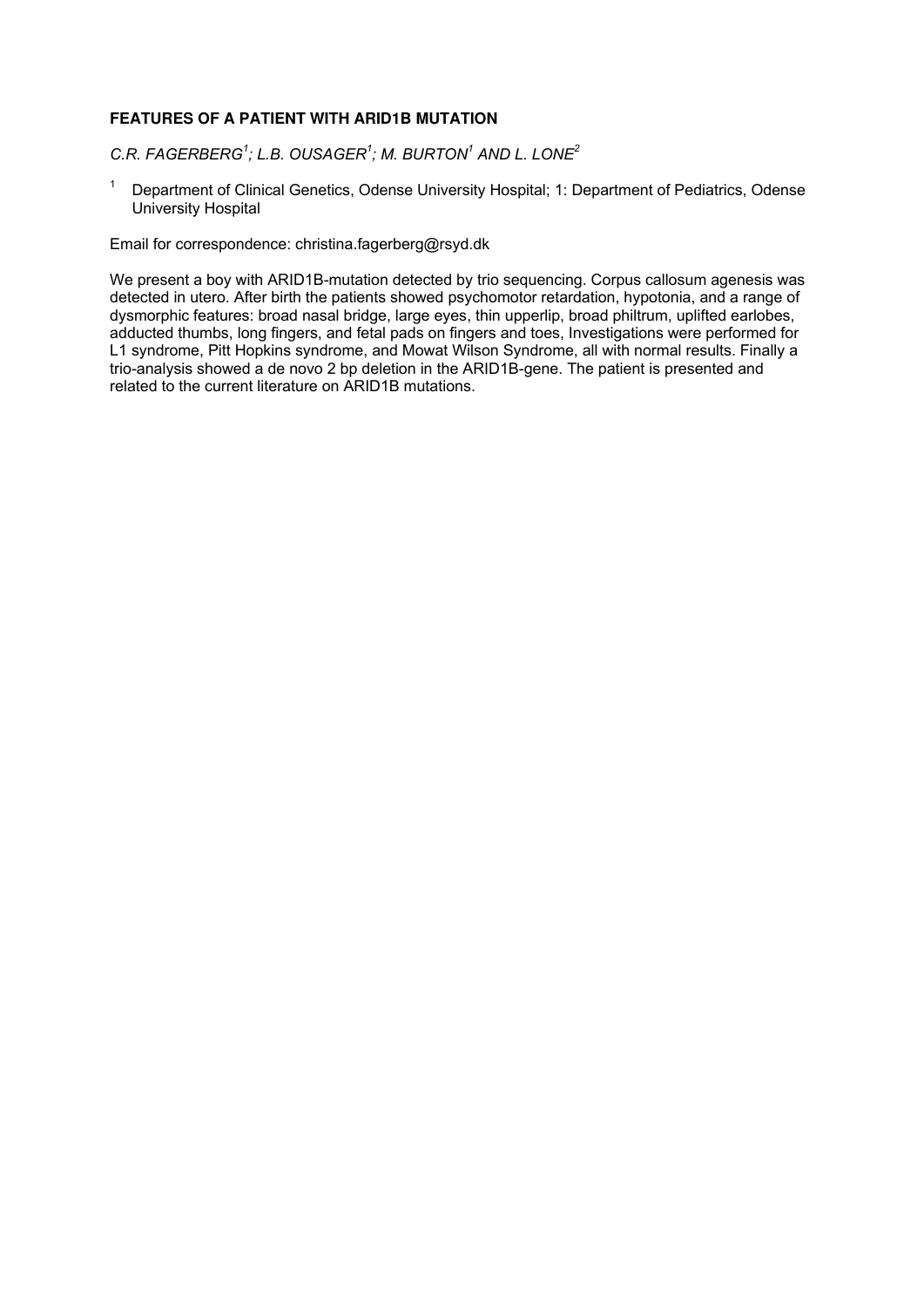## **MODERN DILEMMAS; IMPACT OF UNCERTAIN FINDINGS ON A SECOND GENERATION**

## *D. DONNAI*

Manchester Centre for Genomic Medicine, Manchester Academic Health Science Centre, University of Manchester, Central Manchester University Hospitals NHS Foundation Trust M13 9WL

#### Dian.donnai@cmft.nhs.uk

With the advent of whole genome approaches to diagnosis either using array CGH or exome/whole genome sequencing the underlying causes of problems in our patients are being identified in unprecedented numbers. However, whilst for many families we are providing the information they want, for others we are giving them further worries by identifying significant but unanticipated diagnoses unrelated to the presenting problem. Individual departments and international initiatives are examining how best to deal with these issues in terms of consent and disclosure. A further category of results stemming from whole genome approaches are findings where the relevance to the presenting problem is uncertain. In general these will be clarified in time as more data accumulates, but when they are found in patients of reproductive age the anxieties raised for the whole family in a pregnancy can be considerable. I will give two interesting examples of this type of dilemma in families I have known for many years.

#### **Family 1**

RP, first seen in 1999 as an 11 year old girl with mild intellectual disability, a large head and facial dysmorphic features. No cause was identified. Mother made many diagnostic suggestions over the years. Reviewed at age 20 years at request of parents, further investigations done but no cause found. Presented (with her parents) at 25 years old when she was 21 weeks pregnant. Array studies revealed a small de novo deletion of 9p (9p23p22.3(13,974,415-14,286,259)) which included one OMIM gene, *NFIB.* The relevance of this finding was uncertain and we did not do tests in pregnancy or in the newborn baby (who looks just like her mother with a weight and length on  $50<sup>th</sup>$  centiles but OFC on 90th centile but is making normal progress). *NFIB* is of course related to *NFIX* which depending on the type of mutation can cause a Soto-like syndrome or Marshall-Smith syndrome. **Family 2** 

SJ was born in 1991 with split hand and foot syndrome involving all four limbs; I saw her soon after birth and found no evidence of other syndromic features, her parents were normal and there was no family history. At 13 years she developed epilepsy and responded to Tegretol, she also had depression and extremely low self-esteem and was prescribed fluoxetine. She presented again aged 20 years (accompanied by her parents) when she was 22 weeks pregnant, a scan having revealed that her baby had split hands and feet. Array studies revealed a duplication at 10q24.32 (arr10q24.32(102,959,324-103,443,018)x3dn) which has been described in SHFS but she also had a duplication at 22q13.33(49,436,136-49,525,079)x3dn containing two OMIM genes ACR and SHANK3. We decided not to test the baby after birth since he clearly has the 10q duplication associated with SHFS but if he has the other duplication we were concerned the family would link this to SJ's epilepsy when there is no evidence for such a link.

In neither family has there been a demand for testing the babies, and the new grandparents have been exceptionally supportive to their vulnerable daughters. Was non-testing the right approach?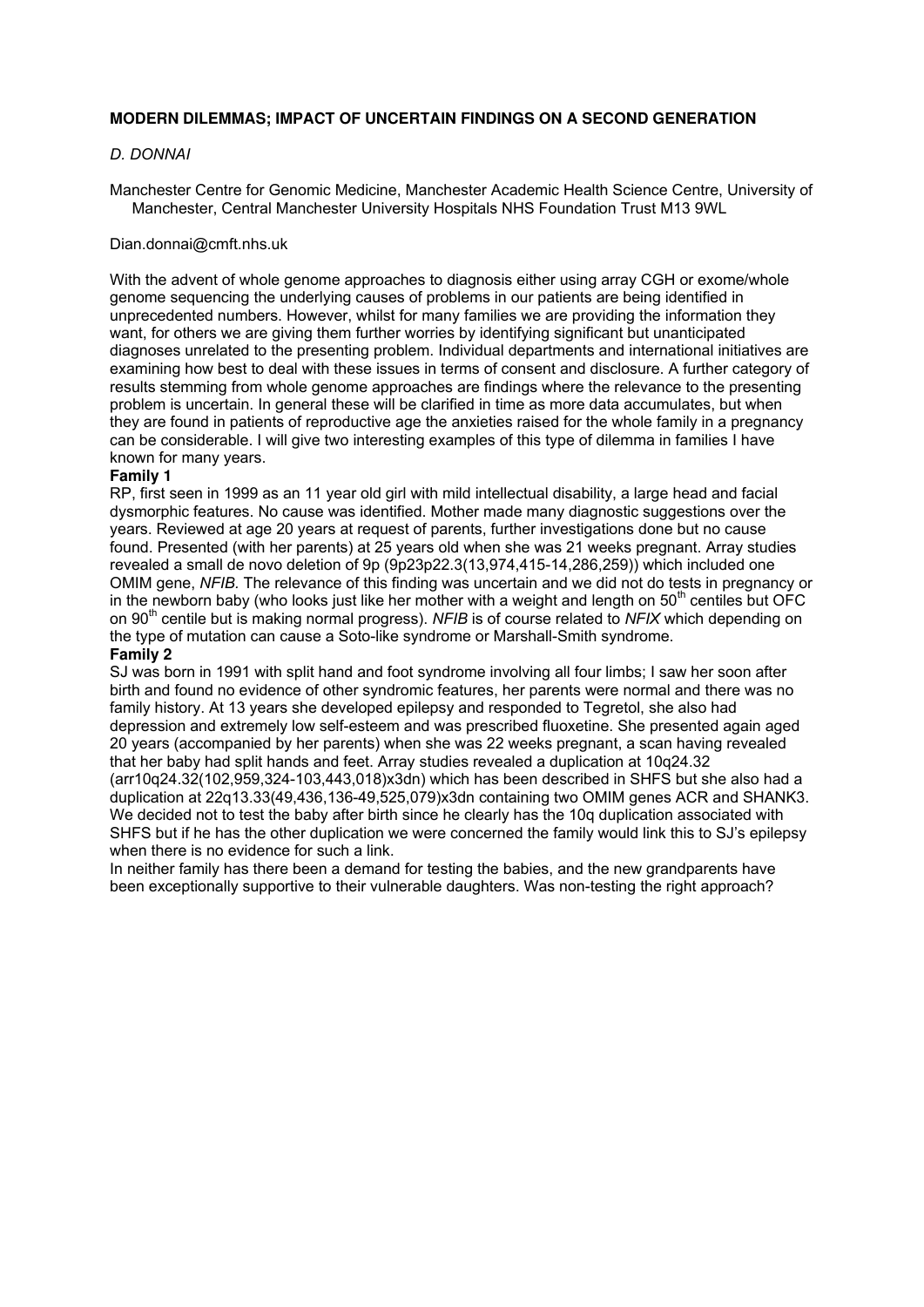## **DIFFICULTIES IN INTERPRETING MOLECULAR FINDINGS IN FNLB GENE AND PREDICTING THEIR CONSEQUENCES IN TWO FAMILIES WITH LARSEN SYNDROME**

*H. KÄÄRIÄINEN 1,2 AND K. AVELA<sup>1</sup>*

- <sup>1</sup> Dept of Medical Genetics, Helsinki University Hospital, Helsinki, Finland.<br><sup>2</sup> Dublie Hostin Generation Unit National Institute for Hostin and Welfare, H
- <sup>2</sup>Public Health Genomics Unit, National Institute for Health and Welfare, Helsinki, Finland.

We report two families where the index patients had rather mild but typical findings of Larsen syndrome but there were other mutation carriers in the family with very mild or absent clinical picture. The index patient in Family 1 had anterior subluxation of both knee joint (elongated anterior and medial collateral ligaments in MRI); these were corrected at the age of 7 years. In addition, he had slight ulnar deviation of wrists, drum-stick fingers and dysmorphic (broad and medially curved) feet needing special shoes. His father had similar joint problems. The younger sister also showed abnormal shape of feet but no other features suggesting Larsen syndrome. The father is tall (188 cm), the children are of average height. The father and both children carried in FBLN gene the mutation c.4718T>C (p.Ile1573Thr) in exon 27. This has not been described before but can be predicted to be damaging and thus pathogenic.

In family 2, the index child had features suggesting Larsen syndrome, including bilateral luxation of the knees and hyper-extensible joints. A variant in FLBN gene was found, c.3522G>A p.(Ser1174Ser) in exon 21 but the same mutation was seen also in the mother's DNA. The variant exists in 1000Genomes and ESP databases, the frequency is < 0.01. The variant can create a new splice acceptor site and thus it can be pathogenic. The mother has not (yet) been investigated by us but she considers herself healthy.

Similar to a majority of syndromes, when molecular diagnostics become widely used, the segregation of the mutations in the families reveals also milder cases, as in our Family 1. On the other hand, in case of some variants it may be difficult to interpret whether the healthy carrier in the family suggests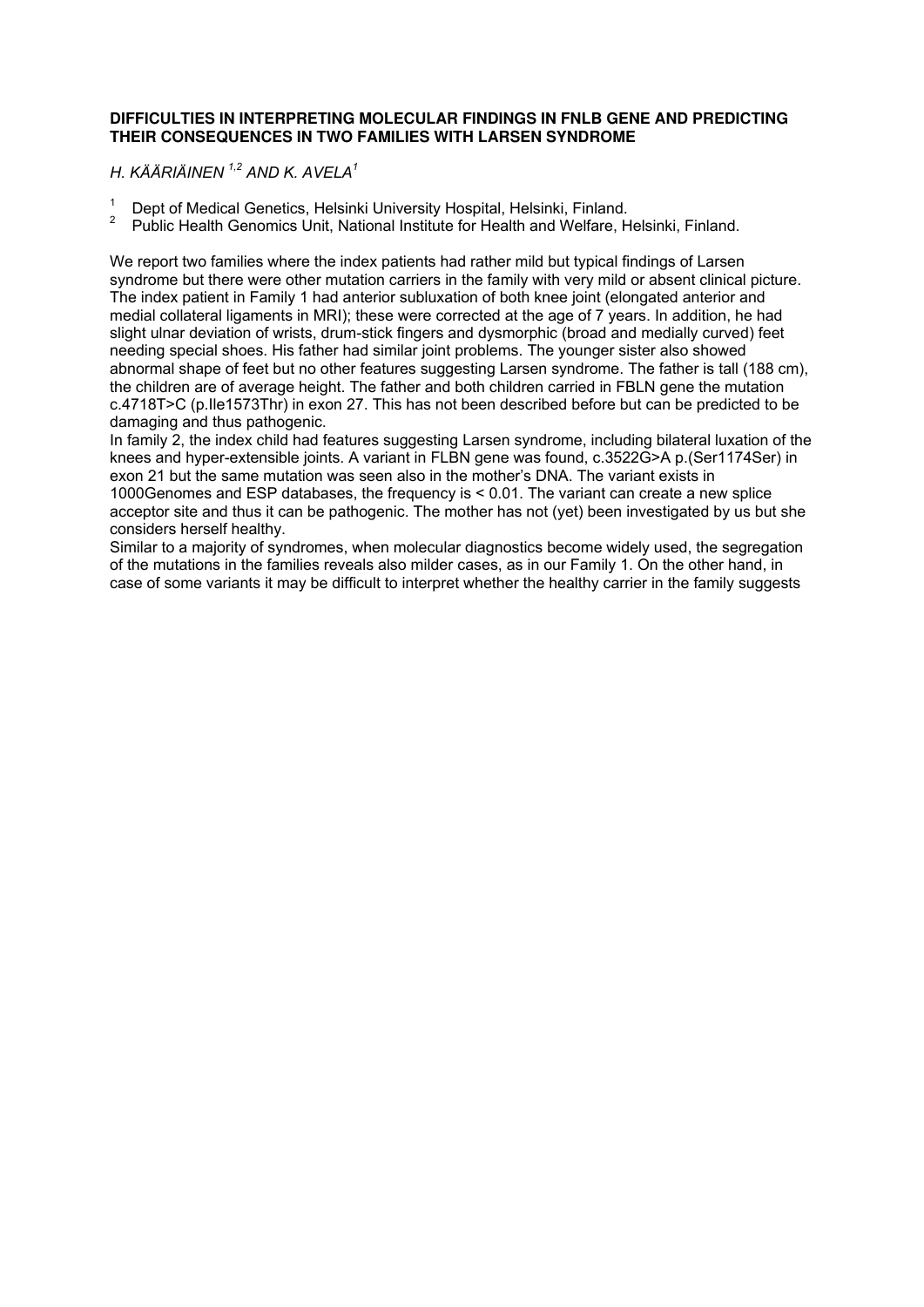#### **MULTIFACTORIAL FAMILIAL INTELLECTUAL DISABILITY: A CLINICAL STUDY IN SCHOOLS FOR SPECIAL EDUCATION**

#### *K. DEVRIENDT AND M. HOLVOET*

Center for Human Genetics, University of Leuven, Leuven, Belgium.

Children attending special schools often have one or more siblings also attending this school, especially when one or both parents also followed special education. To gain more insight in this type of 'familial' intellectual disability (ID), we retrospectively analyzed the clinical and genetic data from 151 children examined in a standardized way in 4 different Flemish schools during the years 2011- 2013. These nursery and primary education schools accept children from 3-12 years with mild to severe ID.

We included 151 children, 102 boys and 49 girls. 19 children had one (n=18) or two (n=1) siblings attending the same school. From these 131 separate families, the oldest child was included as index.

The study group consists of the 43 index cases having at least one parent with "ID". We used a clinical, operational definition of ID, i.e. having followed special education and/or sheltered workshop employment. ID was present in the two parents in 23 children, in the mother in 14 and in 6 in the father. The control group were the 88 children with both parents having a normal intelligence.

A much higher rate of etiological diagnoses was made in the cases with normal parents (21/88, 24%) versus the study group (3/43; 7% - one inherited HUWE1 duplication, one de novo 2.37Mb duplication including ARID1B and one XYY ). There was no difference in percentage of susceptibility CNV's detected by array-CGH (4/43 in cases; 7/88 in the controls).

Of the 19 families where two  $(n=18)$  or 3  $(n=1)$  children attended the same school, we were able to study the concordance in phenotype and results of genetic testing. In the 3 families with normal parents, there were three brother pairs who presented the same phenotype but unknown diagnosis and normal microarray. There was one monozygotic twin, two brothers were suspected to have the same autosomal recessive condition (parental consanguinity), and two brothers presented macrocephaly. Of the 16 families with parental ID, the phenotype (i.e. dysmorphism, macro- or microcephaly, major malformations, neurological manifestations, …) was concordant normal in 8, concordant abnormal in 4. In 4 sib-ships the phenotype was discordant. Of interest, discordant microarray results were observed in 5 sib-ships, despite the fact that they all had a concordant phenotype (abnormal in 4, normal in one) (i.e. 5 causal variants – del15q11.2, dup ARID1B, dup HUWE1 & del GRIA3- and one unclassified variant class 3 of 4Mb). This illustrates the complex etiology of ID in these families, the difficulty in interpreting genetic studies and the need for empiric recurrence risks.

The empiric recurrence risk for ID was calculated from the proportion of siblings that also followed special education. We thus excluded the index case, 2 sets of MZ twins, and in each of the two groups one outlier family, each having 14 children. The size of the families was the same in the study and control group, with an mean of resp. 2.95 and 2.91, median of 3 in both. In the study group, the 43 cases had 82 siblings, of whom 48 (58.5%) also followed special education. The risk for full sibs (32/57; 56%) was similar to that of half-sibs (16/25; 64%). The risk for needing special education appeared to be higher when both parents had ID (25/37; 67.5%) and when father had ID (9/13; 69%) than when only the mother had ID (14/32; 43%). For the children with normal parents, 10/187 (5.4%) followed also special education, and all were full siblings (10/162). In both groups, few children were too young to be evaluated adequately (respectively 5 and 4 siblings).

These results may guide diagnostic genetic investigations and counselling of families where one or more parents did follow special education or has an ID.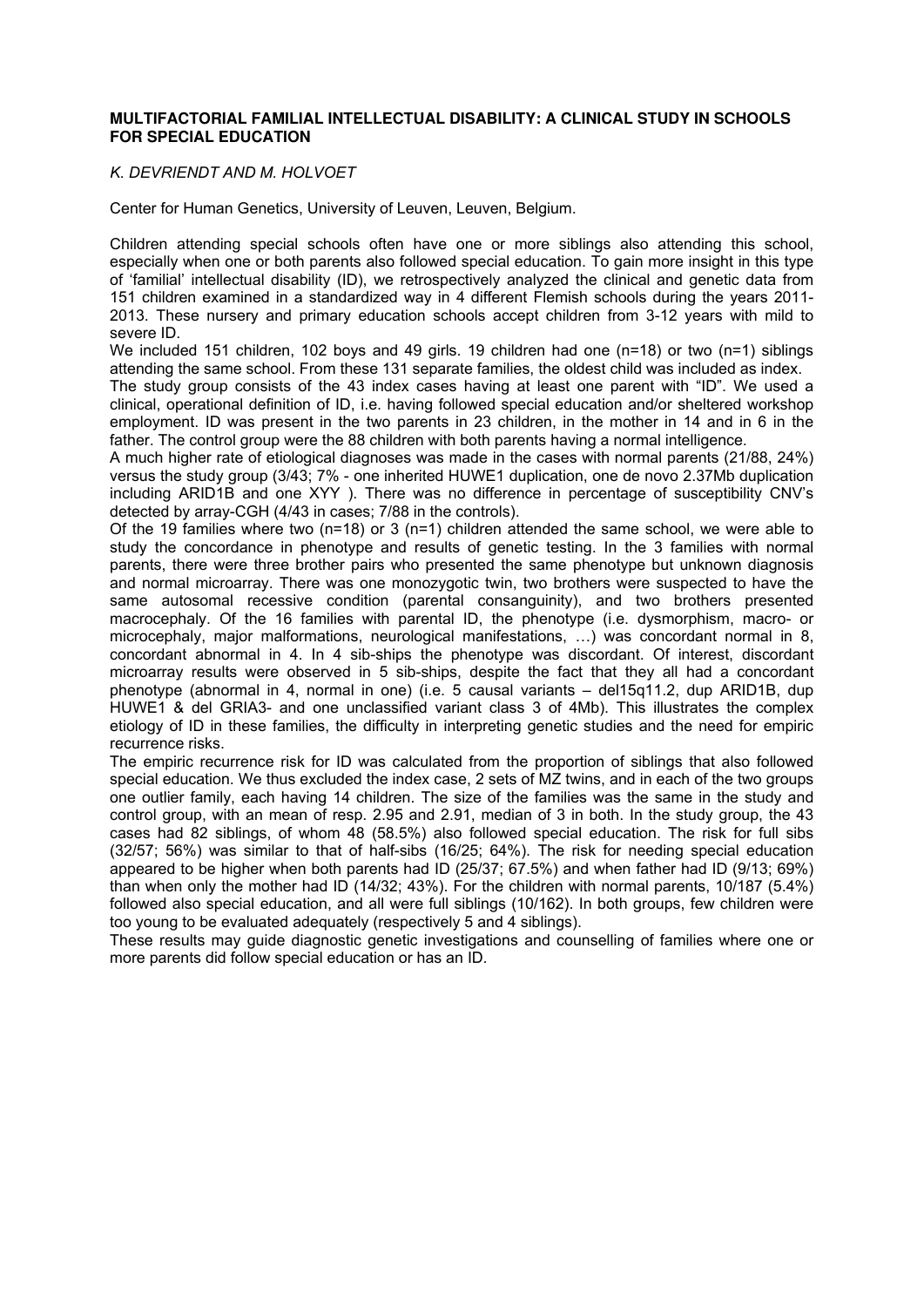## **IS A COMPUTER-BASED FACIAL DYSMORPHOLOGY NOVEL ANALYSIS READY FOR THE CLINIC?**

*L. BASEL-VANAGAITE1,2, AND L. WOLF2,3*

- <sup>1</sup>Schneider Children's Medical Center of Israel, Rabin Medical Center, and Felsenstein Medical Research Center, Petah Tikva, Israel.
- <sup>2</sup> Tel Aviv University, Tel Aviv, Israel.
- <sup>3</sup> FDNA Ltd., Herzlyia, Israel.

**Introduction**: Previously, we were able to demonstrate that the *facial dysmorphology novel analysis* technology was successful in recognizing the facial dysmorphology associated with targeted selected syndromes by processing 2D facial images. The computer-generated analyses were able to produce results comparable with those of human experts. In this study we investigated the performance of the system by analyzing a random set of images of dysmorphic individuals affected with a random variety of syndromes.

**Methods**: The images were submitted by more than a hundred clinical geneticists using the Face2Gene mobile application. For quality assurance purposes, 350 images were chosen randomly to be reviewed (without any personal information included) independently by a single human geneticist experienced in dysmorphology (LBV) and compared to matches found by the facial recognition software. Images of individuals being affected with rare chromosomal imbalances were excluded from this study. A Match was considered positive where the syndrome determined by the human geneticist was also listed among the ten best matches suggested by facial analysis software (either by using FDNA's facial gestalt analysis component or FDNA's textual search engine, based on a list of HPO terms representing facial features automatically detected by the system as the search criteria). **Results**: In 52/350 cases (15%), the human expert was able to clearly recognize and determine the presence of a specific genetic syndrome, based on gestalt only. In 44 of these cases (85%), there was a positive match between the system and the human expert; of which 38 cases were suggested by the gestalt analysis and 13 cases were suggested by the feature-based search engine (7 cases were suggested by both modalities). Only 8/52 (15%) cases were recognized by the human expert, but not by the system. It is unknown in how many cases the system recognized the "true" syndrome when the human expert did not, since the vast majority of the cases are submitted without molecular confirmation, other than 2 cases in which a molecular confirmation was indicated, and the system was able to suggest the correct syndrome, while the expert could not.

**Conclusions**: We conclude that computer-based facial recognition system can successfully assist medical professionals in the research and investigation of genetic syndromes characterized by dysmorphic features. Possible future applications may include usage of facial analysis software to complement molecular studies, such as whole exome sequencing.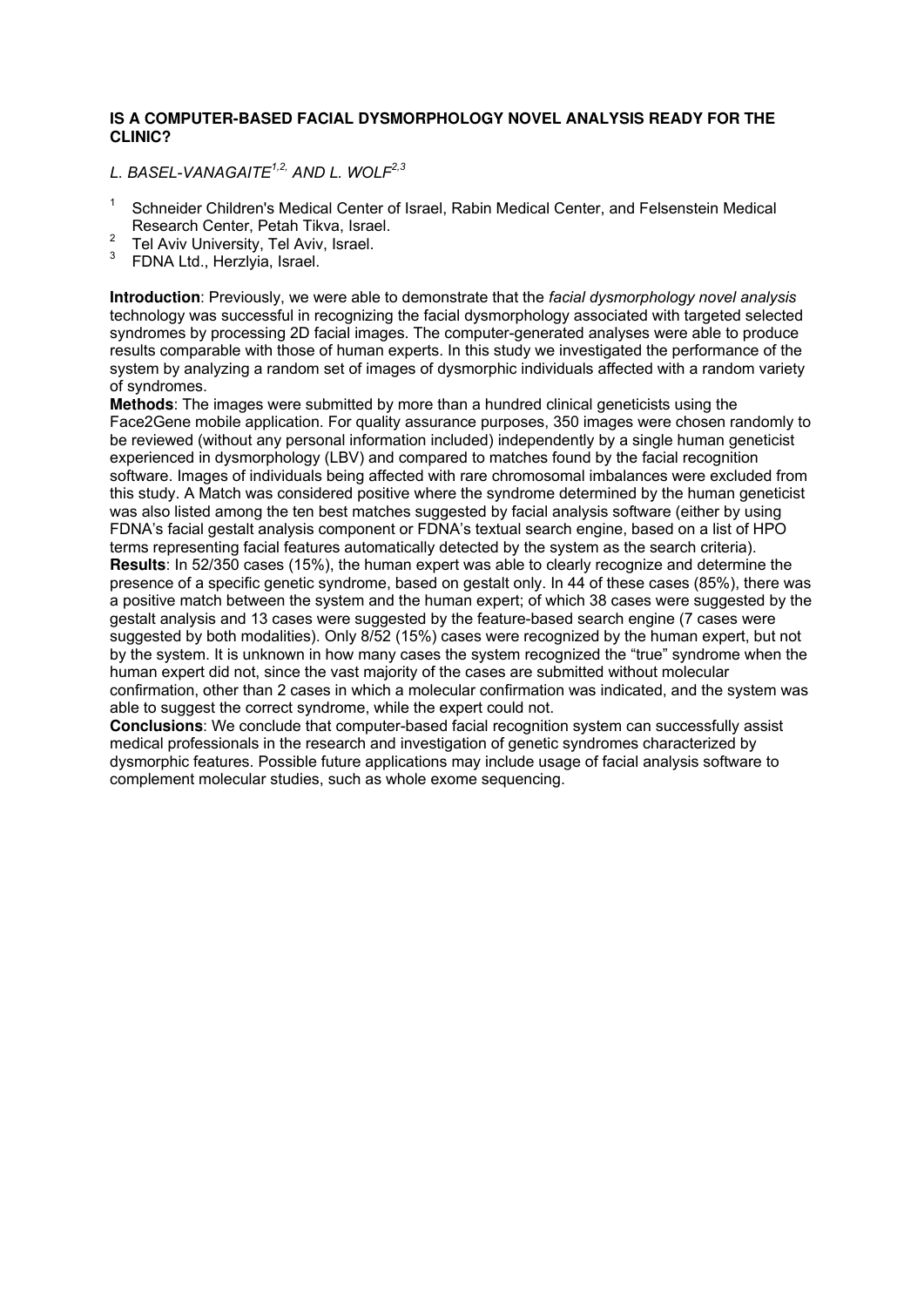## **A CONTEMPORARY APPROACH TO EXHIBIT A COLLECTION OF TERATOLOGICAL FETUSES OF THE MUSEUM FOR ANATOMY AND PATHOLOGY IN NIJMEGEN**

THE USE OF COMPUTED TOMOGRAPHY, MAGNETIC RESONANCE IMAGING AND 3D RECONSTRUCTIONS TO VISUALIZE, DESCRIBE AND EDUCATE

*L. BOER <sup>1</sup> , W.M. KLEIN <sup>2</sup> , R.-J. OOSTRA<sup>3</sup> AND A. SCHEPENS-FRANKE <sup>1</sup>*

- <sup>1</sup> Department of Anatomy, Radboud UMC, Nijmegen, The Netherlands.
- <sup>2</sup>Department of Radiology and Nuclear Medicine, Radboud UMC, Nijmegen, The Netherlands*.*
- Department of Anatomy, Embryology and Physiology, AMC, Amsterdam, The Netherlands.

Email for correspondence: lucas.boer@radboudumc.nl

The Museum for Anatomy and Pathology, part of the Department of Anatomy of the Radboud university medical center in Nijmegen, the Netherlands, houses a pathological collection consisting of almost 900 specimens. This collection gives an almost complete overview of the most common macroscopically pathological diseases from the  $20<sup>th</sup>$  century. This collection also comprises 70 teratological specimens. Based on external dysmorphological features, these 70 specimens are categorized into 7 subgroups:

- 1. skeletal dysplasias
- 2. conjoined and acardiac twins
- 3. syndromes with multiple congenital anomalies
- 4. sirenomelia
- 5. holoprosencephaly
- 6. neural tube defects and
- 7. unknown diagnose

At present the pathological collection is poorly described and is in desperate need for modernization to fully exploit its scientific and educational value. Recently, efforts have been made to expand and modernize the Museum. A grant from the 'Reinier Post foundation' was assigned for 'The Anatomical Museum of the Future'. A large new teratological exposition is part of the future vision of the Museum and is partially funded by this grant.

Three Tesla Magnetic Resonance Imaging and Computed Tomography of the teratologic fetuses are made to produce high-resolution images. These images will contribute to complete the diagnoses and to create 3D visceral and osteological reconstructions and prints of internal dysmorphological features for both scientific and educational purposes. In this way, we believe the collection can be helpful in the understanding of normal and abnormal embryonic and fetal development and it can play a significant role in the (bio)medical curricula.

We will present the first preliminary results of the high resolution Magnetic Resonance Imaging in this extensive dysmorphological project. The images seem very promising and useful to create threedimensional prints. Suggestions and ideas regarding the educational value of the specimens are welcomed.